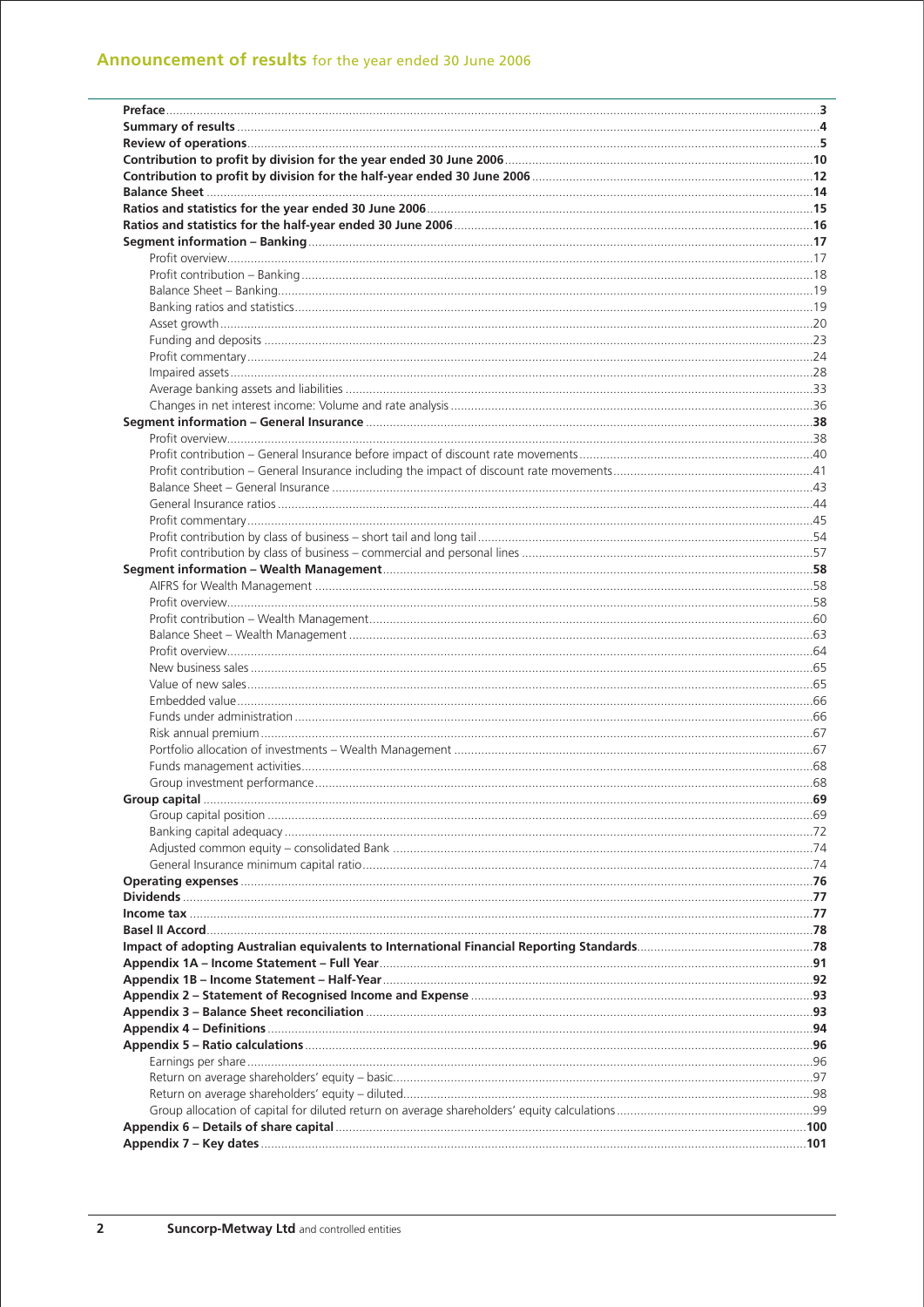## **Preface: AIFRS and additional disclosures**

The 30 June 2006 and 31 December 2005 results have been prepared in accordance with Australian equivalents to International Financial Reporting Standards ("AIFRS").

As noted in our 31 December 2005 Announcement of Results, 30 June 2005 and 31 December 2004 comparatives have been updated to reflect AIFRS in accordance with the Suncorp-Metway Ltd ("the Company") and its controlled entities' ("the Group's") statutory position. They exclude the impact of certain AIFRS adjustments which are subject to transitional arrangements. The largest impact to net profit after tax is that goodwill is no longer being amortised under AIFRS, as illustrated below.

|                                             | <b>Full Year Ended</b> | <b>Half-Year Ended</b> |                      |  |
|---------------------------------------------|------------------------|------------------------|----------------------|--|
|                                             | $Jun-05$<br><b>Sm</b>  | $Jun-05$<br><b>Sm</b>  | <b>Dec-04</b><br>\$m |  |
| Net profit reported at 30 June 2005 (AGAAP) | 821                    | 408                    | 413                  |  |
| AIFRS adjustments:                          |                        |                        |                      |  |
| Goodwill                                    | 61                     | 30                     | 31                   |  |
| Other                                       | $\Omega$               |                        | (2)                  |  |
| AIFRS net profit (statutory)                | 882                    | 440                    | 442                  |  |

As goodwill amortisation was excluded from underlying profit, the adoption of AIFRS has not had a material effect on underlying profit in the current and prior periods.

Financial commentary is primarily based on the Group's reported statutory position.

The AIFRS adjustments excluded from the comparatives due to the transitional arrangements do not have a material impact on net profit or underlying profit of the Group. However, there are specific line items which have been materially impacted by the transitional arrangements with AIFRS adjustments being effective 1 July 2005. In these cases, the statutory position does not provide like-on-like comparisons with prior periods before 1 July 2005.

In particular, these comprise:

- Banking income and margin impacted by the deferral of loan establishment fees and expenses and their reclassification from fee income to net interest income. Also impacted by the reclassification of preference shares from equity to debt and the recognition of dividends as interest expense.
- Banking impairment losses on loans and advances the general provision has been replaced by a collective provision, which is calculated using a different methodology.
- General Insurance preference share expense impacted by the reclassification of preference shares from equity to debt and the recognition of (allocated) dividends as interest expense.
- Wealth Management income impacted by a change in basis of Margin on Service valuations and change in measurement for life investment contracts.

Additional disclosure is made in some cases of prior year comparatives restated on an estimated 'full' AIFRS basis. These numbers are unaudited and in many cases are estimates only. They do not constitute statutory numbers, and are provided to assist with the meaningful commentary and analysis of the Group's results.

Refer further to *Impact of adopting Australian equivalents to International Financial Reporting Standards* for more detailed information on the impact of AIFRS.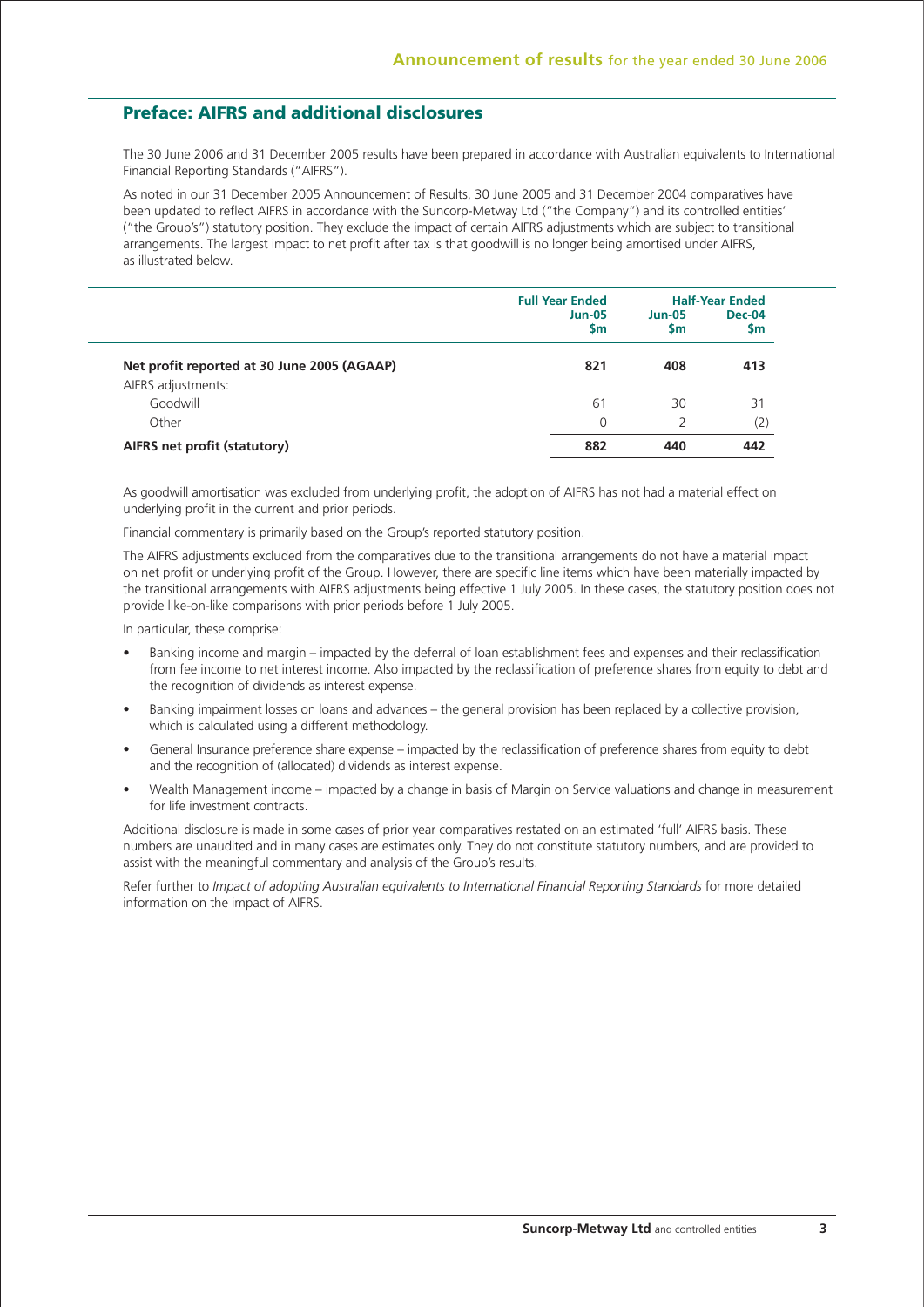# **Suncorp-Metway Ltd Year End Results 2006**

- Underlying profit up 10.1% to a record \$1,042 million
- Net Profit After Tax (NPAT) up 3.9% to \$916 million
- Earnings Per Share up 3.9% to \$1.67
- Return on Equity of 21%
- Final ordinary dividend of 50 cents, fully franked, bringing the full year ordinary dividend to 97 cents, an increase of 11.5% on the prior year

|                          |               | <b>Year Ended</b> |                |  |  |
|--------------------------|---------------|-------------------|----------------|--|--|
|                          | <b>Jun-06</b> | <b>Jun-05</b>     | <b>Jun-06</b>  |  |  |
|                          | \$m\$         | \$m\$             | vs Jun-05<br>% |  |  |
| <b>Profit Overview</b>   |               |                   |                |  |  |
| Banking                  | 506           | 454               | 11.5           |  |  |
| General Insurance        | 691           | 660               | 4.7            |  |  |
| Wealth Management        | 81            | 93                | (12.9)         |  |  |
| LJ Hooker and other      | 13            | 8                 | 62.5           |  |  |
| Consolidation            | (13)          | (10)              | 30.0           |  |  |
| Profit before tax        | 1,278         | 1,205             | 6.1            |  |  |
| Tax                      | (362)         | (323)             | 12.1           |  |  |
| <b>Net profit</b>        | 916           | 882               | 3.9            |  |  |
| <b>Underlying profit</b> | 1,042         | 946               | 10.1           |  |  |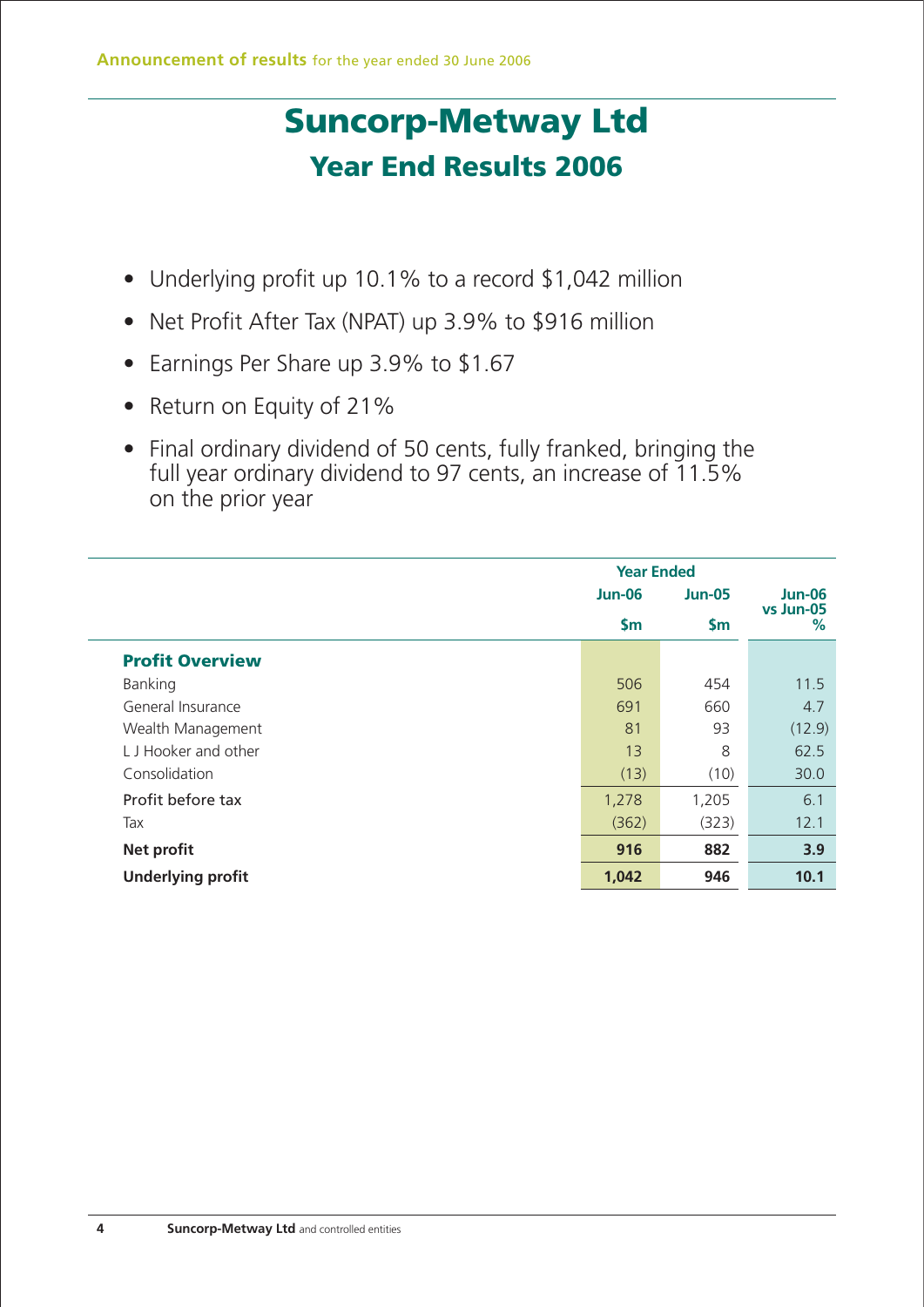## **Review of operations**

**Except where otherwise stated, all figures relate to the year ended 30 June 2006. Comparatives are for the year ended 30 June 2005, and life insurance policy owners' interests are excluded.**

#### **Group overview**

- Suncorp has reported a 10.1% increase in underlying profit to a record \$1.042 billion for the year to June 2006. Net profit after tax (NPAT) increased by 3.9% to \$916 million for the full year.
- The strength of this result has allowed the Board to declare a final ordinary dividend of 50 cents per share, fully franked, taking the full year dividend to 97 cents per share, an increase of 11.5% over the previous year. This is equivalent to a diluted payout ratio of 58.7% for the full year.
- The Company has also announced that a share buy-back is currently under consideration for the December 2006 quarter. It is proposed that this would be supported by a subordinated debt transaction in the General Insurance business and an issue of a hybrid instrument by the Bank.
- Earnings per share on a cash basis, fully diluted, increased 3.9% for the full year.
- The **Banking** division delivered a strong result in the face of intense competition, with contribution before tax increasing by 11.5% for the full year. This was underpinned by solid revenue growth, continued control over costs and disciplined credit practices. A number of initiatives implemented during the year have built volumes across the bank, providing good lending momentum into the 2007 financial year.
- In **General Insurance**, pre-tax profits of \$691 million were driven by solid premium growth, increased investment income and favourable claims experience in short and long tail classes. This was offset to some extent by the costs associated with Cyclone Larry and premium reductions in the compulsory third party portfolio as the benefits of tort law reforms are passed on to customers.
- **Wealth Management** contributed profit before tax of \$81 million for the year to June 2006. Underlying profit, which excludes one-off payments and the impact of investment earnings, increased by 17.4% on an AIFRS comparable basis to \$54 million and benefited from higher planned profits, improved experience profits and increased fees from growth in funds. Funds under management increased by 9.3% for the year to \$13.0 billion.

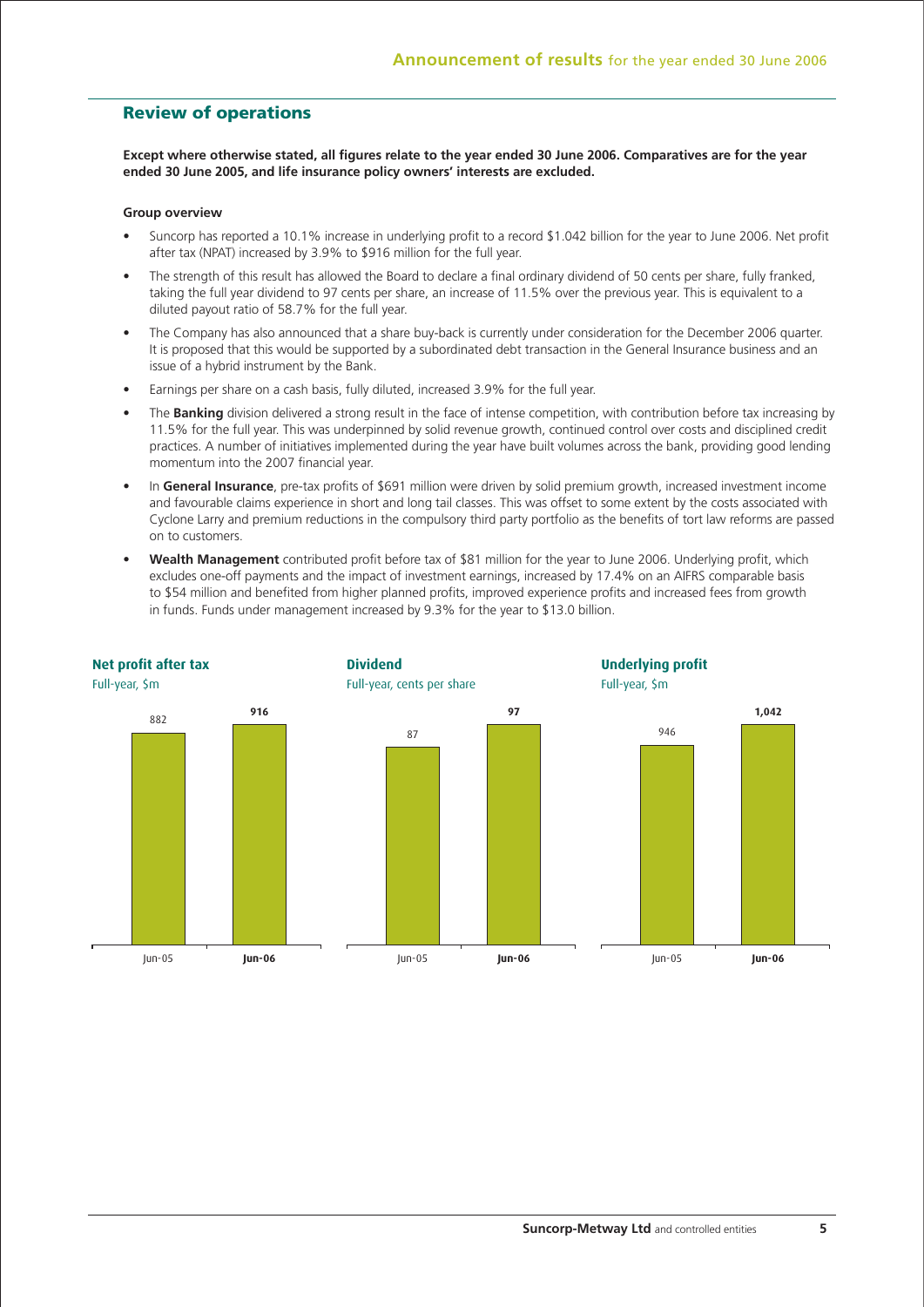#### **Financial position**

- At the end of June, the Group had total assets of \$52.5 billion an increase of 8.8% on June 2005. Liabilities totalled \$48.0 billion up 9.9%, leaving equity at \$4.4 billion, down 2.3%.
- The Group's capital position remains strong, with a capital adequacy ratio of 12.31% in the Bank, an MCR multiple of 1.79 times in the General Insurer and strong capital reserves in the Life Company.
- The Adjusted Common Equity (ACE) ratio in the Bank decreased to 6.07% from 6.85% in June 2005 primarily due to the payment of a 75 cent per share special dividend in October 2005. Retained profits flowing from profit growth during the course of the year have resulted in the ACE ratio sitting comfortably above the Company target of 4.5% – 5%.
- The Group's credit ratings remained stable during the period. Standard and Poor's has an 'A' long term counterparty credit rating on the Company, while Moody's is at 'A2' and Fitch at 'A'. This reflects the overall strength of the Group.

#### **Capital Management Initiative**

- The Company has a strong capital position and is overweight common equity/Tier 1 capital. In this circumstance it is the intention of the Board to raise further hybrid and Tier 2 capital and return some of this surplus equity to shareholders. The Company also has a significant accumulation of franking credits.
- The Company is considering returning this surplus equity to shareholders through a share buy-back in the December 2006 quarter. This would be accompanied by subordinated debt transactions in the General Insurer and Bank, and an issue of a hybrid instrument by the Bank.

#### **Operational highlights**

The strong financial results for the year reflect management's strategy of driving profitable growth by responding in a disciplined way to the dynamics of a rapidly changing external environment. The year to June 2006, saw a significant step-up in competitive intensity across Banking, General Insurance and Wealth Management with all industry participants being challenged to maintain return on equity in the face of declining margins.

The Company's approach in this environment has been to maintain its strict discipline around pricing, return on capital, risk and credit standards while being conscious of the need to continue to grow market share across the franchise.

While the primary focus in this competitive environment has been on ensuring each of the individual businesses perform strongly in its own right, the Company continues to explore and realise the advantages of its unique position in the Australian financial services industry.

The major operational highlights for 2006 were:

- In **Banking**, net profit before tax grew by 11.5% to \$506 million, underpinned by a 6.7% improvement in total income. This strong bottom line result reflects the Bank's focus on driving total revenue growth by pro-actively managing the price and volume mix of the book.
- Return on equity for the Banking division was 18.0% for the full year and the cost to income ratio improved to 46.1%.
- Total lending grew by 11.2% to \$38.8 billion. While this is below industry growth rates for the year, lending volumes have progressively built in the second half with total lending tracking back to system rates in May and June.
- In Home lending, receivables grew to \$20.8 billion up 10.3% for the year. Lending volumes in the home portfolio have been progressively building, growing by 6% in the second half, which is close to industry growth rates for that period.
- This improving momentum reflects the success of a number of initiatives implemented during the year. These include: packaging of home loans across product holdings, improvements in approval times for priority brokers through the *Champions Club* initiative and a focus on improving loan flows through the 100% ownership of the national real estate franchise, LJ Hooker.
- Business lending growth has been impacted by the anticipated slowdown in loans originating through the development finance portfolio. This primarily reflects the downturn in the property market, particularly in New South Wales and Victoria.
- A step up in competition in the small to medium enterprise (SME) market has also impacted on lending volumes in the Business Bank. Initiatives designed to improve volumes in the Commercial portfolio were put in place during the year and have had a positive impact on lending volumes in May and June. The full benefit of these initiatives is unlikely to be realised until sometime in the 2007 financial year.
- Growth in retail deposits continues to be strong, growing by \$1.7 billion to \$16.9 billion. On an underlying basis core retail deposits (excluding Treasury) grew by 11.5%, exceeding the annual industry growth rate of 10.6%.
- The net interest margin contracted by 8 basis points for the year to June 2006 as the Bank responded to an increasingly competitive environment by developing a range of new products and offers, particularly in the retail deposit market.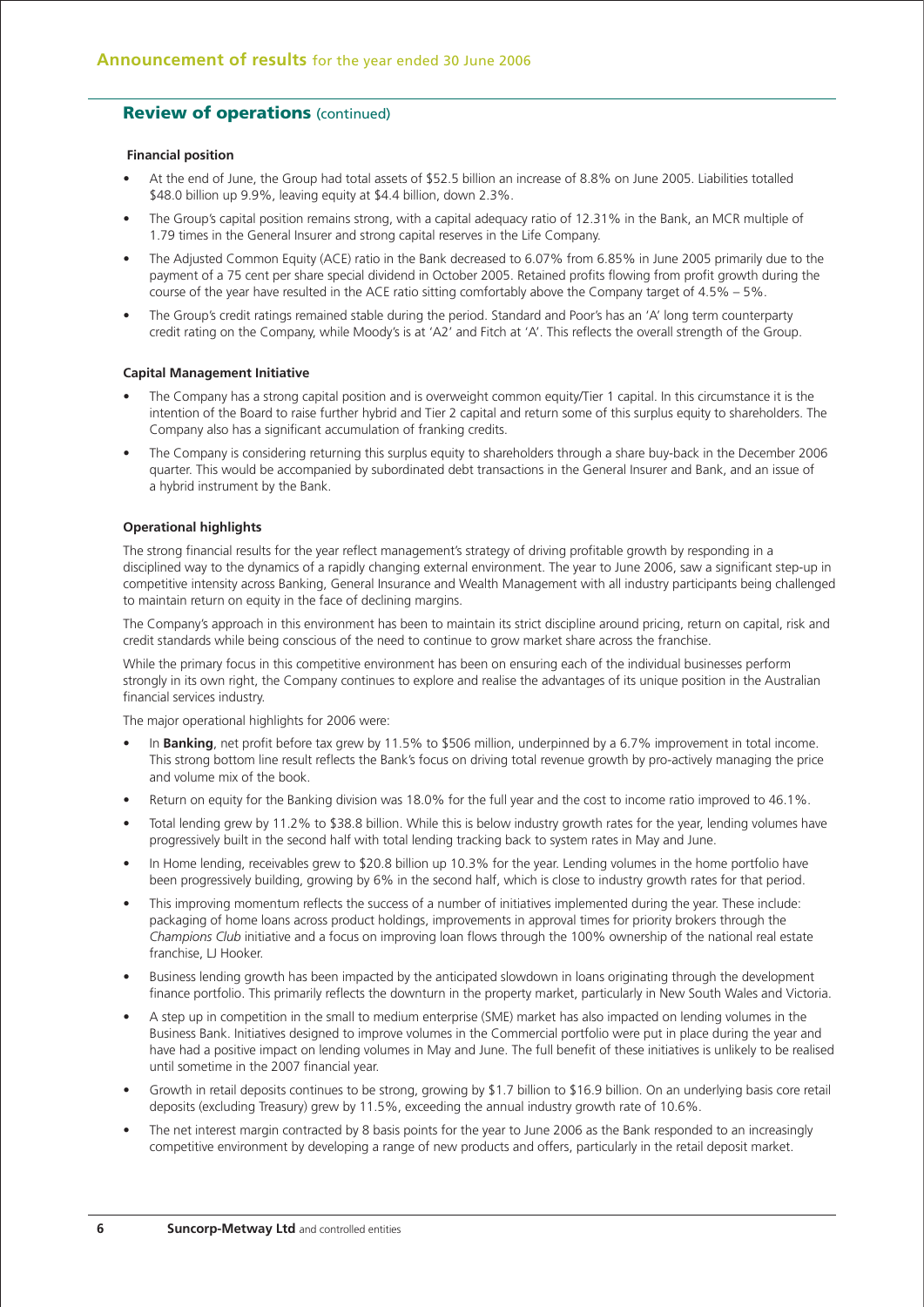#### **Operational highlights (continued)**

- Credit quality remains sound, with gross impaired assets of \$99 million at June, down 13.2% on December and equal to just 0.26% of total gross loans, advances and other receivables. An increase in past 90 day due loans is the result of a small number of business loans migrating into this category and does not indicate any material deterioration in credit quality. The specific provision for impairment at \$21 million remains unchanged from December 2005, reflecting the high level of security the Bank holds over its loan book.
- The **General Insurance** result featured good underlying business growth despite a highly competitive operating environment and continued pressure on premium rates. Total gross written premium (GWP) for the business increased by a respectable 2.7% to \$2.6 billion for the full year, accommodating the impact of reducing premium rates across the sizeable compulsory third party (CTP) and commercial portfolios.
- Excluding CTP, total GWP growth of 3.9% was achieved for the full year.
- As in banking, the focus in this environment is on driving profitable growth by maintaining discipline around pricing and risk, while seeking improved efficiencies in the management of claims processes.
- The success of this strategy can be seen in the full year profit result which was exceptionally strong, notwithstanding increased competition and softer market conditions. The insurance trading result (ITR) totalled \$474 million, equating to a substantial margin of 19.3% on net earned premium.
- Return on equity improved 4.7% to 24.3% for the full year.
- Second half claims costs in both short and long tail classes benefited from the claims cost reduction project. It is anticipated a significant portion of the expected benefits of this project will be achieved in the next financial year, with full benefits expected in the 2008 financial year.
- The strong profit result was achieved despite the impact of Cyclone Larry which devastated areas of North Queensland and caused widespread damage to homes, businesses and crops. In total, Cyclone Larry claims costs are estimated to be \$80 million net of reinsurance recoveries.
- A focus on driving profitable growth in short tail lines, combined with the benefits of improved claims management, has seen the short tail insurance trading ratio (ITR) improve to 12.6%, excluding the cost of Cyclone Larry, in the second half (up from 5.9% in the first half) and above the Company's medium-term short tail ratio target of 8%-10%.
- In the long tail business, favourable claims experience contributed significantly to the result. In addition to benefits derived from improved claims management, this result highlights the continuing impact of legislative and other reforms on liability claims experience and the greater reliance given by valuation actuaries to the sustainable benefits from the legislative reforms.
- Further underlining Suncorp's conservative approach to claims provisioning, risk margins increased slightly to a total of 28% of the central estimate, with a probability of adequacy of approximately 94%.
- In **Wealth Management** new business sales were a highlight, increasing by 18.8% to \$782 million for the full year. The value of new business improved by a substantial 77.7% and was boosted by improved retention on most products.
- The Suncorp Superannuation Balanced Fund achieved 1st quartile returns over 1, 3, 5 and 7 years as measured by Intech in their Growth Fund Survey.
- Funds under Management grew by 9.3% to \$13.0 billion while Funds under Administration increased by 19.8% to \$6.2 billion at June 2006.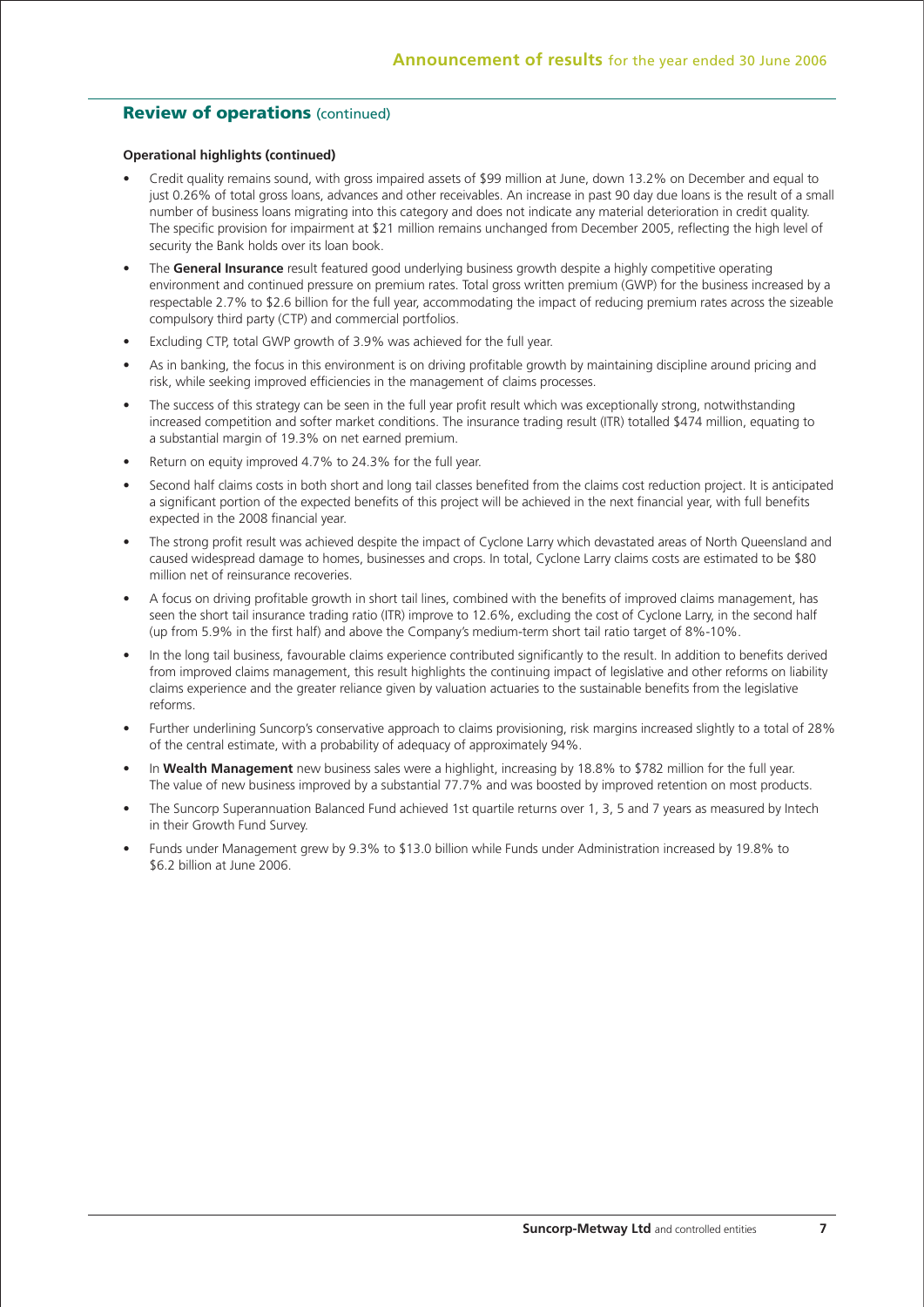#### **Strategy update**

To achieve its vision to become Australia's most desirable financial services company, means Suncorp delivering on six key strategic levers. These levers are now well embedded across Suncorp and help focus the Group's annual strategic planning activities. The Company continues to make good progress against each of them.

**Customer focus** refers to both customer service and solutions. The fact that Suncorp has full ownership position throughout the manufacturing and distribution chain means that it has greater exposure to customers' lifecycles, a broader window of information to understand customers' needs and an ability to provide all of the financial products a customer may require via a single provider.

The Company has invested significantly in embedding customer based design principles across the organisation, so that customers are effectively offered the right solutions for their particular needs. Suncorp continues to maintain an advantage over the major Banks in terms of customer satisfaction. It remains a key focus for the organisation, particularly in general insurance.

The Group continues to **optimise distribution channels**, capitalising on the direct distribution channel, growing the intermediary business, particularly outside Queensland and through relationship management programs.

The Company has also extended its ATM network and improved the accessibility, performance and security of its Internet banking facilities. Internet banking transactions have grown by 48% in the year to June 2006. A key focus in the 2007 financial year will be improving customer service in the Company's call centres as the inFOCUS training program is embedded across the organisation. The Group also continues to leverage its wider assets, including the national real estate business, LJ Hooker, with sales via this channel up by 67% on the previous year.

Suncorp continues to invest in developing **high performing teams** through its training and development programs and creative strategies to ensure the Company is seen as a desirable employer. In an increasingly tight labour market, the Company has introduced a number of policies designed to attract, retain and develop its employees. A primary focus has been on attracting older workers back to the workplace, new graduate recruitment and extending flexible working arrangements for part-time, job share and shift workers. Reflecting the success of these initiatives, there has been a 20% increase in the Group's Gallup employee engagement score since the survey was introduced to the organisation in 2002.

In May 2006, the Company restructured its Senior Executive team. This was designed to better align the Company's structure with potential growth areas and broaden the skills base and career opportunities available to the Company's most senior managers.

An example of **Execution Excellence** is the embedding of the strategic planning process across the organisation with shared tracking tools and methodologies. Further centralising and strengthening key service areas such as sourcing, procurement, recruitment and technology has helped ensure greater efficiencies and better quality outcomes. In the year to June 2007 the primary focus for improving the Company's execution capability will be ensuring best practices are effectively leveraged across the Group.

**Group synergies** focuses on both cost and revenue synergies. Suncorp continues to operate at a very competitive Group efficiency ratio of 26.2%. The Company remains the market leader in terms of products per customer (Source: Roy Morgan) and continues to achieve strong cross sales in logically bundled product offerings such as motor insurance with car loans and home insurance with mortgages.

The Company achieved good results from a number of pilots conducted during the year that have now either moved into market or are being further prototyped. The X-Fire pilot, focused on improving sales to intermediary customers, has seen an increase in products per customer of over 9% during the year. Business Banking sales into the GIO commercial customer base achieved a significant pipeline of referrals and exceeded expectations. The initial General Insurance/Retail Banking call centre pilot achieved strong conversion rates prior to being temporarily halted while Suncorp responded to the critical needs of its insurance customers affected by Cyclone Larry.

All of the above helped Suncorp achieve another strong result in a competitive environment. The Company continues to focus on **profitable market growth**, via three performing lines of business, as well as deriving ongoing benefits from its unique business model.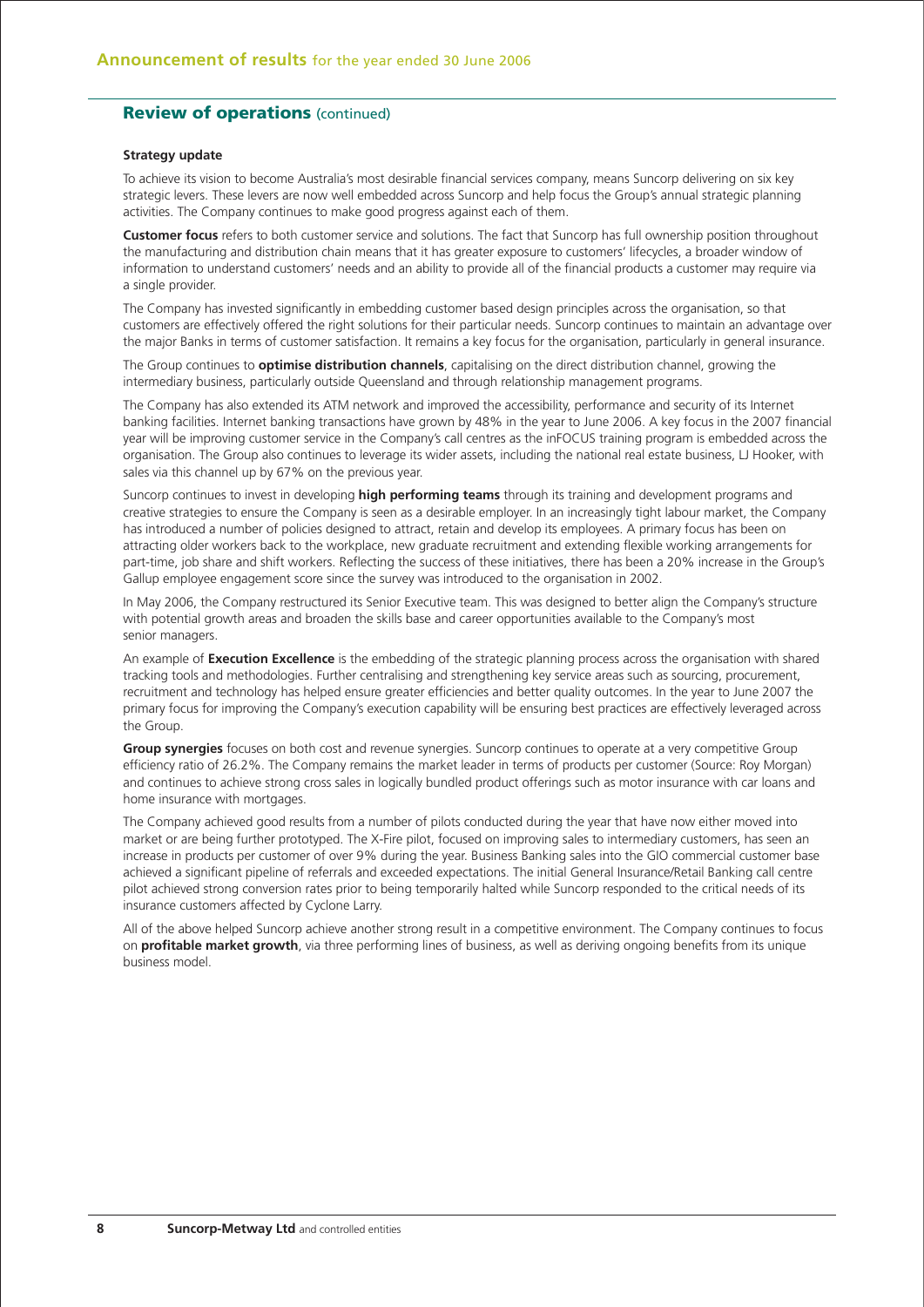#### **Outlook**

At the macro level, the economy continues to be sound despite increasing inflationary pressures which have been a trigger for a tightening of monetary policy. While interest rate increases to date have had only a limited effect on credit formation, it is likely that future increases, if there are to be any, will impact lending growth, particularly in the retail mortgage segment.

We expect that competition will remain strong across all our businesses and geographies, as the economy and growth slow.

In **Banking** we will continue to balance the price and volume mix in order to maximise total income, while at the same time keeping costs under tight control. Given no major changes in underlying market conditions we would expect to grow banking profit before tax and bad debts by approximately 10% for the year. While the level of non-performing loans may trend back towards the norm, from their historic lows of the 2005 financial year, we see nothing on the near term horizon that will trigger a material increase in loan loss expense.

In **General Insurance**, we expect premiums in CTP and other personal injury classes to continue to reduce, with further benefits of tort law reforms to become evident and be passed on to customers. This will have the effect of offsetting modest growth in other areas of the portfolio and result in relatively flat GWP growth for the year.

With respect to claims expense, we continue to target significant claims cost efficiencies in both short and long tail classes through our claims cost reduction project. We anticipate the potential size of long tail releases will moderate over time as premium prices realign with underlying valuation parameters. However, assuming current claims trends continue, we expect that they will continue to make a material contribution to profit in the 2007 and 2008 financial years, though not necessarily at the same level as those reported in the year to June 2006.

Taking all these factors into account we expect that for the 2007 and 2008 financial years our full-year ITR will be in the 16% – 19% range, excluding any major weather event, which is above our medium to long term range of 11% – 14%, again excluding any major weather event.

In respect of other income we anticipate fee income will reduce marginally as the impact of the recently renegotiated Treasury Managed Funds and New South Wales WorkCover contracts come into effect, and clearly joint venture income would be negatively impacted by a moderation in equity market returns.

In **Wealth Management** we anticipate continued growth in Funds under Administration through increased sales and strong customer retention. Sales growth will be supported by our continued success in penetrating our banking and insurance customer bases for wealth management solutions. Increased competition and factors such as Super Choice continue to create margin compression and we expect this will continue into the future.

On an underlying basis, which excludes investment returns on shareholder funds, we anticipate achieving profit growth of approximately 10% in the Wealth Management business.

While we do not expect equity markets will continue to deliver the high returns achieved over the past 3 years, we expect another strong operating performance at the **Group** level that will allow us to achieve ordinary dividend growth of at least 10% for the year.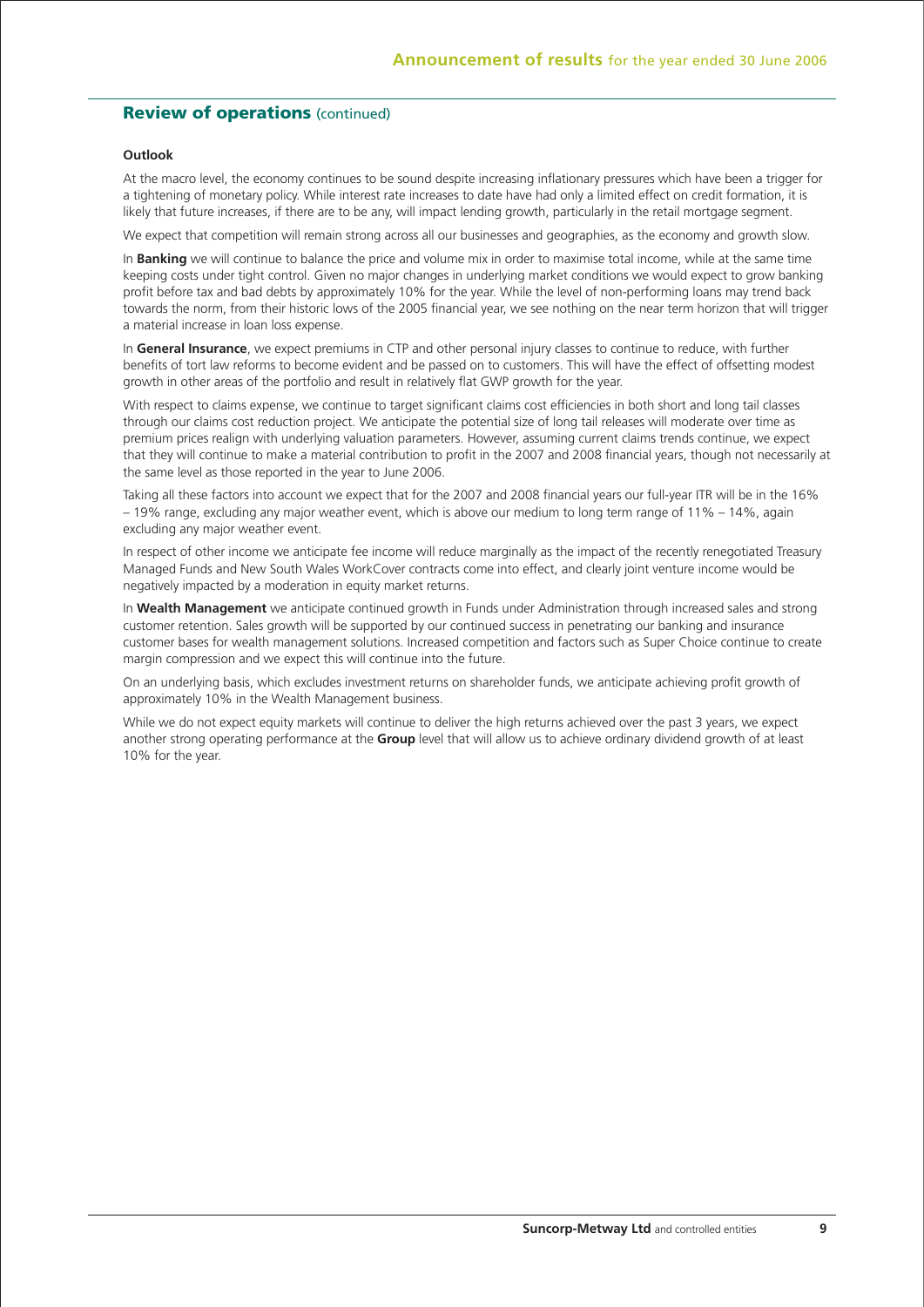| \$m<br>\$m<br>℅<br><b>Contribution to profit by division for</b><br>the year ended 30 June 2006<br><b>Excluding Life Insurance Policy Owners' Interests</b><br><b>Banking</b><br>Net interest income (1), (2)<br>848<br>786<br>7.9<br>Non-interest income <sup>(1)</sup><br>149<br>148<br>0.7<br>Total income<br>997<br>934<br>6.7<br>Operating expenses<br>(452)<br>(460)<br>1.8<br>Impairment losses on loans and advances<br>(31)<br>10.7<br>(28)<br>Contribution before tax<br>454<br>11.5<br>506<br><b>General Insurance</b><br>Gross written premium (3)<br>2,611<br>2,542<br>2.7<br>Net earned premium (3)<br>2,456<br>2,420<br>1.5<br>Net incurred claims<br>(1,633)<br>(1,768)<br>Operating expenses <sup>(3)</sup><br>(583)<br>(521)<br>11.9<br>Investment income - insurance funds<br>234<br>302<br>(22.5)<br>Insurance trading result<br>474<br>433<br>9.5<br>Managed schemes net income<br>25<br>4.0<br>26<br>Joint venture income<br>25<br>28<br>Investment income - Shareholder Funds<br>203<br>200<br>1.5<br>728<br>Contribution before tax and capital funding<br>686<br>6.1<br>Capital funding <sup>(2)</sup><br>42.3<br>(37)<br>(26)<br>Contribution before tax<br>660<br>691<br>4.7<br><b>Wealth Management</b><br>Contribution from Life Company<br>6.5<br>66<br>62<br>Contribution from Funds Management<br>15<br>31<br>Contribution before tax<br>93<br>81<br>Other<br>Contribution from LJ Hooker and other<br>8<br>62.5<br>13<br>(13)<br>(10)<br>Wealth Management consolidation adjustments <sup>(4)</sup><br>Contribution before tax<br>(2)<br>$\blacksquare$<br>Profit before tax<br>1,278<br>1,205<br>6.1<br>Income tax<br>(362)<br>(323)<br>12.1<br>Net profit<br>916<br>882<br>3.9<br>Underlying profit <sup>(5)</sup><br>1,042<br>946<br>10.1 | <b>Jun-06</b> | <b>Full Year Ended</b><br><b>Jun-05</b> |           |  |
|-------------------------------------------------------------------------------------------------------------------------------------------------------------------------------------------------------------------------------------------------------------------------------------------------------------------------------------------------------------------------------------------------------------------------------------------------------------------------------------------------------------------------------------------------------------------------------------------------------------------------------------------------------------------------------------------------------------------------------------------------------------------------------------------------------------------------------------------------------------------------------------------------------------------------------------------------------------------------------------------------------------------------------------------------------------------------------------------------------------------------------------------------------------------------------------------------------------------------------------------------------------------------------------------------------------------------------------------------------------------------------------------------------------------------------------------------------------------------------------------------------------------------------------------------------------------------------------------------------------------------------------------------------------------------------------------------------------------------------------------------------------------------------|---------------|-----------------------------------------|-----------|--|
|                                                                                                                                                                                                                                                                                                                                                                                                                                                                                                                                                                                                                                                                                                                                                                                                                                                                                                                                                                                                                                                                                                                                                                                                                                                                                                                                                                                                                                                                                                                                                                                                                                                                                                                                                                               |               |                                         | vs Jun-05 |  |
|                                                                                                                                                                                                                                                                                                                                                                                                                                                                                                                                                                                                                                                                                                                                                                                                                                                                                                                                                                                                                                                                                                                                                                                                                                                                                                                                                                                                                                                                                                                                                                                                                                                                                                                                                                               |               |                                         |           |  |
|                                                                                                                                                                                                                                                                                                                                                                                                                                                                                                                                                                                                                                                                                                                                                                                                                                                                                                                                                                                                                                                                                                                                                                                                                                                                                                                                                                                                                                                                                                                                                                                                                                                                                                                                                                               |               |                                         |           |  |
|                                                                                                                                                                                                                                                                                                                                                                                                                                                                                                                                                                                                                                                                                                                                                                                                                                                                                                                                                                                                                                                                                                                                                                                                                                                                                                                                                                                                                                                                                                                                                                                                                                                                                                                                                                               |               |                                         |           |  |
|                                                                                                                                                                                                                                                                                                                                                                                                                                                                                                                                                                                                                                                                                                                                                                                                                                                                                                                                                                                                                                                                                                                                                                                                                                                                                                                                                                                                                                                                                                                                                                                                                                                                                                                                                                               |               |                                         |           |  |
|                                                                                                                                                                                                                                                                                                                                                                                                                                                                                                                                                                                                                                                                                                                                                                                                                                                                                                                                                                                                                                                                                                                                                                                                                                                                                                                                                                                                                                                                                                                                                                                                                                                                                                                                                                               |               |                                         |           |  |
|                                                                                                                                                                                                                                                                                                                                                                                                                                                                                                                                                                                                                                                                                                                                                                                                                                                                                                                                                                                                                                                                                                                                                                                                                                                                                                                                                                                                                                                                                                                                                                                                                                                                                                                                                                               |               |                                         |           |  |
|                                                                                                                                                                                                                                                                                                                                                                                                                                                                                                                                                                                                                                                                                                                                                                                                                                                                                                                                                                                                                                                                                                                                                                                                                                                                                                                                                                                                                                                                                                                                                                                                                                                                                                                                                                               |               |                                         | (7.6)     |  |
|                                                                                                                                                                                                                                                                                                                                                                                                                                                                                                                                                                                                                                                                                                                                                                                                                                                                                                                                                                                                                                                                                                                                                                                                                                                                                                                                                                                                                                                                                                                                                                                                                                                                                                                                                                               |               |                                         |           |  |
|                                                                                                                                                                                                                                                                                                                                                                                                                                                                                                                                                                                                                                                                                                                                                                                                                                                                                                                                                                                                                                                                                                                                                                                                                                                                                                                                                                                                                                                                                                                                                                                                                                                                                                                                                                               |               |                                         |           |  |
|                                                                                                                                                                                                                                                                                                                                                                                                                                                                                                                                                                                                                                                                                                                                                                                                                                                                                                                                                                                                                                                                                                                                                                                                                                                                                                                                                                                                                                                                                                                                                                                                                                                                                                                                                                               |               |                                         | (10.7)    |  |
|                                                                                                                                                                                                                                                                                                                                                                                                                                                                                                                                                                                                                                                                                                                                                                                                                                                                                                                                                                                                                                                                                                                                                                                                                                                                                                                                                                                                                                                                                                                                                                                                                                                                                                                                                                               |               |                                         |           |  |
|                                                                                                                                                                                                                                                                                                                                                                                                                                                                                                                                                                                                                                                                                                                                                                                                                                                                                                                                                                                                                                                                                                                                                                                                                                                                                                                                                                                                                                                                                                                                                                                                                                                                                                                                                                               |               |                                         |           |  |
|                                                                                                                                                                                                                                                                                                                                                                                                                                                                                                                                                                                                                                                                                                                                                                                                                                                                                                                                                                                                                                                                                                                                                                                                                                                                                                                                                                                                                                                                                                                                                                                                                                                                                                                                                                               |               |                                         |           |  |
|                                                                                                                                                                                                                                                                                                                                                                                                                                                                                                                                                                                                                                                                                                                                                                                                                                                                                                                                                                                                                                                                                                                                                                                                                                                                                                                                                                                                                                                                                                                                                                                                                                                                                                                                                                               |               |                                         | (51.6)    |  |
|                                                                                                                                                                                                                                                                                                                                                                                                                                                                                                                                                                                                                                                                                                                                                                                                                                                                                                                                                                                                                                                                                                                                                                                                                                                                                                                                                                                                                                                                                                                                                                                                                                                                                                                                                                               |               |                                         | (12.9)    |  |
|                                                                                                                                                                                                                                                                                                                                                                                                                                                                                                                                                                                                                                                                                                                                                                                                                                                                                                                                                                                                                                                                                                                                                                                                                                                                                                                                                                                                                                                                                                                                                                                                                                                                                                                                                                               |               |                                         | 30.0      |  |
|                                                                                                                                                                                                                                                                                                                                                                                                                                                                                                                                                                                                                                                                                                                                                                                                                                                                                                                                                                                                                                                                                                                                                                                                                                                                                                                                                                                                                                                                                                                                                                                                                                                                                                                                                                               |               |                                         | (100.0)   |  |
|                                                                                                                                                                                                                                                                                                                                                                                                                                                                                                                                                                                                                                                                                                                                                                                                                                                                                                                                                                                                                                                                                                                                                                                                                                                                                                                                                                                                                                                                                                                                                                                                                                                                                                                                                                               |               |                                         |           |  |
|                                                                                                                                                                                                                                                                                                                                                                                                                                                                                                                                                                                                                                                                                                                                                                                                                                                                                                                                                                                                                                                                                                                                                                                                                                                                                                                                                                                                                                                                                                                                                                                                                                                                                                                                                                               |               |                                         |           |  |
|                                                                                                                                                                                                                                                                                                                                                                                                                                                                                                                                                                                                                                                                                                                                                                                                                                                                                                                                                                                                                                                                                                                                                                                                                                                                                                                                                                                                                                                                                                                                                                                                                                                                                                                                                                               |               |                                         |           |  |

- (1) AIFRS has changed the treatment of securitised loans and funding, and deferral of loan establishment fees and expenses. Refer to Banking section for more detail.
- (2) Includes interest expense on subordinated debt and preference shares allocated to General Insurance as described in Appendix 5. Preference share dividends are treated as interest expense from 1 July 2005, and are allocated between Banking (Jun-06: \$10 million) and General Insurance (Jun-06: \$6 million) on the basis described in Appendix 5.
- (3) Net of certain statutory fees and charges "grossed-up" in income and expenses in the Consolidated Financial Report.
- (4) Includes eliminations of deferred acquisition costs ("DAC") and treasury share valuations. Within Wealth Management, DAC incorporates charges from other lines of business. From a Group viewpoint, these costs must be expensed as they are not incremental to the Group. Certain managed schemes controlled by Wealth Management own shares ('treasury shares') in Suncorp-Metway Ltd. These shares are recorded at fair value in the schemes' accounts and at cost at the Group level.
- <sup>(5)</sup> Refer following page for calculation of underlying profit.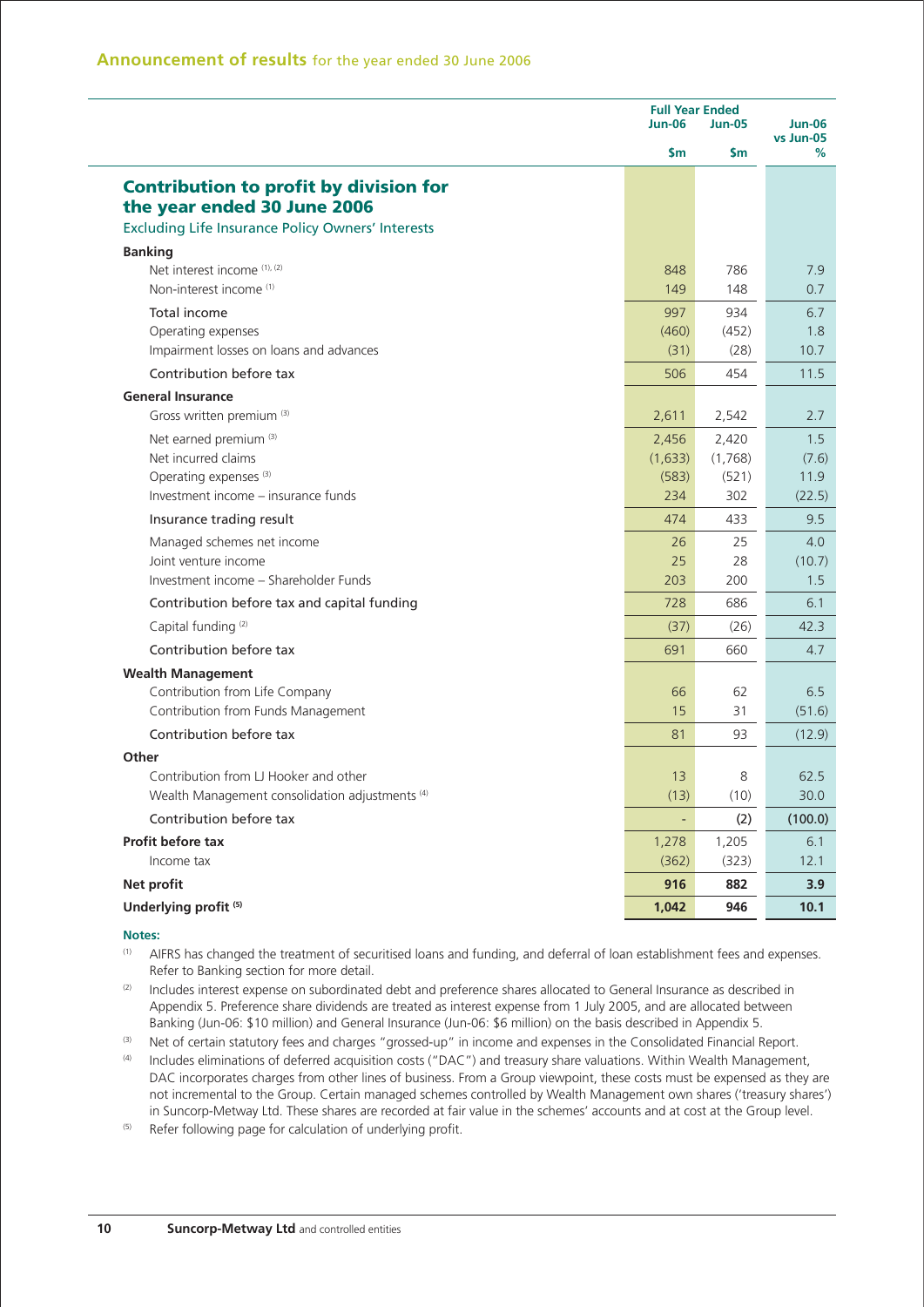|                                                                                | <b>Full Year Ended</b><br>$Jun-06$ | <b>Jun-05</b> | $Jun-06$<br>vs Jun-05 |
|--------------------------------------------------------------------------------|------------------------------------|---------------|-----------------------|
|                                                                                | $\mathsf{sm}$                      | $\mathsf{sm}$ | %                     |
| Reconciliation of underlying profit to profit before tax                       |                                    |               |                       |
| Profit before tax                                                              | 1,278                              | 1,205         | 6.1                   |
| General Insurance investment income - Shareholder Funds                        | (203)                              | (200)         | 1.5                   |
| Share of General Insurance investment income – joint venture Shareholder Funds | (11)                               | (10)          | 10.0                  |
| Wealth Management investment income in Life Company                            | (23)                               | (26)          | (11.5)                |
| Wealth Management investment income in Funds Management                        | (6)                                | (6)           |                       |
| One-off items                                                                  | $\overline{7}$                     | (17)          | (141.2)               |
| <b>Underlying profit</b>                                                       | 1,042                              | 946           | 10.1                  |
| One-off items                                                                  |                                    |               |                       |
| One-off items included in profit before income tax are:                        |                                    |               |                       |
| Sale of management rights over Australian Prime Property Fund (APPF)           |                                    | 17            | (100.0)               |
| Corporate real estate                                                          | (5)                                |               | n/a                   |
| Change in valuation methodology of Policy liabilities                          |                                    |               |                       |
| of unit linked statutory fund business                                         | (2)                                |               | n/a                   |
|                                                                                | (7)                                | 17            | (141.2)               |
| The above items affect the following captions in the contribution to profit:   |                                    |               |                       |
| Contribution from Life Company                                                 | (2)                                |               | n/a                   |
| Contribution from Funds Management                                             | ٠                                  | 17            | (100.0)               |
| Operating expenses                                                             | (5)                                |               | n/a                   |
|                                                                                | (7)                                | 17            | (141.2)               |

#### **Corporate real estate strategy**

The Group's corporate real estate strategy is focused on providing stimulating and collaborative work spaces for our people. The major components of the strategy are:

- site selection, design and level of occupancy to maximise efficiency, effectiveness and flexibility;
- exit of properties that do not meet our objectives;
- consolidation of disparate tenancies, including optimisation of CBD corporate presence, move to lower cost geographies where practicable and the adoption of uniform standards of fit-out; and
- accommodation of call centres independently of offices.

While the one-off costs for the year to June 2006 were only \$5 million, these costs are expected to reach \$7 million for the 2007 financial year. The one-off costs consist of lease surrender costs, make good costs, relocation expenses and site search fees. The recurring expenses, which will not be treated as one-off, will consist of incremental rental, occupancy and depreciation costs relating to the new or refurbished properties in the order of \$20 million to \$25 million.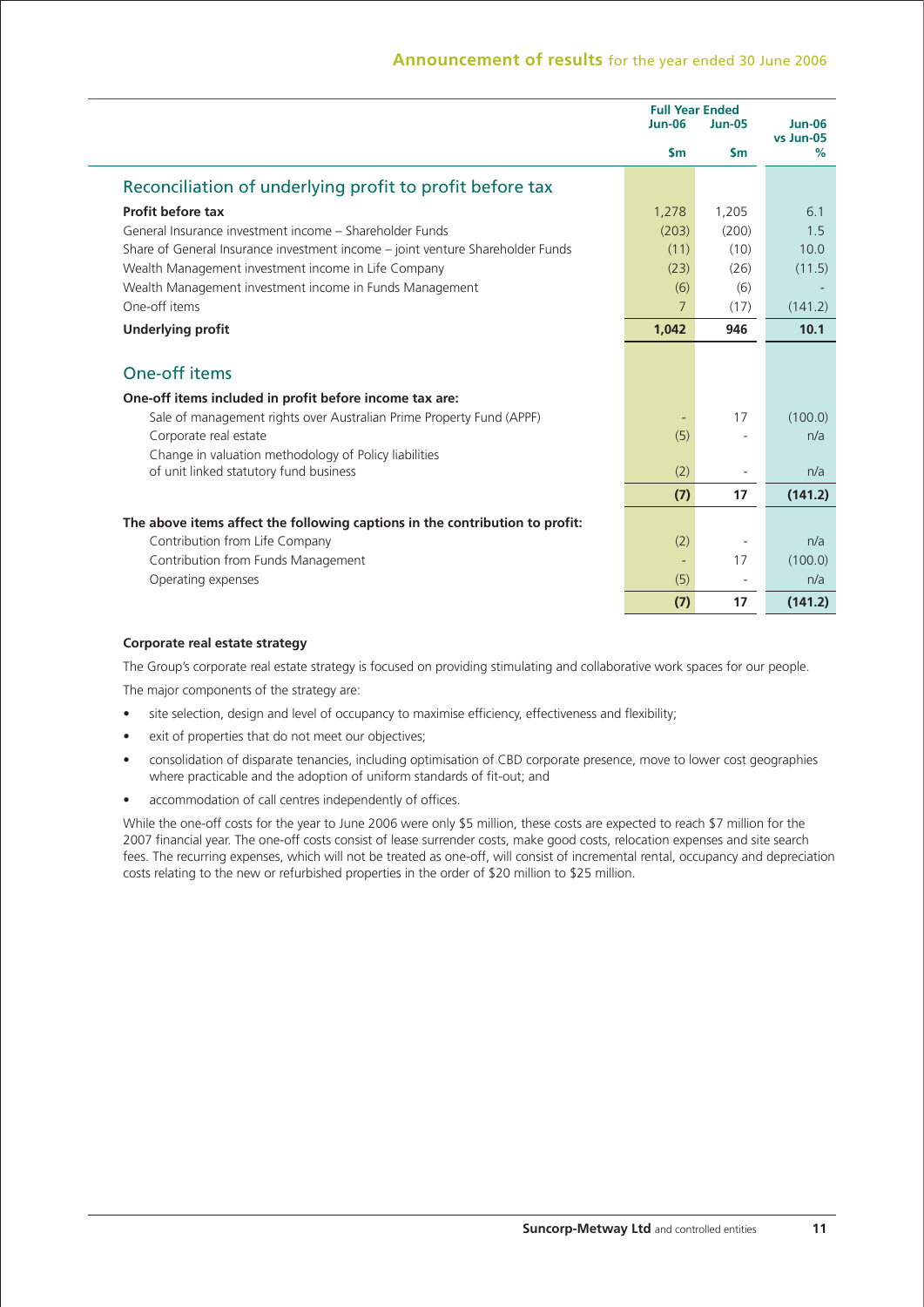|                                                                                                                                                            | <b>Half-Year Ended</b><br><b>Jun-06</b><br><b>Dec-05</b><br><b>Dec-04</b><br><b>Jun-05</b> |                                |                                |                                |                                  | Jun-06                          |
|------------------------------------------------------------------------------------------------------------------------------------------------------------|--------------------------------------------------------------------------------------------|--------------------------------|--------------------------------|--------------------------------|----------------------------------|---------------------------------|
|                                                                                                                                                            | \$m                                                                                        | \$m                            | \$m                            | <b>Sm</b>                      | vs Dec-05 vs Jun-05<br>%         | ℅                               |
| <b>Contribution to profit by</b><br>division for the half-year<br>ended 30 June 2006<br><b>Excluding Life Insurance Policy</b><br><b>Owners' Interests</b> |                                                                                            |                                |                                |                                |                                  |                                 |
| <b>Banking</b><br>Net interest income (1), (2)<br>Non-interest income (1)                                                                                  | 426<br>76                                                                                  | 422<br>73                      | 403<br>72                      | 383<br>76                      | 0.9<br>4.1                       | 5.7<br>5.6                      |
| Total income<br>Operating expenses<br>Impairment losses on loans and advances                                                                              | 502<br>(235)<br>(16)                                                                       | 495<br>(225)<br>(15)           | 475<br>(230)<br>(10)           | 459<br>(222)<br>(18)           | 1.4<br>4.4<br>6.7                | 5.7<br>2.2<br>60.0              |
| Contribution before tax                                                                                                                                    | 251                                                                                        | 255                            | 235                            | 219                            | (1.6)                            | 6.8                             |
| <b>General Insurance</b><br>Gross written premium (3)                                                                                                      | 1,321                                                                                      | 1,290                          | 1,287                          | 1,255                          | 2.4                              | 2.6                             |
| Net earned premium <sup>(3)</sup><br>Net incurred claims<br>Operating expenses <sup>(3)</sup><br>Investment income - insurance funds                       | 1,225<br>(760)<br>(303)<br>103                                                             | 1,231<br>(873)<br>(280)<br>131 | 1,219<br>(876)<br>(267)<br>143 | 1,201<br>(892)<br>(254)<br>159 | (0.5)<br>(12.9)<br>8.2<br>(21.4) | 0.5<br>(13.2)<br>13.5<br>(28.0) |
| Insurance trading result                                                                                                                                   | 265                                                                                        | 209                            | 219                            | 214                            | 26.8                             | 21.0                            |
| Managed schemes net income<br>Joint venture income<br>Investment income - Shareholder Funds                                                                | 12<br>15<br>87                                                                             | 14<br>10<br>116                | 14<br>16<br>81                 | 11<br>12<br>119                | (14.3)<br>50.0<br>(25.0)         | (14.3)<br>(6.3)<br>7.4          |
| Contribution before tax and capital funding                                                                                                                | 379                                                                                        | 349                            | 330                            | 356                            | 8.6                              | 14.8                            |
| Capital funding <sup>(2)</sup>                                                                                                                             | (18)                                                                                       | (19)                           | (14)                           | (12)                           | (5.3)                            | 28.6                            |
| Contribution before tax                                                                                                                                    | 361                                                                                        | 330                            | 316                            | 344                            | 9.4                              | 14.2                            |
| <b>Wealth Management</b><br>Contribution from Life Company<br>Contribution from Funds Management                                                           | 31<br>8                                                                                    | 35<br>7                        | 29<br>23                       | 33<br>8                        | (11.4)<br>14.3                   | 6.9<br>(65.2)                   |
| Contribution before tax                                                                                                                                    | 39                                                                                         | 42                             | 52                             | 41                             | (7.1)                            | (25.0)                          |
| Other<br>Contribution from LJ Hooker and other<br>Wealth Management consolidation adjustments <sup>(4)</sup>                                               | $6\,$<br>(7)                                                                               | 7<br>(6)                       | 3<br>(5)                       | 5<br>(5)                       | (14.3)<br>16.7                   | 100.0<br>40.0                   |
| Contribution before tax                                                                                                                                    | (1)                                                                                        | $\mathbf{1}$                   | (2)                            | $\blacksquare$                 | (200.0)                          | (50.0)                          |
| Profit before tax<br>Income tax                                                                                                                            | 650<br>(188)                                                                               | 628<br>(174)                   | 601<br>(161)                   | 604<br>(162)                   | 3.5<br>8.0                       | 8.2<br>16.8                     |
| Net profit                                                                                                                                                 | 462                                                                                        | 454                            | 440                            | 442                            | 1.8                              | 5.0                             |
| Underlying profit <sup>(5)</sup>                                                                                                                           | 550                                                                                        | 492                            | 485                            | 461                            | 11.8                             | 13.4                            |

(1) AIFRS has changed the treatment of securitised loans and funding, and deferral of loan establishment fees and expenses. Refer to Banking section for more detail.

(2) Includes interest expense on subordinated debt and preference shares allocated to General Insurance as described in Appendix 5. Preference share dividends are treated as interest expense from 1 July 2005, and are allocated between Banking (Jun-06: \$5 million; Dec-05: \$5 million) and General Insurance (Jun-06: \$3 million; Dec-05 \$3 million) on the basis described in Appendix 5.

(3) Net of certain statutory fees and charges "grossed-up" in income and expenses in the Consolidated Financial Report.

(4) Includes eliminations of deferred acquisition costs ("DAC") and treasury share valuations. Within Wealth Management, DAC incorporates charges from other lines of business. From a Group viewpoint, these costs must be expensed as they are not incremental to the Group. Certain managed schemes controlled by Wealth Management own shares ('treasury shares') in Suncorp-Metway Ltd. These shares are recorded at fair value in the schemes' accounts and at cost at the Group level.

 $(5)$  Refer following page for calculation of underlying profit.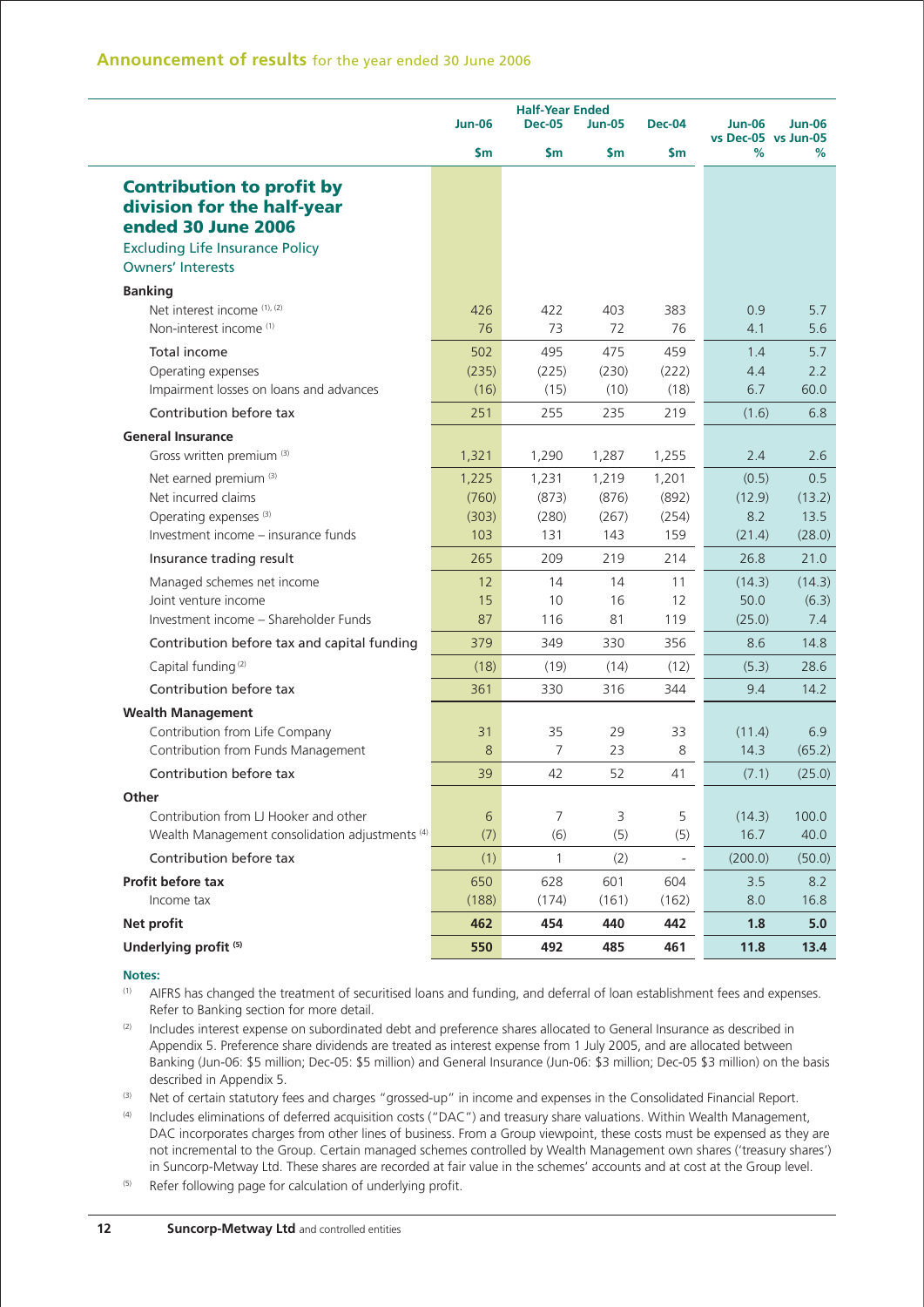|                                                                                                            | <b>Jun-06</b> | <b>Half-Year Ended</b><br><b>Dec-05</b> | <b>Jun-05</b>            | <b>Dec-04</b>            | <b>Jun-06</b><br>vs Dec-05 vs Jun-05 | Jun-06          |
|------------------------------------------------------------------------------------------------------------|---------------|-----------------------------------------|--------------------------|--------------------------|--------------------------------------|-----------------|
|                                                                                                            | \$m           | \$m                                     | $\mathsf{Sm}$            | $\mathsf{Sm}$            | %                                    | %               |
| Reconciliation of underlying profit<br>to profit before tax                                                |               |                                         |                          |                          |                                      |                 |
| Profit before tax                                                                                          | 650           | 628                                     | 601                      | 604                      | 3.5                                  | 8.2             |
| General Insurance investment income<br>- Shareholder Funds                                                 | (87)          | (116)                                   | (81)                     | (119)                    | (25.0)                               | 7.4             |
| Share of General Insurance investment income<br>- joint venture Shareholder Funds                          | (5)           | (6)                                     | (4)                      | (6)                      | (16.7)                               | 25.0            |
| Wealth Management investment income<br>in Life Company                                                     | (8)           | (15)                                    | (11)                     | (15)                     | (46.7)                               | (27.3)          |
| Wealth Management investment income<br>in Funds Management<br>One-off items                                | (4)<br>4      | (2)<br>3                                | (3)<br>(17)              | (3)                      | 100.0<br>33.3                        | 33.3<br>(123.5) |
| <b>Underlying profit</b>                                                                                   | 550           | 492                                     | 485                      | 461                      | 11.8                                 | 13.4            |
| One-off items                                                                                              |               |                                         |                          |                          |                                      |                 |
| One-off items included in profit<br>before income tax are                                                  |               |                                         |                          |                          |                                      |                 |
| Sale of management rights over Australian<br>Prime Property Fund (APPF)                                    |               | ÷,                                      | 17                       |                          | n/a                                  | (100.0)         |
| Corporate real estate<br>Change in valuation methodology of<br>Policy liabilities of unit linked statutory | (4)           | (1)                                     |                          |                          | Large                                | n/a             |
| fund business                                                                                              |               | (2)                                     | $\overline{\phantom{a}}$ | $\overline{\phantom{a}}$ | (100.0)                              | n/a             |
|                                                                                                            | (4)           | (3)                                     | 17                       | $\overline{a}$           | 33.3                                 | (123.5)         |
| The above items affect the following<br>captions in the contribution to profit:                            |               |                                         |                          |                          |                                      |                 |
| Contribution from Life Company                                                                             | ÷             | (2)                                     | $\overline{\phantom{a}}$ |                          | (100.0)                              | n/a             |
| Contribution from Funds Management                                                                         |               | L.                                      | 17                       | ÷                        | n/a                                  | (100.0)         |
| Operating expenses                                                                                         | (4)           | (1)                                     | $\sim$                   |                          | Large                                | n/a             |
|                                                                                                            | (4)           | (3)                                     | 17                       | $\overline{\phantom{a}}$ | 33.3                                 | (123.5)         |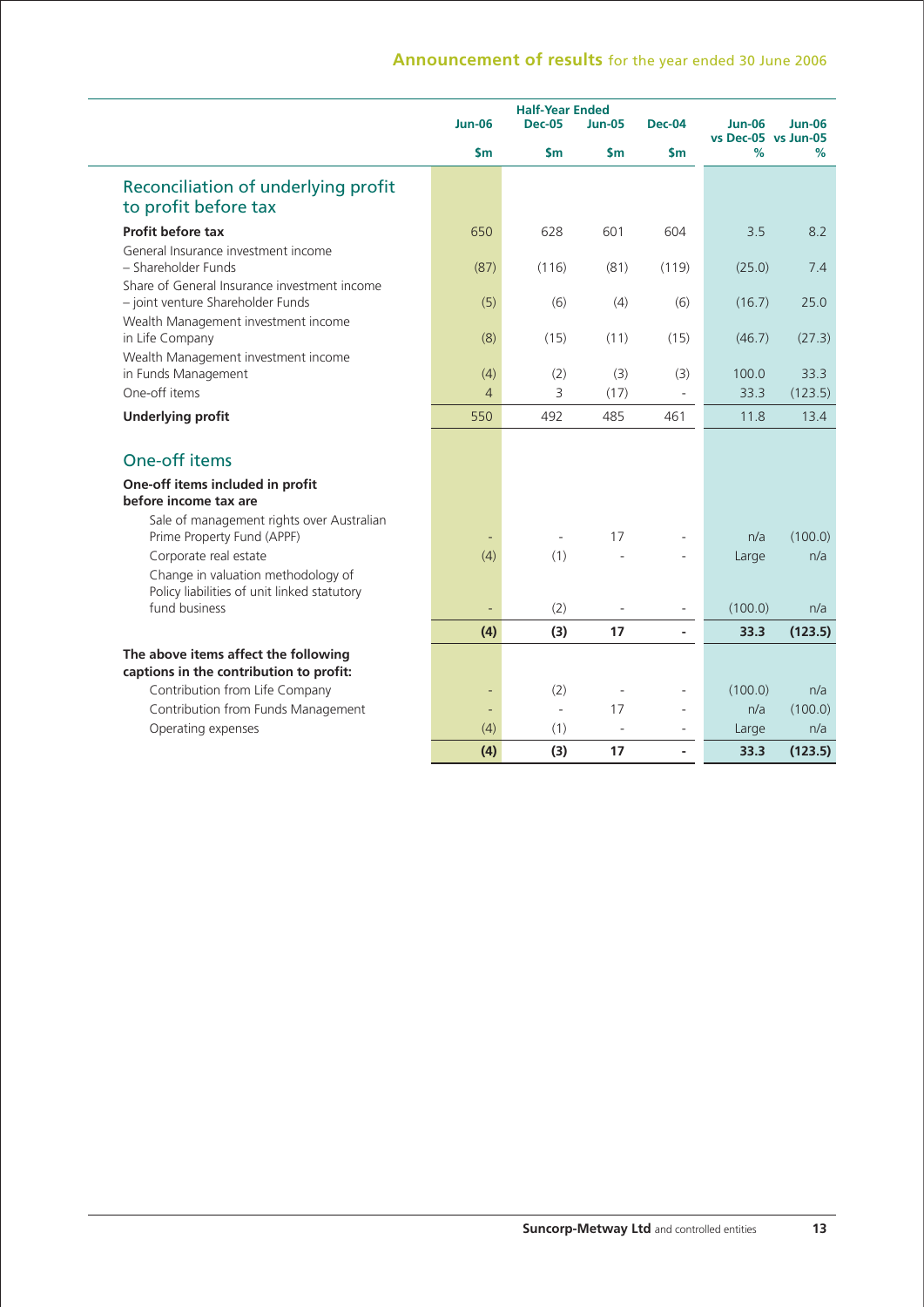|                                              | <b>Jun-06</b> | <b>Half-Year Ended</b><br><b>Dec-05</b><br><b>Jun-05</b><br>Dec-04 |                |                          |                          | <b>Jun-06</b> |
|----------------------------------------------|---------------|--------------------------------------------------------------------|----------------|--------------------------|--------------------------|---------------|
|                                              | \$m           | \$m                                                                | \$m            | \$m                      | vs Dec-05 vs Jun-05<br>℅ | %             |
| <b>Balance sheet</b>                         |               |                                                                    |                |                          |                          |               |
| <b>Excluding Life Insurance Policy</b>       |               |                                                                    |                |                          |                          |               |
| <b>Owners' Interests</b>                     |               |                                                                    |                |                          |                          |               |
| <b>Assets</b>                                |               |                                                                    |                |                          |                          |               |
| Cash and liquid assets                       | 487           | 904                                                                | 1,008          | 830                      | (46.1)                   | (51.7)        |
| Receivables due from other banks             | 26            | 32                                                                 | 67             | 18                       | (18.8)                   | (61.2)        |
| Other financial assets                       |               |                                                                    |                |                          |                          |               |
| Trading securities                           | 3,773         | 3,659                                                              | 3,396          | 3,429                    | 3.1                      | 11.1          |
| Investment securities                        | 5,720         | 5,485                                                              | 5,513          | 5,383                    | 4.3                      | 3.8           |
| Investments in associates and joint ventures | 138           | 133                                                                | 129            | 116                      | 3.8                      | 7.0           |
| Loans, advances and other receivables        | 39,878        | 37,476                                                             | 35,802         | 33,513                   | 6.4                      | 11.4          |
| Property, plant and equipment                | 130           | 109                                                                | 105            | 100                      | 19.3                     | 23.8          |
| Investment property                          | 196           | 157                                                                | 156            | 145                      | 24.8                     | 25.6          |
| Unlisted investment in life insurance        |               |                                                                    |                |                          |                          |               |
| statutory funds                              | 174           | 193                                                                | 200            | 214                      | (9.8)                    | (13.0)        |
| Deferred tax assets                          | 213           | 201                                                                | 167            | 152                      | 6.0                      | 27.5          |
| Intangible assets                            | 1,124         | 1,126                                                              | 1,101          | 1,084                    | (0.2)                    | 2.1           |
| Other assets <sup>(1)</sup>                  | 597           | 492                                                                | 586            | 551                      | 21.3                     | 1.9           |
| Total assets                                 | 52,456        | 49,967                                                             | 48,230         | 45,535                   | 5.0                      | 8.8           |
| <b>Liabilities</b>                           |               |                                                                    |                |                          |                          |               |
| Deposits and short term borrowings           | 27,836        | 28,139                                                             | 27,172         | 27,743                   | (1.1)                    | 2.4           |
| Payables due to other banks                  | 120           | 55                                                                 | 66             | 39                       | 118.2                    | 81.8          |
| Bank acceptances                             | 316           | 121                                                                | 74             | $\overline{\phantom{a}}$ | 161.2                    | 327.0         |
| Payables and other liabilities               | 637           | 897                                                                | 968            | 824                      | (29.0)                   | (34.2)        |
| Current tax liabilities                      | 135           | 74                                                                 | 179            | 104                      | 82.4                     | (24.6)        |
| Provisions                                   | 154           | 111                                                                | 202            | 147                      | 38.7                     | (23.8)        |
| Deferred tax liabilities                     | 188           | 192                                                                | 172            | 167                      | (2.1)                    | 9.3           |
| Outstanding claims and unearned              |               |                                                                    |                |                          |                          |               |
| premium liabilities                          | 5,651         | 5,626                                                              | 5,518          | 5,366                    | 0.4                      | 2.4           |
| Securitisation liabilities                   | 5,710         | 3,793                                                              | 3,906          | 2,551                    | 50.5                     | 46.2          |
| Bonds, notes and long term borrowings        | 5,560         | 5,394                                                              | 4,468          | 3,382                    | 3.1                      | 24.4          |
| Subordinated notes                           | 1,466         | 1,182                                                              | 968            | 961                      | 24.0                     | 51.4          |
| Preference shares                            | 250           | 250                                                                | $\blacksquare$ |                          | $\overline{\phantom{a}}$ | n/a           |
| <b>Total liabilities</b>                     | 48,023        | 45,834                                                             | 43,693         | 41,284                   | 4.8                      | 9.9           |
| Net assets                                   | 4,433         | 4,133                                                              | 4,537          | 4,251                    | 7.3                      | (2.3)         |
| <b>Equity</b>                                |               |                                                                    |                |                          |                          |               |
| Share capital                                | 2,973         | 2,913                                                              | 2,773          | 2,701                    | 2.1                      | 7.2           |
| Share capital - preference shares            |               | $\overline{\phantom{a}}$                                           | 244            | 244                      | n/a                      | (100.0)       |
| Reserves                                     | 28            | (6)                                                                | 12             | 13                       | (566.7)                  | 133.3         |
| Retained profits                             | 1,432         | 1,226                                                              | 1,485          | 1,279                    | 16.8                     | (3.6)         |
| Total parent entity interest                 | 4,433         | 4,133                                                              | 4,514          | 4,237                    | 7.3                      | (1.8)         |
| Outside equity interests                     |               | $\overline{\phantom{a}}$                                           | 23             | 14                       | n/a                      | (100.0)       |
| <b>Total equity</b>                          | 4,433         | 4,133                                                              | 4,537          | 4,251                    | 7.3                      | (2.3)         |

(1) Other assets is mainly made up of accrued interest, prepayments and deferred acquisition costs.

Refer to Appendix 3 for a reconciliation of the Group's balance sheet with the individual segments' balance sheets.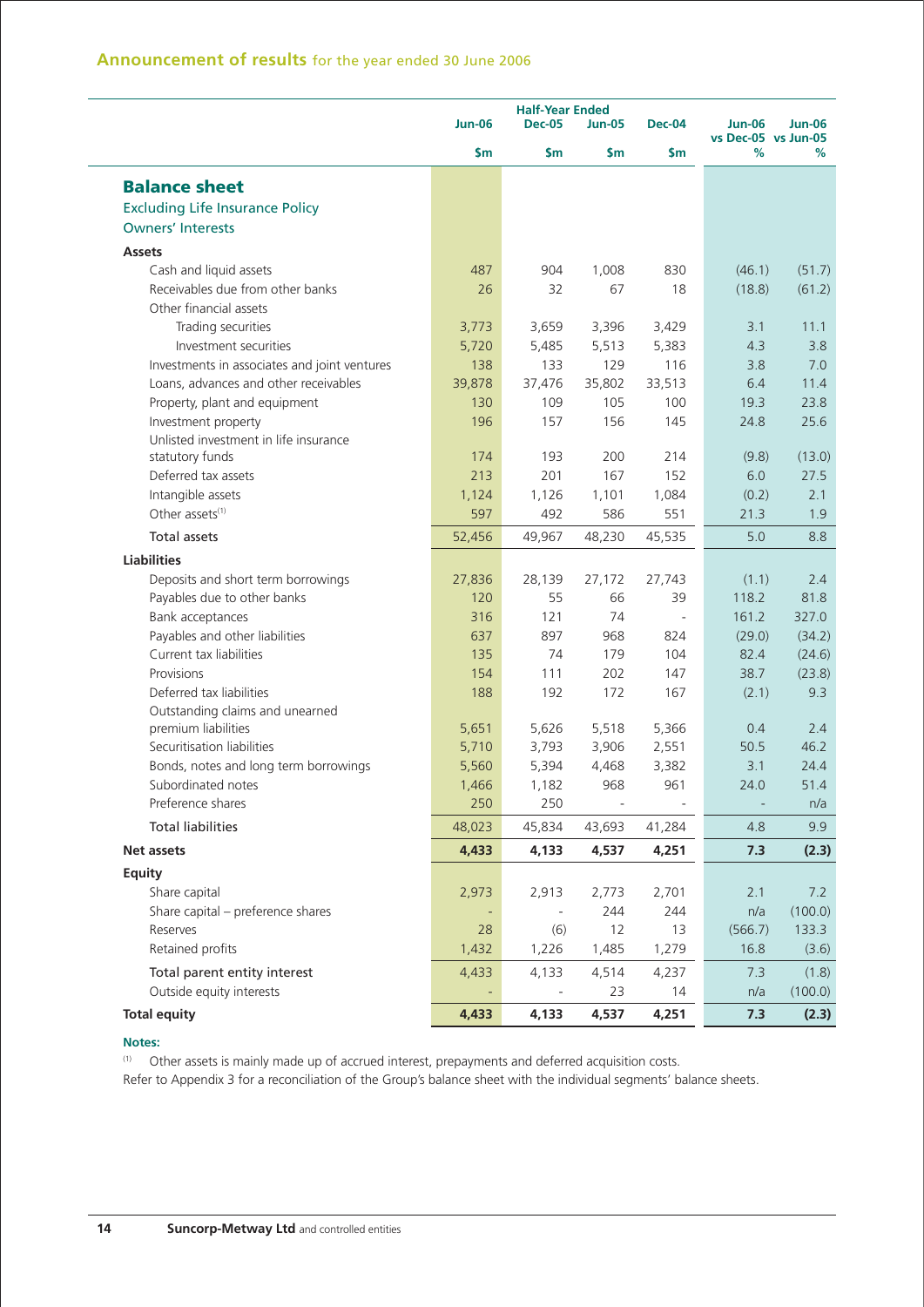|                                                                                                                          |              | <b>Jun-06</b> | <b>Full Year Ended</b><br><b>Jun-05</b> | Jun-06<br>vs Jun-05<br>% |
|--------------------------------------------------------------------------------------------------------------------------|--------------|---------------|-----------------------------------------|--------------------------|
| <b>Ratios and statistics for the year ended 30 June 2006</b><br><b>Excluding Life Insurance Policy Owners' Interests</b> |              |               |                                         |                          |
| <b>Performance ratios</b>                                                                                                |              |               |                                         |                          |
| <b>Earnings per share</b>                                                                                                |              |               |                                         |                          |
| Basic                                                                                                                    | (cents)      | 166.6         | 160.5                                   | 3.8                      |
| Diluted                                                                                                                  | (cents)      | 166.6         | 160.4                                   | 3.9                      |
| Return on average shareholders' equity                                                                                   |              |               |                                         |                          |
| <b>Basic</b>                                                                                                             | (% )         | 21.1          | 21.6                                    | (2.3)                    |
| Diluted                                                                                                                  | (% )         | 21.0          | 21.4                                    | (1.9)                    |
| Return on average total assets                                                                                           | (% )         | 1.82          | 2.01                                    | (9.5)                    |
| Insurance trading ratio                                                                                                  | (% )         | 19.3          | 17.9                                    | 7.8                      |
| Shareholder summary                                                                                                      |              |               |                                         |                          |
| Dividend per ordinary share                                                                                              | (cents)      | 97.0          | 87.0                                    | 11.5                     |
| Payout ratio                                                                                                             |              |               |                                         |                          |
| <b>Basic</b>                                                                                                             | (% )         | 59.1          | 55.4                                    | 6.7                      |
| Diluted                                                                                                                  | (% )         | 58.7          | 54.7                                    | 7.3                      |
| Weighted average number of shares                                                                                        |              |               |                                         |                          |
| <b>Basic</b>                                                                                                             | (million)    | 549.8         | 539.5                                   | 1.9                      |
| Diluted                                                                                                                  | (million)    | 550.0         | 539.9                                   | 1.9                      |
| Number of shares at end of period                                                                                        |              |               |                                         |                          |
| <b>Basic</b>                                                                                                             | (million)    | 553.5         | 543.4                                   | 1.9                      |
| Diluted                                                                                                                  | (million)    | 553.9         | 544.7                                   | 1.7                      |
| Net tangible asset backing per share                                                                                     |              |               |                                         |                          |
| <b>Basic</b><br>Diluted                                                                                                  | $($ \$)      | 5.98<br>5.98  | 5.83<br>5.84                            | 2.6<br>2.4               |
|                                                                                                                          | (5)          |               |                                         |                          |
| Share price at end of period                                                                                             | (5)          | 19.35         | 20.11                                   | (3.8)                    |
| Productivity                                                                                                             |              |               |                                         |                          |
| Group efficiency ratio                                                                                                   | (% )         | 26.2          | 24.2                                    | 8.3                      |
| <b>Banking cost to income ratio</b>                                                                                      | (% )         | 46.1          | 48.4                                    | (4.8)                    |
| General Insurance expense ratio                                                                                          | (% )         | 23.7          | 21.5                                    | 10.2                     |
| <b>Financial position</b>                                                                                                |              |               |                                         |                          |
| <b>Total assets</b>                                                                                                      | (\$ million) | 52,456        | 48,230                                  | 8.8                      |
| Capital                                                                                                                  |              |               |                                         |                          |
| <b>Bank capital adequacy ratio</b>                                                                                       | (% )         | 12.31         | 11.51                                   | 7.0                      |
| <b>Bank adjusted common equity</b>                                                                                       | (% )         | 6.07          | 6.85                                    | (11.4)                   |
| General Insurance minimum capital ratio                                                                                  | (times)      | 1.79          | 1.88                                    | (4.8)                    |

Refer Appendix 4 for definitions.

Refer Appendix 5 for details of Earnings per share and Return on average shareholders' equity calculations.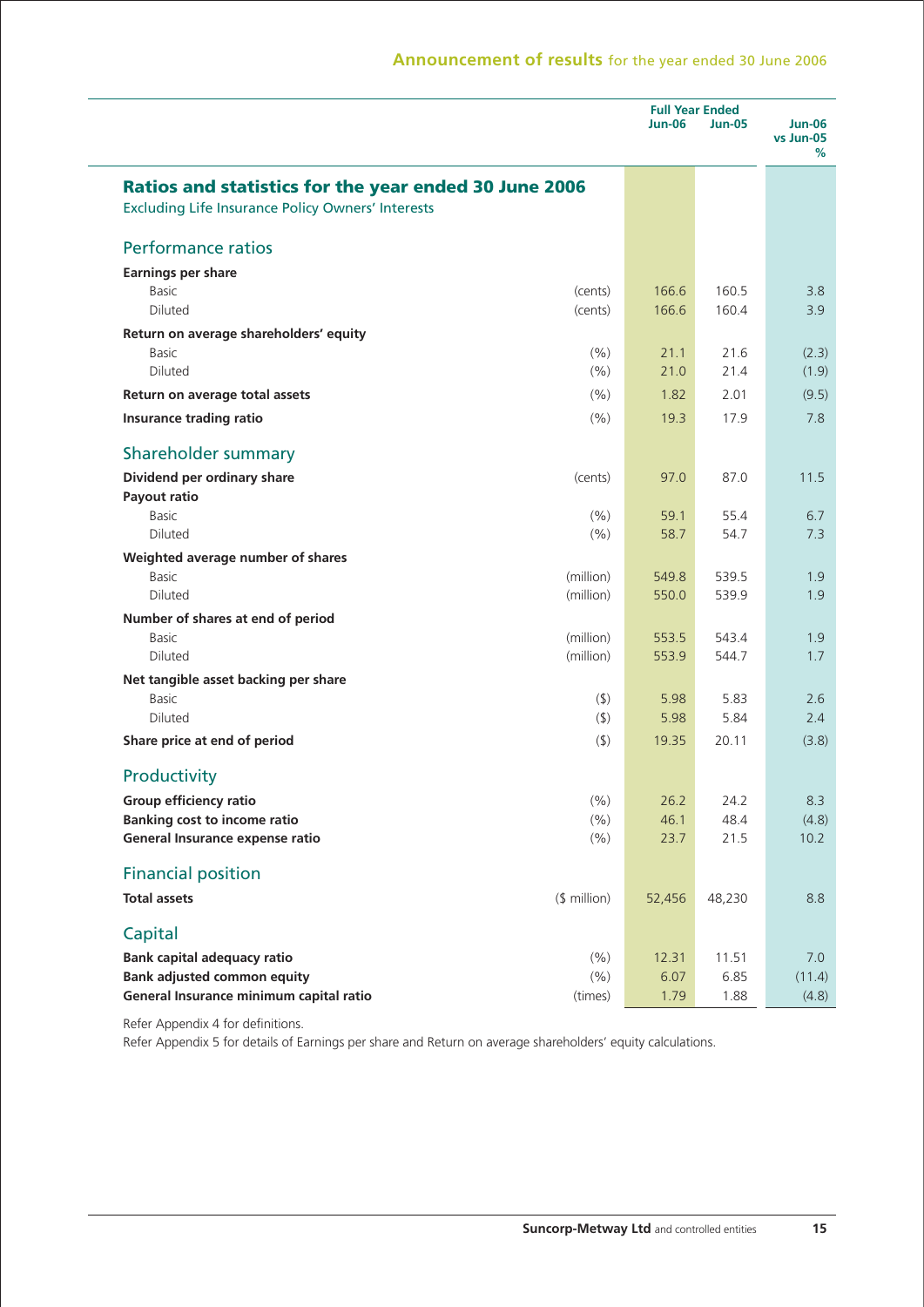|                                          |              | <b>Jun-06</b> | <b>Half-Year Ended</b><br><b>Dec-05</b><br><b>Jun-05</b><br><b>Dec-04</b> |        |        | <b>Jun-06</b>            | <b>Jun-06</b> |
|------------------------------------------|--------------|---------------|---------------------------------------------------------------------------|--------|--------|--------------------------|---------------|
|                                          |              |               |                                                                           |        |        | vs Dec-05 vs Jun-05<br>% | %             |
| <b>Ratios and statistics for the</b>     |              |               |                                                                           |        |        |                          |               |
| half-year ended 30 June 2006             |              |               |                                                                           |        |        |                          |               |
| <b>Excluding Life Insurance Policy</b>   |              |               |                                                                           |        |        |                          |               |
| <b>Owners' Interests</b>                 |              |               |                                                                           |        |        |                          |               |
| <b>Performance ratios</b>                |              |               |                                                                           |        |        |                          |               |
| <b>Earnings per share</b>                |              |               |                                                                           |        |        |                          |               |
| Basic                                    | (cents)      | 83.7          | 82.9                                                                      | 79.8   | 80.7   | 1.0                      | 4.9           |
| <b>Diluted</b>                           | (cents)      | 83.7          | 82.9                                                                      | 79.7   | 80.7   | 1.0                      | 5.0           |
| Return on average shareholders' equity   |              |               |                                                                           |        |        |                          |               |
| <b>Basic</b>                             | (% )         | 21.8          | 21.4                                                                      | 21.1   | 22.2   | 1.9                      | 3.3           |
| Diluted                                  | (% )         | 21.7          | 21.4                                                                      | 21.0   | 22.1   | 1.4                      | 3.3           |
| Return on average total assets           | (9/6)        | 1.82          | 1.83                                                                      | 1.89   | 2.06   | (0.5)                    | (3.7)         |
| Insurance trading ratio                  | (% )         | 21.6          | 17.0                                                                      | 18.0   | 17.8   | 27.1                     | 20.0          |
| Shareholder summary                      |              |               |                                                                           |        |        |                          |               |
| Dividend per ordinary share              | (cents)      | 50.0          | 47.0                                                                      | 45.0   | 42.0   | 6.4                      | 11.1          |
| Payout ratio                             |              |               |                                                                           |        |        |                          |               |
| Basic                                    | (%)          | 60.4          | 57.5                                                                      | 57.4   | 53.1   | 5.0                      | 5.2           |
| Diluted                                  | (%)          | 59.9          | 57.0                                                                      | 56.7   | 52.4   | 5.1                      | 5.6           |
| Weighted average number of shares        |              |               |                                                                           |        |        |                          |               |
| <b>Basic</b>                             | (million)    | 551.9         | 547.7                                                                     | 541.5  | 537.6  | 0.8                      | 1.9           |
| Diluted                                  | (million)    | 552.1         | 547.9                                                                     | 542.0  | 538.0  | 0.8                      | 1.9           |
| Number of shares at end of period        |              |               |                                                                           |        |        |                          |               |
| Basic                                    | (million)    | 553.5         | 550.5                                                                     | 543.4  | 539.7  | 0.5                      | 1.8           |
| Diluted                                  | (million)    | 553.9         | 550.9                                                                     | 544.7  | 541.1  | 0.5                      | 1.7           |
| Net tangible asset backing per share     |              |               |                                                                           |        |        |                          |               |
| Basic                                    | (4)          | 5.98          | 5.46                                                                      | 5.83   | 5.39   | 9.5                      | 2.6           |
| Diluted                                  | $($ \$)      | 5.98          | 5.47                                                                      | 5.84   | 5.41   | 9.3                      | 2.4           |
| Share price at end of period             | $($ \$)      | 19.35         | 20.05                                                                     | 20.11  | 17.38  | (3.5)                    | (3.8)         |
| Productivity                             |              |               |                                                                           |        |        |                          |               |
| Group efficiency ratio                   | (% )         | 27.0          | 25.5                                                                      | 24.7   | 23.8   | 5.9                      | 9.3           |
| <b>Banking cost to income ratio</b>      | (%)          | 46.8          | 45.5                                                                      | 48.4   | 48.4   | 2.9                      | (3.3)         |
| General Insurance expense ratio          | (% )         | 24.7          | 22.8                                                                      | 21.9   | 21.2   | 8.3                      | 12.8          |
| <b>Financial position</b>                |              |               |                                                                           |        |        |                          |               |
| <b>Total assets</b>                      | $$$ million) | 52,456        | 49,967                                                                    | 48,230 | 45,535 | 5.0                      | 8.8           |
| Capital                                  |              |               |                                                                           |        |        |                          |               |
| <b>Bank capital adequacy ratio</b>       | (% )         | 12.31         | 10.79                                                                     | 11.51  | 10.44  | 14.1                     | 7.0           |
| <b>Bank Adjusted Common Equity ratio</b> | (%)          | 6.07          | 5.44                                                                      | 6.85   | 5.59   | 11.6                     | (11.4)        |
| <b>General Insurance minimum</b>         |              |               |                                                                           |        |        |                          |               |
| capital ratio coverage                   | (times)      | 1.79          | 1.69                                                                      | 1.88   | 1.95   | 5.9                      | (4.8)         |

Refer Appendix 4 for definitions.

Refer Appendix 5 for details of Earnings per share and Return on average shareholders' equity calculations.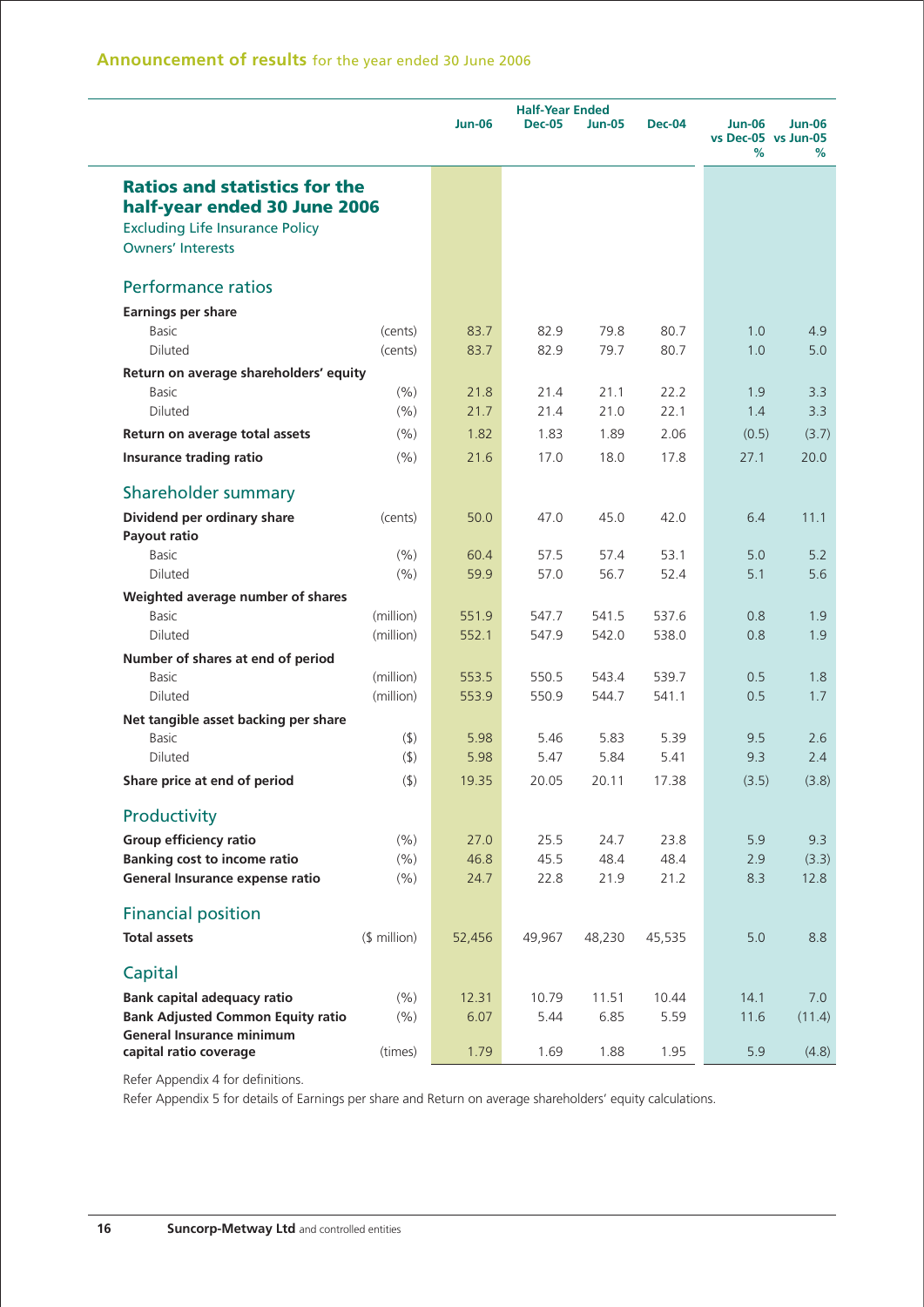## **Segment information – Banking**

#### **Profit overview**

- The Banking division reported a net profit before tax of \$506 million, an increase of 11.5% on the prior year as the Bank proactively managed the product and pricing mix across all lending products in order to minimise margin compression and optimise total income while preserving credit quality.
- While lending volumes have been below industry rates for the year as a whole, revenue growth of 6.7% has been achieved, costs have remained under control and there has been no significant increase in impairment losses across the portfolio.
- Total receivables (including securitised assets) reached \$38.8 billion at June 2006, up 11.2% on the prior year but below the industry growth rate of 14.2%. Reflecting improved lending momentum, receivables growth in the second half was much stronger at 6.4%, compared to the industry growth rate of 7.3% during this period.
- Home loan receivables, including securitised assets, increased 10.3% on the prior year to \$20.8 billion, compared to industry growth of 13.3%. Home lending growth in the second half at 6% was stronger than the first and more in line with the broader market. As foreshadowed, the home lending portfolio has exited the year with growth rates at system and with good momentum moving into the 2007 financial year.
- Business lending receivables grew by 12% to \$17.2 billion, compared to industry growth of 18.4%, for the year. Industry growth rates have been supported by strong growth in the mining and infrastructure sectors where Suncorp has only limited exposure.
- Growth in business lending receivables has been achieved against the backdrop of a competitive market and subdued development and construction in the residential sector. A highlight has been the Corporate Lending and Property Investment portfolios which grew strongly, by 48.7% and 14.3% respectively.
- Continued excellent growth in retail deposits was achieved with total retail funding increasing 11% to \$16.9 billion, which was in line with industry growth rates.

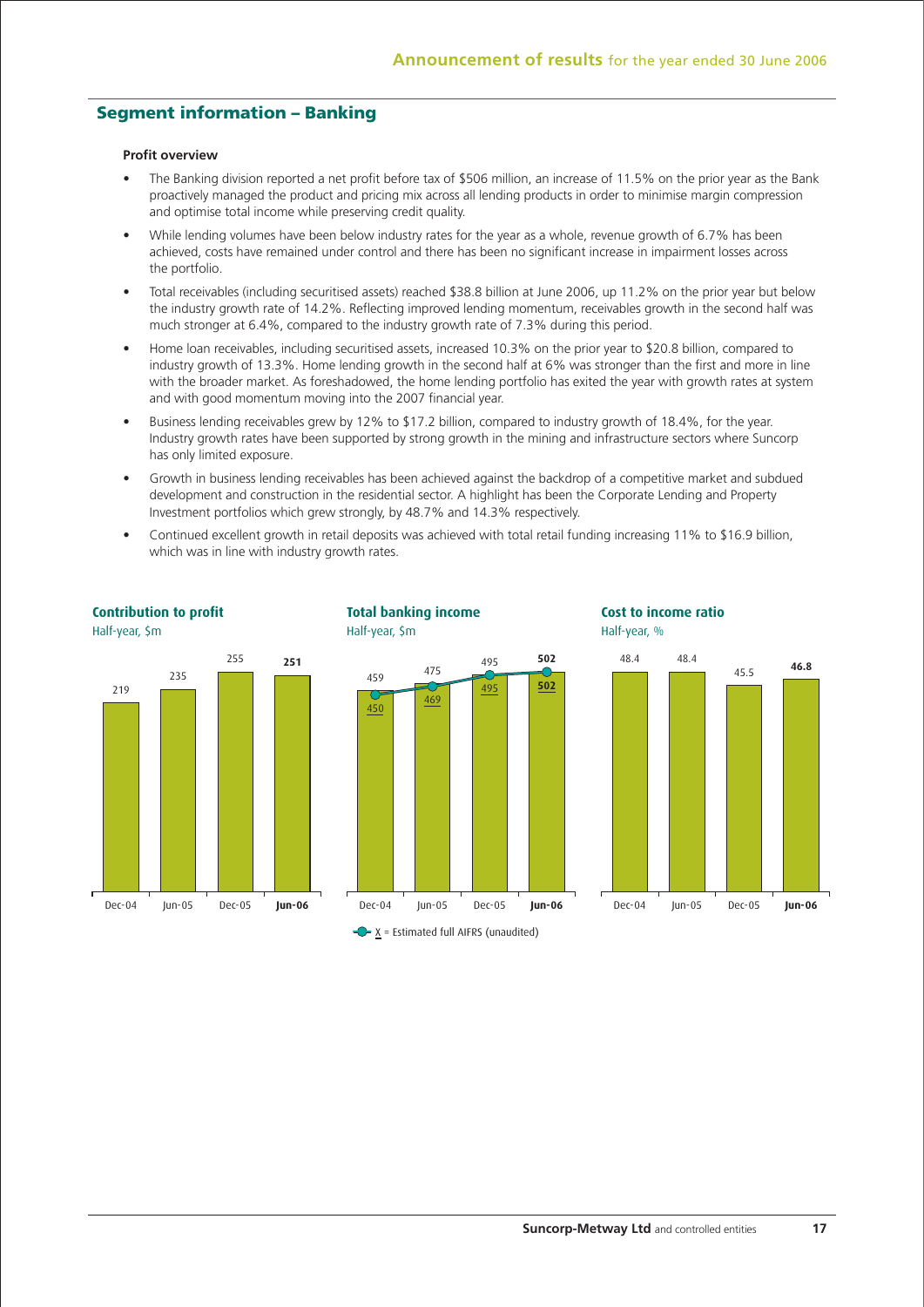|                                                                                               | <b>Jun-06</b>  | <b>Dec-05</b>  | <b>Half-Year Ended</b><br><b>Jun-05</b> | <b>Dec-04</b> | <b>Jun-06</b> | <b>Jun-06</b>            | <b>Jun-06</b>  | <b>Full Year Ended</b><br><b>Jun-05</b> | <b>Jun-06</b>  |
|-----------------------------------------------------------------------------------------------|----------------|----------------|-----------------------------------------|---------------|---------------|--------------------------|----------------|-----------------------------------------|----------------|
|                                                                                               | \$m\$          | \$m\$          | \$m                                     | \$m           | %             | vs Dec-05 vs Jun-05<br>% | \$m            | \$m                                     | vs Jun-05<br>% |
| <b>Profit contribution</b>                                                                    |                |                |                                         |               |               |                          |                |                                         |                |
| - Banking                                                                                     |                |                |                                         |               |               |                          |                |                                         |                |
| Net interest income                                                                           |                |                |                                         |               |               |                          |                |                                         |                |
| Interest revenue                                                                              | 1,462          | 1,416          | 1,314                                   | 1,218         | 3.2           | 11.3                     | 2,878          | 2,532                                   | 13.7           |
| Interest expense                                                                              | (1,036)        | (994)          | (911)                                   | (835)         | 4.2           | 13.7                     | (2,030)        | (1,746)                                 | 16.3           |
|                                                                                               | 426            | 422            | 403                                     | 383           | 0.9           | 5.7                      | 848            | 786                                     | 7.9            |
| Net banking fee income                                                                        |                |                |                                         |               |               |                          |                |                                         |                |
| Banking fee and                                                                               |                |                |                                         |               |               |                          |                |                                         |                |
| commission revenue                                                                            | 102            | 100            | 106                                     | 105           | 2.0           | (3.8)                    | 202            | 211                                     | (4.3)          |
| Banking fee and                                                                               |                |                |                                         |               |               |                          |                |                                         |                |
| commission expense                                                                            | (38)           | (35)           | (44)                                    | (38)          | 8.6           | (13.6)                   | (73)           | (82)                                    | (11.0)         |
|                                                                                               | 64             | 65             | 62                                      | 67            | (1.5)         | 3.2                      | 129            | 129                                     |                |
| Other operating revenue                                                                       |                |                |                                         |               |               |                          |                |                                         |                |
| Net profits on trading and                                                                    |                |                |                                         |               |               |                          |                |                                         |                |
| investment securities                                                                         | $\overline{2}$ | $\overline{2}$ | 2                                       | 2             |               |                          | $\overline{4}$ | $\overline{4}$                          |                |
| Net profits on derivative and<br>other financial instruments                                  | $\overline{4}$ | $\overline{4}$ | $\overline{4}$                          | 6             |               |                          | 8              | 10                                      | (20.0)         |
| Other income                                                                                  | 6              | $\overline{2}$ | 4                                       | 1             | 200.0         | 50.0                     | 8              | 5                                       | 60.0           |
|                                                                                               |                | 8              |                                         |               |               |                          |                |                                         |                |
|                                                                                               | 12             |                | 10                                      | 9             | 50.0          | 20.0                     | 20             | 19                                      | 5.3            |
| Non-interest income                                                                           | 76             | 73             | 72                                      | 76            | 4.1           | 5.6                      | 149            | 148                                     | 0.7            |
| <b>Total income from</b><br><b>Banking activities</b>                                         | 502            | 495            | 475                                     | 459           | 1.4           | 5.7                      | 997            | 934                                     | 6.7            |
| <b>Operating expenses</b>                                                                     |                |                |                                         |               |               |                          |                |                                         |                |
| Staff expenses                                                                                | (146)          | (138)          | (138)                                   | (130)         | 5.8           | 5.8                      | (284)          | (268)                                   | 6.0            |
| Occupancy expenses                                                                            | (13)           | (13)           | (12)                                    | (12)          |               | 8.3                      | (26)           | (24)                                    | 8.3            |
| Computer and                                                                                  |                |                |                                         |               |               |                          |                |                                         |                |
| depreciation expenses                                                                         | (24)           | (21)           | (18)                                    | (20)          | 14.3          | 33.3                     | (45)           | (38)                                    | 18.4           |
| Communication expenses<br>Advertising and                                                     | (14)           | (15)           | (15)                                    | (16)          | (6.7)         | (6.7)                    | (29)           | (31)                                    | (6.5)          |
| promotion expenses                                                                            | (13)           | (12)           | (14)                                    | (10)          | 8.3           | (7.1)                    | (25)           | (24)                                    | 4.2            |
| Other operating expenses <sup>(1)</sup>                                                       | (25)           | (26)           | (33)                                    | (34)          | (3.8)         | (24.2)                   | (51)           | (67)                                    | (23.9)         |
|                                                                                               | (235)          | (225)          | (230)                                   | (222)         | 4.4           | 2.2                      | (460)          | (452)                                   | 1.8            |
|                                                                                               |                |                |                                         |               |               |                          |                |                                         |                |
| Contribution to profit from<br><b>Banking activities before</b><br>impairment losses on loans |                |                |                                         |               |               |                          |                |                                         |                |
| and advances                                                                                  | 267            | 270            | 245                                     | 237           | (1.1)         | 9.0                      | 537            | 482                                     | 11.4           |
| Impairment losses on loans                                                                    |                |                |                                         |               |               |                          |                |                                         |                |
| and advances                                                                                  | (16)           | (15)           | (10)                                    | (18)          | 6.7           | 60.0                     | (31)           | (28)                                    | 10.7           |
| Contribution to profit before<br>tax from Banking activities                                  | 251            | 255            | 235                                     | 219           | (1.6)         | 6.8                      | 506            | 454                                     | 11.5           |
| Return on equity (%)                                                                          | 17.3           | 18.8           | 18.5                                    | 18.9          | (8.0)         | (6.5)                    | 18.0           | 18.8                                    | (4.3)          |
|                                                                                               |                |                |                                         |               |               |                          |                |                                         |                |

(1) Other operating expenses is primarily made up of financial, legal, motor vehicle and travel and accommodation expenses.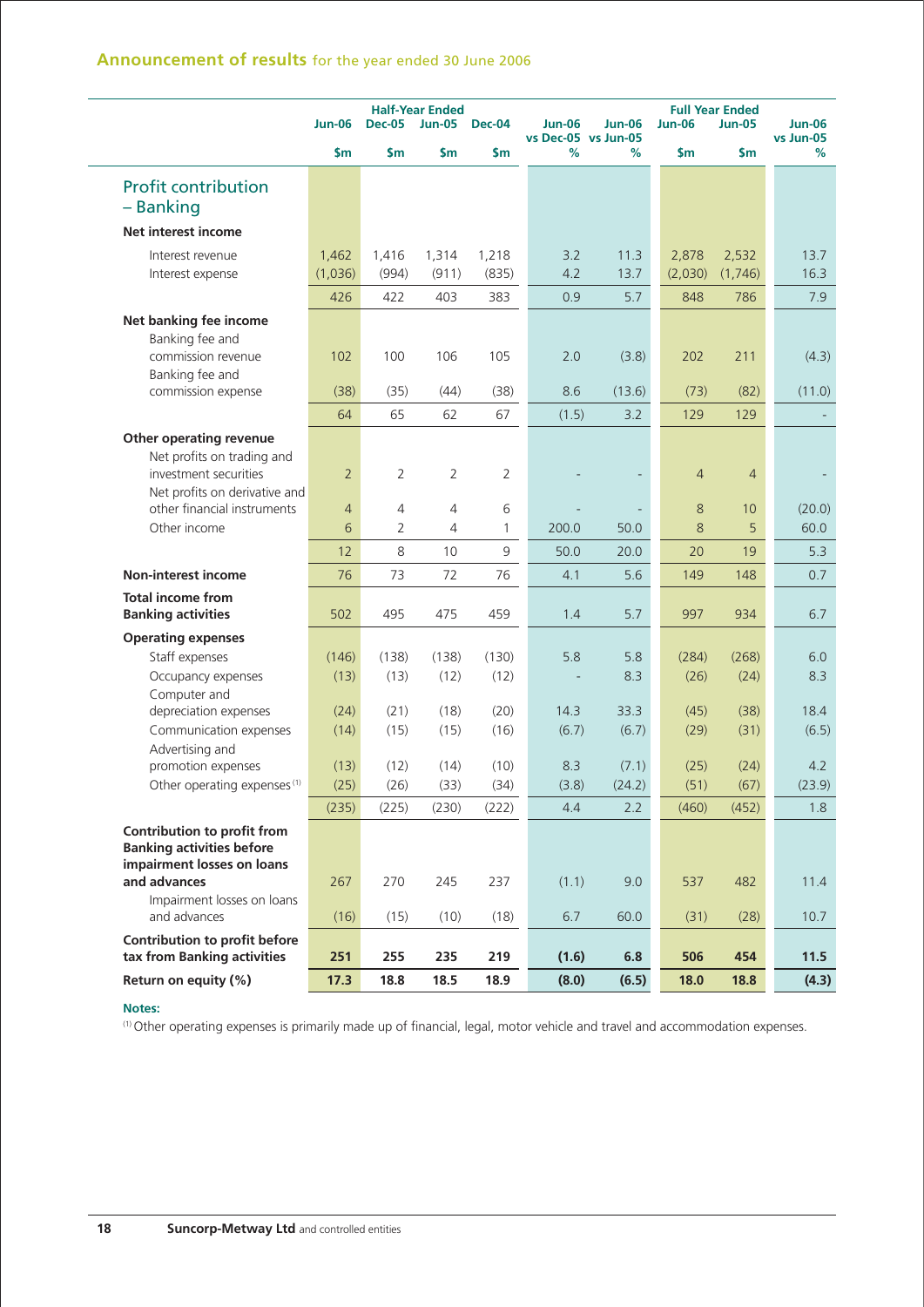| $\mathsf{Sm}$<br>$\mathsf{sm}$<br>$\mathsf{Sm}$<br>$\mathsf{sm}$<br>%<br><b>Balance sheet - Banking</b><br><b>Assets</b><br>Cash and liquid assets<br>221<br>636<br>653<br>(65.3)<br>496<br>Receivables due from other banks<br>26<br>32<br>67<br>19<br>(18.8)<br>Other financial assets<br>Trading securities<br>3,773<br>3,659<br>3,396<br>3,429<br>3.1<br>Investment securities<br>2,142<br>2,153<br>2,079<br>2,079<br>(0.5)<br>Loans, advances and other receivables <sup>(1)</sup><br>38,683<br>36,354<br>34,732<br>32,439<br>6.4<br>129<br>108<br>103<br>98<br>19.4<br>Property, plant and equipment<br>Deferred tax assets<br>126<br>95<br>87<br>11.9<br>141<br>Intangible assets<br>82<br>85<br>77<br>84<br>(3.5)<br>Other assets <sup>(2)</sup><br>563<br>411<br>355<br>37.0<br>447<br><b>Total assets</b><br>5.0<br>45,760<br>43,564<br>41,557<br>39,178<br><b>Liabilities</b><br>Deposits and short term borrowings<br>27,972<br>28,324<br>27,220<br>27,812<br>(1.2)<br>Payables due to other banks<br>120<br>54<br>66<br>122.2<br>39<br>161.2<br>Bank acceptances<br>316<br>121<br>74<br>Payables and other liabilities<br>702<br>718<br>622<br>(47.9)<br>366<br>Current tax liabilities<br>83.8<br>136<br>74<br>182<br>104<br>Provisions<br>108<br>199<br>38.0<br>149<br>145<br>Deferred tax liabilities<br>60<br>49<br>80<br>84<br>33.3<br>Securitisation liabilities<br>5,710<br>3,906<br>50.5<br>3,793<br>2,551<br>3.2<br>Bonds, notes and long term borrowings<br>5,504<br>5,335<br>4,408<br>3,323<br>Subordinated notes<br>983<br>770<br>763<br>29.3<br>1,271<br>250<br>Preference shares<br>250<br><b>Total liabilities</b><br>41,874<br>39,804<br>37,592<br>35,443<br>5.2<br><b>Net assets</b> | <b>Jun-06</b> | <b>Dec-05</b> | <b>Jun-05</b> | <b>Dec-04</b> | <b>Jun-06</b><br>vs Dec-05 vs Jun-05 | <b>Jun-06</b> |
|--------------------------------------------------------------------------------------------------------------------------------------------------------------------------------------------------------------------------------------------------------------------------------------------------------------------------------------------------------------------------------------------------------------------------------------------------------------------------------------------------------------------------------------------------------------------------------------------------------------------------------------------------------------------------------------------------------------------------------------------------------------------------------------------------------------------------------------------------------------------------------------------------------------------------------------------------------------------------------------------------------------------------------------------------------------------------------------------------------------------------------------------------------------------------------------------------------------------------------------------------------------------------------------------------------------------------------------------------------------------------------------------------------------------------------------------------------------------------------------------------------------------------------------------------------------------------------------------------------------------------------------------------------------------------------------------------------------------|---------------|---------------|---------------|---------------|--------------------------------------|---------------|
|                                                                                                                                                                                                                                                                                                                                                                                                                                                                                                                                                                                                                                                                                                                                                                                                                                                                                                                                                                                                                                                                                                                                                                                                                                                                                                                                                                                                                                                                                                                                                                                                                                                                                                                    |               |               |               |               |                                      | %             |
|                                                                                                                                                                                                                                                                                                                                                                                                                                                                                                                                                                                                                                                                                                                                                                                                                                                                                                                                                                                                                                                                                                                                                                                                                                                                                                                                                                                                                                                                                                                                                                                                                                                                                                                    |               |               |               |               |                                      |               |
|                                                                                                                                                                                                                                                                                                                                                                                                                                                                                                                                                                                                                                                                                                                                                                                                                                                                                                                                                                                                                                                                                                                                                                                                                                                                                                                                                                                                                                                                                                                                                                                                                                                                                                                    |               |               |               |               |                                      |               |
|                                                                                                                                                                                                                                                                                                                                                                                                                                                                                                                                                                                                                                                                                                                                                                                                                                                                                                                                                                                                                                                                                                                                                                                                                                                                                                                                                                                                                                                                                                                                                                                                                                                                                                                    |               |               |               |               |                                      | (66.2)        |
|                                                                                                                                                                                                                                                                                                                                                                                                                                                                                                                                                                                                                                                                                                                                                                                                                                                                                                                                                                                                                                                                                                                                                                                                                                                                                                                                                                                                                                                                                                                                                                                                                                                                                                                    |               |               |               |               |                                      | (61.2)        |
|                                                                                                                                                                                                                                                                                                                                                                                                                                                                                                                                                                                                                                                                                                                                                                                                                                                                                                                                                                                                                                                                                                                                                                                                                                                                                                                                                                                                                                                                                                                                                                                                                                                                                                                    |               |               |               |               |                                      |               |
|                                                                                                                                                                                                                                                                                                                                                                                                                                                                                                                                                                                                                                                                                                                                                                                                                                                                                                                                                                                                                                                                                                                                                                                                                                                                                                                                                                                                                                                                                                                                                                                                                                                                                                                    |               |               |               |               |                                      | 11.1          |
|                                                                                                                                                                                                                                                                                                                                                                                                                                                                                                                                                                                                                                                                                                                                                                                                                                                                                                                                                                                                                                                                                                                                                                                                                                                                                                                                                                                                                                                                                                                                                                                                                                                                                                                    |               |               |               |               |                                      | 3.0           |
|                                                                                                                                                                                                                                                                                                                                                                                                                                                                                                                                                                                                                                                                                                                                                                                                                                                                                                                                                                                                                                                                                                                                                                                                                                                                                                                                                                                                                                                                                                                                                                                                                                                                                                                    |               |               |               |               |                                      | 11.4          |
|                                                                                                                                                                                                                                                                                                                                                                                                                                                                                                                                                                                                                                                                                                                                                                                                                                                                                                                                                                                                                                                                                                                                                                                                                                                                                                                                                                                                                                                                                                                                                                                                                                                                                                                    |               |               |               |               |                                      | 25.2          |
|                                                                                                                                                                                                                                                                                                                                                                                                                                                                                                                                                                                                                                                                                                                                                                                                                                                                                                                                                                                                                                                                                                                                                                                                                                                                                                                                                                                                                                                                                                                                                                                                                                                                                                                    |               |               |               |               |                                      | 48.4          |
|                                                                                                                                                                                                                                                                                                                                                                                                                                                                                                                                                                                                                                                                                                                                                                                                                                                                                                                                                                                                                                                                                                                                                                                                                                                                                                                                                                                                                                                                                                                                                                                                                                                                                                                    |               |               |               |               |                                      | 6.5           |
|                                                                                                                                                                                                                                                                                                                                                                                                                                                                                                                                                                                                                                                                                                                                                                                                                                                                                                                                                                                                                                                                                                                                                                                                                                                                                                                                                                                                                                                                                                                                                                                                                                                                                                                    |               |               |               |               |                                      | 58.6          |
|                                                                                                                                                                                                                                                                                                                                                                                                                                                                                                                                                                                                                                                                                                                                                                                                                                                                                                                                                                                                                                                                                                                                                                                                                                                                                                                                                                                                                                                                                                                                                                                                                                                                                                                    |               |               |               |               |                                      | 10.1          |
|                                                                                                                                                                                                                                                                                                                                                                                                                                                                                                                                                                                                                                                                                                                                                                                                                                                                                                                                                                                                                                                                                                                                                                                                                                                                                                                                                                                                                                                                                                                                                                                                                                                                                                                    |               |               |               |               |                                      |               |
|                                                                                                                                                                                                                                                                                                                                                                                                                                                                                                                                                                                                                                                                                                                                                                                                                                                                                                                                                                                                                                                                                                                                                                                                                                                                                                                                                                                                                                                                                                                                                                                                                                                                                                                    |               |               |               |               |                                      | 2.8           |
|                                                                                                                                                                                                                                                                                                                                                                                                                                                                                                                                                                                                                                                                                                                                                                                                                                                                                                                                                                                                                                                                                                                                                                                                                                                                                                                                                                                                                                                                                                                                                                                                                                                                                                                    |               |               |               |               |                                      | 81.8          |
|                                                                                                                                                                                                                                                                                                                                                                                                                                                                                                                                                                                                                                                                                                                                                                                                                                                                                                                                                                                                                                                                                                                                                                                                                                                                                                                                                                                                                                                                                                                                                                                                                                                                                                                    |               |               |               |               |                                      | 327.0         |
|                                                                                                                                                                                                                                                                                                                                                                                                                                                                                                                                                                                                                                                                                                                                                                                                                                                                                                                                                                                                                                                                                                                                                                                                                                                                                                                                                                                                                                                                                                                                                                                                                                                                                                                    |               |               |               |               |                                      | (49.0)        |
|                                                                                                                                                                                                                                                                                                                                                                                                                                                                                                                                                                                                                                                                                                                                                                                                                                                                                                                                                                                                                                                                                                                                                                                                                                                                                                                                                                                                                                                                                                                                                                                                                                                                                                                    |               |               |               |               |                                      | (25.3)        |
|                                                                                                                                                                                                                                                                                                                                                                                                                                                                                                                                                                                                                                                                                                                                                                                                                                                                                                                                                                                                                                                                                                                                                                                                                                                                                                                                                                                                                                                                                                                                                                                                                                                                                                                    |               |               |               |               |                                      | (25.1)        |
|                                                                                                                                                                                                                                                                                                                                                                                                                                                                                                                                                                                                                                                                                                                                                                                                                                                                                                                                                                                                                                                                                                                                                                                                                                                                                                                                                                                                                                                                                                                                                                                                                                                                                                                    |               |               |               |               |                                      | 63.3          |
|                                                                                                                                                                                                                                                                                                                                                                                                                                                                                                                                                                                                                                                                                                                                                                                                                                                                                                                                                                                                                                                                                                                                                                                                                                                                                                                                                                                                                                                                                                                                                                                                                                                                                                                    |               |               |               |               |                                      | 46.2          |
|                                                                                                                                                                                                                                                                                                                                                                                                                                                                                                                                                                                                                                                                                                                                                                                                                                                                                                                                                                                                                                                                                                                                                                                                                                                                                                                                                                                                                                                                                                                                                                                                                                                                                                                    |               |               |               |               |                                      | 24.9          |
|                                                                                                                                                                                                                                                                                                                                                                                                                                                                                                                                                                                                                                                                                                                                                                                                                                                                                                                                                                                                                                                                                                                                                                                                                                                                                                                                                                                                                                                                                                                                                                                                                                                                                                                    |               |               |               |               |                                      | 65.1          |
|                                                                                                                                                                                                                                                                                                                                                                                                                                                                                                                                                                                                                                                                                                                                                                                                                                                                                                                                                                                                                                                                                                                                                                                                                                                                                                                                                                                                                                                                                                                                                                                                                                                                                                                    |               |               |               |               |                                      | n/a           |
|                                                                                                                                                                                                                                                                                                                                                                                                                                                                                                                                                                                                                                                                                                                                                                                                                                                                                                                                                                                                                                                                                                                                                                                                                                                                                                                                                                                                                                                                                                                                                                                                                                                                                                                    |               |               |               |               |                                      | 11.4          |
|                                                                                                                                                                                                                                                                                                                                                                                                                                                                                                                                                                                                                                                                                                                                                                                                                                                                                                                                                                                                                                                                                                                                                                                                                                                                                                                                                                                                                                                                                                                                                                                                                                                                                                                    | 3,886         | 3,760         | 3,965         | 3,735         | 3.4                                  | (2.0)         |

## **Notes:**

(1) Includes securitised home loan balances of \$5.4 billion (Dec-05: \$3.7 billion; Jun-05: \$3.7 billion; Dec-04: \$2.5 billion).

(2) Other assets is mainly made up of accrued interest, prepayments and unrealised gains on derivative hedging positions.

|                                         | <b>Jun-06</b><br>$\%$ | <b>Dec-05</b><br>$\%$ | <b>Half-Year Ended</b><br><b>Jun-05</b><br>% | <b>Dec-04</b><br>$\%$ | Jun-06<br>$\%$ | <b>Jun-06</b><br>vs Dec-05 vs Jun-05<br>$\%$ | <b>Jun-06</b><br>% | <b>Full Year Ended</b><br><b>Jun-05</b><br>% | $Jun-06$<br>vs Jun-05<br>$\%$ |
|-----------------------------------------|-----------------------|-----------------------|----------------------------------------------|-----------------------|----------------|----------------------------------------------|--------------------|----------------------------------------------|-------------------------------|
| <b>Banking ratios</b><br>and statistics |                       |                       |                                              |                       |                |                                              |                    |                                              |                               |
| Cost to income ratio                    | 46.8                  | 45.5                  | 48.4                                         | 48.4                  | 3.0            | (3.3)                                        | 46.1               | 48.4                                         | (4.5)                         |
| Cost to average total banking           |                       |                       |                                              |                       |                |                                              |                    |                                              |                               |
| assets ratio                            | 1.08                  | 1.06                  | 1.16                                         | 1.18                  | 1.9            | (6.9)                                        | 1.07               | 1.17                                         | (8.5)                         |
| Capital adequacy ratio                  | 12.31                 | 10.79                 | 11.51                                        | 10.44                 | 14.1           | 7.0                                          | 12.31              | 11.61                                        | 7.0                           |
| Return on average risk                  |                       |                       |                                              |                       |                |                                              |                    |                                              |                               |
| weighted assets ratio                   | 2.04                  | 2.13                  | 2.10                                         | 2.06                  | (4.2)          | (2.9)                                        | 2.09               | 2.10                                         | (0.5)                         |
| Net interest margin (1)                 | 2.07                  | 2.12                  | 2.17                                         | 2.18                  | (2.4)          | (4.6)                                        | 2.09               | 2.17                                         | (3.7)                         |
| Net interest spread                     | 1.81                  | 1.87                  | 1.91                                         | 1.94                  | (3.2)          | (5.2)                                        | 1.83               | 1.93                                         | (5.2)                         |

## **Notes:**

(1) Refer table on page 25 for analysis. June 2006 and December 2005 are not comparable to June 2005 or December 2004 due to the impact of AIFRS.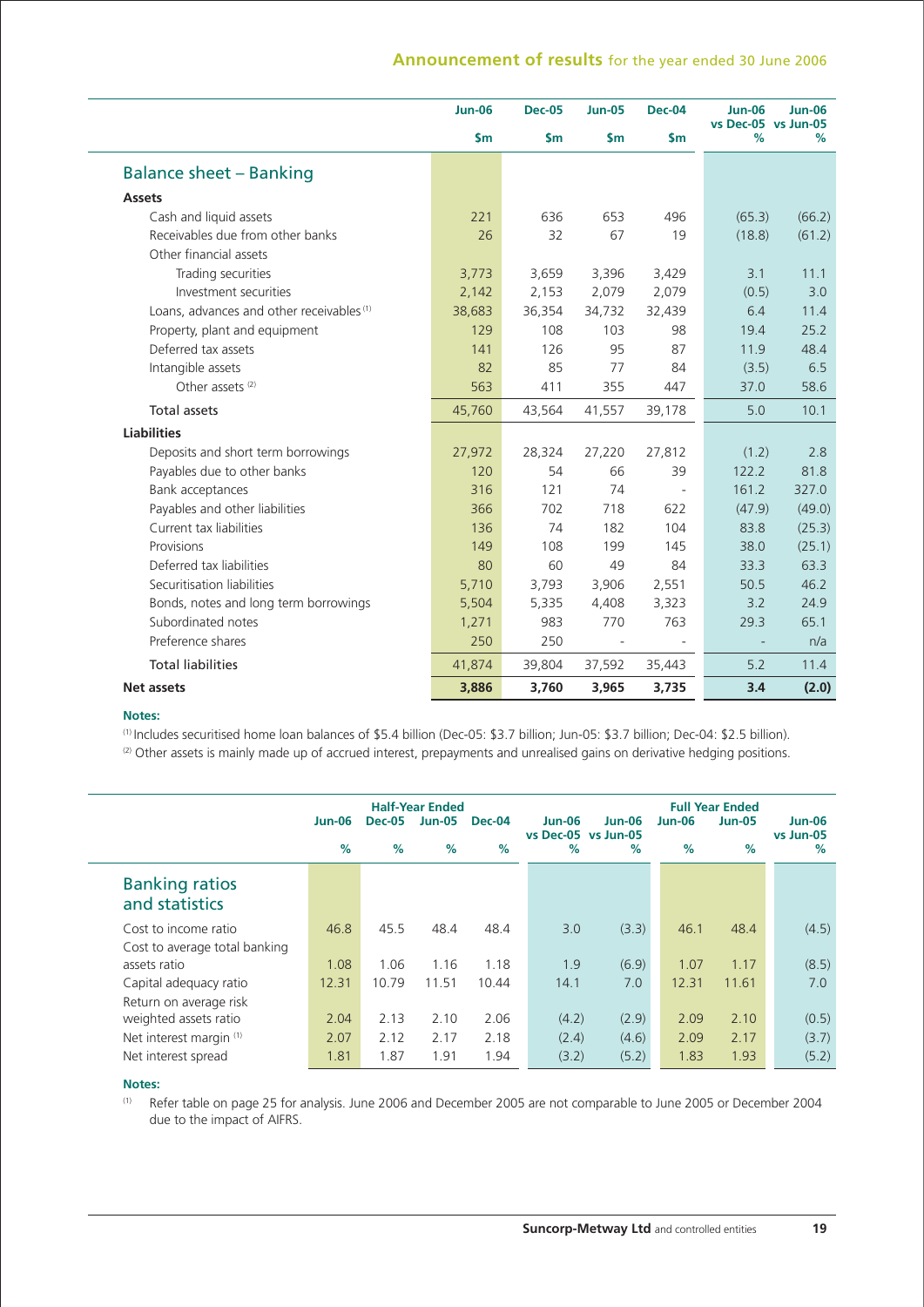|                                                                                 | <b>Jun-06</b> | <b>Dec-05</b> | <b>Jun-05</b> | Dec-04 | <b>Jun-06</b><br>vs Dec-05 vs Jun-05 | <b>Jun-06</b> |
|---------------------------------------------------------------------------------|---------------|---------------|---------------|--------|--------------------------------------|---------------|
|                                                                                 | \$m           | $\mathsf{sm}$ | $\mathsf{Sm}$ | \$m    | %                                    | %             |
| Asset growth                                                                    |               |               |               |        |                                      |               |
| Housing loans                                                                   | 15,366        | 15,899        | 15,140        | 15,183 | (3.4)                                | 1.5           |
| Securitised housing loans                                                       | 5,444         | 3,727         | 3,725         | 2,461  | 46.1                                 | 46.1          |
| Total housing loans                                                             | 20,810        | 19,626        | 18,865        | 17,644 | 6.0                                  | 10.3          |
| Consumer loans                                                                  | 822           | 694           | 645           | 589    | 18.4                                 | 27.4          |
| Retail loans <sup>(1)</sup>                                                     | 21,632        | 20,320        | 19,510        | 18,233 | 6.5                                  | 10.9          |
| Commercial (SME's)                                                              | 3,511         | 3,376         | 3,246         | 2,994  | 4.0                                  | 8.2           |
| Corporate                                                                       | 1,819         | 1,450         | 1,223         | 936    | 25.4                                 | 48.7          |
| Development finance                                                             | 2,914         | 3,020         | 2,846         | 2,683  | (3.5)                                | 2.4           |
| Property investment                                                             | 3,744         | 3,314         | 3,277         | 3,233  | 13.0                                 | 14.3          |
| Lease finance                                                                   | 2,228         | 2,171         | 2,099         | 2,055  | 2.6                                  | 6.1           |
| Agribusiness                                                                    | 2,937         | 2,746         | 2,626         | 2,455  | 7.0                                  | 11.8          |
| Business loans <sup>(1)</sup>                                                   | 17,153        | 16,077        | 15,317        | 14,356 | 6.7                                  | 12.0          |
| Structured finance                                                              | 6             | 6             | 6             | 6      |                                      |               |
| Other receivables <sup>(2)</sup>                                                | 16            | 74            | 54            | (3)    | (78.4)                               | (70.4)        |
| Gross banking loans, advances and                                               |               |               |               |        |                                      |               |
| other receivables                                                               | 38,807        | 36,477        | 34,887        | 32,592 | 6.4                                  | 11.2          |
| Provision for impairment                                                        | (124)         | (124)         | (156)         | (153)  |                                      | (20.5)        |
| Loans, advances and other receivables                                           | 38,683        | 36,353        | 34,731        | 32,439 | 6.4                                  | 11.4          |
| <b>Risk weighted assets</b>                                                     | 25,257        | 24,336        | 23,132        | 22,054 | 3.8                                  | 9.2           |
| Geographical breakdown - gross banking loans,<br>advances and other receivables |               |               |               |        |                                      |               |
| Queensland                                                                      | 24,742        | 23,053        | 21,879        | 20,248 | 7.3                                  | 13.1          |
| New South Wales                                                                 | 7,815         | 7,467         | 7,251         | 6,868  | 4.7                                  | 7.8           |
| Victoria                                                                        | 4,561         | 4,438         | 4,355         | 4,255  | 2.8                                  | 4.7           |
| Western Australia                                                               | 1,461         | 1,306         | 1,197         | 1,027  | 11.9                                 | 22.1          |
| South Australia and other                                                       | 228           | 213           | 205           | 194    | 7.0                                  | 11.2          |
| Outside of Queensland loans                                                     | 14,065        | 13,424        | 13,008        | 12,344 | 4.8                                  | 8.1           |
| Gross banking loans, advances                                                   |               |               |               |        |                                      |               |
| and other receivables                                                           | 38,807        | 36,477        | 34,887        | 32,592 | 6.4                                  | 11.2          |

(1) Includes deferred loan establishment fee income and incremental acquisition expenses from 1 July 2005 (Jun-06: \$36 million; Dec-05: \$35 million).

 $(2)$  Other receivables is primarily made up of trade finance and foreign exchange advances.

#### **Total lending**

Gross receivables, including securitised assets, increased by 11.2% to \$38.8 billion for the year to June 2006.

The overall lending environment remains highly competitive and has been supported by strong economic growth and low unemployment. Recent inflationary pressures, which have been a catalyst for a tightening of monetary policy, have had little impact in the period to June 2006, with effects more likely to become apparent in the 2007 financial year.

While the housing market has been subdued over the past twelve months, there have been tentative signs of improvement with auction clearances increasing from previous lows. As the housing market has cooled, lenders have increasingly switched their attention to the commercial sector, with a particular focus on lending to Small to Medium Enterprises (SME).

Overall growth in business lending has benefited from strong growth in the resources and non-residential construction sectors. Suncorp has historically not had a significant presence in these sectors, choosing instead to build a sustainable, competitive advantage in its specialty areas of residential construction, property investment and agribusiness.

Geographically, economic conditions in Queensland and Western Australian continue to be strong and, as such, have attracted the attention of lenders seeking to rebalance their portfolios away from the lower growth states. In this environment, growth in lending of 13.1% in Queensland has been underpinned by the Bank's retail branch network.

Lending growth in the second half has been strong in Queensland at 14.6% (annualised) while slower growth in New South Wales and Victoria reflects the tougher economic conditions in those states.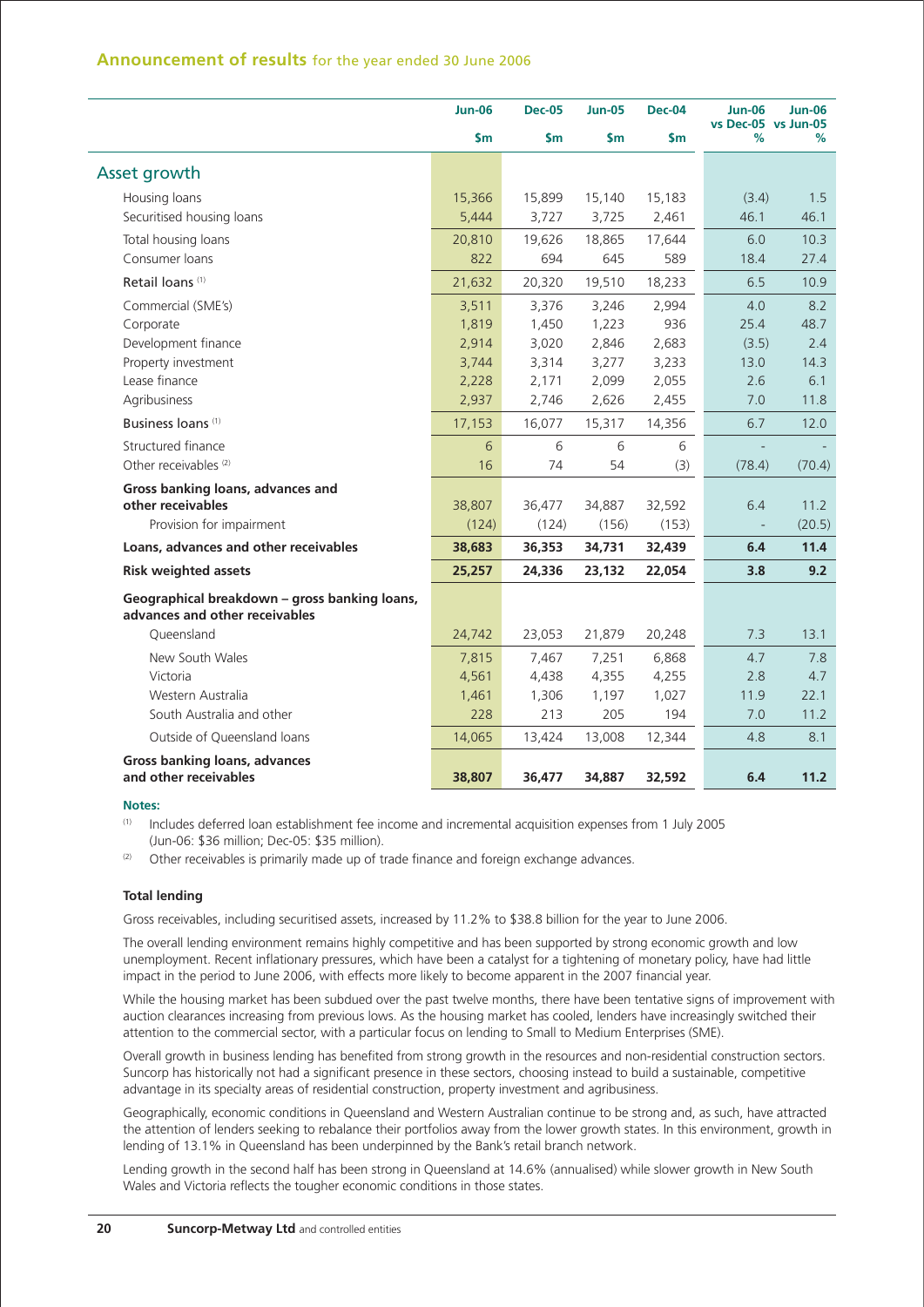## Asset growth (continued)

#### **Housing lending**

Home lending receivables, including securitised assets, grew to \$20.8 billion at June 2006, an increase of 10.3% on the previous year.

While this is below industry growth of 13.3% for the period it reflects the Bank's strategy of pro-actively managing the price and volume mix in order to deliver profitable growth. A number of initiatives implemented over the course of the year have had a positive impact on home lending volumes, with growth in the second half being stronger than the first.

Throughout the year the Bank's product set has continued to be rationalised and this has assisted in minimising margin compression as the proportion of lower yielding introductory rate products has been reduced.

Housing growth in Queensland was solid at 10.5% as competitors increasingly target Suncorp's home base through their intermediary channels. The Bank's direct distribution capability in Queensland serves to underpin lending volumes while volumes through the indirect channel become more volatile. The Bank will continue to manage both channels dynamically in order to achieve profitable volume growth across the home lending portfolio.

During the year, the Group sought to better leverage its 100% ownership of the national real estate franchise. U Hooker, Loans originating from this source totalled \$239 million, an increase of 67% over the previous year.

|                               | <b>Jun-06</b> | <b>Half-Year Ended</b><br><b>Dec-05</b> | <b>Jun-05</b> | <b>Dec-04</b> | <b>Jun-06</b>            | <b>Jun-06</b> |
|-------------------------------|---------------|-----------------------------------------|---------------|---------------|--------------------------|---------------|
|                               | \$m           | $\mathsf{sm}$                           | $\mathsf{Sm}$ | $\mathsf{sm}$ | vs Dec-05 vs Jun-05<br>% | $\%$          |
| <b>Housing Loans by State</b> |               |                                         |               |               |                          |               |
| Queensland                    | 13,212        | 12,513                                  | 11,952        | 11,222        | 5.7                      | 10.5          |
| New South Wales               | 3,832         | 3,590                                   | 3,488         | 3,242         | 6.7                      | 9.9           |
| Victoria                      | 2,421         | 2,353                                   | 2,324         | 2,217         | 2.9                      | 4.2           |
| Western Australia             | 1,084         | 929                                     | 868           | 745           | 16.7                     | 24.9          |
| South Australia               | 207           | 195                                     | 194           | 187           | 6.2                      | 6.7           |
| <b>ACT</b>                    | 41            | 34                                      | 30            | 25            | 20.6                     | 36.7          |
| Tasmania                      | 13            | 12                                      | 9             | 6             | 8.3                      | 44.4          |
| <b>Outside of Queensland</b>  | 7,598         | 7,113                                   | 6,913         | 6,422         | 6.8                      | 9.9           |
|                               | 20,810        | 19,626                                  | 18,865        | 17,644        | 6.0                      | 10.3          |

#### **Consumer lending**

Consumer lending, made up principally of personal loans, margin lending and credit card receivables, grew by 27.4% to \$822 million at June 2006. Growth in consumer lending continued to outperform the market during the past twelve months, at 2.75 times system.

The consumer lending segment remains a relatively small, but important, part of the overall retail lending portfolio. The strong growth reflects the on-going success of the Suncorp Clear Options credit card as well as increased margin lending. Suncorp Clear Options credit card balances increased 17.5% to \$168 million during the year.

The continued positive climate in the equities markets and improvements in the business model contributed to strong growth in margin lending balances, which grew by 48% to \$361 million.

|                                  |               | <b>Half-Year Ended</b> |               |        |                                      |               |
|----------------------------------|---------------|------------------------|---------------|--------|--------------------------------------|---------------|
|                                  | <b>Jun-06</b> | <b>Dec-05</b>          | <b>Jun-05</b> | Dec-04 | <b>Jun-06</b><br>vs Dec-05 vs Jun-05 | <b>Jun-06</b> |
|                                  | \$m           | $\mathsf{sm}$          | $\mathsf{sm}$ | \$m    | %                                    | %             |
| <b>Consumer Loans by Purpose</b> |               |                        |               |        |                                      |               |
| Personal loans                   | 287           | 267                    | 252           | 234    | 7.5                                  | 13.9          |
| Overdrafts                       | 6             | 5                      | 6             | 6      | 20.0                                 |               |
| Credit cards                     | 168           | 157                    | 143           | 125    | 7.0                                  | 17.5          |
| Margin lending                   | 361           | 265                    | 244           | 224    | 36.2                                 | 48.0          |
|                                  | 822           | 694                    | 645           | 589    | 18.4                                 | 27.4          |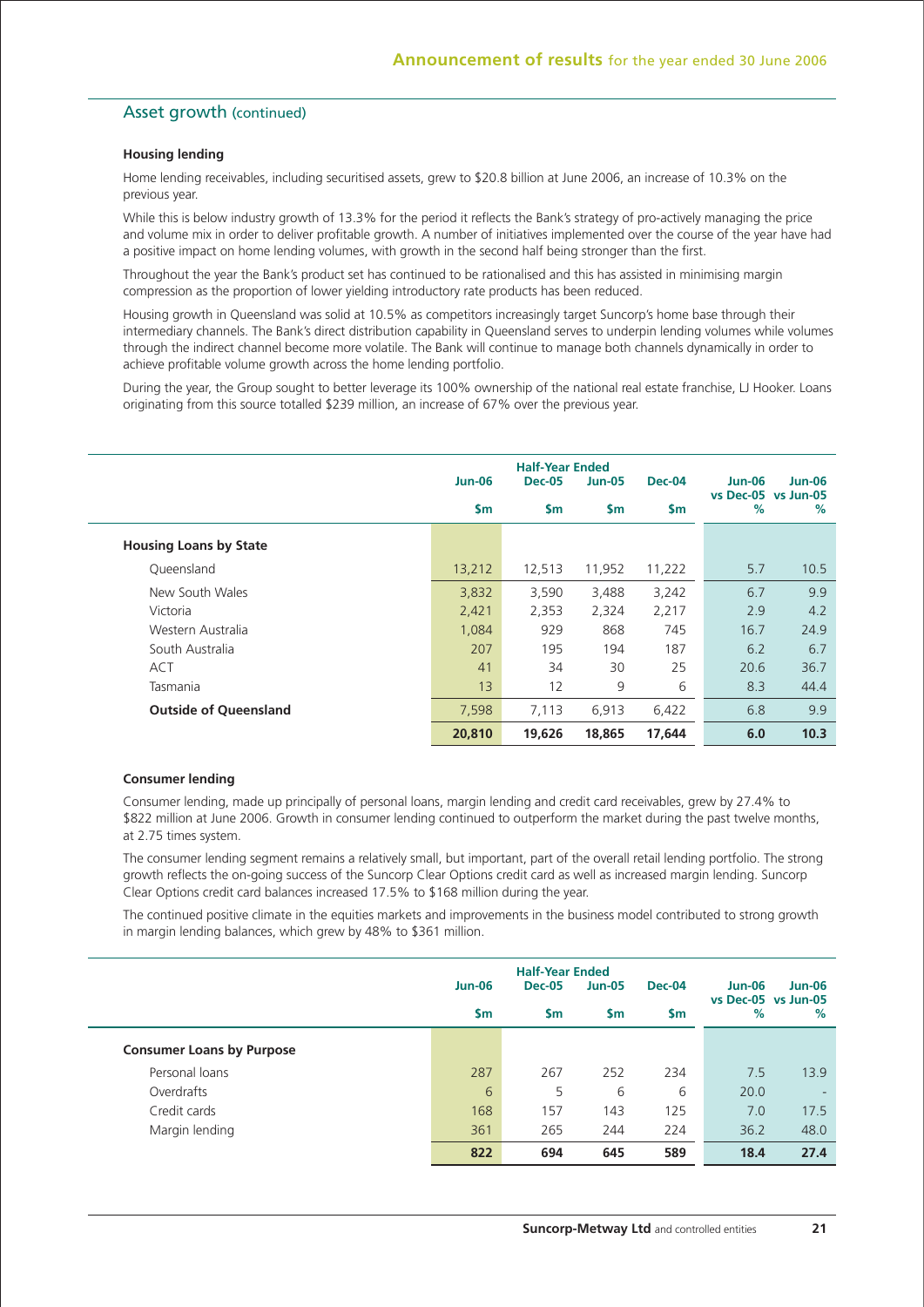## Asset growth (continued)

#### **Business lending**

Business lending assets grew to \$17.2 billion, an increase of 12% on the prior year. Growth continues to be strongest in Queensland (15.9%) and Western Australia (14.0%) where overall economic conditions and business confidence remain high. Other interstate lending has been subdued due to declining property markets and reduced construction activity, particularly in the development finance portfolio.

**Commercial (SME)** banking continues to be a significant market battleground with intense pressure occurring in the sub \$2 million market. This competition has seen the commercial (SME) business grow by 8.2% for the year to \$3.5 billion.

Lending in the Queensland market has benefited from the strength of the local economy and leverage from the Group's extensive network and brand. But this has been offset by a fall in lending in New South Wales where business confidence continues to be subdued. While portfolio growth in the Commercial portfolio has been below system, particularly in the sub \$2 million category, the Bank continues to preserve its risk profile and margins.

**Corporate lending**, which is customers with turnover of between \$10 million and \$100 million, has experienced the strongest increase in lending across the Bank, growing by 48.7% to \$1.8 billion. The growth in major business in the Queensland region has largely underpinned these increases.

The Bank continues to develop its niche proposition through targeting high quality corporate clients while the participation in quality loan syndications has assisted in entering new and diverse segments. A specialist infrastructure team has recently been appointed in order to leverage growing expertise in this area, particularly in Queensland.

**Development finance** lending growth at 2.4% has been impacted by the slow down in residential construction. The development finance portfolio continues to improve its geographical diversity with growth strongest in Western Australia and weakest in New South Wales and Victoria.

**Property investment** which includes assets such as shopping centres, commercial offices and industrial warehouses, and excludes construction projects grew strongly at 14.3% to \$3.7 billion. Growth in property investment rebounded strongly in the second half of the year, with growth of 13%, as the Bank deployed additional resources and reviewed pricing.

Growth opportunities, particularly in the target markets of Queensland and Western Australia, continue to be identified.

**Agribusiness** receivables continue to grow strongly, up by 11.8% to \$2.9 billion. Improved trading conditions have seen commodity prices rise in the sugar, grain, beef and dairy industries. Seasonal conditions remain subdued across eastern Australia with numerous areas still drought declared. Recent rainfalls have improved prospects for a winter grain harvest, but follow up rains will be required to ensure good yields.

A key focus has been customer retention and service levels in the agribusiness segment. These strategies have enabled the Group to continue to grow and to expand outside of Queensland.

**Leasing** assets rose by 6.1% to \$2.2 billion at June 30. This segment continues to capitalise on its close interaction with the SME and agribusiness segments. With a focus on growth through low risk, high volume equipment and vehicle leasing on the eastern seaboard, a strong reputation has been established, via third party brokers, in 'yellow goods' such as construction equipment and forklifts. This market is expected to grow with the continued increase in business confidence and investment.

A breakdown of business lending is shown on page 20.

|                                | <b>Jun-06</b> | <b>Half-Year Ended</b><br><b>Dec-05</b> | <b>Jun-05</b> | <b>Dec-04</b> | <b>Jun-06</b><br>vs Dec-05 vs Jun-05 | $Jun-06$ |
|--------------------------------|---------------|-----------------------------------------|---------------|---------------|--------------------------------------|----------|
|                                | <b>Sm</b>     | $\mathsf{sm}$                           | $\mathsf{sm}$ | $\mathsf{sm}$ | %                                    | %        |
| <b>Business Loans by State</b> |               |                                         |               |               |                                      |          |
| Queensland                     | 10.747        | 9,821                                   | 9.270         | 8,474         | 9.4                                  | 15.9     |
| New South Wales                | 3,903         | 3,808                                   | 3,702         | 3,574         | 2.5                                  | 5.4      |
| Victoria                       | 2,123         | 2.069                                   | 2.016         | 2,026         | 2.6                                  | 5.3      |
| Western Australia              | 374           | 374                                     | 328           | 281           | -                                    | 14.0     |
| South Australia                | 6             | 5                                       |               |               | 20.0                                 | 500.0    |
| Outside of Queensland          | 6,406         | 6.256                                   | 6.047         | 5,882         | 2.4                                  | 5.9      |
|                                | 17,153        | 16,077                                  | 15,317        | 14,356        | 6.7                                  | 12.0     |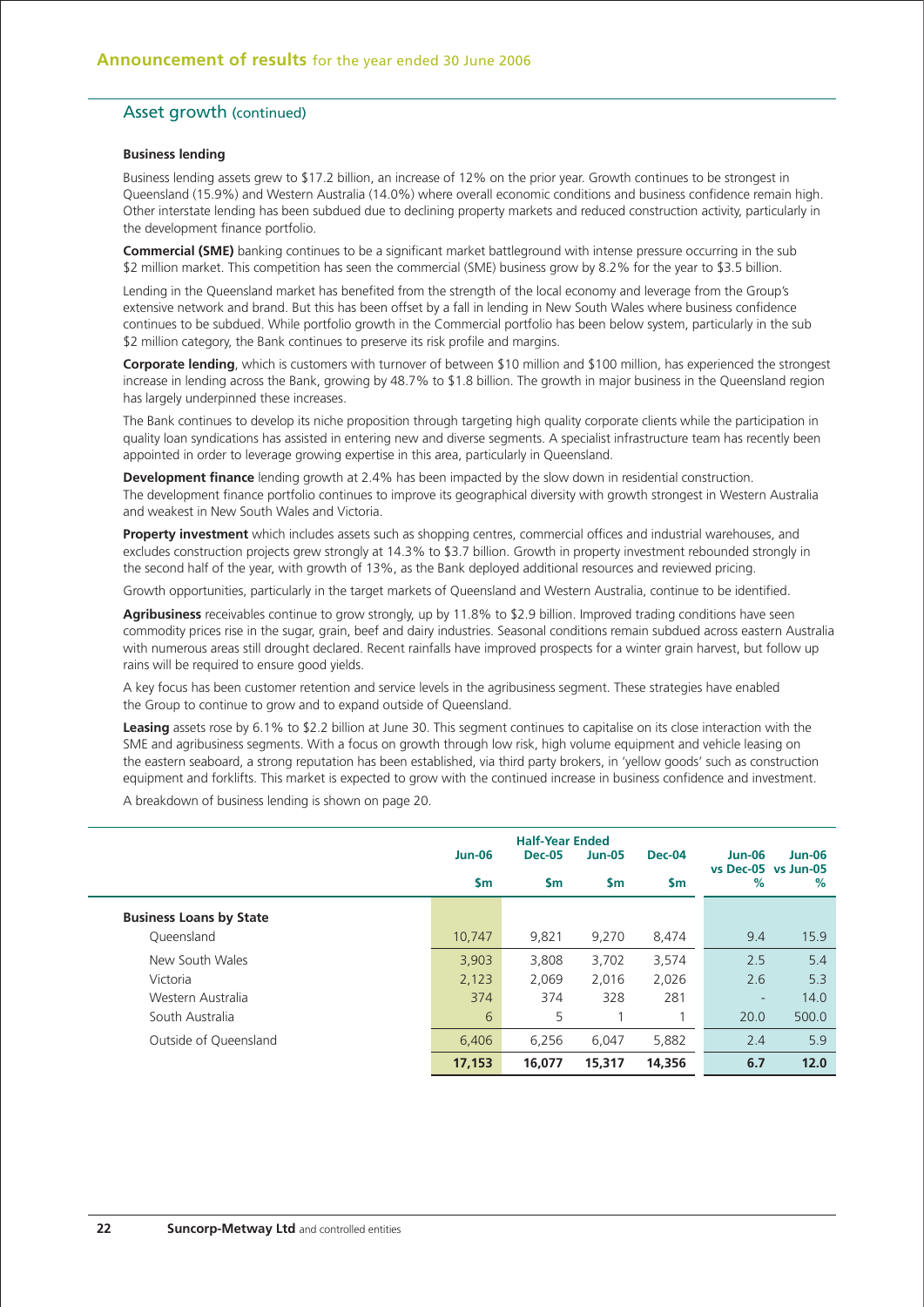|                                                                                              | <b>Jun-06</b> | <b>Dec-05</b> | <b>Jun-05</b>                   | <b>Dec-04</b> | <b>Jun-06</b><br>vs Dec-05 vs Jun-05 | <b>Jun-06</b> |
|----------------------------------------------------------------------------------------------|---------------|---------------|---------------------------------|---------------|--------------------------------------|---------------|
|                                                                                              | \$m           | \$m           | \$m                             | \$m           | ℅                                    | %             |
| <b>Funding and deposits</b>                                                                  |               |               |                                 |               |                                      |               |
| <b>Retail funding</b>                                                                        |               |               |                                 |               |                                      |               |
| Australian retail deposits                                                                   |               |               |                                 |               |                                      |               |
| Transaction                                                                                  | 4,506         | 4,699         | 4,305                           | 4,134         | (4.1)                                | 4.7           |
| Investment                                                                                   | 4,673         | 4,553         | 3,958                           | 3,741         | 2.6                                  | 18.1          |
| Term                                                                                         | 4,957         | 4,342         | 4,413                           | 4,202         | 14.2                                 | 12.3          |
| Core retail deposits                                                                         | 14,136        | 13,594        | 12,676                          | 12,077        | 4.0                                  | 11.5          |
| Retail treasury                                                                              | 2,796         | 2,505         | 2,576                           | 2,360         | 11.6                                 | 8.5           |
| Total retail funding                                                                         | 16,932        | 16,099        | 15,252                          | 14,437        | 5.2                                  | 11.0          |
| <b>Wholesale funding</b>                                                                     |               |               |                                 |               |                                      |               |
| Domestic funding sources                                                                     |               |               |                                 |               |                                      |               |
| Senior wholesale funding                                                                     | 10,357        | 11,287        | 9,245                           | 8,981         | (8.2)                                | 12.0          |
| Subordinated debt                                                                            | 964           | 665           | 445                             | 446           | 45.0                                 | 116.6         |
| Preference shares                                                                            | 250           | 250           |                                 |               |                                      | n/a           |
|                                                                                              | 11,571        | 12,202        | 9,690                           | 9,427         | (5.2)                                | 19.4          |
| Overseas funding sources (1)                                                                 |               |               |                                 |               |                                      |               |
| Euro commercial paper                                                                        | 2,274         | 2,700         | 3,646                           | 3,313         | (15.8)                               | (37.6)        |
| Euro medium term note<br>Subordinated debt (USD)                                             | 3,913<br>307  | 3,573<br>318  | 3,485<br>325                    | 4,404<br>317  | 9.5                                  | 12.3          |
|                                                                                              |               |               |                                 |               | (3.5)                                | (5.5)         |
|                                                                                              | 6,494         | 6,591         | 7,456                           | 8,034         | (1.5)                                | (12.9)        |
| Total wholesale funding                                                                      | 18,065        | 18,793        | 17,146                          | 17,461        | (3.9)                                | 5.4           |
| <b>Total funding (excluding securitisation)</b>                                              | 34,997        | 34,892        | 32,398                          | 31,898        | 0.3                                  | 8.0           |
| <b>Securitised funding</b>                                                                   |               |               |                                 |               |                                      |               |
| Australian dollar wholesale <sup>(2)</sup>                                                   | 3,646         | 2,513         | 2,202                           | 1,497         | 45.1                                 | 65.6          |
| Foreign currency wholesale (1)                                                               | 2,064         | 1,280         | 1,704                           | 1,054         | 61.3                                 | 21.1          |
| Total securitised funding                                                                    | 5,710         | 3,793         | 3,906                           | 2,551         | 50.5                                 | 46.2          |
| <b>Total funding (including securitisation)</b>                                              | 40,707        | 38,685        | 36,304                          | 34,449        | 5.2                                  | 12.1          |
| Total funding is represented on the balance<br>sheet by:                                     |               |               |                                 |               |                                      |               |
| Deposits and short term borrowings <sup>(3)</sup>                                            | 27,972        | 28,324        | 27,220                          | 27,812        | (1.2)                                | 2.8           |
| Securitisation liabilities                                                                   | 5,710         | 3,793         | 3,906                           | 2,551         | 50.5                                 | 46.2          |
| Bonds, notes and long term borrowings                                                        | 5,504         | 5,335         | 4,408                           | 3,323         | 3.2                                  | 24.9          |
| Subordinated debt<br>Preference shares                                                       | 1,271<br>250  | 983<br>250    | 770<br>$\overline{\phantom{a}}$ | 763           | 29.3                                 | 65.1<br>n/a   |
|                                                                                              |               |               |                                 |               |                                      |               |
| <b>Total</b>                                                                                 | 40,707        | 38,685        | 36,304                          | 34,449        | 5.2                                  | 12.1          |
|                                                                                              | %             | %             | $\%$                            | $\%$          |                                      |               |
| Retail funding as a percentage of<br>total funding (excluding securitisation) <sup>(4)</sup> | 48            | 46            | 47                              | 45            | 4.3                                  | 2.1           |
|                                                                                              |               |               |                                 |               |                                      |               |

#### **Notes:**

- (1) Hedged back into Australian dollars.
- (2) Some held offshore.
- (3) Includes term issuance that is presently within one year to maturity.
- (4) For the purposes of calculating the percentage of retail funding, securitised liabilities have been excluded given securitised assets are match funded with these liabilities.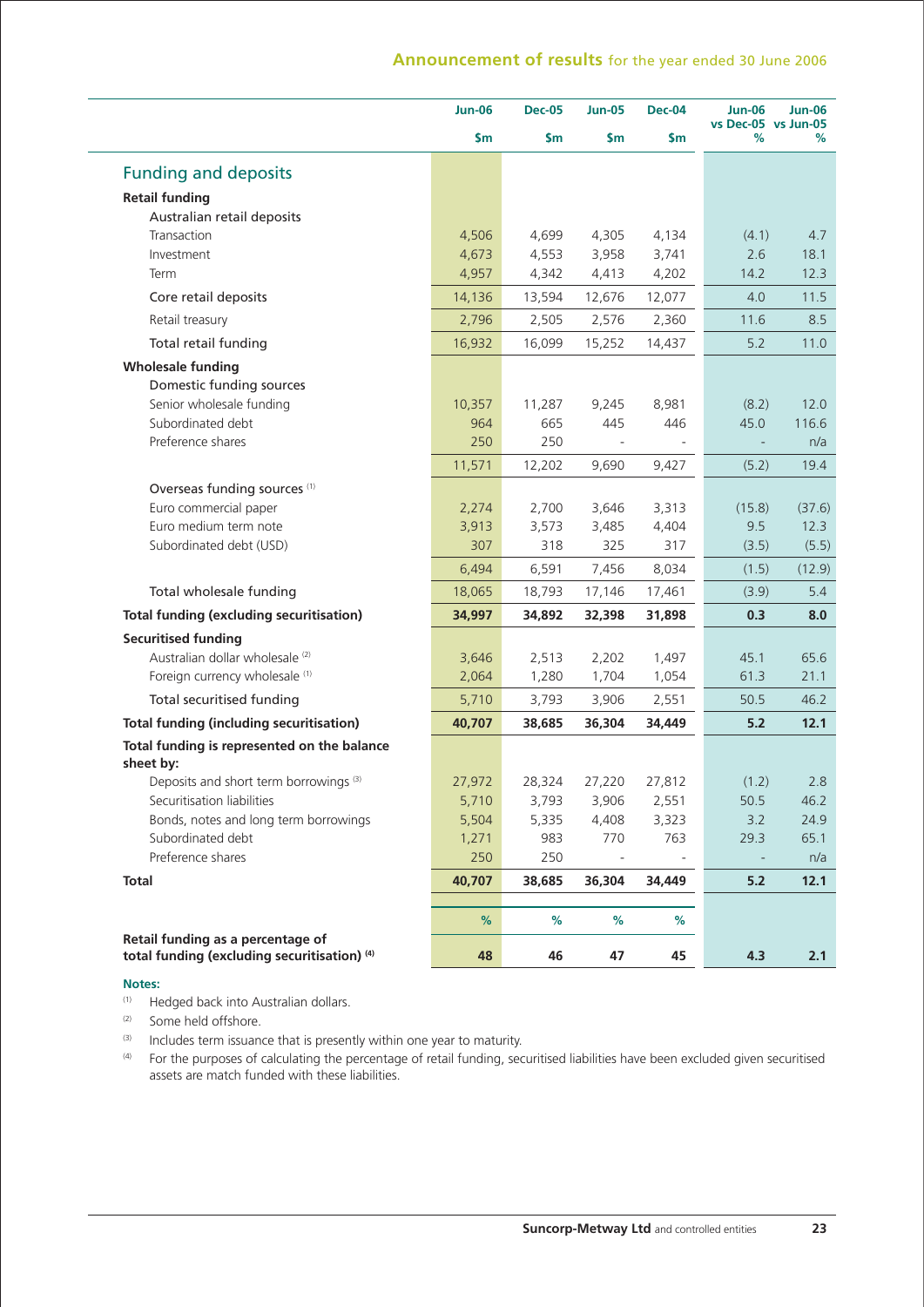## Funding and deposits (continued)

#### **Retail funding**

Suncorp continues to perform strongly in retail deposits, with total retail funding increasing by \$1.7 billion to \$16.9 billion. On an underlying basis, core retail deposits (excluding treasury) grew by 11.5%, exceeding the annual industry growth rate of 10.6%.

Growth has been achieved in a highly competitive market, with all major competitors offering aggressive rates supported by increased advertising spend.

The recent initiative to assign Business Banking responsibility to raise and retain deposits has proven highly successful. Business deposits have continued to increase with growth of 29.1% compared to the industry average of 13.1%.

#### **Wholesale funding**

The Company has continued its wholesale funding strategy in increasing diversification of its funding sources and deepening its global investor base. In October 2005, Suncorp undertook a EUR500 million five-year floating rate note issue. Sixty-four investors in 12 countries participated in the transaction, which was split between Asia (9%), UK (25%) and continental Europe (66%).

The Company also completed two securitisation transactions during the year. An A\$800 million securitisation was completed in July 2005 via the APOLLO Series 2005-2 Trust. In addition EUR570 million and A\$1.5 billion was raised via the APOLLO Series 2006-1E Trust in May 2006. 57 investors from 14 countries participated in the transaction.

Securitised assets totalled \$5.7 billion at the end of June 2006, up 46.2% on the previous year. Overseas wholesale funding now represents 36.1% of all securitised funding.

## **Profit commentary**

## Net interest income

Net interest income, including securitised loans and funding rose by 7.9% to \$848 million for the full year ended June 2006, driven by solid growth in loan assets and deposits. Growth in bank loans and funding was impacted by the increase in the volume of securitised loans, following issues of \$800 million in July 2005 and \$2.5 billion in May 2006. Net interest income from securitised loans and funding rose to \$31 million for the full year.

Reported net interest margin was 2.09% for the year ended June 2006, down 0.08% from June 2005 (2.17%). The reduction in the margin for the year is consistent with industry trends and is primarily a result of increased competition and product offerings, particularly within the deposit business. Effective management of the mix of loan assets contributed 0.01% increase to the margin, however product offerings in the market continue to drive the mix of retail deposits towards higher yielding savings accounts which generated a 0.06% reduction in the margin. The two new securitisation issues resulted in a reduction in margin of 0.02% as a result of the relative higher cost of securitisation funding. A reduction of 0.04% can be attributed to the combination of movements in market rates and competitive pricing pressures. The impact of free capital also contributed a 0.03% improvement in margin.

The overall margin has been impacted by the adoption of AIFRS, which now includes the consolidation of securitised loans and funding, deferred loan establishment fees and costs, and the Group's preference shares which have been reclassified as a debt instrument. The impact of the changes was to reduce the margin by 17 basis points, from 2.26% (AGAAP equivalent) for the full year to June 2006. Under the AIFRS first time adoption rules, prior periods have only been adjusted for the impact of securitised loans and funding.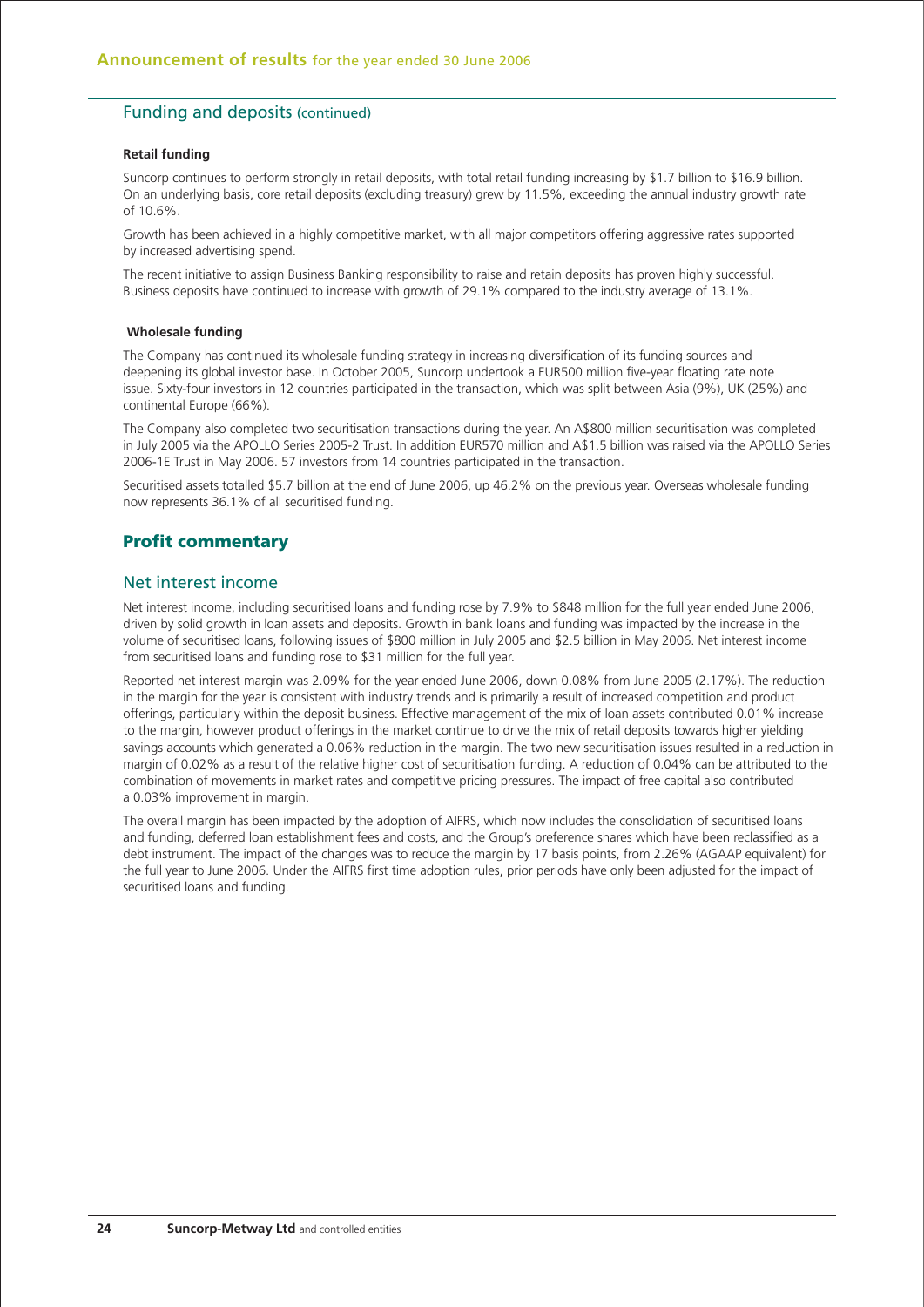|                                                                | <b>Jun-06</b>  | <b>Dec-05</b>  | <b>Half-Year Ended</b><br><b>Jun-05</b> | Dec-04                   | <b>Jun-06</b>            | <b>Jun-06</b> | <b>Jun-06</b>  | <b>Full Year Ended</b><br><b>Jun-05</b> | <b>Jun-06</b>  |
|----------------------------------------------------------------|----------------|----------------|-----------------------------------------|--------------------------|--------------------------|---------------|----------------|-----------------------------------------|----------------|
|                                                                | $\mathsf{S}$ m | $\mathsf{S}$ m | $\mathsf{Sm}$                           | $\mathsf{sm}$            | vs Dec-05 vs Jun-05<br>% | $\%$          | $\mathsf{sm}$  | $\mathsf{S}$ m                          | vs Jun-05<br>% |
| <b>Profit commentary</b>                                       |                |                |                                         |                          |                          |               |                |                                         |                |
| (continued)                                                    |                |                |                                         |                          |                          |               |                |                                         |                |
| Net interest income                                            |                |                |                                         |                          |                          |               |                |                                         |                |
| Bank loans and funding (1)                                     | 412            | 412            | 394                                     | 377                      |                          | 4.6           | 824            | 771                                     | 6.9            |
| Securitised loans<br>and funding                               | 18             | 13             | 9                                       | 6                        | 38.5                     | 100.0         | 31             | 15                                      | 106.7          |
|                                                                |                |                |                                         |                          |                          |               |                |                                         |                |
|                                                                | 430            | 425            | 403                                     | 383                      | 1.2                      | 6.7           | 855            | 786                                     | 8.8            |
| Net establishment fees<br>and acquisition costs <sup>(2)</sup> | $\mathbf{1}$   | 2              |                                         | $\overline{\phantom{a}}$ | (50.0)                   | n/a           | $\overline{3}$ | $\overline{\phantom{a}}$                | n/a            |
| Preference shares <sup>(3)</sup>                               | (5)            | (5)            |                                         |                          |                          | n/a           | (10)           | $\overline{\phantom{a}}$                | n/a            |
|                                                                | 426            | 422            | 403                                     | 383                      | 0.9                      | 5.7           | 848            | 786                                     | 7.9            |
|                                                                |                |                |                                         |                          |                          |               |                |                                         |                |
|                                                                | %              | %              | %                                       | %                        |                          |               | %              | %                                       |                |
| Net interest margin                                            |                |                |                                         |                          |                          |               |                |                                         |                |
| Bank loans and funding (1)                                     | 2.22           | 2.30           | 2.34                                    | 2.31                     | (3.5)                    | (5.1)         | 2.26           | 2.33                                    | (3.0)          |
| Securitised loans                                              |                |                |                                         |                          |                          |               |                |                                         |                |
| and funding                                                    | (0.14)         | (0.17)         | (0.17)                                  | (0.13)                   | (17.6)                   | (17.6)        | (0.16)         | (0.16)                                  |                |
|                                                                | 2.08           | 2.13           | 2.17                                    | 2.18                     | (2.3)                    | (4.1)         | 2.10           | 2.17                                    | (3.2)          |
| Net establishment fees                                         |                |                |                                         |                          |                          |               |                |                                         |                |
| and acquisition costs                                          | 0.01           | 0.01           |                                         |                          |                          | n/a           | 0.01           |                                         | n/a            |
| Preference shares                                              | (0.02)         | (0.02)         | $\overline{\phantom{a}}$                | -                        | $\overline{\phantom{a}}$ | n/a           | (0.02)         | $\overline{\phantom{a}}$                | n/a            |
|                                                                | 2.07           | 2.12           | 2.17                                    | 2.18                     | (2.4)                    | (4.6)         | 2.09           | 2.17                                    | (3.7)          |

#### **Notes**

(1) Represents the margin as previously presented under AGAAP and accordingly can be compared with the prior periods.

<sup>(2)</sup> Under AIFRS transitional arrangements the comparatives prior to 1 July 2005 have not been restated. An estimate of this item for June 2005 is \$3 million and December 2004 is \$5 million. These estimates are unaudited.

(3) Under AIFRS transitional arrangements the comparatives prior to 1 July 2005 have not been restated. An estimate of this item for June 2005 is \$5 million and for December 2004 is \$5 million. These estimates are unaudited.

## **Movements in net interest margin**

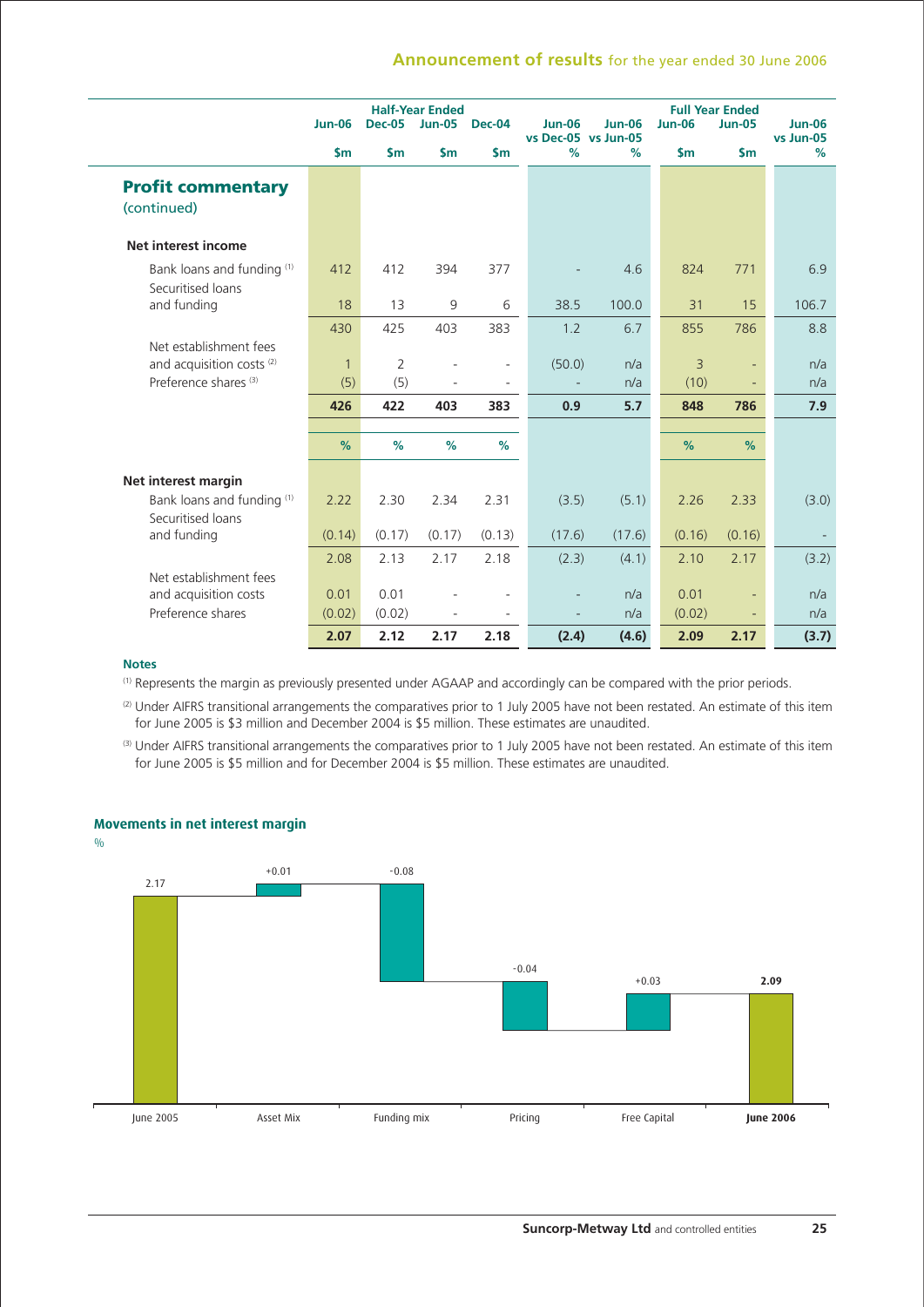## Net banking fee income

Banking fee income has been impacted by the adoption of AIFRS, which now requires loan establishment fee revenue and expenses to be included in net interest income, from the date of adoption (1 July 2005).

Banking fee revenue (excluding lending establishment fee revenue and expenses) rose 11.2% to \$129 million for the year ended June 2006 on a like-on-like basis. Net Lending fees increased by 25% to \$35 million, attributable to a rise in transaction fees and other net lending fees from Business Banking such as line fees, facility fees and equipment finance fees.

Transaction fees increased by 8.1% to \$93 million for the full year.

|                                          | <b>Jun-06</b><br>$\mathsf{sm}$ | <b>Dec-05</b><br><b>Sm</b> | <b>Half-Year Ended</b><br><b>Jun-05</b><br><b>Sm</b> | Dec-04<br><b>Sm</b> | <b>Jun-06</b><br>vs Dec-05 vs Jun-05<br>$\%$ | $Jun-06$<br>$\%$ | <b>Jun-06</b><br>$\mathsf{Sm}$ | <b>Full Year Ended</b><br><b>Jun-05</b><br>$\mathsf{sm}$ | <b>Jun-06</b><br>vs Jun-05<br>% |
|------------------------------------------|--------------------------------|----------------------------|------------------------------------------------------|---------------------|----------------------------------------------|------------------|--------------------------------|----------------------------------------------------------|---------------------------------|
| Net banking fee income                   |                                |                            |                                                      |                     |                                              |                  |                                |                                                          |                                 |
| Lending fee revenue                      | 31                             | 31                         | 25                                                   | 26                  | $\overline{\phantom{a}}$                     | 24.0             | 62                             | 51                                                       | 21.6                            |
| Lending fee expense                      | (14)                           | (13)                       | (12)                                                 | (11)                | 7.7                                          | 16.7             | (27)                           | (23)                                                     | 17.4                            |
| Net lending fees                         | 17                             | 18                         | 13                                                   | 15                  | (5.6)                                        | 30.8             | 35                             | 28                                                       | 25.0                            |
| Transaction fees                         | 47                             | 46                         | 44                                                   | 42                  | 2.2                                          | 6.8              | 93                             | 86                                                       | 8.1                             |
| Interchange fees (net)                   | ٠                              |                            | 1                                                    |                     | (100.0)                                      | (100.0)          | $\mathbf{1}$                   | $\overline{2}$                                           | (50.0)                          |
| Like-on-like comparative                 | 64                             | 65                         | 58                                                   | 58                  | (1.5)                                        | 10.3             | 129                            | 116                                                      | 11.2                            |
| Lending establishment<br>fee revenue (1) | ٠                              | ٠                          | 18                                                   | 21                  | n/a                                          | (100.0)          | $\overline{\phantom{0}}$       | 39                                                       | (100.0)                         |
| Lending establishment<br>fee expense (1) | ٠                              | $\overline{\phantom{a}}$   | (14)                                                 | (12)                | n/a                                          | (100.0)          |                                | (26)                                                     | (100.0)                         |
|                                          | 64                             | 65                         | 62                                                   | 67                  | (1.5)                                        | 3.2              | 129                            | 129                                                      |                                 |

#### **Notes:**

(1) Lending establishment fee revenue and expense are deferred and amortised within interest income from 1 July 2005.

## Total income

Total income from banking activities increased 6.7% to \$997 million. Total income continues to show healthy growth in a competitive environment with pressure on interest margins and fee income.

Income from banking activities has also been affected by the transitional provisions of AIFRS, which requires the deferral of loan establishment fees and costs, and the classification of preference shares as debt. These adjustments are reflected in the June 2006 and December 2005 results but not in comparative periods. An estimate of the amount by which total income would decrease in the comparative periods if these adjustments were reflected are as follows:

- Deferral of loan establishment fees: June 2005 \$1 million, December 2004 \$4 million.
- Preference shares interest: June 2005 \$5 million, December 2004 \$5 million.

These estimates are unaudited.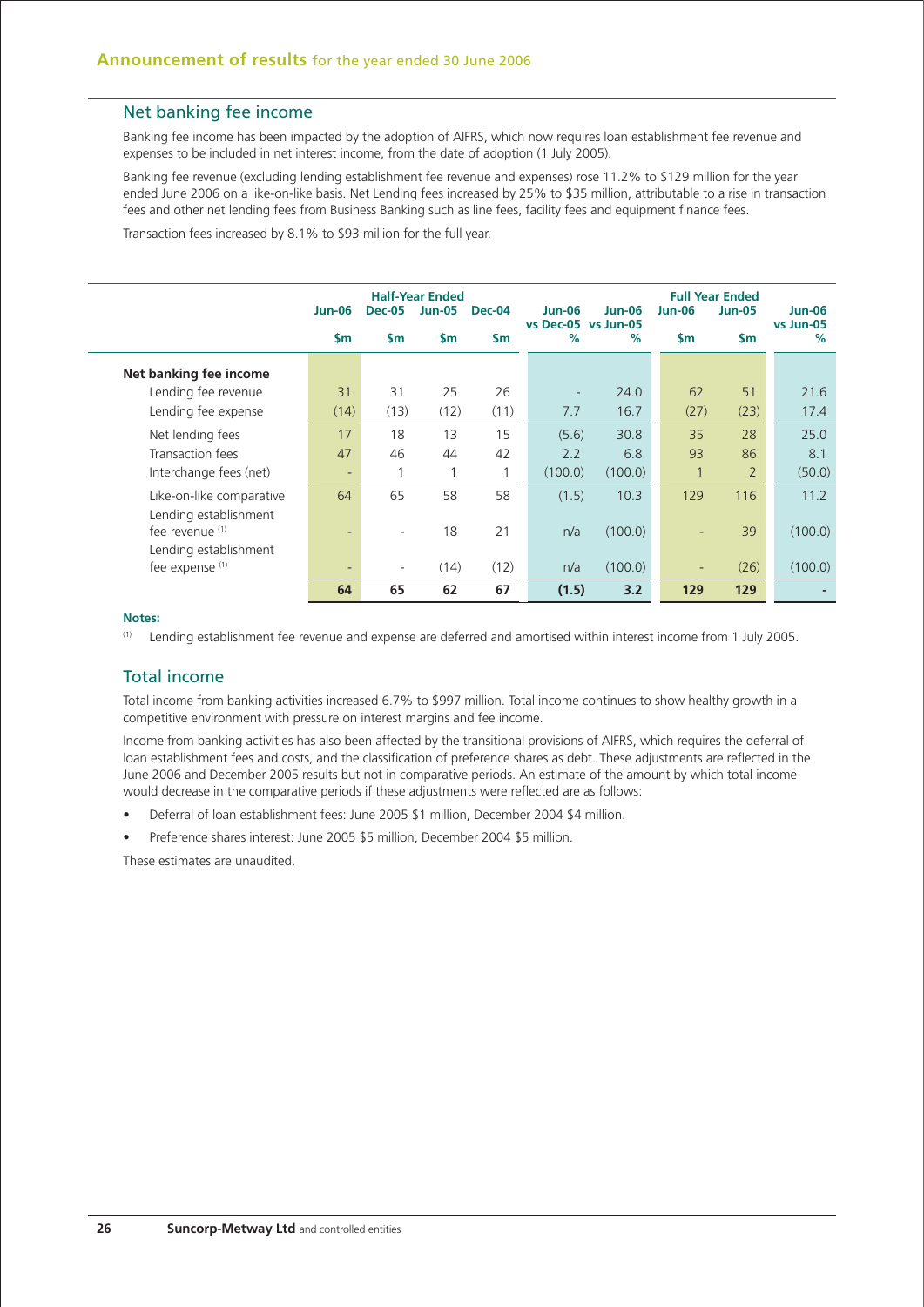## Operating expenses

Operating expenses increased by 1.8% to \$460 million for the full year ended 30 June 2006. Staff costs increased by \$16 million or 6.0% for the full year due to increased staff numbers (FTE) and higher salaries, a product of the tighter labour market. Occupancy costs increased \$2 million and computer and depreciation expenses increased by \$7 million. Offsetting this was a decrease in telecommunication expenses of \$2 million and a decrease in other operating expenses of \$16 million.

In summary, expenses for the full year increased by 1.8%, well below increases in revenue of 6.7%, resulting in a cost to income ratio of 46.1% for the full year to June 2006, down from 48.4% for the prior year.

The planned and consistent nature of the Bank's investment program generally ensures limited fluctuation in the operating expense line. As a result, low levels of expense growth should be seen in this light, not as evidence of underinvestment.

## Impairment losses on loans and advances

The impairment losses on loans and advances were \$31 million for the year to June 2006, an increase of \$3 million on the previous year. As a proportion of average loans, impairment losses for the year to June 2006 have remained constant on June 2005, further underlining the strong credit quality of the loan portfolio.

The overall quality of the portfolio has resulted in a reduction in general and collective provisions restricted to the change in methodology upon implementation of AIFRS. There has been no change to the collective provision despite growth in risk weighted assets. There has been a \$4 million increase in specific provisions for construction and development finance, primarily the result of the softer New South Wales and Victorian markets.

|                             | <b>Jun-06</b>            | <b>Dec-05</b> | <b>Half-Year Ended</b><br><b>Jun-05</b> | Dec-04                   | <b>Jun-06</b>            | $Jun-06$                 | $Jun-06$      | <b>Full Year Ended</b><br><b>Jun-05</b> | <b>Jun-06</b>  |
|-----------------------------|--------------------------|---------------|-----------------------------------------|--------------------------|--------------------------|--------------------------|---------------|-----------------------------------------|----------------|
|                             | $\mathsf{sm}$            | $\mathsf{sm}$ | <b>Sm</b>                               | <b>Sm</b>                | vs Dec-05 vs Jun-05<br>% | $\%$                     | $\mathsf{Sm}$ | $\mathsf{sm}$                           | vs Jun-05<br>% |
| <b>Impairment losses on</b> |                          |               |                                         |                          |                          |                          |               |                                         |                |
| loans and advances          |                          |               |                                         |                          |                          |                          |               |                                         |                |
| General provision           |                          |               |                                         |                          |                          |                          |               |                                         |                |
| for impairment              | $\overline{\phantom{0}}$ |               | $\overline{4}$                          | 12                       | n/a                      | (100.0)                  | ٠             | 16                                      | (100.0)        |
| Collective provision        |                          |               |                                         |                          |                          |                          |               |                                         |                |
| for impairment              | ٠                        | 5             | ٠                                       | $\overline{\phantom{a}}$ | (100.0)                  | n/a                      | 5             | $\overline{\phantom{a}}$                | n/a            |
| Specific provision          |                          |               |                                         |                          |                          |                          |               |                                         |                |
| for impairment              | 10                       | 7             | 3                                       | 4                        | 42.9                     | 233.3                    | 17            | $\overline{7}$                          | 142.9          |
| Bad debts written off       | $\overline{7}$           | 5             | 4                                       | 4                        | 40.0                     | 75.0                     | 12            | 8                                       | 50.0           |
| Bad debts recovered         | (1)                      | (2)           | (1)                                     | (2)                      | (50.0)                   | $\overline{\phantom{0}}$ | (3)           | (3)                                     |                |
|                             | 16                       | 15            | 10                                      | 18                       | 6.7                      | 60.0                     | 31            | 28                                      | 10.7           |



**and advances Impairment losses on loans**

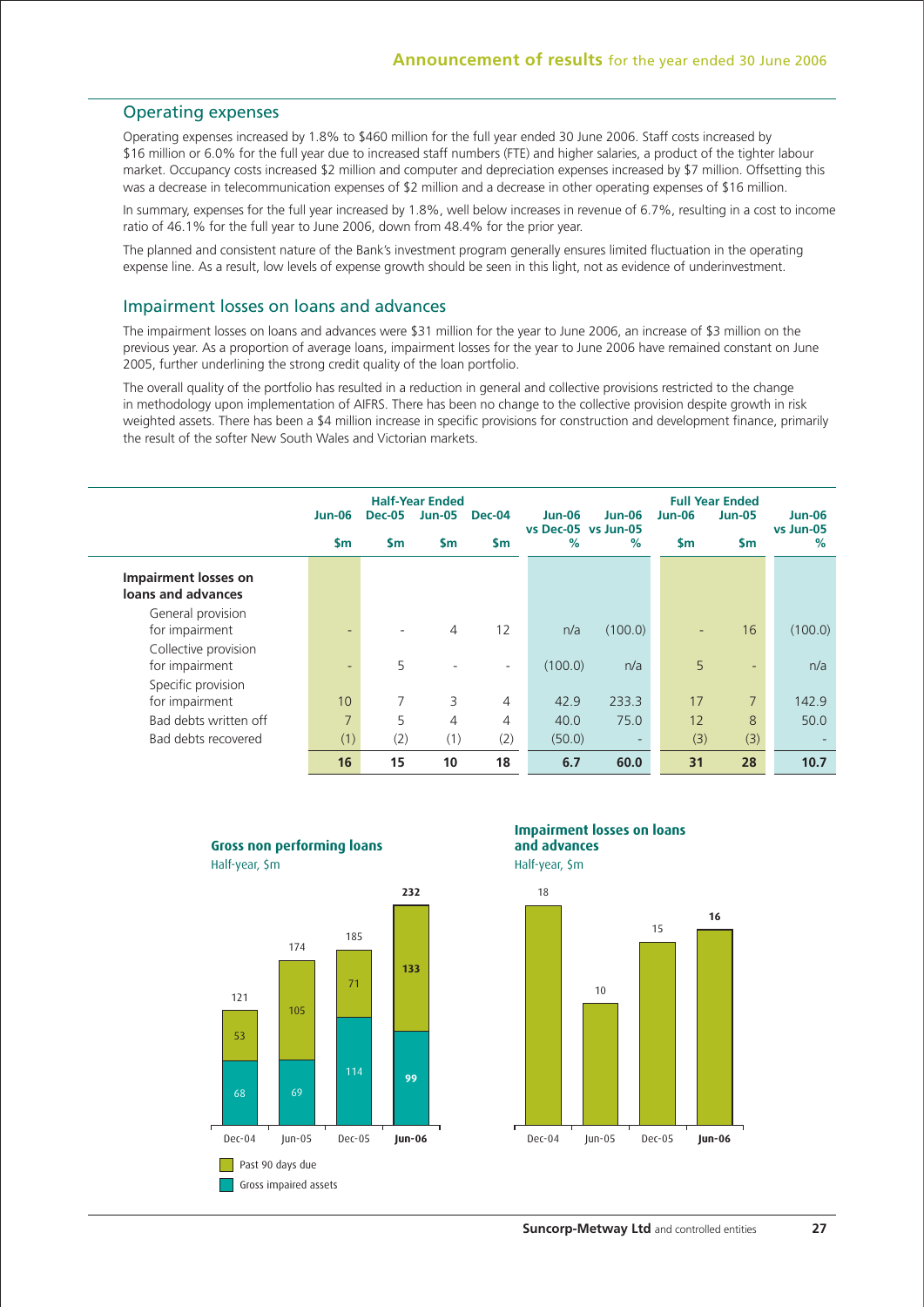## Impaired assets

Total non-performing loans have increased from their historically low levels of December 2004 to \$232 million at June 2006. The Bank's strong focus on credit quality has seen gross impaired assets decrease to \$99 million, equivalent to 0.26% of total lending, down from \$114 million (0.31% of total lending) at December 2005.

Of the \$99 million of impaired assets, construction and development represents the largest segment, at \$41 million, down from \$45 million at December 2005 but above levels recorded in prior years. While this movement is largely explained by continued tough operating conditions in New South Wales and Victoria it is important to recognise that gross impaired loans in construction and development represent just 1.2% of gross loans in that segment.

The period to June 2006 has seen an increase in past 90 day loans across the portfolio. This has largely been caused by a small number of large secured business loans, originating from New South Wales and Victoria entering this category in June.

It is important to note that a high proportion of the Company's loan book is secured by hard assets such as property with conservative LVRs. Therefore, while a loan may become non-performing, losses, if any, are limited by the strength of the security position underpinning the loan. This is reflected in the fact that the specific provision of \$21 million at June 2006, remained unchanged from December, 2005.

While it is now obvious that the credit cycle reached its low point in December 2004, as a percentage of the total loan book, non-performing loans are still low when compared to historic norms.

We continue to believe that there are no signs of a systematic deterioration in loan quality that could, in turn lead to a significant increase in loan losses.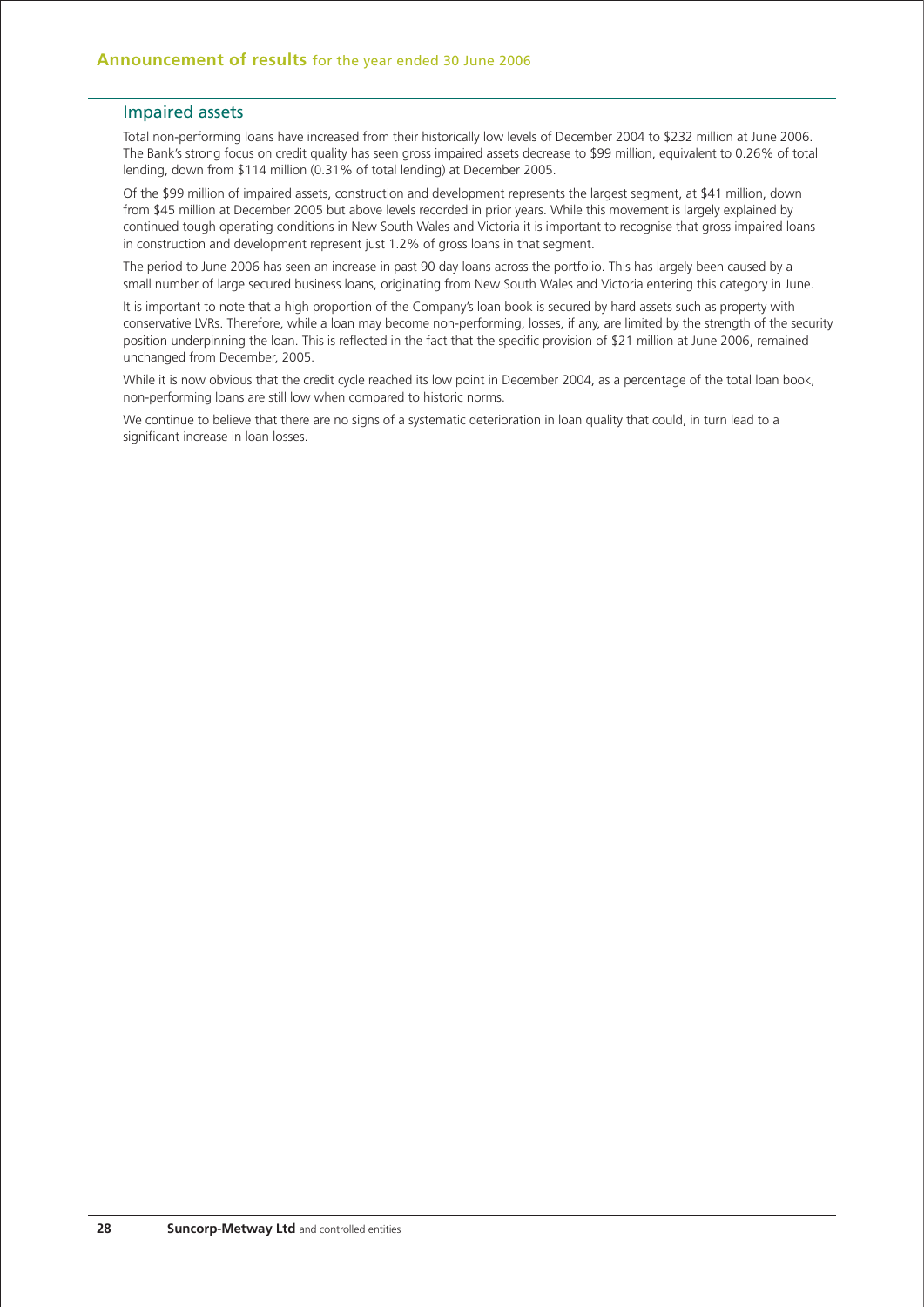|                                                                                                                                                                                                                                                                     | <b>Jun-06</b>            | <b>Half-Year Ended</b><br><b>Dec-05</b> | Jun-05 | <b>Dec-04</b> | <b>Jun-06</b><br>vs Dec-05 vs Jun-05 | $Jun-06$ |
|---------------------------------------------------------------------------------------------------------------------------------------------------------------------------------------------------------------------------------------------------------------------|--------------------------|-----------------------------------------|--------|---------------|--------------------------------------|----------|
|                                                                                                                                                                                                                                                                     | $\mathsf{sm}$            | \$m                                     | \$m    | \$m           | %                                    | %        |
| Impaired assets (continued)                                                                                                                                                                                                                                         |                          |                                         |        |               |                                      |          |
| Gross balances of non-accrual loans                                                                                                                                                                                                                                 |                          |                                         |        |               |                                      |          |
| with specific provisions set aside                                                                                                                                                                                                                                  | 70                       | 75                                      | 35     | 32            | (6.7)                                | 100.0    |
| without specific provisions set aside                                                                                                                                                                                                                               | 29                       | 39                                      | 34     | 36            | (25.6)                               | (14.7)   |
| Gross impaired assets                                                                                                                                                                                                                                               | 99                       | 114                                     | 69     | 68            | (13.2)                               | 43.5     |
| Interest reserved (1)                                                                                                                                                                                                                                               |                          |                                         | (6)    | (7)           | n/a                                  | (100.0)  |
| Net balances                                                                                                                                                                                                                                                        | 99                       | 114                                     | 63     | 61            | (13.2)                               | 57.1     |
| Specific provision for impairment                                                                                                                                                                                                                                   | (21)                     | (21)                                    | (17)   | (18)          |                                      | 23.5     |
| <b>Net impaired assets</b>                                                                                                                                                                                                                                          | 78                       | 93                                      | 46     | 43            | (16.1)                               | 69.6     |
| Size of gross impaired assets                                                                                                                                                                                                                                       |                          |                                         |        |               |                                      |          |
| Less than one million                                                                                                                                                                                                                                               | 24                       | 28                                      | 27     | 25            | (14.3)                               | (11.1)   |
| Greater than one million but less than ten million                                                                                                                                                                                                                  | 47                       | 34                                      | 32     | 32            | 38.2                                 | 46.9     |
| Greater than ten million                                                                                                                                                                                                                                            | 28                       | 52                                      | 10     | 11            | (46.2)                               | 180.0    |
|                                                                                                                                                                                                                                                                     | 99                       | 114                                     | 69     | 68            | (13.2)                               | 43.5     |
| Past due loans not shown as impaired assets<br>Impaired assets do not include loans accruing<br>interest which are in arrears 90 days or more<br>where the loans are well secured. Interest<br>revenue continues to be recognised in the<br>contribution to profit. |                          |                                         |        |               |                                      |          |
| The value of past due loans is                                                                                                                                                                                                                                      | 133                      | 71                                      | 105    | 53            | 87.3                                 | 26.7     |
| <b>Gross non-performing loans</b>                                                                                                                                                                                                                                   | 232                      | 185                                     | 174    | 121           | 25.4                                 | 33.3     |
| Interest income foregone on impaired assets (1)                                                                                                                                                                                                                     |                          |                                         |        |               |                                      |          |
| Net interest charged but not recognised<br>as revenue in the contribution to profit during<br>the half-year was                                                                                                                                                     | $\overline{\phantom{a}}$ |                                         | 4      | 4             | n/a                                  | (100.0)  |
| Interest income on impaired assets recognised<br>in the contribution to profit                                                                                                                                                                                      |                          |                                         |        |               |                                      |          |
| Net interest charged and recognised as<br>revenue in the contribution to profit during<br>the half-year was                                                                                                                                                         | 3                        | 2                                       | 3      | 1             | 50.0                                 |          |
| Analysis of movements in gross impaired assets<br>Balance at the beginning of the half-year                                                                                                                                                                         | 114                      | 69                                      | 68     | 62            | 65.2                                 | 67.6     |
| Recognition of new impaired assets and                                                                                                                                                                                                                              |                          |                                         |        |               |                                      |          |
| increases in previously recognised impaired assets                                                                                                                                                                                                                  | 39                       | 80                                      | 36     | 31            | (51.3)                               | 8.3      |
| Impaired assets written off during the half-year<br>Impaired assets which have been restated as                                                                                                                                                                     | (10)                     | (6)                                     | (4)    | (5)           | 66.7                                 | 150.0    |
| performing assets or repaid                                                                                                                                                                                                                                         | (44)                     | (29)                                    | (31)   | (20)          | 51.7                                 | 41.9     |
| Balance at the end of the half-year                                                                                                                                                                                                                                 | 99                       | 114                                     | 69     | 68            | (13.2)                               | 43.5     |
|                                                                                                                                                                                                                                                                     |                          |                                         |        |               |                                      |          |
|                                                                                                                                                                                                                                                                     | %                        | $\%$                                    | $\%$   | %             |                                      |          |
| Gross impaired assets as a percentage of gross<br>loans, advances and other receivables                                                                                                                                                                             | 0.26                     | 0.31                                    | 0.20   | 0.21          | (16.1)                               | 30.0     |
| Gross non-performing loans as a percentage of<br>gross loans, advances and other receivables                                                                                                                                                                        | 0.60                     | 0.51                                    | 0.50   | 0.37          | 17.6                                 | 20.0     |

## **Notes:**

(1) Interest reserved is no longer recognised under AIFRS, from 1 July 2005.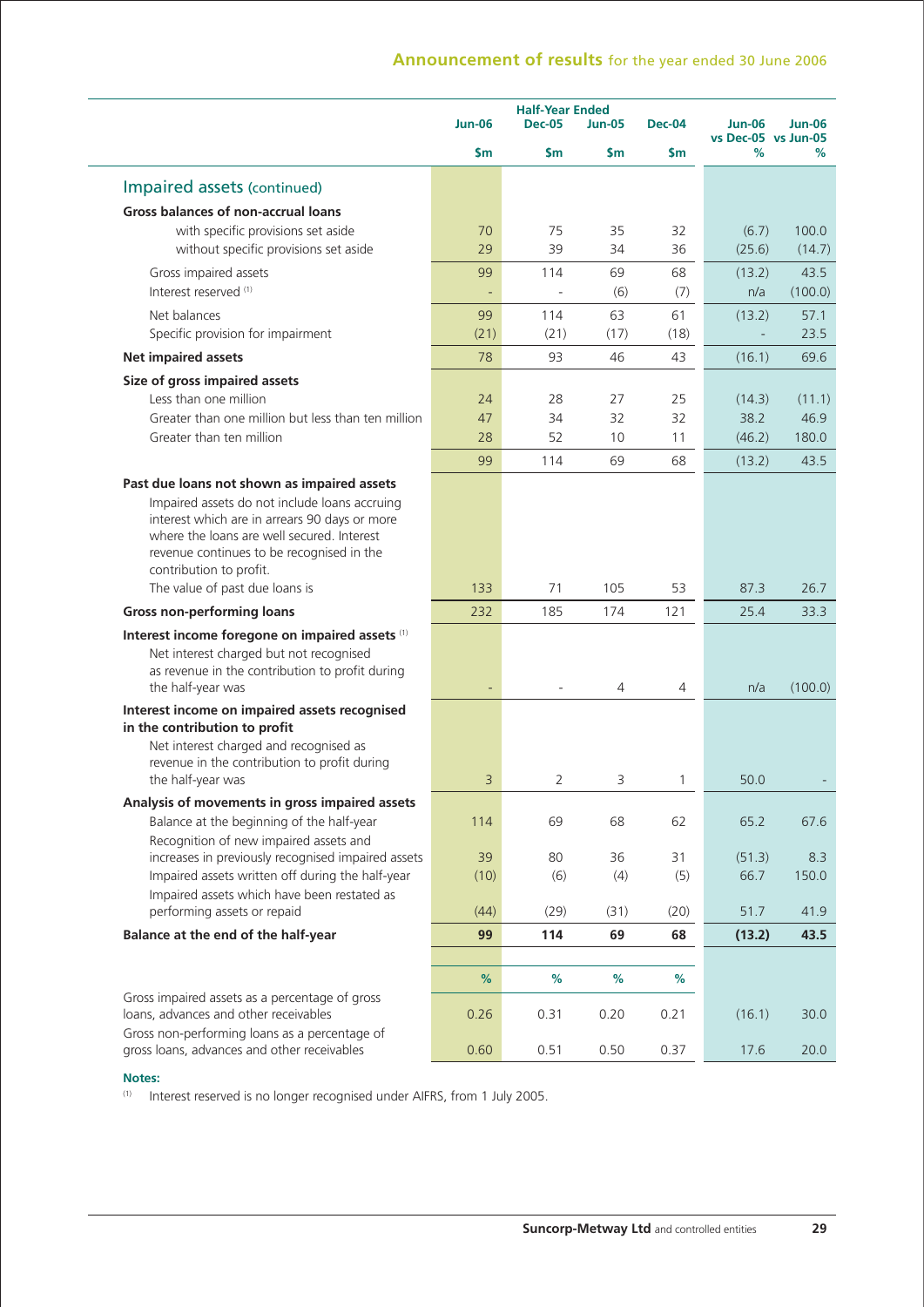## Impaired assets (continued)

Industry breakdown is shown below based on the source of credit risk whereas the asset growth table on page 20 is based on the nature of the loan.

Industry breakdown of impaired assets and specific provisions as at 30 June 2006 are as follows:

|                                   | Gross<br><b>loans</b><br>$\mathsf{sm}$ | <b>Impaired</b><br>\$m   | <b>Specific</b><br>assets provision<br>\$m |
|-----------------------------------|----------------------------------------|--------------------------|--------------------------------------------|
| Agribusiness                      | 2,903                                  | 11                       | 3                                          |
| Construction and development      | 3,476                                  | 41                       | 12                                         |
| <b>Financial services</b>         | 687                                    | $\overline{\phantom{0}}$ | ٠                                          |
| Hospitality                       | 1,000                                  | 10 <sup>°</sup>          | $\overline{2}$                             |
| Manufacturing                     | 548                                    | 5                        | $\mathbf{1}$                               |
| Professional services             | 654                                    | 12                       | $\mathbf{1}$                               |
| Property investment               | 4,145                                  | $\overline{4}$           | ٠                                          |
| Real estate mortgage              | 22,469                                 | 3                        | $\overline{\phantom{a}}$                   |
| Personal                          | 826                                    | 5                        | ٠                                          |
| Government and public authorities | $\overline{4}$                         | $\overline{\phantom{0}}$ | ٠                                          |
| Other commercial and industrial   | 2,095                                  | 8                        | $\overline{2}$                             |
|                                   | 38,807                                 | 99                       | 21                                         |

Industry breakdown of impaired assets and specific provisions as at 31 December 2005 are as follows:

|                                   | <b>loans</b><br><b>Sm</b> | <b>Gross Impaired</b><br>\$m | <b>Specific</b><br>assets provision<br><b>Sm</b> |
|-----------------------------------|---------------------------|------------------------------|--------------------------------------------------|
| Agribusiness                      | 2,631                     | 17                           | 9                                                |
| Construction and development      | 3,516                     | 45                           | 5                                                |
| <b>Financial services</b>         | 579                       |                              |                                                  |
| Hospitality                       | 963                       | 13                           |                                                  |
| Manufacturing                     | 501                       | 5                            |                                                  |
| Professional services             | 615                       | 16                           | $\mathcal{P}$                                    |
| Property investment               | 3,849                     | 3                            |                                                  |
| Real estate mortgage              | 21,263                    | ٠                            |                                                  |
| Personal                          | 694                       | 4                            |                                                  |
| Government and public authorities | 3                         |                              |                                                  |
| Other commercial and industrial   | 1,863                     | 11                           | 3                                                |
|                                   | 36,477                    | 114                          | 21                                               |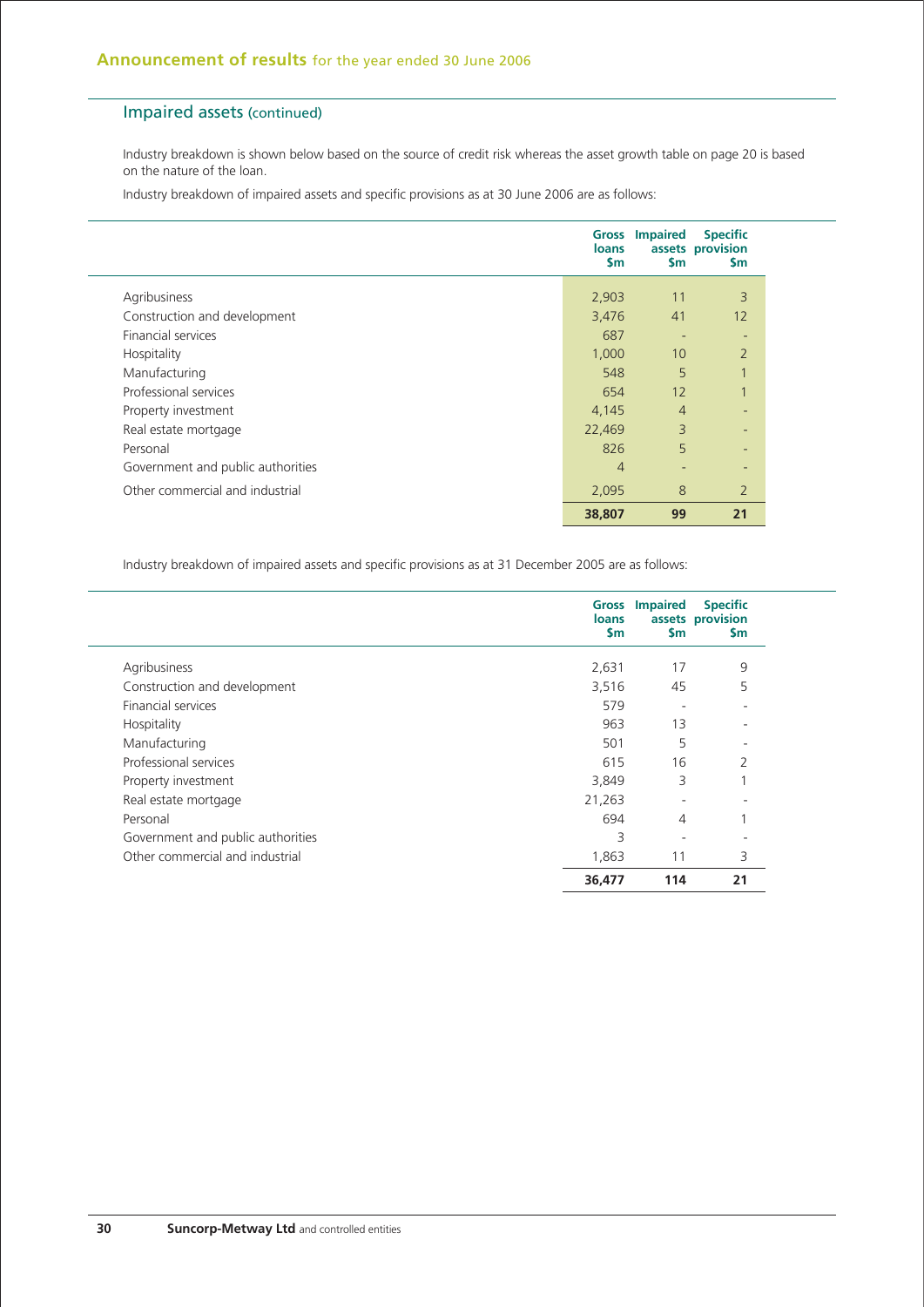## Impaired assets (continued)

Industry breakdown of impaired assets and specific provisions as at 30 June 2005 are as follows:

|                                   | loans<br>$\mathsf{sm}$ | <b>Gross Impaired</b><br>\$m | <b>Specific</b><br>assets provision<br><b>Sm</b> |
|-----------------------------------|------------------------|------------------------------|--------------------------------------------------|
| Agribusiness                      | 2,406                  | 24                           | 9                                                |
| Construction and development      | 3,319                  | 15                           |                                                  |
| <b>Financial services</b>         | 453                    | $\overline{\phantom{0}}$     |                                                  |
| Hospitality                       | 890                    | 2                            |                                                  |
| Manufacturing                     | 501                    | $\overline{\phantom{0}}$     |                                                  |
| Professional services             | 597                    | 2                            |                                                  |
| Property investment               | 3,822                  | 6                            |                                                  |
| Real estate mortgage              | 20,427                 | ٠                            |                                                  |
| Personal                          | 637                    | 3                            |                                                  |
| Government and public authorities | $\overline{2}$         | $\overline{\phantom{0}}$     |                                                  |
| Other commercial and industrial   | 1,833                  | 17                           | 7                                                |
|                                   | 34,887                 | 69                           | 17                                               |

Industry breakdown of impaired assets and specific provisions as at 31 December 2004 are as follows:

|                                   | <b>loans</b><br><b>Sm</b> | <b>Gross Impaired</b><br>\$m | <b>Specific</b><br>assets provision<br>$\mathsf{Sm}$ |
|-----------------------------------|---------------------------|------------------------------|------------------------------------------------------|
| Agribusiness                      | 2,272                     | 32                           | 15                                                   |
| Construction and development      | 3,059                     | 9                            | $\overline{ }$                                       |
| Financial services                | 346                       | $\overline{\phantom{a}}$     |                                                      |
| Hospitality                       | 827                       | 3                            |                                                      |
| Manufacturing                     | 403                       |                              |                                                      |
| Professional services             | 601                       | 2                            |                                                      |
| Property investment               | 3,754                     | 11                           |                                                      |
| Real estate mortgage              | 19,095                    | $\overline{\phantom{a}}$     |                                                      |
| Personal                          | 583                       |                              |                                                      |
| Government and public authorities | 2                         | ٠                            |                                                      |
| Other commercial and industrial   | 1,650                     | 9                            |                                                      |
|                                   | 32,592                    | 68                           | 18                                                   |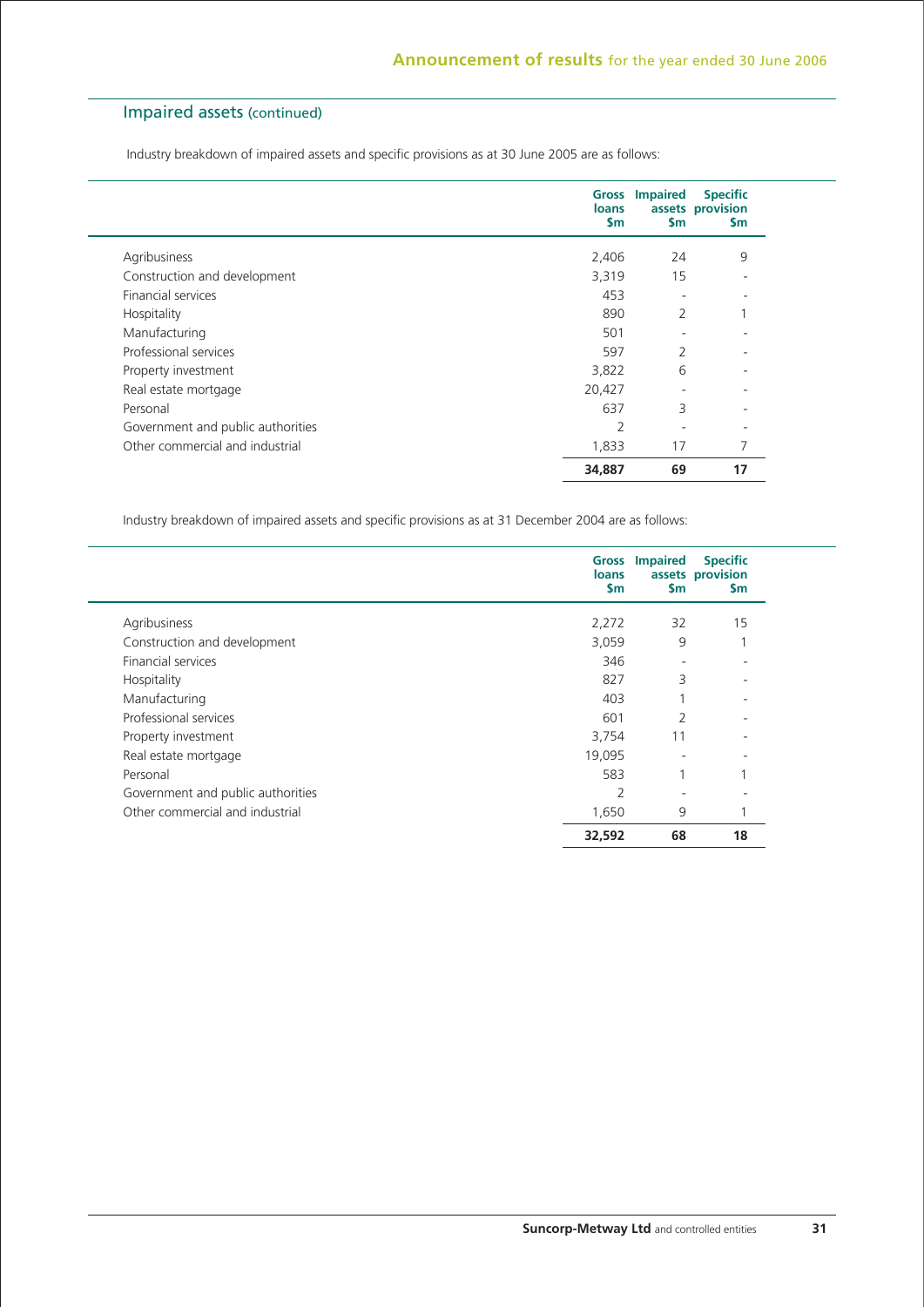|                                                                |                          | <b>Half-Year Ended</b> |                          |                          |                                      |                |
|----------------------------------------------------------------|--------------------------|------------------------|--------------------------|--------------------------|--------------------------------------|----------------|
|                                                                | <b>Jun-06</b>            | <b>Dec-05</b>          | <b>Jun-05</b>            | <b>Dec-04</b>            | <b>Jun-06</b><br>vs Dec-05 vs Jun-05 | <b>Jun-06</b>  |
|                                                                | $\mathsf{sm}$            | \$m                    | \$m                      | \$m                      | %                                    | %              |
| Provision for impairment                                       |                          |                        |                          |                          |                                      |                |
| <b>General provision</b>                                       |                          |                        |                          |                          |                                      |                |
| Balance at the beginning of the period                         |                          | 139                    | 135                      | 123                      | (100.0)                              | (100.0)        |
| Charge against contribution to profit                          |                          |                        | 4                        | 12                       | n/a                                  | (100.0)        |
| AIFRS adjustment against 1 July 2005                           |                          |                        |                          |                          |                                      |                |
| retained profits                                               |                          | (139)                  |                          | $\overline{a}$           | (100.0)                              | n/a            |
| Balance at the end of the period                               | ÷,                       | $\Box$                 | 139                      | 135                      | n/a                                  | (100.0)        |
| <b>Collective provision</b>                                    |                          |                        |                          |                          |                                      |                |
| Balance at the beginning of the period                         | 103                      |                        |                          |                          | n/a                                  | n/a            |
| AIFRS adjustment against 1 July 2005<br>retained profits       |                          | 98                     |                          | ÷,                       | (100.0)                              | n/a            |
| Charge against contribution to profit                          | $\overline{\phantom{a}}$ | 5                      |                          | ÷,                       | (100.0)                              | n/a            |
| Balance at the end of the period                               | 103                      | 103                    | $\sim$                   | $\blacksquare$           |                                      | n/a            |
| <b>Specific provision</b>                                      |                          |                        |                          |                          |                                      |                |
| Balance at the beginning of the period                         | 21                       | 17                     | 18                       | 19                       | 23.5                                 | 16.7           |
| AIFRS adjustment against 1 July 2005                           |                          |                        |                          |                          |                                      |                |
| retained profits                                               | $\overline{\phantom{a}}$ | 4                      | $\overline{\phantom{a}}$ | $\overline{\phantom{a}}$ | (100.0)                              | n/a            |
| Charge against contribution to profit<br>Bad debts written-off | 10<br>(10)               | $\overline{7}$<br>(7)  | 3<br>(4)                 | 4<br>(5)                 | 42.9<br>42.9                         | 233.3<br>150.0 |
| Balance at the end of the period                               | 21                       | 21                     | 17                       | 18                       | L,                                   | 23.5           |
|                                                                |                          |                        |                          |                          |                                      |                |
| <b>Total provision for impairment</b><br>- Banking activities  | 124                      | 124                    | 156                      | 153                      |                                      | (20.5)         |
|                                                                |                          |                        |                          |                          |                                      |                |
|                                                                | %                        | %                      | $\frac{9}{6}$            | %                        |                                      |                |
| Provision for impairment expressed as a                        |                          |                        |                          |                          |                                      |                |
| percentage of gross impaired assets less                       |                          |                        |                          |                          |                                      |                |
| interest reserved are as follows: (1)                          |                          |                        |                          |                          |                                      |                |
| General provision                                              |                          | $\blacksquare$         | 220.6                    | 221.3                    |                                      |                |
| Collective provision                                           | 104.0                    | 90.4                   | $\sim$                   |                          |                                      |                |
| Specific provision                                             | 21.2                     | 18.4                   | 27.0                     | 29.5                     |                                      |                |
| Total provision                                                | 125.3                    | 108.8                  | 247.6                    | 250.8                    |                                      |                |

(1) Interest reserved is no longer recognised under AIFRS from 1 July 2005.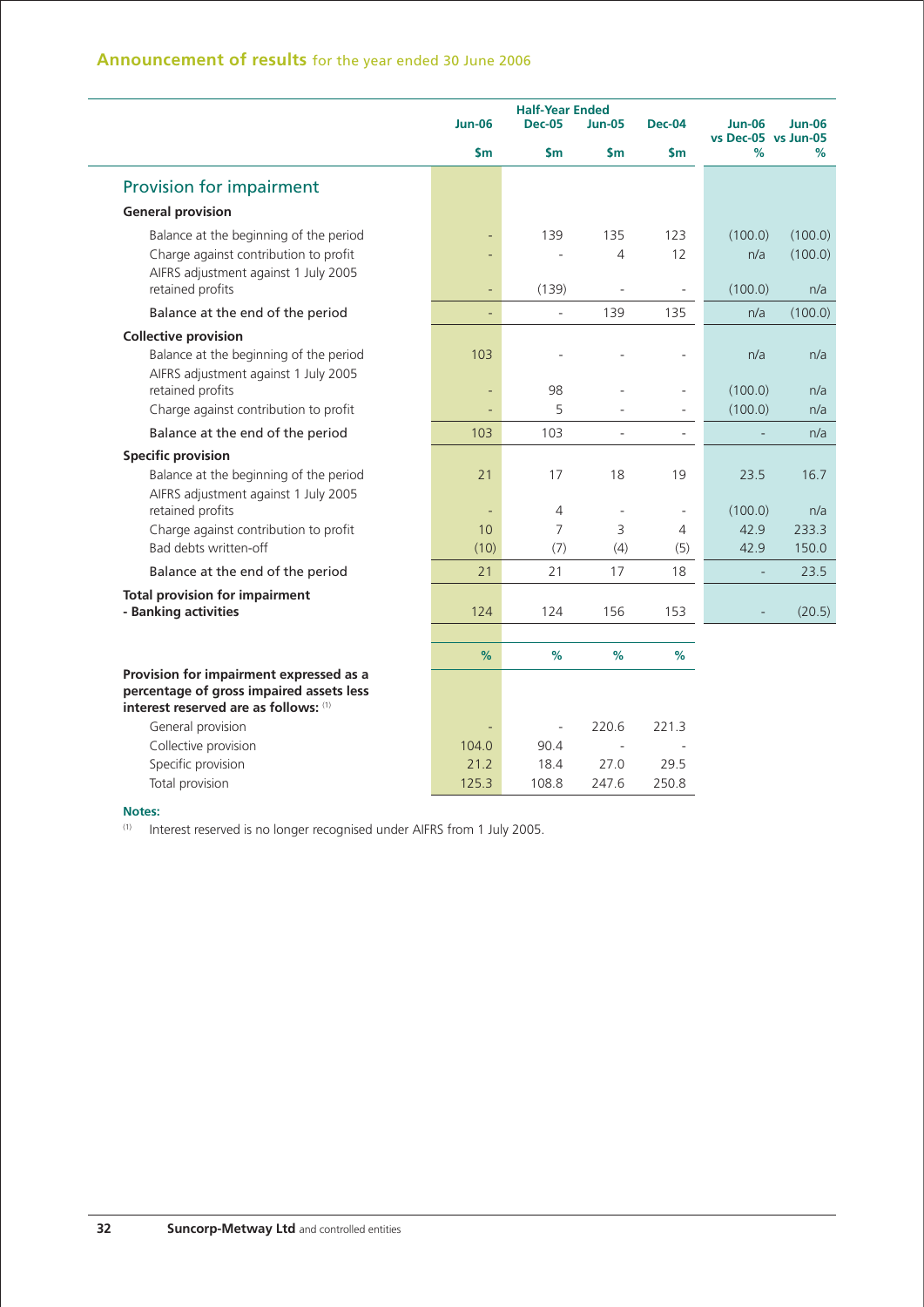|                                             | <b>Average</b><br>balance<br>$\mathsf{Sm}$ | $\mathsf{sm}$ | <b>Full Year Ended Jun-06</b><br><b>Interest Average</b><br>rate<br>% | <b>Average</b><br>balance<br>\$m | Full Year Ended Jun-05 <sup>(1)</sup><br>$\mathsf{Sm}$ | <b>Interest Average</b><br>rate<br>% |
|---------------------------------------------|--------------------------------------------|---------------|-----------------------------------------------------------------------|----------------------------------|--------------------------------------------------------|--------------------------------------|
| Average banking assets and liabilities      |                                            |               |                                                                       |                                  |                                                        |                                      |
| <b>Assets</b>                               |                                            |               |                                                                       |                                  |                                                        |                                      |
| <b>Interest earning assets</b>              |                                            |               |                                                                       |                                  |                                                        |                                      |
| Trading securities                          | 3,636                                      | 205           | 5.64                                                                  | 3,237                            | 179                                                    | 5.53                                 |
| Gross loans, advances and other receivables | 36,306                                     | 2,641         | 7.27                                                                  | 32,534                           | 2,334                                                  | 7.17                                 |
| Other interest earning assets               | 629                                        | 32            | 5.09                                                                  | 407                              | 19                                                     | 4.67                                 |
| Total interest earning assets               | 40,571                                     | 2,878         | 7.09                                                                  | 36,178                           | 2,532                                                  | 7.00                                 |
| Non-interest earning assets                 |                                            |               |                                                                       |                                  |                                                        |                                      |
| Other assets                                | 2,401                                      |               |                                                                       | 2,588                            |                                                        |                                      |
| Total non-interest earning assets           | 2,401                                      |               |                                                                       | 2,588                            |                                                        |                                      |
| <b>Total assets</b>                         | 42,972                                     |               |                                                                       | 38,766                           |                                                        |                                      |
| <b>Liabilities</b>                          |                                            |               |                                                                       |                                  |                                                        |                                      |
| <b>Interest bearing liabilities</b>         |                                            |               |                                                                       |                                  |                                                        |                                      |
| Deposits and short term borrowings          | 27,900                                     | 1,407         | 5.04                                                                  | 26,319                           | 1,285                                                  | 4.88                                 |
| Securitisation liabilities                  | 4,261                                      | 252           | 5.91                                                                  | 3,179                            | 182                                                    | 5.73                                 |
| Bonds, notes and long term borrowings       | 5,582                                      | 312           | 5.59                                                                  | 4,356                            | 239                                                    | 5.49                                 |
| Subordinated notes <sup>(2)</sup>           | 734                                        | 49            | 6.68                                                                  | 594                              | 40                                                     | 6.73                                 |
| Preference shares <sup>(2)</sup>            | 151                                        | 10            | 6.25                                                                  |                                  |                                                        | n/a                                  |
| Total interest bearing liabilities          | 38,628                                     | 2,030         | 5.26                                                                  | 34,448                           | 1,746                                                  | 5.07                                 |
| <b>Non-interest bearing liabilities</b>     |                                            |               |                                                                       |                                  |                                                        |                                      |
| Other liabilities                           | 711                                        |               |                                                                       | 704                              |                                                        |                                      |
| Total non-interest bearing liabilities      | 711                                        |               |                                                                       | 704                              |                                                        |                                      |
| <b>Total liabilities</b>                    | 39,339                                     |               |                                                                       | 35,152                           |                                                        |                                      |
| Net assets                                  | 3,633                                      |               |                                                                       | 3,614                            |                                                        |                                      |
| Analysis of interest margin and spread      |                                            |               |                                                                       |                                  |                                                        |                                      |
| Interest earning assets                     | 40,571                                     | 2,878         | 7.09                                                                  | 36,178                           | 2,532                                                  | 7.00                                 |
| Interest bearing liabilities                | 38,628                                     | 2,030         | 5.26                                                                  | 34,448                           | 1,746                                                  | 5.07                                 |
| Net interest spread                         |                                            |               | 1.83                                                                  |                                  |                                                        | 1.93                                 |
| Net interest margin                         | 40,571                                     | 848           | 2.09                                                                  | 36,178                           | 786                                                    | 2.17                                 |

### **Notes:**

(1) The June 2005 comparatives are based on statutory AIFRS balances and due to the transitional adoption of AIFRS do not include all AIFRS adjustments.

(2) Excludes the subordinated debt and preference shares notionally allocated to General Insurance as share of capital funding and the associated interest cost charged to General Insurance.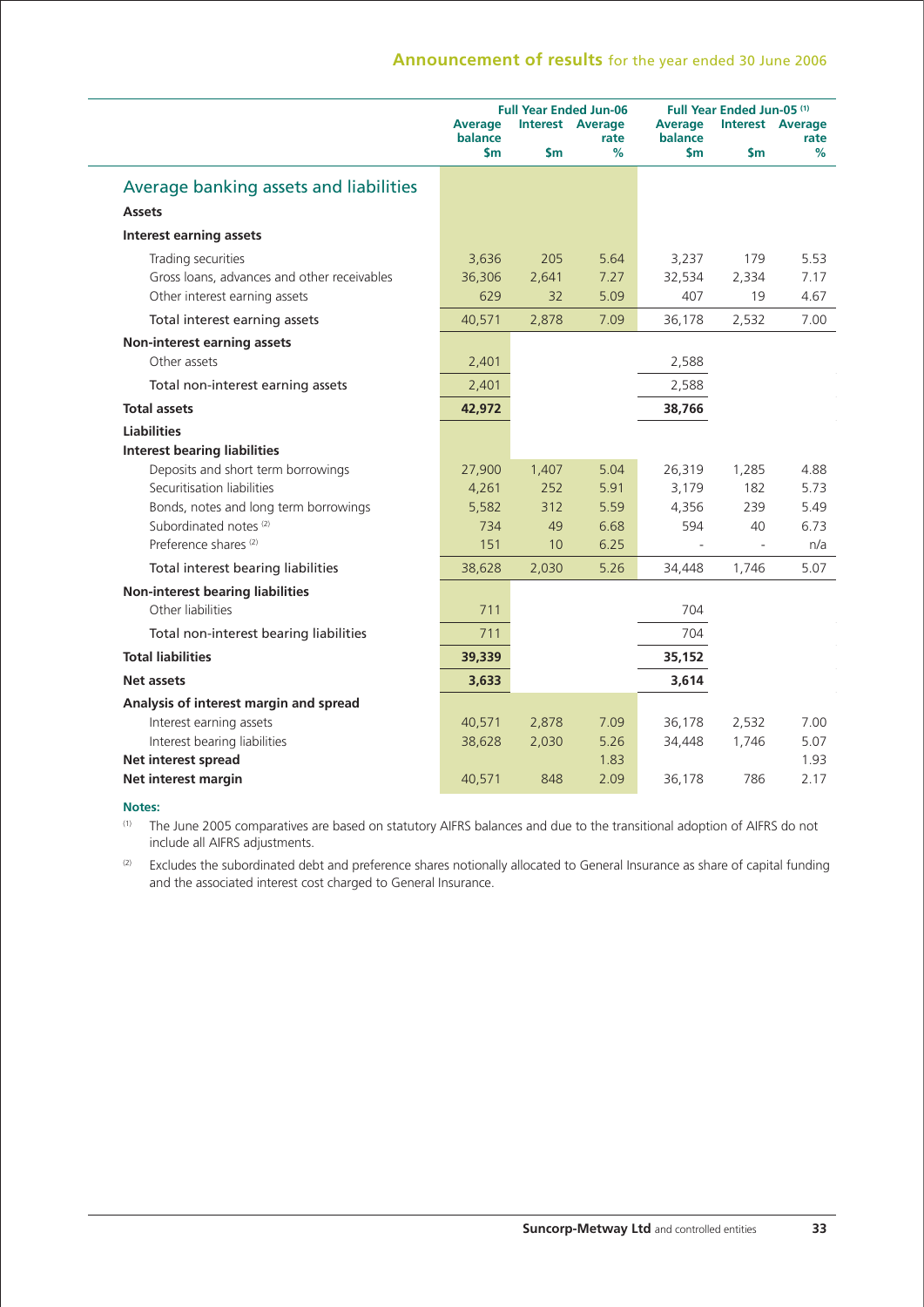|                                                                                                                                                                        | <b>Average</b><br>balance<br>\$m | $\mathsf{sm}$      | <b>Half-Year Ended Jun-06</b><br><b>Interest Average</b><br>rate<br>% | <b>Average</b><br>balance<br>\$m | <b>Half-Year Ended Dec-05</b><br>\$m | <b>Interest Average</b><br>rate<br>℅ |
|------------------------------------------------------------------------------------------------------------------------------------------------------------------------|----------------------------------|--------------------|-----------------------------------------------------------------------|----------------------------------|--------------------------------------|--------------------------------------|
| Average banking assets and liabilities<br>(continued)                                                                                                                  |                                  |                    |                                                                       |                                  |                                      |                                      |
| <b>Assets</b>                                                                                                                                                          |                                  |                    |                                                                       |                                  |                                      |                                      |
| <b>Interest earning assets</b><br>Trading securities<br>Gross loans, advances and other receivables<br>Other interest earning assets                                   | 3,695<br>37,128<br>768           | 104<br>1,338<br>20 | 5.68<br>7.27<br>5.25                                                  | 3,578<br>35,498<br>492           | 102<br>1,302<br>12                   | 5.66<br>7.28<br>4.84                 |
| Total interest earning assets                                                                                                                                          | 41,591                           | 1,462              | 7.09                                                                  | 39,568                           | 1,416                                | 7.10                                 |
| <b>Non-interest earning assets</b><br>Other assets                                                                                                                     | 2,304                            |                    |                                                                       | 2,491                            |                                      |                                      |
| Total non-interest earning assets                                                                                                                                      | 2,304                            |                    |                                                                       | 2,491                            |                                      |                                      |
| <b>Total assets</b>                                                                                                                                                    | 43,895                           |                    |                                                                       | 42,059                           |                                      |                                      |
| <b>Liabilities</b><br><b>Interest bearing liabilities</b><br>Deposits and short term borrowings<br>Securitisation liabilities<br>Bonds, notes and long term borrowings | 28,883<br>4,276<br>5,488         | 727<br>126<br>153  | 5.08<br>5.94<br>5.62                                                  | 26,934<br>4,239<br>5,674         | 680<br>126<br>159                    | 5.01<br>5.90<br>5.56                 |
| Subordinated notes <sup>(1)</sup><br>Preference shares <sup>(1)</sup>                                                                                                  | 770<br>151                       | 25<br>5            | 6.55<br>6.25                                                          | 700<br>151                       | 24<br>5                              | 6.80<br>6.25                         |
| Total interest bearing liabilities                                                                                                                                     | 39,568                           | 1,036              | 5.28                                                                  | 37,698                           | 994                                  | 5.23                                 |
| <b>Non-interest bearing liabilities</b><br>Other liabilities<br>Total non-interest bearing liabilities                                                                 | 620<br>620                       |                    |                                                                       | 803<br>803                       |                                      |                                      |
| <b>Total liabilities</b>                                                                                                                                               | 40,188                           |                    |                                                                       | 38,501                           |                                      |                                      |
| Net assets                                                                                                                                                             | 3,707                            |                    |                                                                       |                                  |                                      |                                      |
| Analysis of interest margin and spread<br>Interest earning assets                                                                                                      | 41,591                           | 1,462              | 7.09                                                                  | 3,558<br>39,568                  | 1,416                                | 7.10<br>5.23                         |
| Interest bearing liabilities<br>Net interest spread<br>Net interest margin                                                                                             | 39,568<br>41,591                 | 1,036<br>426       | 5.28<br>1.81<br>2.07                                                  | 37,698<br>39,568                 | 994<br>422                           | 1.87<br>2.12                         |

(1) Excludes the subordinated debt and preference shares notionally allocated to General Insurance as share of capital funding and the associated interest cost charged to General Insurance.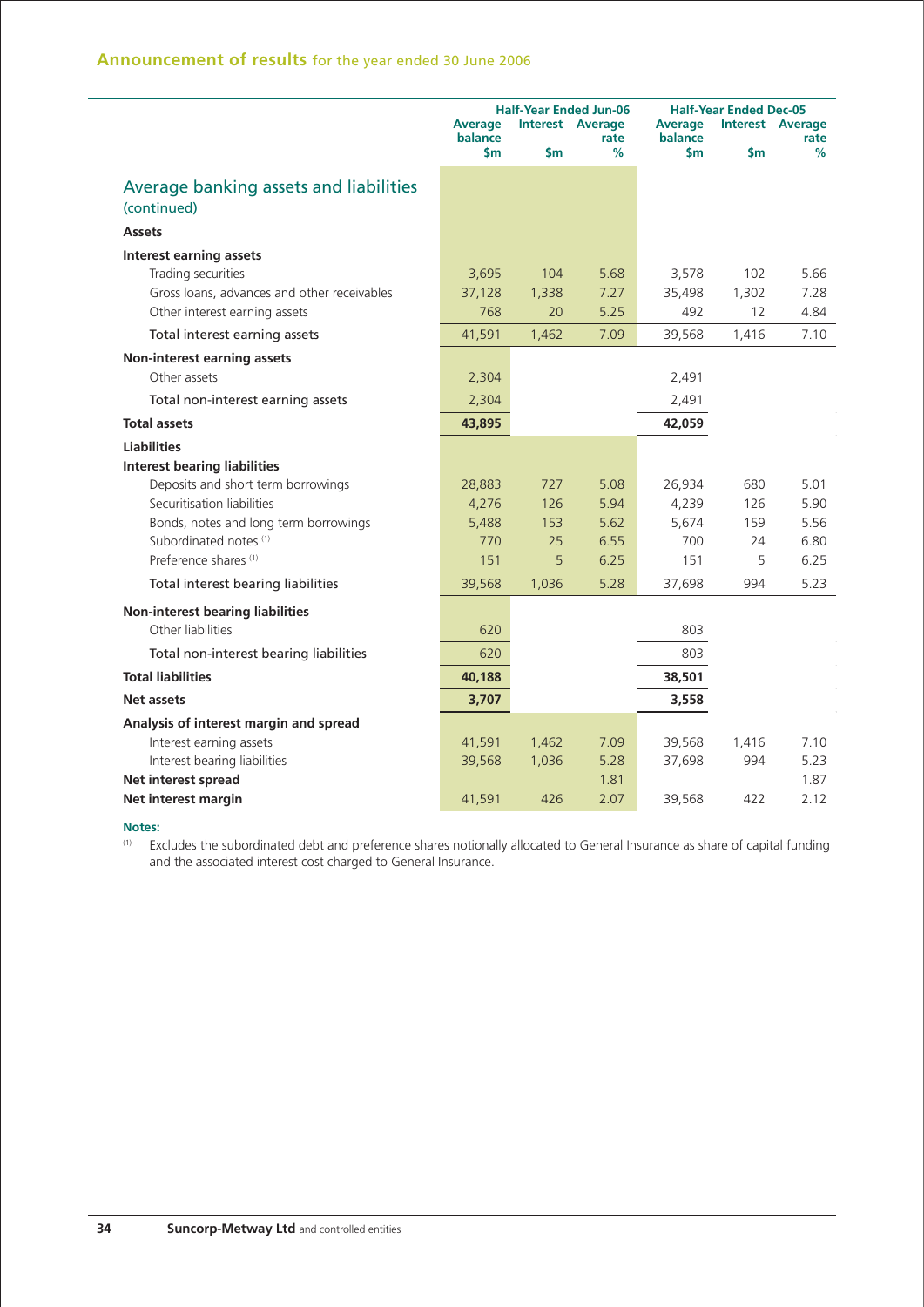|                                                       |                           | Half-Year Ended Jun-05 <sup>(1)</sup> |                                 |                           | Half-Year Ended Dec-04 (1) |                                 |  |
|-------------------------------------------------------|---------------------------|---------------------------------------|---------------------------------|---------------------------|----------------------------|---------------------------------|--|
|                                                       | <b>Average</b><br>balance |                                       | <b>Interest Average</b><br>rate | <b>Average</b><br>balance |                            | <b>Interest Average</b><br>rate |  |
|                                                       | $\mathsf{sm}$             | \$m                                   | %                               | $\mathsf{sm}$             | \$m                        | %                               |  |
| Average banking assets and liabilities<br>(continued) |                           |                                       |                                 |                           |                            |                                 |  |
| <b>Assets</b>                                         |                           |                                       |                                 |                           |                            |                                 |  |
| <b>Interest earning assets</b>                        |                           |                                       |                                 |                           |                            |                                 |  |
| Trading securities                                    | 3,450                     | 96                                    | 5.61                            | 3,028                     | 83                         | 5.44                            |  |
| Gross loans, advances and other receivables           | 33,658                    | 1,208                                 | 7.24                            | 31,428                    | 1,126                      | 7.11                            |  |
| Other interest earning assets                         | 428                       | 10                                    | 4.71                            | 386                       | 9                          | 4.63                            |  |
| Total interest earning assets                         | 37,536                    | 1,314                                 | 7.06                            | 34,842                    | 1,218                      | 6.93                            |  |
| Non-interest earning assets                           |                           |                                       |                                 |                           |                            |                                 |  |
| Other assets                                          | 2,611                     |                                       |                                 | 2,566                     |                            |                                 |  |
| Total non-interest earning assets                     | 2,611                     |                                       |                                 | 2,566                     |                            |                                 |  |
| <b>Total assets</b>                                   | 40,147                    |                                       |                                 | 37,408                    |                            |                                 |  |
| <b>Liabilities</b>                                    |                           |                                       |                                 |                           |                            |                                 |  |
| <b>Interest bearing liabilities</b>                   |                           |                                       |                                 |                           |                            |                                 |  |
| Deposits and short term borrowings                    | 26,197                    | 642                                   | 4.94                            | 26,439                    | 643                        | 4.82                            |  |
| Securitisation liabilities                            | 3,667                     | 106                                   | 5.83                            | 2,698                     | 76                         | 5.59                            |  |
| Bonds, notes and long term borrowings                 | 5,214                     | 142                                   | 5.49                            | 3,512                     | 97                         | 5.48                            |  |
| Subordinated notes <sup>(2)</sup>                     | 621                       | 21                                    | 6.82                            | 568                       | 19                         | 6.64                            |  |
| Total interest bearing liabilities                    | 35,699                    | 911                                   | 5.15                            | 33,217                    | 835                        | 4.99                            |  |
| <b>Non-interest bearing liabilities</b>               |                           |                                       |                                 |                           |                            |                                 |  |
| Other liabilities                                     | 752                       |                                       |                                 | 656                       |                            |                                 |  |
| Total non-interest bearing liabilities                | 752                       |                                       |                                 | 656                       |                            |                                 |  |
| <b>Total liabilities</b>                              | 36,451                    |                                       |                                 | 33,873                    |                            |                                 |  |
| Net assets                                            | 3,696                     |                                       |                                 | 3,535                     |                            |                                 |  |
| Analysis of interest margin and spread                |                           |                                       |                                 |                           |                            |                                 |  |
| Interest earning assets                               | 37,536                    | 1,314                                 | 7.06                            | 34,842                    | 1,218                      | 6.93                            |  |
| Interest bearing liabilities                          | 35,699                    | 911                                   | 5.15                            | 33,217                    | 835                        | 4.99                            |  |
| Net interest spread                                   |                           |                                       | 1.91                            |                           |                            | 1.94                            |  |
| Net interest margin                                   | 37,536                    | 403                                   | 2.17                            | 34,842                    | 383                        | 2.18                            |  |

#### **Notes:**

(1) The June 2005 and December 2004 comparatives are based on statutory AIFRS balances and due to the transitional adoption of AIFRS do not include all AIFRS adjustments.

(2) Excludes the subordinated debt notionally allocated to General Insurance as capital funding and the associated interest cost charged to General Insurance.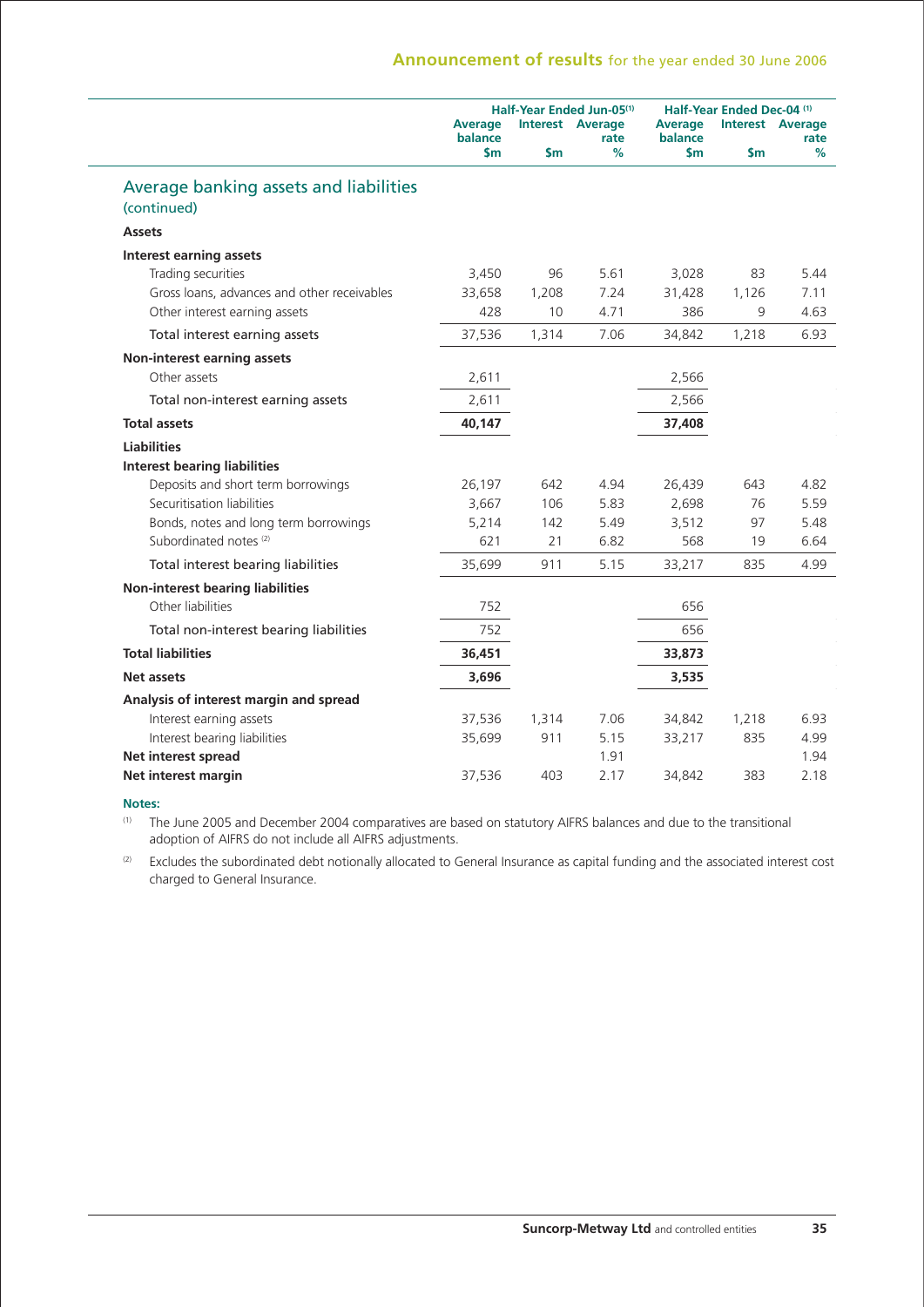## Changes in net interest income: Volume and rate analysis

The tables below allocate changes in net interest income between changes in volume and changes in rate over the two full years and four half-years. Volume variances have been calculated by multiplying the average of both full or half-years' average interest rates by the movement in average asset and liability balances. Rate variances have been calculated by multiplying the average asset and liability balances by the change in average interest rates, and includes any differences arising from different numbers of days in the periods.

|                                                 | <b>Full Year Jun-06 vs Jun-05</b><br><b>Changes due to:</b> |                   |                    |  |
|-------------------------------------------------|-------------------------------------------------------------|-------------------|--------------------|--|
|                                                 | <b>Volume</b><br><b>S</b> m                                 | Rate<br><b>Sm</b> | Total<br><b>Sm</b> |  |
| Interest earning assets                         |                                                             |                   |                    |  |
| Trading securities                              | 22                                                          | $\Delta$          | 26                 |  |
| Gross loans, advances and other receivables (1) | 272                                                         | 35                | 307                |  |
| Other interest earning assets                   | 11                                                          | $\mathcal{P}$     | 13                 |  |
| Change in interest income                       | 305                                                         | 41                | 346                |  |
| Interest bearing liabilities                    |                                                             |                   |                    |  |
| Deposits and short term borrowings              | 78                                                          | 44                | 122                |  |
| Securitisation liabilities                      | 63                                                          | 7                 | 70                 |  |
| Bonds, notes and long term borrowings           | 68                                                          | 5                 | 73                 |  |
| Subordinated notes                              | 9                                                           |                   | 9                  |  |
| Preference shares                               | 10                                                          |                   | 10                 |  |
| Change in interest expense                      | 228                                                         | 56                | 284                |  |
| Change in net interest income                   | 77                                                          | (15)              | 62                 |  |

|                                                 | Half-Year Jun-06 vs Dec-05<br>Changes due to: |                   |                           |                                | Half-Year Dec-05 vs Jun-05<br><b>Changes due to:</b> |                           |  |  |
|-------------------------------------------------|-----------------------------------------------|-------------------|---------------------------|--------------------------------|------------------------------------------------------|---------------------------|--|--|
|                                                 | <b>Volume</b><br>\$m                          | Rate<br><b>Sm</b> | <b>Total</b><br><b>Sm</b> | <b>Volume</b><br>$\mathsf{Sm}$ | Rate<br><b>Sm</b>                                    | <b>Total</b><br><b>Sm</b> |  |  |
| Interest earning assets                         |                                               |                   |                           |                                |                                                      |                           |  |  |
| Trading securities                              | 3                                             | (1)               | $\overline{2}$            | 4                              | 2                                                    | 6                         |  |  |
| Gross loans, advances and other receivables (2) | 59                                            | (23)              | 36                        | 67                             | 27                                                   | 94                        |  |  |
| Other interest earning assets                   | 7                                             |                   | 8                         | 2                              | ٠                                                    | 2                         |  |  |
| Change in interest income                       | 69                                            | (23)              | 46                        | 73                             | 29                                                   | 102                       |  |  |
| Interest bearing liabilities                    |                                               |                   |                           |                                |                                                      |                           |  |  |
| Deposits and short term borrowings              | 49                                            | (2)               | 47                        | 18                             | 20                                                   | 38                        |  |  |
| Securitisation liabilities                      |                                               | (1)               | ٠                         | 17                             | 3                                                    | 20                        |  |  |
| Bonds, notes and long term borrowings           | (5)                                           | (1)               | (6)                       | 13                             | 4                                                    | 17                        |  |  |
| Subordinated notes                              | $\overline{2}$                                | (1)               |                           | 3                              | ۰                                                    | 3                         |  |  |
| Preference shares <sup>(2)</sup>                | -                                             | ۰                 | ۰                         | 5                              | $\overline{\phantom{a}}$                             | 5                         |  |  |
| Change in interest expense                      | 47                                            | (5)               | 42                        | 56                             | 27                                                   | 83                        |  |  |
| Change in net interest income                   | 22                                            | (18)              | 4                         | 17                             | $\overline{2}$                                       | 19                        |  |  |

#### **Notes:**

(1) In the June 2006 vs June 2005 comparison, \$9 million of the rate variance in gross loans, advances and other receivables and the \$10 million volume variance in preference shares is due to the AIFRS first time adoption rules.

 $(2)$  In the December 2005 vs June 2005 comparison, \$2 million of the rate variance in gross loans, advances and other receivables and the \$5 million volume variance in preference shares is due to the AIFRS first time adoption rules.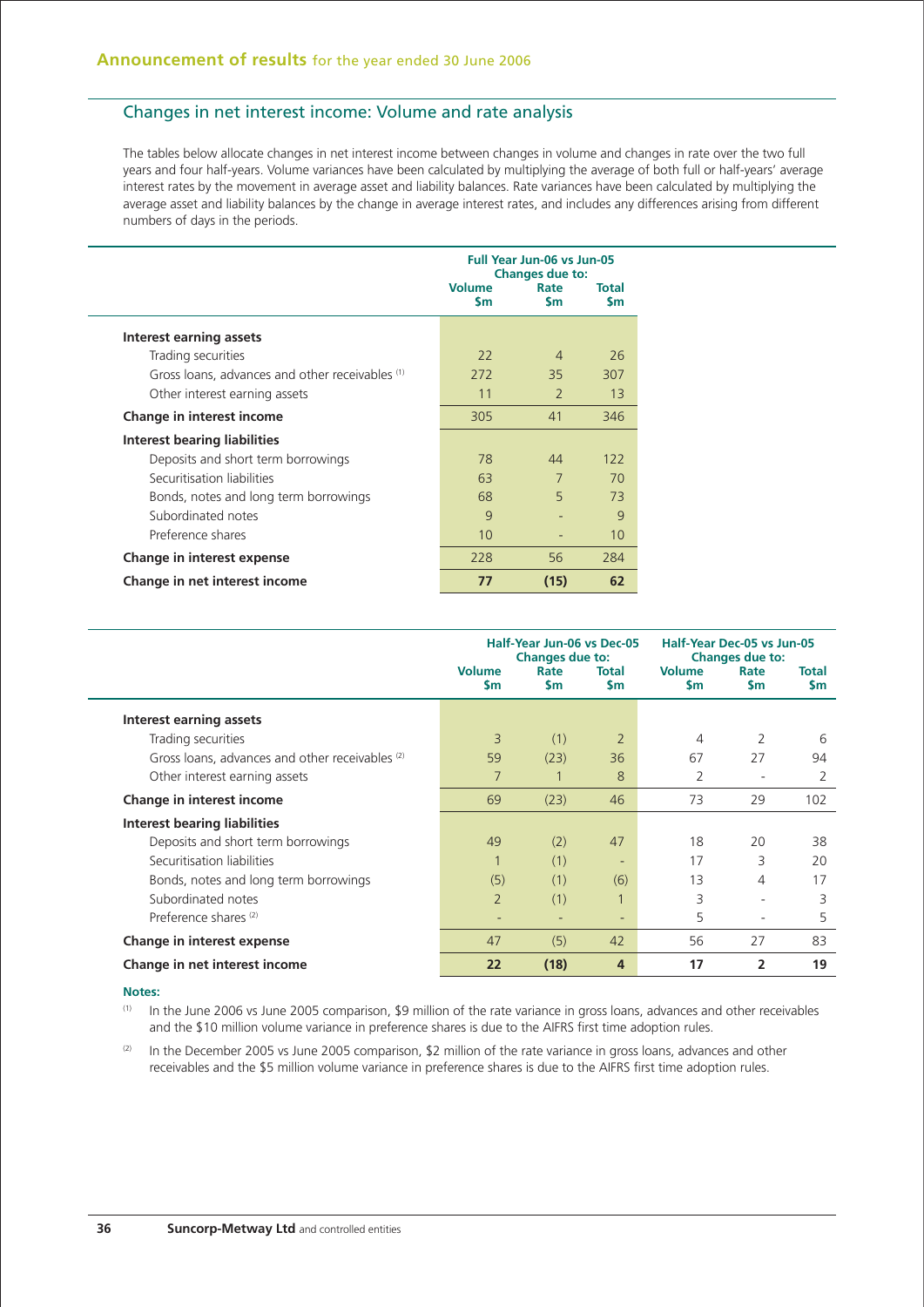|                                                                         |                            | Half-Year Jun-05 vs Dec-04<br><b>Changes due to:</b> |                     |
|-------------------------------------------------------------------------|----------------------------|------------------------------------------------------|---------------------|
|                                                                         | <b>Volume</b><br><b>Sm</b> | Rate<br><b>Sm</b>                                    | Total<br><b>S</b> m |
| Changes in net interest income:<br>Volume and rate analysis (continued) |                            |                                                      |                     |
| Interest earning assets                                                 |                            |                                                      |                     |
| Trading securities                                                      | 12                         |                                                      | 13                  |
| Gross loans, advances and other receivables                             | 79                         | 3                                                    | 82                  |
| Other interest earning assets                                           | 1                          |                                                      |                     |
| Change in interest income                                               | 92                         | 4                                                    | 96                  |
| Interest bearing liabilities                                            |                            |                                                      |                     |
| Deposits and short term borrowings                                      | (6)                        | 5                                                    | (1)                 |
| Securitisation liabilities                                              | 27                         | 3                                                    | 30                  |
| Bonds, notes and long term borrowings                                   | 46                         | (1)                                                  | 45                  |
| Subordinated notes                                                      | 2                          |                                                      | 2                   |
| Change in interest expense                                              | 69                         | 7                                                    | 76                  |
| Change in net interest income                                           | 23                         | (3)                                                  | 20                  |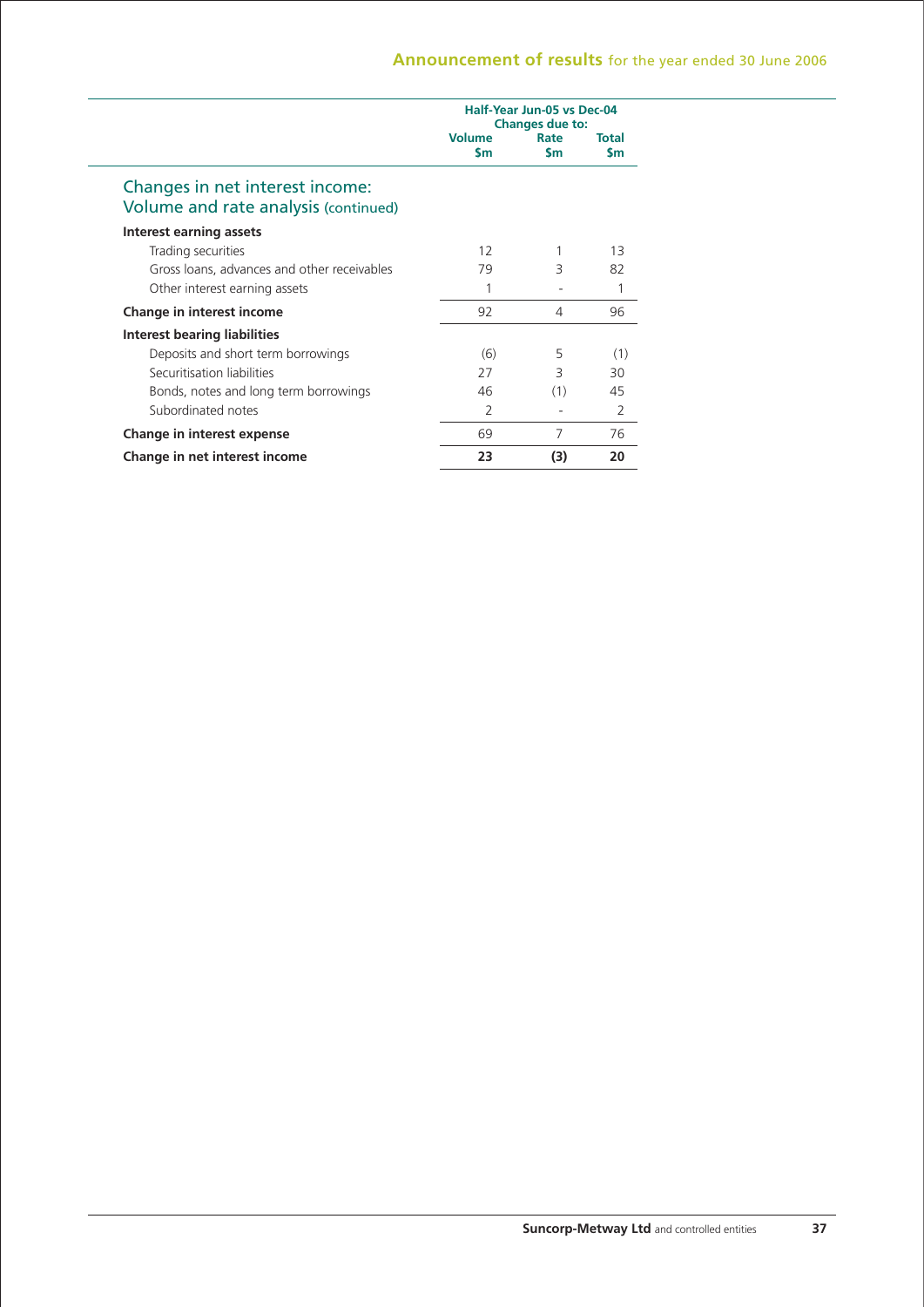## **Segment information – General Insurance**

#### **Profit overview**

- General Insurance pre-tax profitability of \$691 million for the full year was underpinned by solid premium growth, strong investment returns and favourable claims outcomes flowing from the claims cost reduction program in short and long tail classes, as well as the continuing benefit of tort law reform on personal injury claims.
- These benefits were offset by Cyclone Larry, which cost \$80 million (net of reinsurance recoveries) and continuing premium reductions in the compulsory third party (CTP) portfolio.
- The insurance trading result increased by 9.5% to \$474 million. This equates to a substantial margin of 19.3% on net earned premium, well above the Company's long term 11-14% range.
- Full year cash return on equity (ROE) for the General Insurance division increased to 24.3%, from 23.2% at June 2005.
- Gross written premium (GWP) for the full year increased by 2.7% to \$2.6 billion, despite a highly competitive operating environment and continued pressure on premium rates.
- Premium growth was also constrained by the sizeable CTP portfolio where GWP declined by 1.9% as the benefits of tort law reforms were passed onto customers in the form of reduced premiums. Excluding CTP, total GWP growth was 3.9% for the full year.
- The business exited a number of sub-scale businesses during the year (including corporate property and marine) because they were not expected to generate sufficient returns for shareholders. Adjusting for the exited businesses, and excluding CTP, GWP growth increased by 5.1% on prior year.
- Soft market conditions and relatively flat growth persisted in Commercial lines, however, growth was strong in Home and Motor lines, where GWP increased by 5.8% for the full year.
- Net earned premium for the full year increased by 1.5% to \$2.5 billion reflecting slightly lower growth than GWP, due to higher unearned premium movement and increased outwards reinsurance expense for the year.
- Net incurred claims, before the impact of discount rate movements, decreased by 0.1% over the prior year to \$1.7 billion. Storm activity had a significant impact on the short tail classes over the year, particularly in the second half due to Cyclone Larry. Otherwise, the claims cost reduction work led to improved underlying claims in both long tail and short tail classes, and tort law reform has continued to benefit long tail classes.
- Total operating expenses for the full year increased by 11.9% to \$583 million, increasing the total operating expense ratio to 23.7% from 21.5% in the prior year. The majority of the increase was due to higher acquisition costs impacted by lower deferral of acquisition costs (including AIFRS liability adequacy adjustments), higher levies and charges and increased investment in marketing.



#### **of discount rate movements)** Half-year, \$m **Underwriting result (before the impact**

63

**101**

82

107

Dec-04 Jun-05 **Jun-06** Dec-05

# **Insurance trading result** Half-year, \$m

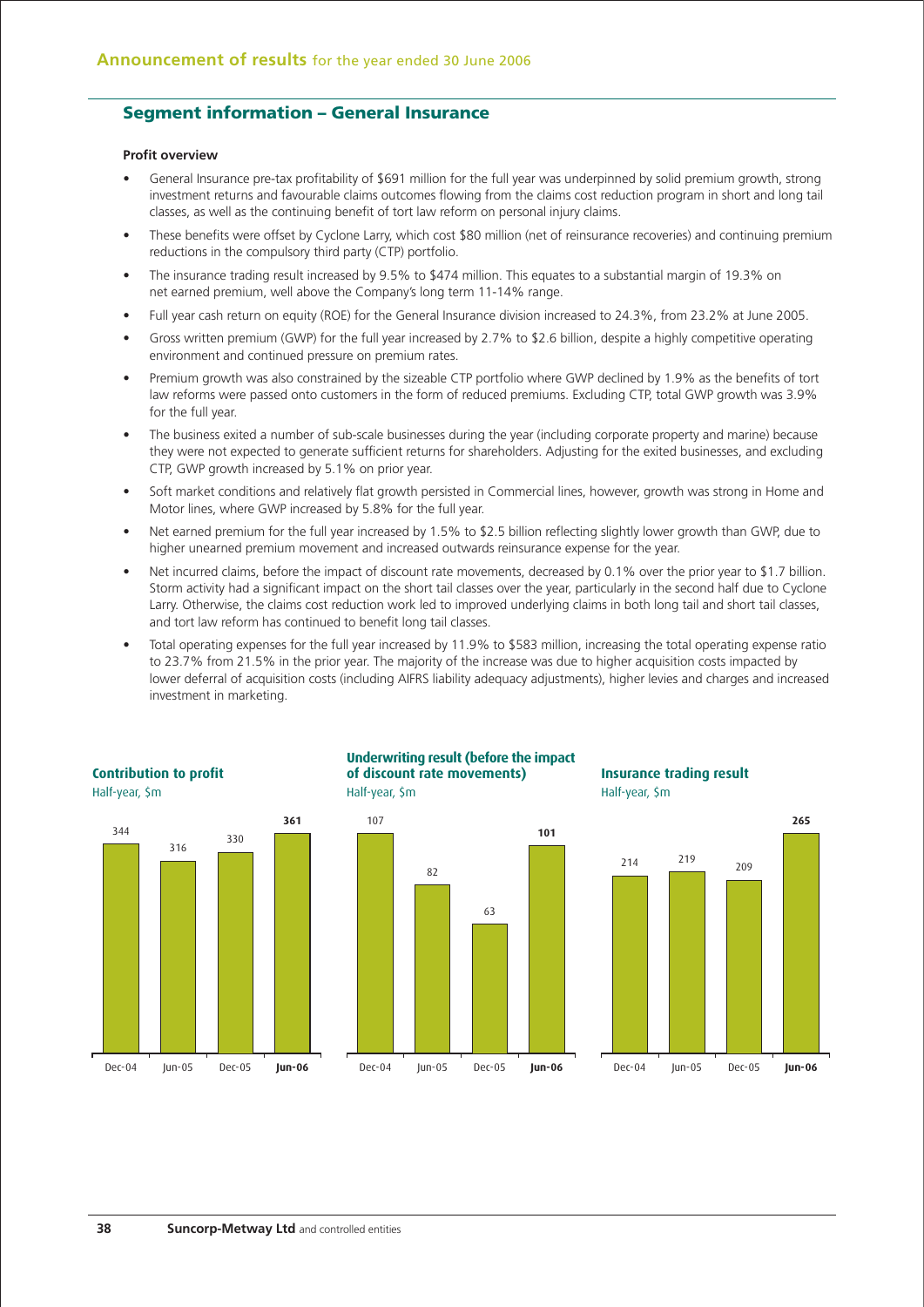# **Segment information – General Insurance (continued)**

### **Profit Overview (continued)**

- The underwriting result, before the impact of discount rate movements, decreased 13.2% to \$164 million over the prior year and the combined operating ratio increased from 92.2% to 93.3%.
- Investment income on insurance provisions increased 27% for the full year, to \$310 million before discount rate adjustments. This reflects higher provisioning balances together with higher yields and funds under management.
- General Insurance operational earnings, the combination of earnings from managed schemes, motoring club joint ventures and insurance trading result, increased by 8.0% to \$525 million for the full year.
- Investment returns on Shareholder Funds of \$203 million increased 1.5% on prior year. This result was underpinned by the continued strength of the domestic equities markets to which Shareholder Funds has a benchmark weighting of 40%. The business achieved an active return of 5.99% above the benchmark ASX 200 Accumulation index on equity investments for the full year.
- Impacting the bottom line profit result was an increase in capital funding costs to \$37 million for the full year, compared to \$26 million in the prior year. Interest costs include the full expense impact of the General Insurance allocated subordinated debt balance, but also an allocation of interest expense (approximately \$3 million per half-year) associated with the Bank's preference shares, which are classified as debt under AIFRS requirements. Under AIFRS transitional arrangements, the comparatives have not been restated.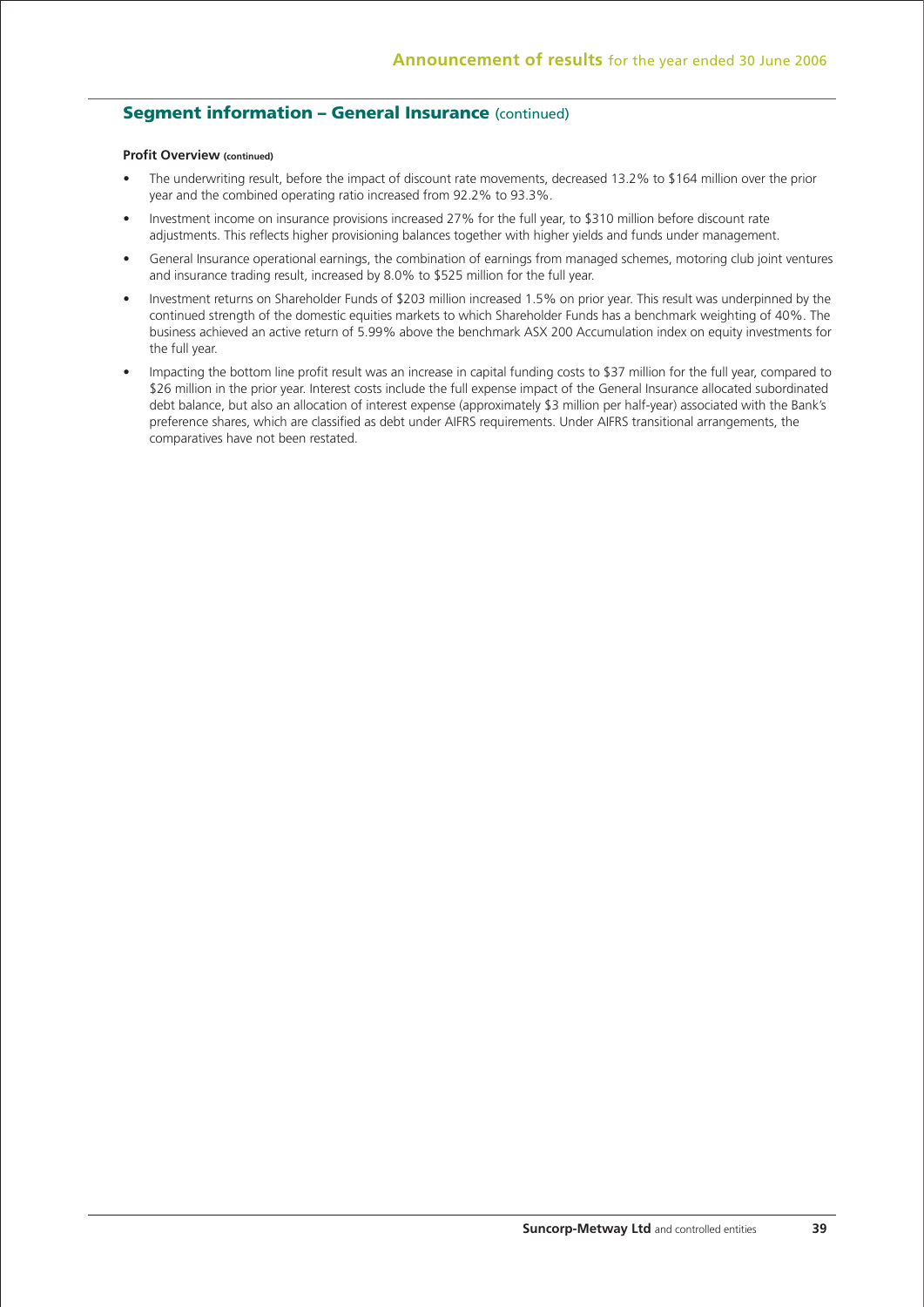| Profit contribution – General Insurance before impact of discount rate movements |  |  |
|----------------------------------------------------------------------------------|--|--|
|----------------------------------------------------------------------------------|--|--|

|                                                                    | <b>Jun-06</b> | <b>Dec-05</b>  | <b>Half-Year Ended</b><br><b>Jun-05</b> | <b>Dec-04</b>  | <b>Jun-06</b> | <b>Jun-06</b><br>vs Dec-05 vs Jun-05 | <b>Jun-06</b> | <b>Full Year Ended</b><br><b>Jun-05</b> | <b>Jun-06</b><br>vs Jun-05 |
|--------------------------------------------------------------------|---------------|----------------|-----------------------------------------|----------------|---------------|--------------------------------------|---------------|-----------------------------------------|----------------------------|
|                                                                    | $\mathsf{Sm}$ | $\mathsf{S}$ m | \$m\$                                   | $\mathsf{Sm}$  | %             | ℅                                    | \$m           | \$m                                     | %                          |
| Gross written premiums (1)<br>Gross unearned                       | 1,321         | 1,290          | 1,287                                   | 1,255          | 2.4           | 2.6                                  | 2,611         | 2,542                                   | 2.7                        |
| premium movement                                                   | (37)          | (1)            | (14)                                    | $\mathbf{1}$   | Large         | 164.3                                | (38)          | (13)                                    | 192.3                      |
| Gross earned premiums                                              | 1,284         | 1,289          | 1,273                                   | 1,256          | (0.4)         | 0.9                                  | 2,573         | 2,529                                   | 1.7                        |
| Outwards reinsurance<br>expense                                    | (59)          | (58)           | (54)                                    | (55)           | 1.7           | 9.3                                  | (117)         | (109)                                   | 7.3                        |
| Net earned premium                                                 | 1,225         | 1,231          | 1,219                                   | 1,201          | (0.5)         | 0.5                                  | 2,456         | 2,420                                   | 1.5                        |
| <b>Net incurred claims</b>                                         |               |                |                                         |                |               |                                      |               |                                         |                            |
| Claims expense                                                     | (991)         | (1,033)        | (1,014)                                 | (1,012)        | (4.1)         | (2.3)                                | (2,024)       | (2,026)                                 | (0.1)                      |
| Reinsurance and other<br>recoveries revenue                        | 170           | 145            | 144                                     | 172            | 17.2          | 18.1                                 | 315           | 316                                     | (0.3)                      |
|                                                                    | (821)         | (888)          | (870)                                   | (840)          | (7.5)         | (5.6)                                | (1,709)       | (1,710)                                 | (0.1)                      |
| <b>Total operating expenses</b>                                    |               |                |                                         |                |               |                                      |               |                                         |                            |
| Acquisition costs <sup>(2)</sup>                                   | (180)         | (171)          | (158)                                   | (150)          | 5.3           | 13.9                                 | (351)         | (308)                                   | 14.0                       |
| Other underwriting<br>expenses                                     | (123)         | (109)          | (109)                                   | (104)          | 12.8          | 12.8                                 | (232)         | (213)                                   | 8.9                        |
|                                                                    | (303)         | (280)          | (267)                                   | (254)          | 8.2           | 13.5                                 | (583)         | (521)                                   | 11.9                       |
| <b>Underwriting result</b>                                         | 101           | 63             | 82                                      | 107            | 60.3          | 23.2                                 | 164           | 189                                     | (13.2)                     |
| Investment income                                                  |               |                |                                         |                |               |                                      |               |                                         |                            |
| - insurance funds                                                  | 164           | 146            | 137                                     | 107            | 12.3          | 19.7                                 | 310           | 244                                     | 27.0                       |
| Insurance trading result                                           | 265           | 209            | 219                                     | 214            | 26.8          | 21.0                                 | 474           | 433                                     | 9.5                        |
| Managed schemes                                                    |               |                |                                         |                |               |                                      |               |                                         |                            |
| net contribution                                                   | 12            | 14             | 14                                      | 11             | (14.3)        | (14.3)                               | 26            | 25                                      | 4.0                        |
| Joint venture income                                               | 15            | 10             | 16                                      | 12             | 50.0          | (6.3)                                | 25            | 28                                      | (10.7)                     |
| General Insurance<br>operational earnings                          | 292           | 233            | 249                                     | 237            | 25.3          | 17.3                                 | 525           | 486                                     | 8.0                        |
| <b>Investment revenue</b>                                          |               |                |                                         |                |               |                                      |               |                                         |                            |
| - Shareholder Funds                                                |               |                |                                         |                |               |                                      |               |                                         |                            |
| Interest, dividends,                                               |               |                |                                         |                |               |                                      |               |                                         |                            |
| rent and other                                                     | 36            | 35             | 42                                      | 63             | 2.9           | (14.3)                               | 71            | 105                                     | (32.4)                     |
| Realised and unrealised<br>gains/(losses)                          | 58            | 88             | 44                                      | 63             | (34.1)        | 31.8                                 | 146           | 107                                     | 36.4                       |
| Other revenue <sup>(3)</sup>                                       | 5             | $\overline{4}$ | 6                                       | $\overline{4}$ | 25.0          | (16.7)                               | 9             | 10                                      | (10.0)                     |
| Other expenses <sup>(4)</sup>                                      | (12)          | (11)           | (11)                                    | (11)           | 9.1           | 9.1                                  | (23)          | (22)                                    | 4.5                        |
|                                                                    | 87            | 116            | 81                                      | 119            | (25.0)        | 7.4                                  | 203           | 200                                     | 1.5                        |
| Contribution to profit from                                        |               |                |                                         |                |               |                                      |               |                                         |                            |
| <b>General Insurance activities</b>                                |               |                |                                         |                |               |                                      |               |                                         |                            |
| before tax and capital funding                                     | 379           | 349            | 330                                     | 356            | 8.6           | 14.8                                 | 728           | 686                                     | 6.1                        |
| Capital funding <sup>(5)</sup>                                     | (18)          | (19)           | (14)                                    | (12)           | (5.3)         | 28.6                                 | (37)          | (26)                                    | 42.3                       |
| Contribution to profit from<br><b>General Insurance activities</b> |               |                |                                         |                |               |                                      |               |                                         |                            |
|                                                                    |               |                |                                         |                |               |                                      |               |                                         |                            |
| before tax                                                         | 361           | 330            | 316                                     | 344            | 9.4           | 14.2                                 | 691           | 660                                     | 4.7                        |

## **Notes:**

(1) Net of Fire Service Levies of \$42 million (Dec-05: \$38 million; Jun-05: \$32 million; Dec-04: \$34 million).

(2) Net of certain statutory fees and charges included in income and expenses in the Consolidated Financial Report.

(3) Other revenue consists mainly of allocated service fee revenue.

(4) Other expenses is primarily made up of investment management expenses.

(5) Represents interest expense on subordinated debt and preference shares allocated to General Insurance as described in Appendix 5.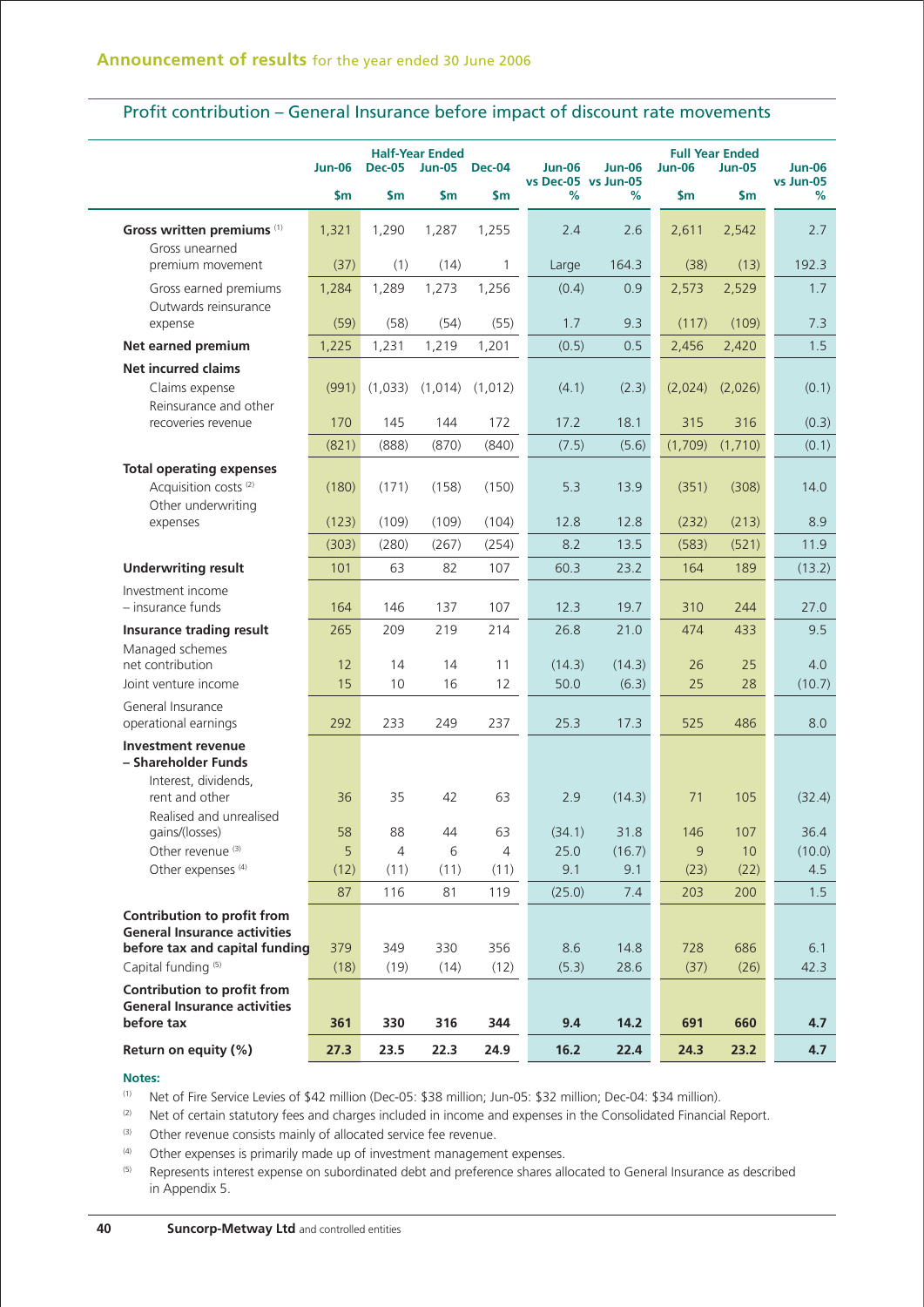|                                                                                       | <b>Jun-06</b><br>$\mathsf{sm}$ | <b>Dec-05</b><br>$\mathsf{Sm}$ | <b>Half-Year Ended</b><br><b>Jun-05</b><br>$\mathsf{sm}$ | Dec-04<br>$\mathsf{sm}$ | Jun-06<br>$\%$ | <b>Jun-06</b><br>vs Dec-05 vs Jun-05<br>$\%$ | <b>Jun-06</b><br>$\mathsf{sm}$ | <b>Full Year Ended</b><br><b>Jun-05</b><br>$\mathsf{sm}$ | Jun-06<br>vs Jun-05<br>$\%$ |
|---------------------------------------------------------------------------------------|--------------------------------|--------------------------------|----------------------------------------------------------|-------------------------|----------------|----------------------------------------------|--------------------------------|----------------------------------------------------------|-----------------------------|
| <b>Reconciliation of underlying</b><br>profit to contribution<br>to profit before tax |                                |                                |                                                          |                         |                |                                              |                                |                                                          |                             |
| Contribution to profit from<br><b>General Insurance activities</b><br>before tax      | 361                            | 330                            | 316                                                      | 344                     | 9.4            | 14.2                                         | 691                            | 660                                                      | 4.7                         |
| Investment income<br>- Shareholder Funds                                              | (87)                           | (116)                          | (81)                                                     | (119)                   | (25.0)         | 7.4                                          | (203)                          | (200)                                                    | 1.5                         |
| Share of investment<br>income in joint venture<br>Shareholder Funds                   | (5)                            | (6)                            | (4)                                                      | (6)                     | (16.7)         | 25.0                                         | (11)                           | (10)                                                     | 10.0                        |
| <b>Underlying profit</b>                                                              | 269                            | 208                            | 231                                                      | 219                     | 29.3           | 16.5                                         | 477                            | 450                                                      | 6.0                         |

# Profit contribution – General Insurance before impact of discount rate movements (continued)

## Profit contribution– General Insurance including the impact of discount rate movements

The following table represents the General Insurance profit contribution, including the impact of movements in interest rates, in accordance with statutory accounting formats.

Movements in market interest rates have a significant effect on two items of the profit contribution – net incurred claims and investment revenue on insurance provisions.

Because the balance sheet outstanding claims provision, which represents claims to be paid in future periods, is discounted to present value using market interest rates, movements in these interest rates affect the incurred claims in any period.

However, the funds held to pay outstanding claims are invested in fixed interest securities matched to the settlement durations of the outstanding claims. Therefore movements in market interest rates affect the value of the fixed interest securities (and therefore investment revenue on insurance provisions) by an amount that approximately offsets the impact of movements in discount rates on claims provisions (and net incurred claims).

This is called "immunisation", and it means that movements in market interest rates do not distort the insurance trading result.

To eliminate these movements, and gain a better understanding of the underlying claims and underwriting performance, the table on page 40, removes the impact of changes in discount rates. The adjustment assumes perfect matching of insurance assets and liabilities.

For the full year, discount rates increased, resulting in a \$76 million decrease in net incurred claims and an offsetting decrease in investment income on insurance provisions. The table on page 42 includes the impact of those movements.

Including discount rate movements, net incurred claims therefore decreases to \$1,633 million and the underwriting result increases to \$240 million for the full year. Investment income on insurance provisions decreases to \$234 million and the insurance trading result remains unchanged at \$474 million.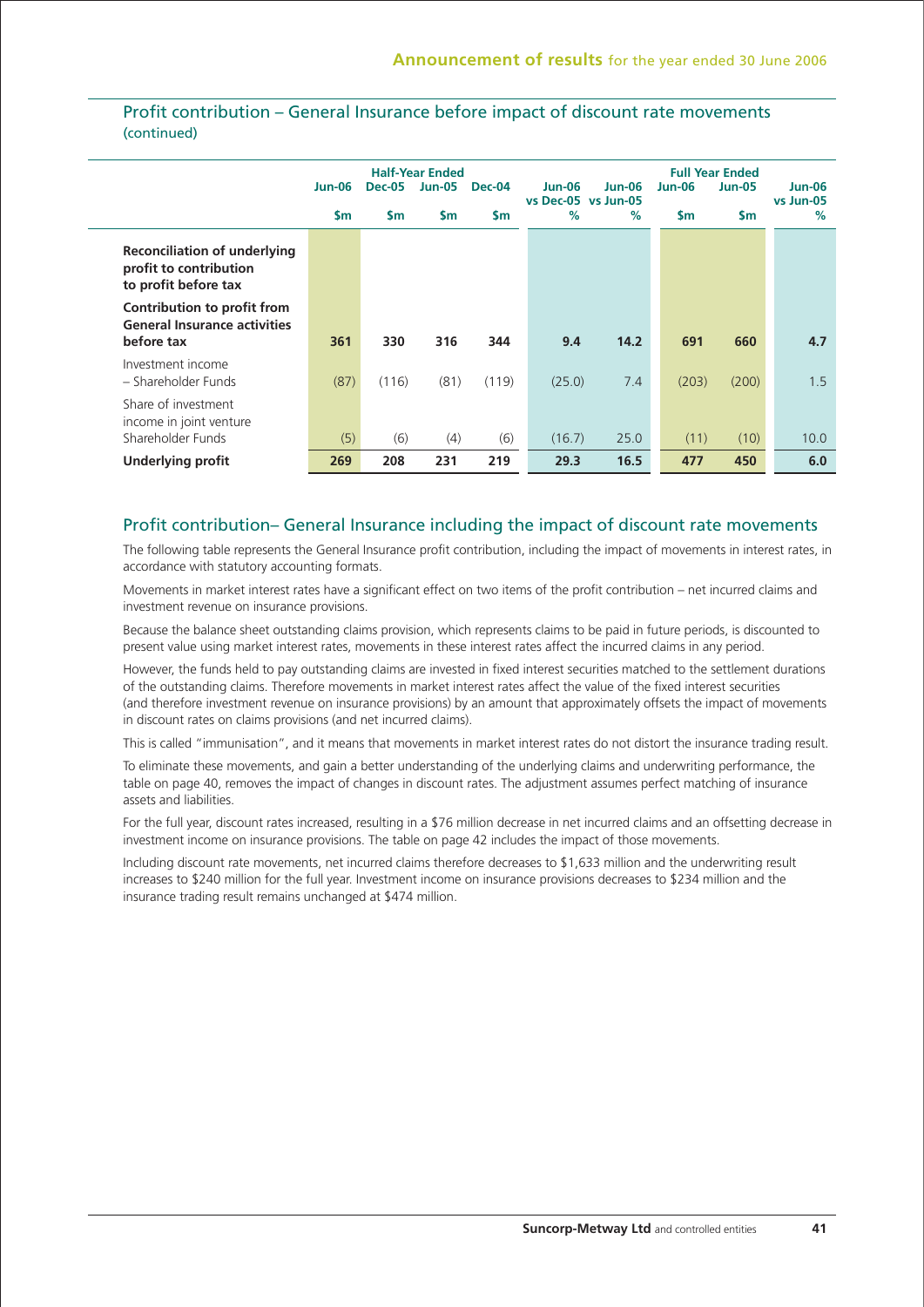# Profit contribution – General Insurance including the impact of discount rate movements (continued)

|                                               | <b>Jun-06</b>  | <b>Dec-05</b>  | <b>Half-Year Ended</b><br><b>Jun-05</b> | <b>Dec-04</b> | <b>Jun-06</b> | <b>Jun-06</b>            | <b>Jun-06</b> | <b>Full Year Ended</b><br><b>Jun-05</b> | <b>Jun-06</b><br>vs Jun-05 |
|-----------------------------------------------|----------------|----------------|-----------------------------------------|---------------|---------------|--------------------------|---------------|-----------------------------------------|----------------------------|
|                                               | $\mathsf{S}$ m | \$m            | $\mathsf{S}$ m                          | \$m           | %             | vs Dec-05 vs Jun-05<br>% | \$m           | $\mathsf{Sm}$                           | %                          |
| Gross written premiums (1)                    | 1,321          | 1,290          | 1,287                                   | 1,255         | 2.4           | 2.6                      | 2,611         | 2,542                                   | 2.7                        |
| Gross unearned                                |                |                |                                         |               |               |                          |               |                                         |                            |
| premium movement                              | (37)           | (1)            | (14)                                    | $\mathbf{1}$  | Large         | 164.3                    | (38)          | (13)                                    | 192.3                      |
| Gross earned premiums<br>Outwards reinsurance | 1,284          | 1,289          | 1,273                                   | 1,256         | (0.4)         | 0.9                      | 2,573         | 2,529                                   | 1.7                        |
| expense                                       | (59)           | (58)           | (54)                                    | (55)          | 1.7           | 9.3                      | (117)         | (109)                                   | 7.3                        |
| Net earned premium                            | 1,225          | 1,231          | 1,219                                   | 1,201         | (0.5)         | 0.5                      | 2,456         | 2,420                                   | 1.5                        |
| <b>Net incurred claims</b>                    |                |                |                                         |               |               |                          |               |                                         |                            |
| Claims expense                                | (930)          | (1,018)        | (1,020)                                 | (1,064)       | (8.6)         | (8.8)                    | (1,948)       | (2,084)                                 | (6.5)                      |
| Reinsurance and other                         |                |                |                                         |               |               |                          |               |                                         |                            |
| recoveries revenue                            | 170            | 145            | 144                                     | 172           | 17.2          | 18.1                     | 315           | 316                                     | (0.3)                      |
|                                               | (760)          | (873)          | (876)                                   | (892)         | (12.9)        | (13.2)                   | (1,633)       | (1,768)                                 | (7.6)                      |
| <b>Total operating expenses</b>               |                |                |                                         |               |               |                          |               |                                         |                            |
| Acquisition costs <sup>(2)</sup>              | (180)          | (171)          | (158)                                   | (150)         | 5.3           | 13.9                     | (351)         | (308)                                   | 14.0                       |
| Other underwriting                            |                |                |                                         |               |               |                          |               |                                         |                            |
| expenses                                      | (123)          | (109)          | (109)                                   | (104)         | 12.8          | 12.8                     | (232)         | (213)                                   | 8.9                        |
|                                               | (303)          | (280)          | (267)                                   | (254)         | 8.2           | 13.5                     | (583)         | (521)                                   | 11.9                       |
| <b>Underwriting result</b>                    | 162            | 78             | 76                                      | 55            | 107.7         | 113.2                    | 240           | 131                                     | 83.2                       |
| <b>Investment income</b>                      |                |                |                                         |               |               |                          |               |                                         |                            |
| - insurance funds<br>Interest, dividends,     |                |                |                                         |               |               |                          |               |                                         |                            |
| rent and other                                | 148            | 142            | 136                                     | 126           | 4.2           | 8.8                      | 290           | 262                                     | 10.7                       |
| Realised gains/(losses)                       |                |                |                                         |               |               |                          |               |                                         |                            |
| $-$ investments                               | (20)           | (13)           | (9)                                     | 3             | 53.8          | 122.2                    | (33)          | (6)                                     | 450.0                      |
| Unrealised gains/(losses)                     |                |                |                                         |               |               |                          |               |                                         |                            |
| $-$ investments                               | (25)           | $\overline{2}$ | 16                                      | 30            | Large         | (256.3)                  | (23)          | 46                                      | (150.0)                    |
|                                               | 103            | 131            | 143                                     | 159           | (21.4)        | (28.0)                   | 234           | 302                                     | (22.5)                     |
| Insurance trading result                      | 265            | 209            | 219                                     | 214           | 26.8          | 21.0                     | 474           | 433                                     | 9.5                        |
| Managed schemes<br>net contribution           | 12             | 14             | 14                                      | 11            | (14.3)        | (14.3)                   | 26            | 25                                      | 4.0                        |
| Joint venture income                          | 15             | 10             | 16                                      | 12            | 50.0          | (6.3)                    | 25            | 28                                      | (10.7)                     |
| General Insurance                             |                |                |                                         |               |               |                          |               |                                         |                            |
| operational earnings                          | 292            | 233            | 249                                     | 237           | 25.3          | 17.3                     | 525           | 486                                     | 8.0                        |
| <b>Investment income</b>                      |                |                |                                         |               |               |                          |               |                                         |                            |
| - Shareholder Funds                           |                |                |                                         |               |               |                          |               |                                         |                            |
| Interest, dividends,<br>rent and other        | 36             | 35             | 42                                      | 63            | 2.9           | (14.3)                   | 71            | 105                                     | (32.4)                     |
| Realised gains/(losses)                       |                |                |                                         |               |               |                          |               |                                         |                            |
| on investments                                | 35             | (6)            | 24                                      | (11)          | Large         | 45.8                     | 29            | 13                                      | 123.1                      |
| Unrealised gains/(losses)                     |                |                |                                         |               |               |                          |               |                                         |                            |
| on investments                                | 23             | 94             | 20                                      | 74            | (75.5)        | 15.0                     | 117           | 94                                      | 24.5                       |
| Other revenue <sup>(3)</sup>                  | 5              | $\overline{4}$ | 6                                       | 4             | 25.0          | (16.7)                   | 9             | 10                                      | (10.0)                     |
| Other expenses <sup>(4)</sup>                 | (12)           | (11)           | (11)                                    | (11)          | 9.1           | 9.1                      | (23)          | (22)                                    | 4.5                        |
|                                               | 87             | 116            | 81                                      | 119           | (25.0)        | 7.4                      | 203           | 200                                     | 1.5                        |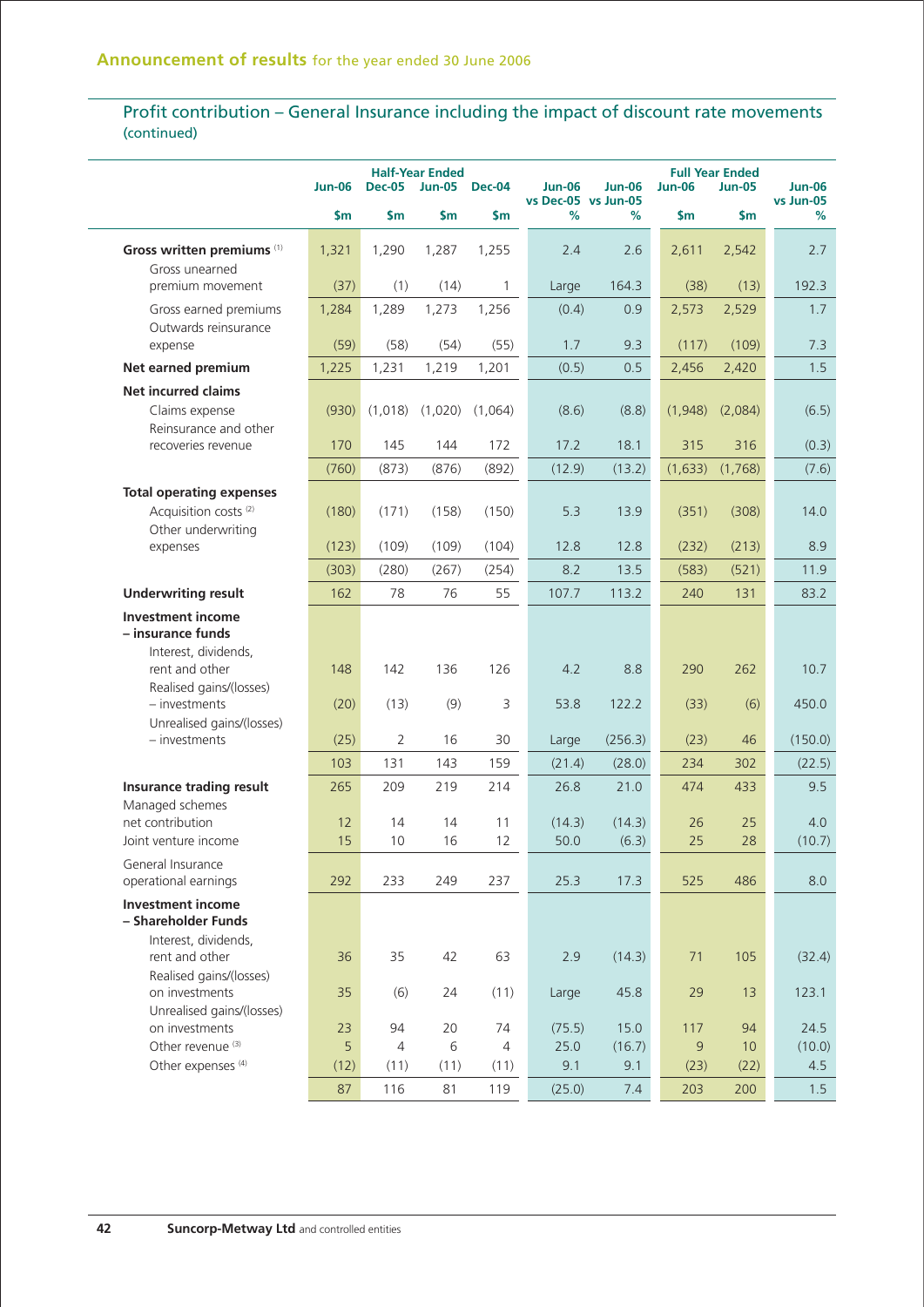# Profit contribution – General Insurance including the impact of discount rate movements (continued)

|                                                                                                  | Jun-06<br>$\mathsf{sm}$ | <b>Dec-05</b><br>$\mathsf{sm}$ | <b>Half-Year Ended</b><br><b>Jun-05</b><br><b>Sm</b> | <b>Dec-04</b><br><b>Sm</b> | Jun-06<br>vs Dec-05 vs Jun-05<br>% | $Jun-06$<br>$\%$ | <b>Jun-06</b><br>$\mathsf{Sm}$ | <b>Full Year Ended</b><br><b>Jun-05</b><br>$\mathsf{sm}$ | <b>Jun-06</b><br>vs Jun-05<br>$\frac{9}{6}$ |
|--------------------------------------------------------------------------------------------------|-------------------------|--------------------------------|------------------------------------------------------|----------------------------|------------------------------------|------------------|--------------------------------|----------------------------------------------------------|---------------------------------------------|
| Contribution to profit<br>from General Insurance<br>activities before tax<br>and capital funding | 379                     | 349                            | 330                                                  | 356                        | 8.6                                | 14.8             | 728                            | 686                                                      | 6.1                                         |
| Capital funding (5)<br>Contribution to profit<br>from General Insurance<br>activities before tax | (18)<br>361             | (19)<br>330                    | (14)<br>316                                          | (12)<br>344                | (5.3)<br>9.4                       | 28.6<br>14.2     | (37)<br>691                    | (26)<br>660                                              | 42.3<br>4.7                                 |
| Return on equity $(\%)$                                                                          | 27.3                    | 23.5                           | 22.3                                                 | 24.9                       | 16.2                               | 22.4             | 24.3                           | 23.2                                                     | 4.7                                         |

#### **Notes:**

(1) Net of Fire Service Levies of \$42 million (Dec-05: \$38 million; Jun-05: \$32 million; Dec-04: \$34 million).

(2) Net of certain statutory fees and charges included in income and expenses in the Consolidated Financial Report.

(3) Other revenue consists mainly of allocated service fee revenue.

 $(4)$  Other expenses is primarily made up of investment management expenses.

(5) Represents interest expense on subordinated debt and preference shares allocated to General Insurance as described in Appendix 5.

|                                                       | <b>Jun-06</b>  | <b>Dec-05</b> | <b>Jun-05</b>  | <b>Dec-04</b> | <b>Jun-06</b><br>vs Dec-05 vs Jun-05 | <b>Jun-06</b> |
|-------------------------------------------------------|----------------|---------------|----------------|---------------|--------------------------------------|---------------|
|                                                       | $\mathsf{S}$ m | $\mathsf{Sm}$ | $\mathsf{sm}$  | $\mathsf{Sm}$ | %                                    | %             |
| Balance sheet – General Insurance                     |                |               |                |               |                                      |               |
| <b>Assets</b>                                         |                |               |                |               |                                      |               |
| Cash and liquid assets                                | 325            | 324           | 353            | 219           | 0.3                                  | (7.9)         |
| Investment securities                                 | 5,727          | 5,479         | 5,488          | 5,410         | 4.5                                  | 4.4           |
| Investment property                                   | 196            | 157           | 156            | 89            | 24.8                                 | 25.6          |
| Investments in joint ventures                         | 138            | 133           | 129            | 113           | 3.8                                  | 7.0           |
| Reinsurance and other recoveries                      |                |               |                |               |                                      |               |
| - outstanding claims                                  | 487            | 452           | 430            | 415           | 7.7                                  | 13.3          |
| Other receivables                                     | 726            | 701           | 701            | 683           | 3.6                                  | 3.7           |
| Deferred tax assets                                   | 66             | 70            | 68             | 60            | (5.7)                                | (2.9)         |
| Intangible assets                                     | 929            | 928           | 910            | 886           | 0.1                                  | 2.1           |
| Other assets <sup>(1)</sup>                           | 264            | 259           | 306            | 285           | 1.9                                  | (13.7)        |
| Total assets                                          | 8,858          | 8,503         | 8,541          | 8,160         | 4.2                                  | 3.7           |
| <b>Liabilities</b>                                    |                |               |                |               |                                      |               |
| Interest bearing and non-interest bearing liabilities | 71             | 82            | 31             | 23            | (13.4)                               | 129.0         |
| Payables                                              | 523            | 291           | 438            | 360           | 79.7                                 | 19.4          |
| Provisions                                            | $\overline{2}$ | 2             | $\overline{2}$ | 3             |                                      |               |
| Deferred tax liabilities                              | 107            | 128           | 116            | 79            | (16.4)                               | (7.8)         |
| Outstanding claims liability <sup>(2)</sup>           | 4,251          | 4,276         | 4,172          | 4,044         | (0.6)                                | 1.9           |
| Unearned premiums liability <sup>(2)</sup>            | 1,376          | 1,333         | 1,346          | 1,322         | 3.2                                  | 2.2           |
| Unexpired risk liability                              | 24             | 17            | $\sim$         |               | 41.2                                 | n/a           |
| Subordinated notes                                    | 195            | 200           | 199            | 199           | (2.5)                                | (1.5)         |
| <b>Total liabilities</b>                              | 6,549          | 6,329         | 6,304          | 6,030         | 3.5                                  | 3.9           |
| <b>Net assets</b>                                     | 2,309          | 2,174         | 2,237          | 2,130         | 6.2                                  | 3.2           |

### Notes:

(1) Other assets is primarily made up of accrued interest and deferred acquisition costs.

(2) Reconciling items such as timing differences and premium debtors arise between insurance liabilities and investment assets.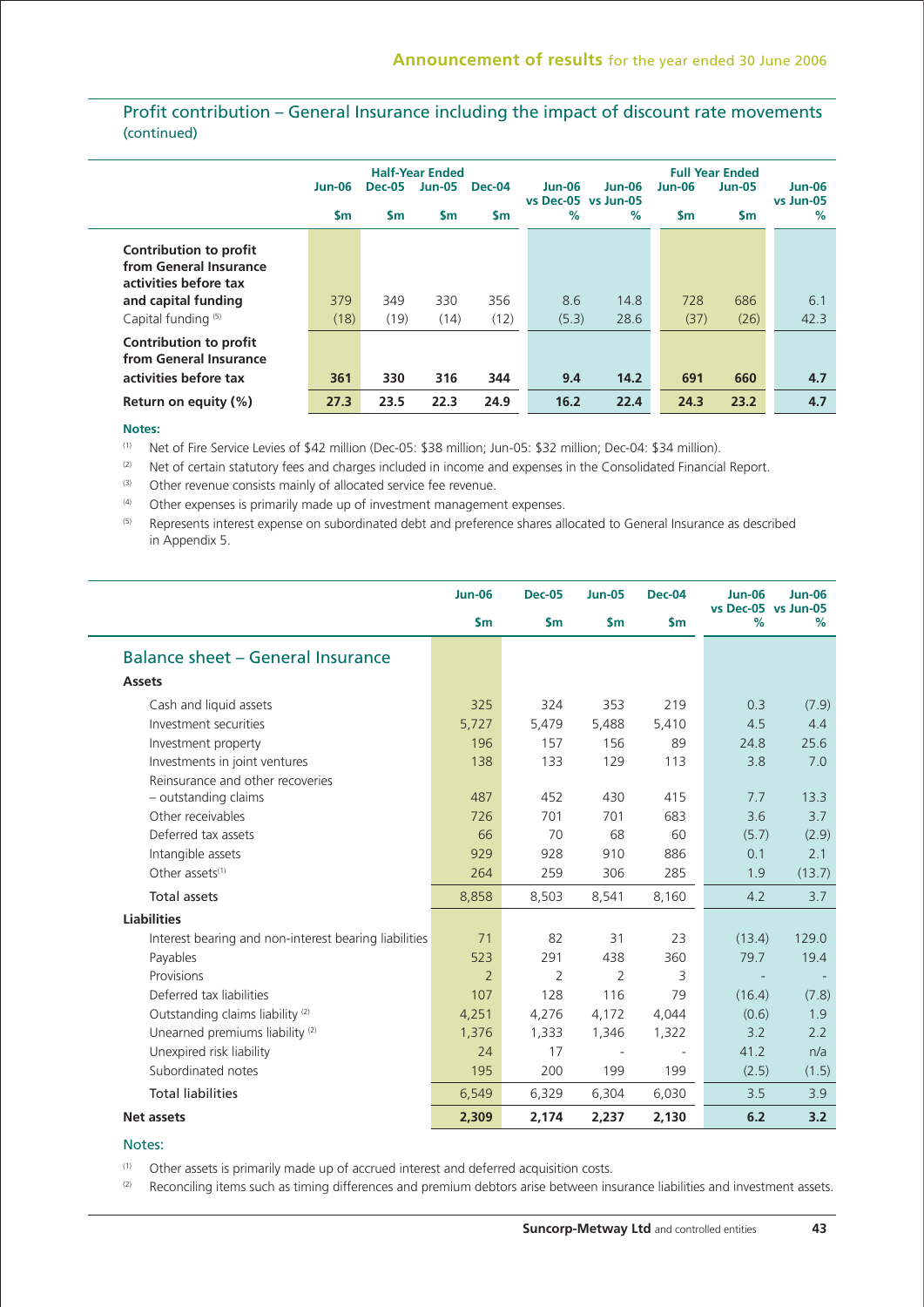# **Announcement of results** for the year ended 30 June 2006

|                                                   |               |               | <b>Half-Year Ended</b> |        |               |                                      |               | <b>Full Year Ended</b> |                            |
|---------------------------------------------------|---------------|---------------|------------------------|--------|---------------|--------------------------------------|---------------|------------------------|----------------------------|
|                                                   | <b>Jun-06</b> | <b>Dec-05</b> | <b>Jun-05</b>          | Dec-04 | <b>Jun-06</b> | <b>Jun-06</b><br>vs Dec-05 vs Jun-05 | <b>Jun-06</b> | <b>Jun-05</b>          | <b>Jun-06</b><br>vs Jun-05 |
|                                                   | %             | %             | %                      | %      | $\%$          | $\%$                                 | %             | %                      | $\%$                       |
| <b>General Insurance</b><br>ratios                |               |               |                        |        |               |                                      |               |                        |                            |
| <b>Before impact of discount</b><br>rate movement |               |               |                        |        |               |                                      |               |                        |                            |
| Acquisition expense ratio                         | 14.7          | 13.9          | 13.0                   | 12.5   | 5.8           | 13.1                                 | 14.3          | 12.7                   | 12.6                       |
| Other underwriting<br>expenses ratio              | 10.0          | 8.9           | 8.9                    | 8.7    | 12.4          | 12.4                                 | 9.4           | 8.8                    | 6.8                        |
| Total operating                                   |               |               |                        |        |               |                                      |               |                        |                            |
| expenses ratio                                    | 24.7          | 22.8          | 21.9                   | 21.2   | 8.3           | 12.8                                 | 23.7          | 21.5                   | 10.2                       |
| Loss ratio                                        | 67.0          | 72.1          | 71.4                   | 69.9   | (7.1)         | (6.2)                                | 69.6          | 70.7                   | (1.6)                      |
| Combined operating ratio                          | 91.7          | 94.9          | 93.3                   | 91.1   | (3.4)         | (1.7)                                | 93.3          | 92.2                   | 1.2                        |
| Insurance trading ratio                           | 21.6          | 17.0          | 18.0                   | 17.8   | 27.1          | 20.0                                 | 19.3          | 17.9                   | 7.8                        |
| Cash return on equity ratio                       | 27.3          | 23.5          | 22.3                   | 24.9   | 16.2          | 22.4                                 | 24.3          | 23.2                   | 4.7                        |
| Including the impact of                           |               |               |                        |        |               |                                      |               |                        |                            |
| discount rate movements                           |               |               |                        |        |               |                                      |               |                        |                            |
| Loss ratio                                        | 62.0          | 70.9          | 71.9                   | 74.3   | (12.6)        | (13.8)                               | 66.5          | 73.1                   | (9.0)                      |
| Combined operating ratio                          | 86.7          | 93.7          | 93.8                   | 95.5   | (7.5)         | (7.6)                                | 90.2          | 94.6                   | (4.7)                      |

These ratios relate to the Group's insurance trading operations and do not include other revenues in the General Insurance profit contribution, such as income from managed scheme business or the equity accounted contribution from the Group's 50% interest in motoring club insurance joint ventures.

**24.7**

**10.0**







#### **Notes:**

(1) Before impact of discount rate movements.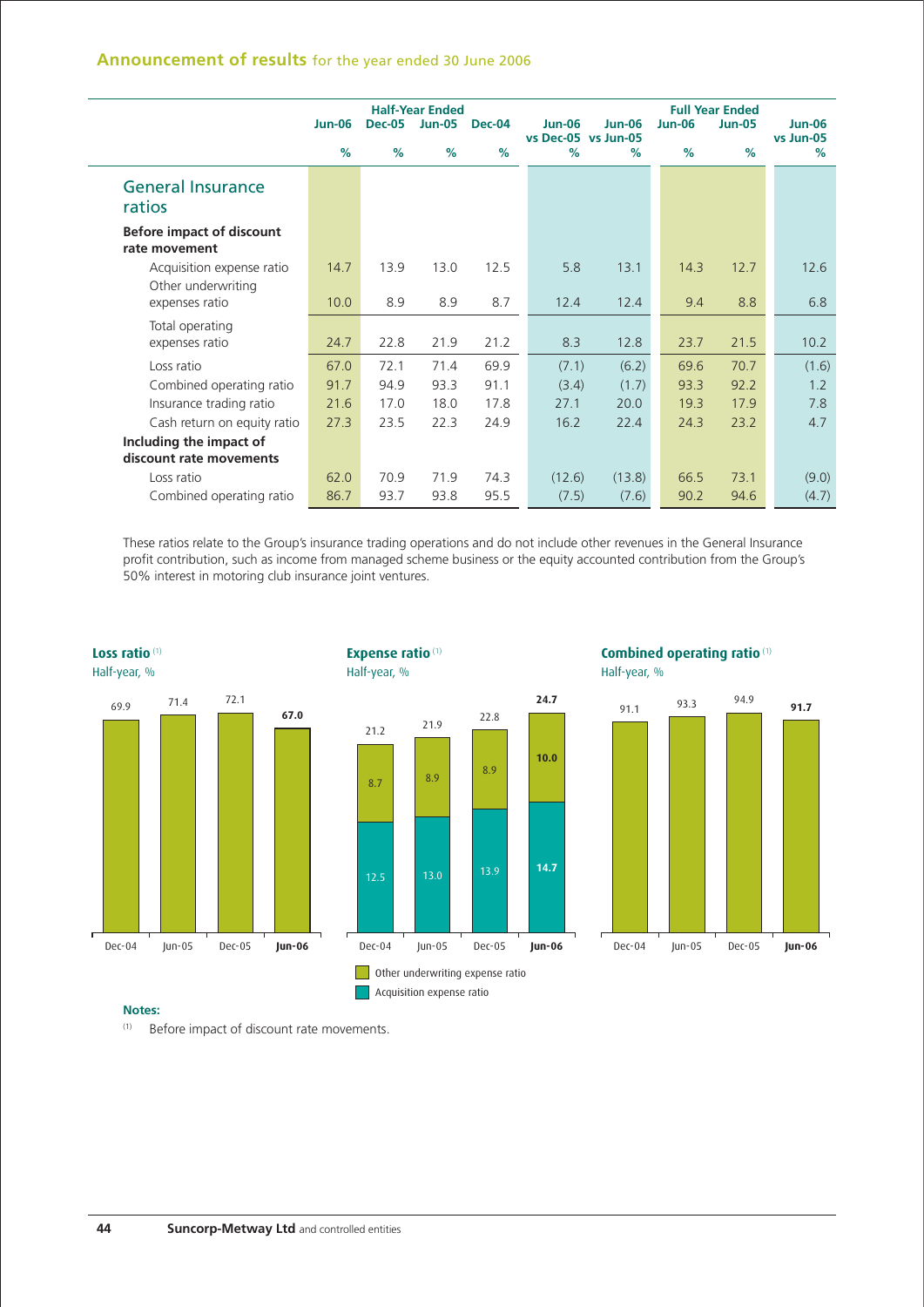# **Profit commentary**

|                                                             | <b>Jun-06</b> | <b>Dec-05</b> | <b>Half-Year Ended</b><br><b>Jun-05</b> | Dec-04        | <b>Jun-06</b>               | <b>Jun-06</b> | <b>Jun-06</b> | <b>Full Year Ended</b><br><b>Jun-05</b> | <b>Jun-06</b>     |
|-------------------------------------------------------------|---------------|---------------|-----------------------------------------|---------------|-----------------------------|---------------|---------------|-----------------------------------------|-------------------|
|                                                             | \$m           | $\mathsf{sm}$ | $\mathsf{Sm}$                           | $\mathsf{sm}$ | vs Dec-05 vs Jun-05<br>$\%$ | $\%$          | $\mathsf{Sm}$ | $\mathsf{Sm}$                           | vs Jun-05<br>$\%$ |
| <b>Gross written</b><br>premium by product                  |               |               |                                         |               |                             |               |               |                                         |                   |
| Compulsory third party (CTP)                                | 268           | 262           | 269                                     | 271           | 2.3                         | (0.4)         | 530           | 540                                     | (1.9)             |
| Home                                                        | 275           | 273           | 258                                     | 256           | 0.7                         | 6.6           | 548           | 514                                     | 6.6               |
| Motor                                                       | 373           | 380           | 366                                     | 350           | (1.8)                       | 1.9           | 753           | 716                                     | 5.2               |
| Commercial                                                  | 404           | 367           | 387                                     | 367           | 10.1                        | 4.4           | 771           | 754                                     | 2.3               |
| Other                                                       | $\mathbf{1}$  | 8             | 7                                       | 11            | (87.5)                      | (85.7)        | 9             | 18                                      | (50.0)            |
|                                                             | 1,321         | 1,290         | 1,287                                   | 1,255         | 2.4                         | 2.6           | 2,611         | 2,542                                   | 2.7               |
| <b>Excluding CTP</b>                                        | 1.053         | 1,028         | 1,018                                   | 984           | 2.4                         | 3.4           | 2,081         | 2,002                                   | 3.9               |
|                                                             |               |               |                                         |               |                             |               |               |                                         |                   |
| <b>Gross written</b><br>premium by product<br>including FSL |               |               |                                         |               |                             |               |               |                                         |                   |
| Compulsory third party (CTP)                                | 268           | 262           | 269                                     | 271           | 2.3                         | (0.4)         | 530           | 540                                     | (1.9)             |
| Home                                                        | 299           | 292           | 275                                     | 273           | 2.4                         | 8.7           | 591           | 548                                     | 7.8               |
| Motor                                                       | 374           | 381           | 367                                     | 351           | (1.8)                       | 1.9           | 755           | 718                                     | 5.2               |
| Commercial                                                  | 421           | 385           | 401                                     | 383           | 9.4                         | 5.0           | 806           | 784                                     | 2.8               |
| Other                                                       | $\mathbf{1}$  | 8             | 7                                       | 11            | (87.5)                      | (85.7)        | 9             | 18                                      | (50.0)            |
|                                                             | 1,363         | 1,328         | 1,319                                   | 1,289         | 2.6                         | 3.3           | 2,691         | 2,608                                   | 3.2               |
| <b>Excluding CTP</b>                                        | 1,095         | 1,066         | 1,050                                   | 1,018         | 2.7                         | 4.3           | 2,161         | 2,068                                   | 4.5               |

Gross written premium increased by 2.7% to \$2.6 billion during the full year. Soft market conditions persisted in Commercial lines where growth was modest, however, growth was strong in Home and Motor lines, where GWP increased by 5.8% for the year.

GWP including Fire Service Levies (FSL) and statutory charges increased by 3.2% for the full year. The effect of the increases in FSL and other statutory charges for New South Wales and Victoria was an average increase of around 11% for home premium rates.

Premium growth was constrained further by the compulsory third party (CTP) portfolio, which continued to experience premium rate reductions as claims benefits were passed on to customers. Excluding CTP, total GWP growth was 3.9% for the full year.

Net earned premium increased by 1.5% to \$2.5 billion, reflecting slightly lower growth than GWP due to higher unearned premium movement and increased outwards reinsurance expense for the year. Outward reinsurance expense for the full year was \$117 million; an increase of 7.3% over the prior year due to an increase in the limit of cover purchased under the Property Catastrophe program and increased cover on selective commercial classes of business.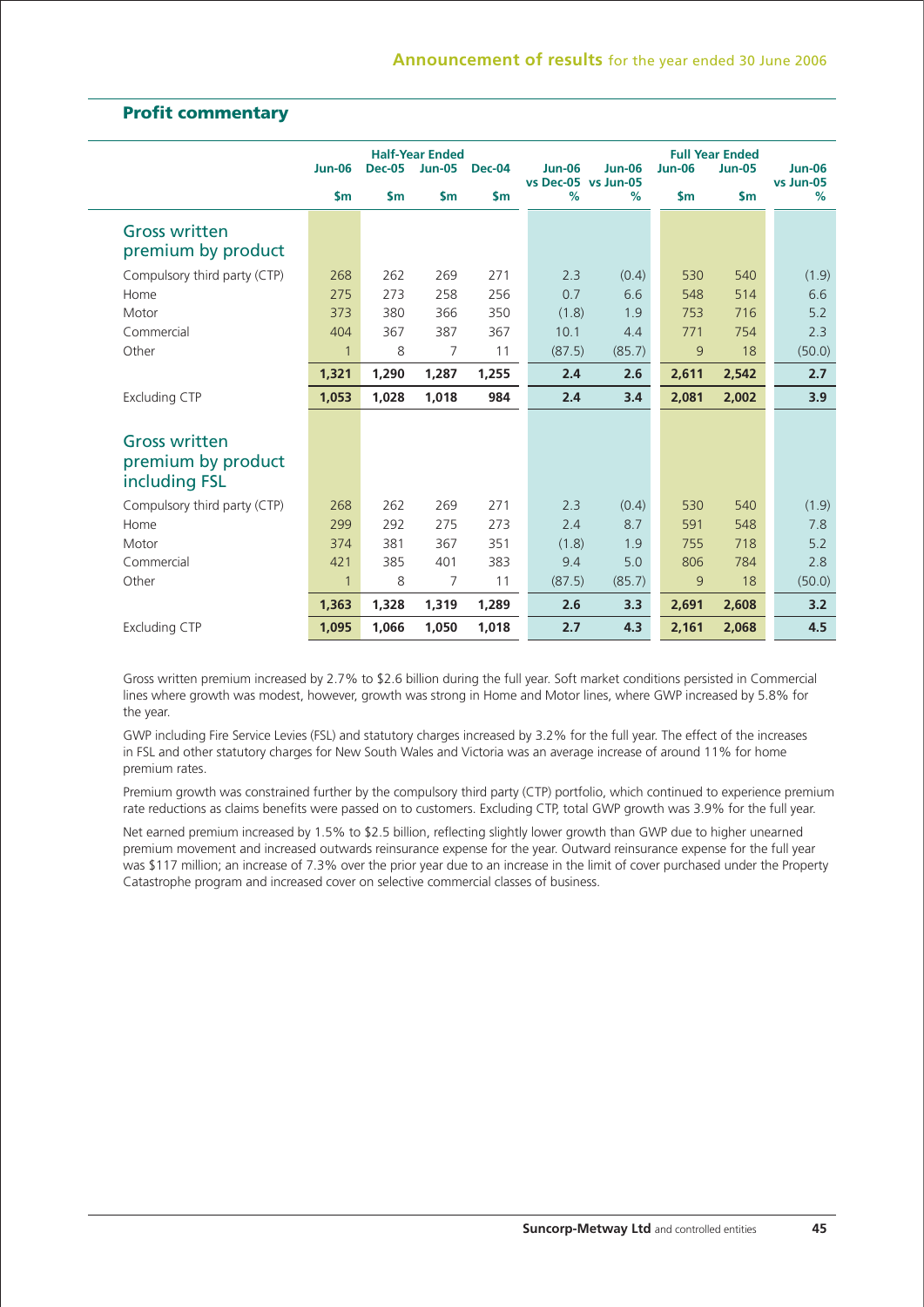## Gross written premium by product (continued)

### **Compulsory third party**

The Company underwrites CTP insurance in Queensland and New South Wales as a participant in statutory schemes. GWP declined by 1.9% for the full year to \$530 million, reflecting the falling premium rates in both States. Premium rate reductions continued to follow the favourable claims experience emerging across the industry due to reforms to tort law, and as actuarial valuations attribute more assurance to the longer term sustainability of the benefits of legislative reforms.

Competition has been evidenced by unprecedented levels of CTP advertising in both Queensland and New South Wales, as competitors seek to grow their market share. Despite this aggressive price based marketing from competitors, the business achieved significant risk in force growth of 3.0% during the year.

In Queensland, average premium rates reduced by over 4% during the year reducing premium by approximately \$17 million. Risks in force grew by 2.2%, and although slightly lower than market growth, the business still maintained its market share of 52% in Queensland. The business successfully retained all of its motor dealer channel business which accounts for a significant portion of total new business.

In New South Wales, market share grew from 7.4% to 8.0% with strong risk in force growth of 6.4%. The business' successful strategy of targeting preferred risks is evidenced by better than NSW CTP industry average claim experience. Average premium rates reduced by over 3% over the year, reducing premium by approximately \$4 million.

#### **Home**

GWP increased by 6.6% to \$548 million for the full year.

The business delivered good underlying risk in force growth in the Suncorp brand, supported by an uplift in new business sales and strong retention rates. In particular, branch sales increased significantly on the prior year, reflecting the branch optimisation initiative and positive impact of bundled package offers for mortgages.

Outside Queensland, new business growth was strong on the back of GIO brand activity and targeted marketing initiatives. New business growth was, however, offset by lower than expected customer retention rates. To this end, the business implemented a range of retention initiatives including customer propensity modelling and increasing the capacity of its outbound telemarketing teams.

The new product launches for the property investor and over 55's customer segments during the year have already delivered very positive results. In addition, the peril based risk engine (extension from Motor risk engine) was implemented for the Suncorp brand and is expected to be rolled out to the GIO and AMP brands early in the 2007 financial year. The peril risk engine has enabled the business to enhance its pricing and risk selection and provides a very competitive platform going forward.

#### **Motor**

Gross written premium in Motor increased by 5.2% to \$753 million for the full year, driven by underlying risk in force growth and increases in average premiums.

Aggressive marketing and price-led campaigns by competitors have impacted on growth, particularly in the six months to June 2006. The business responded to this increased competition by enforcing disciplined pricing in order to maintain profitable business growth across the motor portfolio.

To better meet customers' needs and support sales growth, unique segmented customer offerings were developed and launched. These included the Family Discount and Named Driver products which have achieved good penetration rates.

#### **Commercial insurance**

Total GWP in commercial increased by 2.3% to \$771 million for the year to June 2006. Growth was impacted by continued soft commercial markets, particularly in commercial property and Industrial Special Risks classes. Premium rates have continued to fall across major classes, with some published market data suggesting current pricing near the bottom of the last soft cycle.

In the current market, the business focused intensively on retention strategies for existing profitable customers. Retention rates in key property and liability portfolios were successfully improved, whilst still maintaining average premium levels.

During the year, the business exited the corporate property and marine portfolios, which were sub-scale businesses. In the second half, commercial property and liability portfolios achieved positive momentum growth (on the prior comparative period), assisted by strong June renewals.

In Workers' Compensation, premium growth grew by 18.1% for the full year, with underlying wages in force growth of 7.7%. Strong growth is largely attributable to the continued buoyant economic conditions in Western Australia and accompanying expansion of business payrolls, as well as improved retention rates across all relevant States.

During the year, a new direct insurance model for commercial insurance was successfully implemented. The model increased capacity in the Commercial call centre and further developed sales processes and remuneration models to drive better growth and retention. Initial results are very positive with premium acquired through the Commercial insurance call centre increasing by 50% on the prior year.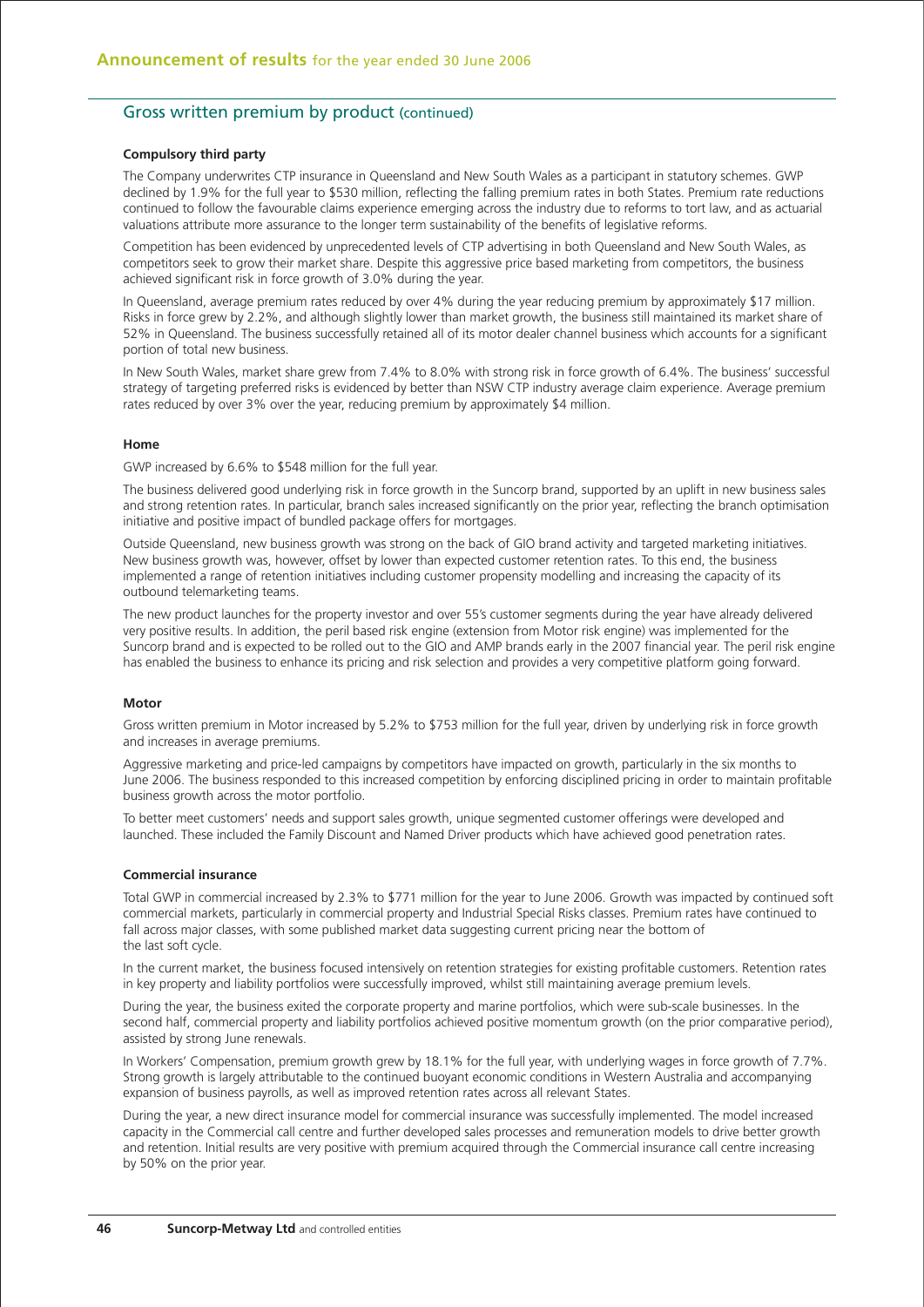## **Announcement of results** for the year ended 30 June 2006

|                                                           | <b>Half-Year Ended</b><br><b>Jun-06</b><br><b>Dec-05</b><br><b>Jun-05</b><br>Dec-04 |               |               | <b>Jun-06</b> | <b>Jun-06</b>               | <b>Full Year Ended</b><br><b>Jun-06</b> | <b>Jun-06</b> |               |                   |
|-----------------------------------------------------------|-------------------------------------------------------------------------------------|---------------|---------------|---------------|-----------------------------|-----------------------------------------|---------------|---------------|-------------------|
|                                                           | $\mathsf{Sm}$                                                                       | $\mathsf{sm}$ | $\mathsf{sm}$ | $\mathsf{sm}$ | vs Dec-05 vs Jun-05<br>$\%$ | $\%$                                    | $\mathsf{sm}$ | $\mathsf{sm}$ | vs Jun-05<br>$\%$ |
| <b>Gross written</b><br>premium by state                  |                                                                                     |               |               |               |                             |                                         |               |               |                   |
| Queensland                                                | 549                                                                                 | 553           | 551           | 568           | (0.7)                       | (0.4)                                   | 1,102         | 1,119         | (1.5)             |
| New South Wales                                           | 411                                                                                 | 424           | 406           | 394           | (3.1)                       | 1.2                                     | 835           | 800           | 4.4               |
| Victoria                                                  | 133                                                                                 | 136           | 131           | 130           | (2.2)                       | 1.5                                     | 269           | 261           | 3.1               |
| Western Australia                                         | 137                                                                                 | 104           | 114           | 94            | 31.7                        | 20.2                                    | 241           | 208           | 15.9              |
| Other                                                     | 91                                                                                  | 73            | 85            | 69            | 24.7                        | 7.1                                     | 164           | 154           | 6.5               |
|                                                           | 1,321                                                                               | 1,290         | 1,287         | 1,255         | 2.4                         | 2.6                                     | 2,611         | 2,542         | 2.7               |
| <b>Gross written</b><br>premium by state<br>including FSL |                                                                                     |               |               |               |                             |                                         |               |               |                   |
| Queensland                                                | 549                                                                                 | 553           | 551           | 568           | (0.7)                       | (0.4)                                   | 1,102         | 1,119         | (1.5)             |
| New South Wales                                           | 439                                                                                 | 449           | 428           | 417           | (2.2)                       | 2.6                                     | 888           | 845           | 5.1               |
| Victoria                                                  | 147                                                                                 | 149           | 141           | 141           | (1.3)                       | 4.3                                     | 296           | 282           | 5.0               |
| Western Australia                                         | 137                                                                                 | 104           | 114           | 94            | 31.7                        | 20.2                                    | 241           | 208           | 15.9              |
| Other                                                     | 91                                                                                  | 73            | 85            | 69            | 24.7                        | 7.1                                     | 164           | 154           | 6.5               |
|                                                           | 1,363                                                                               | 1,328         | 1,319         | 1,289         | 2.6                         | 3.3                                     | 2,691         | 2,608         | 3.2               |

The table above sets out GWP by state, and shows the Company's portfolio is broadly diversified geographically.

Premiums in Queensland fell by 1.5% over the prior year, where strong growth in short tail personal lines was more than offset by the decline in CTP premium rates and soft commercial market conditions.

In New South Wales and Victoria, premium growth for the full year was constrained by the second half slowdown in motor growth and the relatively flat growth in commercial business.

In Western Australia, premium growth was underpinned by Workers' Compensation which benefited from buoyant economic conditions and improved customer retention levels.

The table of gross written premium including Fire Service Levy (FSL) shows the impact of the levy increases imposed in both New South Wales and Victoria, with premium increasing by 5.1% and 5.0% respectively when compared to premium excluding FSL of 4.4% and 3.1% respectively.

## Outward reinsurance expense

Outward reinsurance expense for the full year was \$117 million, an increase of 7.3% over the prior year expense of \$109 million. This was largely due to an increase in the limit of cover purchased under the Property Catastrophe program and increased cover for commercial liability classes, which offset the benefit of increasing the single event retention limit from \$50 million to \$100 million.

The largest element of the Group's reinsurance program relates to a property catastrophe treaty, which covers the home, motor and commercial property accounts against major catastrophes such as windstorm, hail, bushfire and earthquake. The Group's joint venture partners participate in the treaty, allowing economies of scale and a degree of leverage in buying power.

The outcome of the program renewal for the 2007 financial year was to increase the upper limit for each catastrophe event by \$250 million to \$2.45 billion, reflecting growth in underlying exposures, maintaining a return period of 1 in 250 years across all parts of the whole portfolio. Retention limits under the new program remain unchanged at \$100 million. The renewal outcome continues to reflect an optimisation of reinsurance expense, while maintaining the Company's conservative risk position.

Reinsurance security was maintained for the 2007 financial year program, with over 85% of long tail business and 65% of short tail business protected by reinsurers rated 'A+' or better.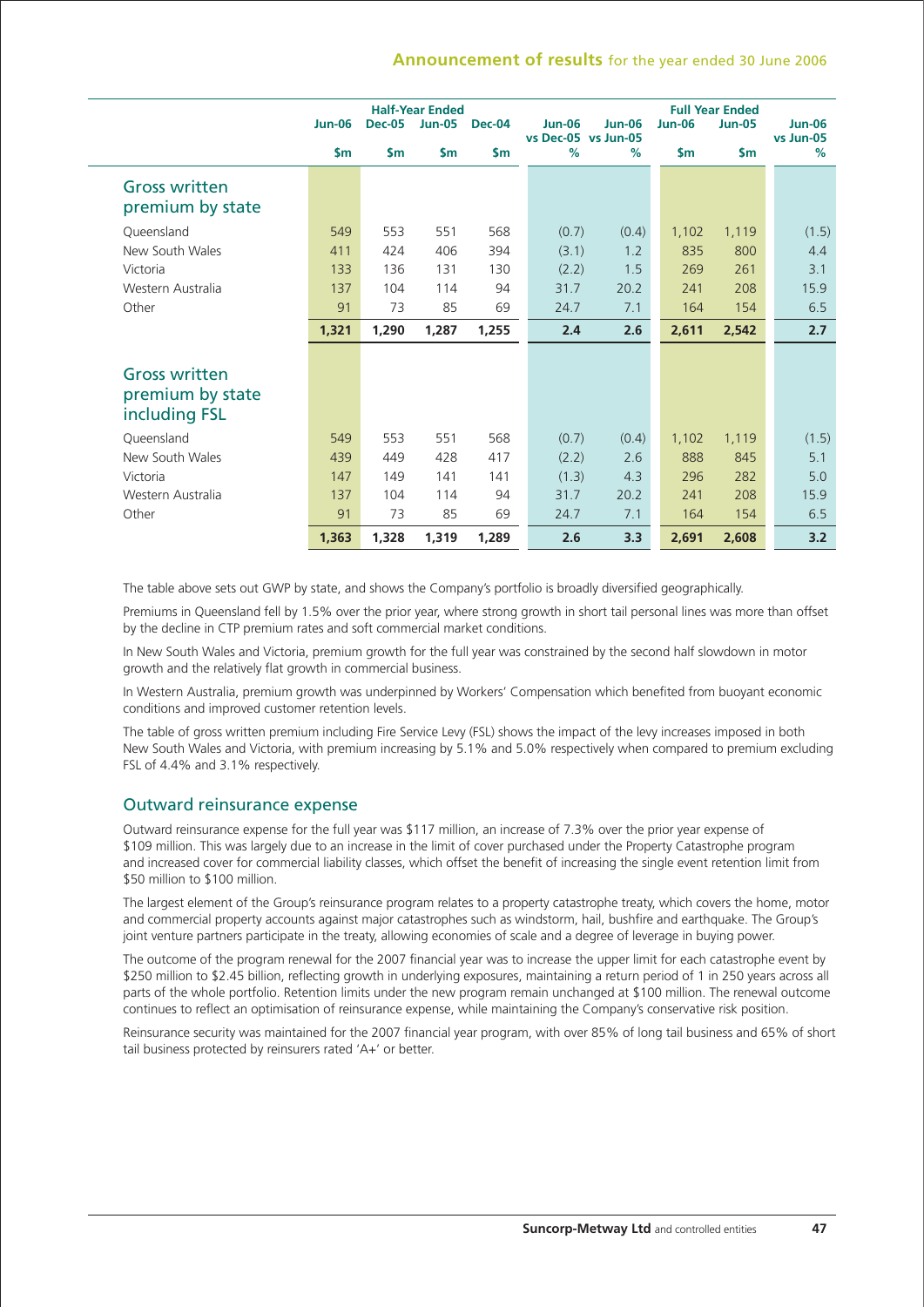## Claims expense

### **Short tail claims expense**

The following key factors affected short tail claims expense:

- Storm related claims cost for the full year were estimated at \$182 million, of which second half total costs of \$114 million included Cyclone Larry costs of \$80 million (net of reinsurance recoveries). This compares with the prior financial year storm cost of \$192 million. Total full year storm costs for the past two financial years have been abnormally high relative to the longer-run average incurred storms costs. Excluding Cyclone Larry, storm losses in the 2006 financial year were at the long term average
- Underlying claims experience in home was generally favourable across new and renewal business while we expect both motor and home to improve as the benefits of the claims cost reduction program begin to flow through more substantially in the year to June 2007.
- Short tail commercial insurance working losses moved to a more normal long term position from last year's unusually favourable experience. Commercial large losses were higher than expected and included a number of commercial fire losses.

#### **Long tail claims expense**

The following factors affected long tail claims expense:

*Central estimate releases*

- The valuation of outstanding claims at June 2006 resulted in a second half central estimate release of \$223 million, bringing the full year central estimate release relating to prior accident years to \$337 million. Key explanations for the release are:
	- The underlying claims incidence and settlement experience continued to show favourable claims trends in the year.
	- As claims experience has developed post tort reforms, valuation actuaries have given more weighting to the observed experience, which has contributed substantially to the releases.
	- A range of initiatives were implemented to further drive efficiencies in liability claims processes which is improving actual claims experience versus expected. Claims process initiatives included structural realignments of claims teams to improve the identification and management of claims according to risk profile and new technologies to streamline processes and provide better information flow.
	- The releases brought to profit were after strengthening the assumptions on wage inflation, a key variable in long tail classes, from 4% at December 2005 to 4.5%.

#### *Superimposed inflation*

- Valuations make allowance for claims costs inflating at a rate greater than the average weekly earnings index. This is known as superimposed inflation and to the extent that it does not occur, it can be considered a sustainable element of the release that would be evident in subsequent reporting periods.
- Superimposed inflation has not been evident in the current reporting period thereby contibuting in the order of \$82 million to the releases.

#### *Strains on current year profits*

In addition to the prior accident period releases, other important factors need to be considered in assessing the underlying long tail claims result:

- **Current accident period strain** occurs because the business adopts a more conservative claim reserving basis for purposes of preparing its financial statements than its premium pricing basis. The valuation actuaries require evidence of a sustainable trend before adjusting valuation parameters and therefore do not just rely on the most recent data, whereas pricing is more forward looking and is based more upon anticipated future claims experience.
- Therefore, in an environment of improving claims experience as clearly exists today, the valuation basis is more conservative than the pricing basis and the difference can be quite material. In the year to June 2006 current accident period strain was \$80 million, on a net central estimate basis (\$41 million for the second half).
- **Net risk margin strain**, is the additional risk margins provided on the current accident period referred to above less the risk margins released from claims settled during the year as well as prior period releases.
- The business holds risk margins at 28% of the total reserve central estimate, maintaining an estimated probability of adequacy of approximately 94% on total claims reserves. This creates a margin strain on new business.
- For the year to June net risk margin strain was \$53 million (\$36 million in the second half).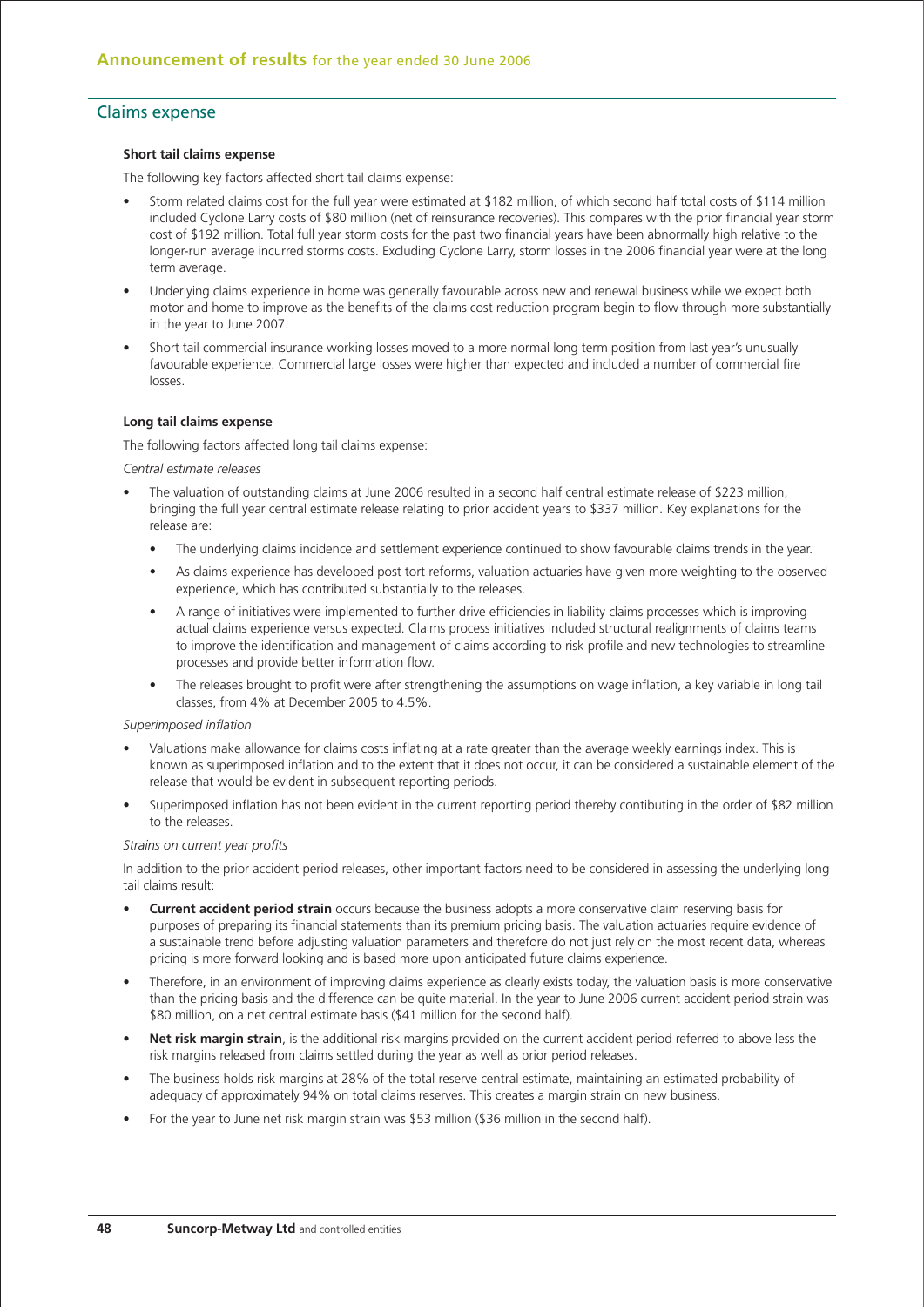## Claims expense (continued)

### **ITR adjustment table**

- The table below is designed to improve the understanding of the complex relationship between prior year releases and strains on current year profits.
- The effect of Cyclone Larry has also been included because of the material impact on the General Insurance profit contribution.
- The table in no way purports to represent what others may wish to take into account in their analysis of the ITR, nor should it be seen as an attempt to normalise the performance of the General Insurance business.

|                                                                 | <b>Full Year Ended</b><br>Jun-06<br><b>Sm</b> | $Jun-06$<br><b>Sm</b> |
|-----------------------------------------------------------------|-----------------------------------------------|-----------------------|
| Insurance Trading Result                                        |                                               | 474                   |
| Releases at central estimate                                    | (337)                                         |                       |
| Add back superimposed inflation (assumed to be sustainable)     | 82                                            | (255)                 |
|                                                                 |                                               | 219                   |
| Add strains on current year profits                             |                                               |                       |
| Net risk margin strain                                          | 53                                            |                       |
| Current accident period strain                                  | 80                                            | 133                   |
| ITR excluding strains                                           |                                               | 352                   |
| Add back Cyclone Larry                                          |                                               | 80                    |
| ITR excluding strains, Cyclone Larry and superimposed inflation |                                               | 432                   |

### **Level of Sufficiency**

• Included in the review of the provisions brought forward was a review of the risk margins. For some classes risk margins were increased. The effect of these decisions was to increase the risk margin as a percentage of the central estimate from 26% to 28% thus resulting in a level of sufficiency of approximately 94%.

## **Sustainability of Releases**

- The valuations adopted at June 2006 have only moved partially towards the most recent observed experience. This means that if this experience holds true we can expect further releases.
- As a result of the conservative valuation basis, the Group has essentially deferrred current year profits to the future and this is reflected in the current accident period strain (on a net central estimate basis).
- The ultimate size of future releases is also dependent on whether there is any further improvement in claims size and frequency, and the extent of such improvements.
- Once a long term trend is established and the volatility in claims data diminishes, the Company will in all likelihood move its current level of sufficiency closer to its target of 90% from the current level of approximately 94%. This would allow risk margins in excess of this target to be released. The financial impact of this would be approximately \$170 million.
- Despite the inherent uncertainty associated with the above, we are confident that the aggregate level of releases will allow the Group to report an ITR for the General Insurance business in the 16%-19% range for the 2007 and 2008 financial years, assuming no major weather events.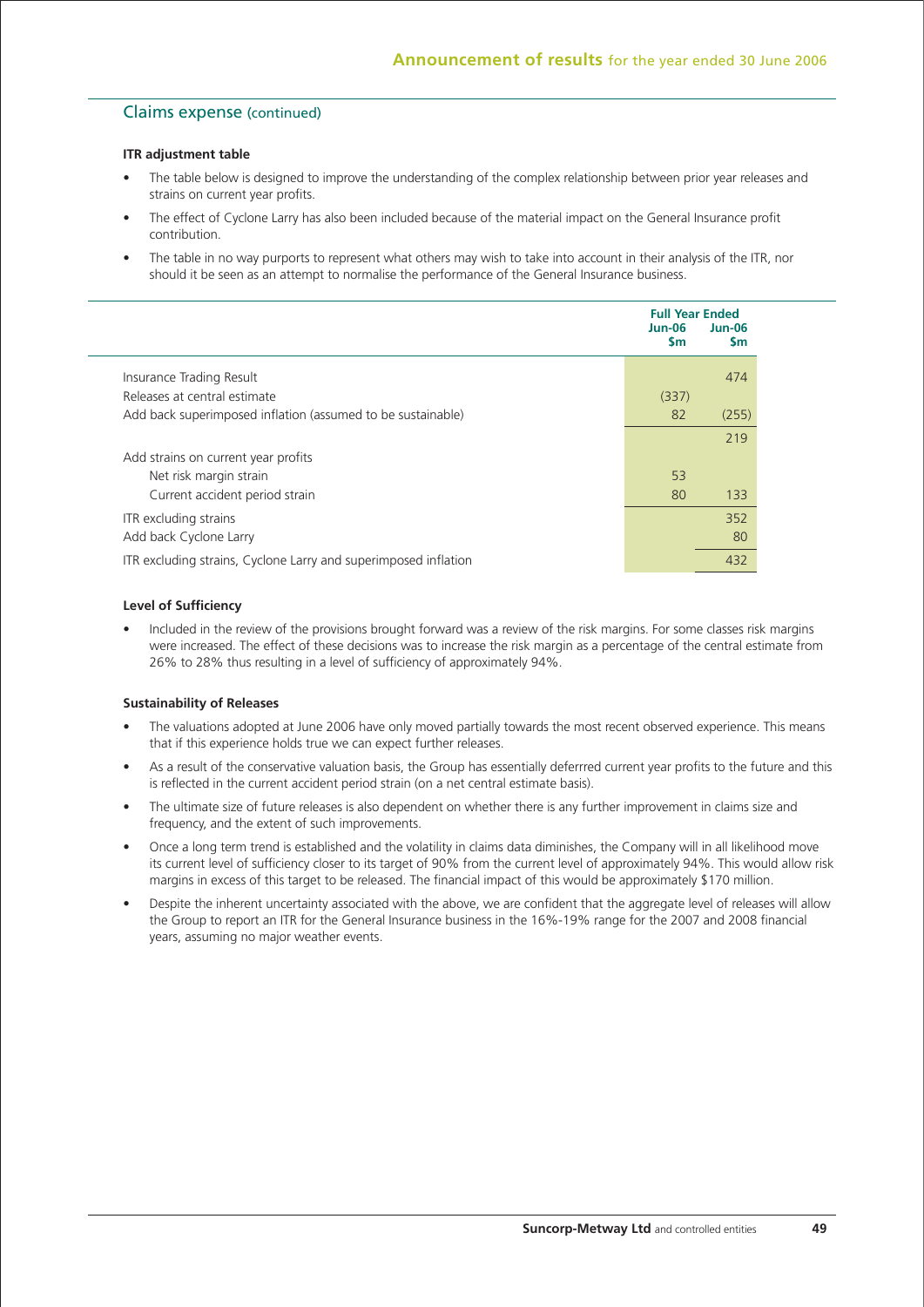|                                                         | $Jun-06$  | <b>Dec-05</b> | <b>Jun-05</b> | Dec-04 | <b>Jun-06</b><br>vs Dec-05 vs Jun-05 | $Jun-06$ |
|---------------------------------------------------------|-----------|---------------|---------------|--------|--------------------------------------|----------|
|                                                         | <b>Sm</b> | Sm.           | <b>Sm</b>     | Sm     | %                                    | %        |
| Outstanding claims and unearned<br>premiums liabilities |           |               |               |        |                                      |          |
| Expected future claims payments – undiscounted          | 5,237     | 5.148         | 5.013         | 4,783  | 1.7                                  | 4.5      |
| Discounting to present value                            | (986)     | (872)         | (841)         | (739)  | 13.1                                 | 17.2     |
| Outstanding claims liability                            | 4,251     | 4.276         | 4.172         | 4.044  | (0.6)                                | 1.9      |
| Unearned premiums liability                             | 1,376     | 1,333         | 1,346         | 1,322  | 3.2                                  | 2.2      |
|                                                         | 5,627     | 5,609         | 5.518         | 5,366  | 0.3                                  | 2.0      |

The undiscounted value of outstanding claims increased 4.5% over the year to \$5.2 billion, mostly reflecting the increase in business written and slowing down of claims settlement patterns in Queensland CTP and workers' compensation.

The discount rate increased to 5.8% in June 2006 from 5.2% in December 2005 and from 5.1% in June 2005. The impact of this was to increase the market rate movement or decrease claims expense by \$15 million and \$61 million in the first and second half respectively. Outstanding claims on long tail business are discounted to their present values by reference to the yield curve derived from Commonwealth Government bonds.

Changes to the discount amount are caused by movements in the yield curve, the size of the outstanding claims base, and the duration of outstanding claims. As noted earlier, movements in discount rates have a minimal impact on the insurance trading result due to offsetting movements in investment income on insurance provisions.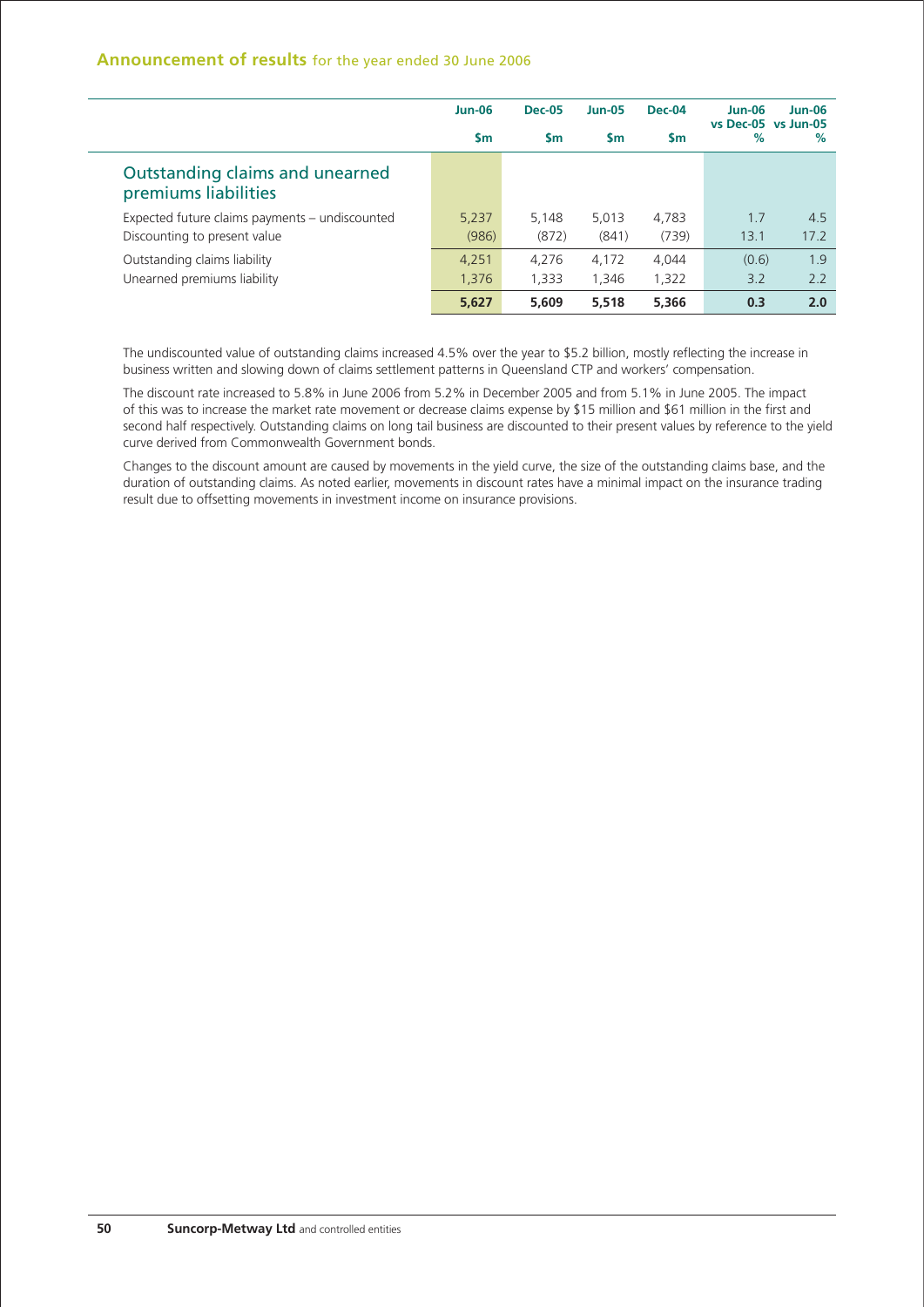# Claims development

The claims progression table shows the estimated long tail claims costs development for the most recent accident years. A reconciliation to total gross and net outstanding claims has been provided.

|                                                                    | <b>2002 and</b><br>prior<br><b>Sm</b> | 2003<br>\$m | 2004<br>$\mathsf{sm}$ | 2005<br>\$m | 2006<br>$\mathsf{sm}$ | <b>Total</b><br>\$m |
|--------------------------------------------------------------------|---------------------------------------|-------------|-----------------------|-------------|-----------------------|---------------------|
| <b>Accident year</b>                                               |                                       |             |                       |             |                       |                     |
| Estimate of ultimate claims cost:                                  |                                       |             |                       |             |                       |                     |
| At end of accident year                                            | 3,288.8                               | 710.6       | 695.7                 | 799.7       | 812.0                 |                     |
| One year later                                                     | 3,254.5                               | 688.8       | 714.3                 | 704.3       |                       |                     |
| Two years later                                                    | 3,126.3                               | 641.5       | 608.5                 |             |                       |                     |
| Three years later                                                  | 2,928.7                               | 562.9       |                       |             |                       |                     |
| Four years later                                                   | 2,891.5                               |             |                       |             |                       |                     |
| Current estimate of cumulative claims cost                         | 2,891.5                               | 562.9       | 608.5                 | 704.3       | 812.0                 | 5,579.2             |
| Cumulative payments                                                | (2,056.5)                             | (235.4)     | (141.4)               | (91.6)      | (42.4)                | (2, 567.3)          |
| Outstanding claims - undiscounted                                  | 835.0                                 | 327.5       | 467.1                 | 612.7       | 769.6                 | 3,011.9             |
| Discount                                                           | (211.0)                               | (51.9)      | (77.8)                | (115.5)     | (164.5)               | (620.7)             |
| Outstanding claims - long tail                                     | 624.0                                 | 275.6       | 389.3                 | 497.2       | 605.1                 | 2,391.2             |
| Outstanding claims - short tail                                    |                                       |             |                       |             |                       | 398.8               |
| Claims handling expense                                            |                                       |             |                       |             |                       | 144.5               |
| Risk margin                                                        |                                       |             |                       |             |                       | 826.7               |
| Total net outstanding claims liabilities                           |                                       |             |                       |             |                       | 3,761.2             |
| Reinsurance and other recoveries on outstanding claims liabilities |                                       |             |                       |             |                       | 487.6               |
| Total gross outstanding claims - discounted                        |                                       |             |                       |             |                       | 4,248.8             |

To understand the table, the first row shows the estimated undiscounted ultimate claims cost of claims by accident year. Reading down the columns, each successive number shows the ultimate cost by accident year estimated one year later.

The claims development trends highlight that the claims experience has generally been favourable in all the above accidents years compared with the initial reserving estimates. For example, the current estimate of ultimate claims cost for the 2005 accident year is 12% lower than estimated at the end the 2005 accident year. This favourable development trend is due largely to following factors.

- The general absence of superimposed inflation and the ongoing benefits of reforms to tort law.
- The conservative nature of the Company's reserving basis relative to its pricing basis.
- The realisation of various claims cost reduction initiatives over time.

# Operating expenses

Total operating expenses ratio for the full year increased to 23.7% from 21.5% in the prior year.

The majority of the increase was due to higher acquisition costs with an increase of 14.0% on the prior year. The acquisition expense ratio of 14.3% compared with 12.7% for the prior year. For the full year, the increase above volume and inflation growth relates to lower deferral of acquisition costs (\$22.0 million) including an AIFRS liability adequacy adjustment (\$9.2 million), higher levies and charges (\$4.7 million) and increased investment in marketing.

Other underwriting expenses increased by \$19 million for the full year and by \$14 million for the second half. This increase is attributable largely to the Group's significant investment in information technology, whilst maintaining effective cost control over ongoing administration costs.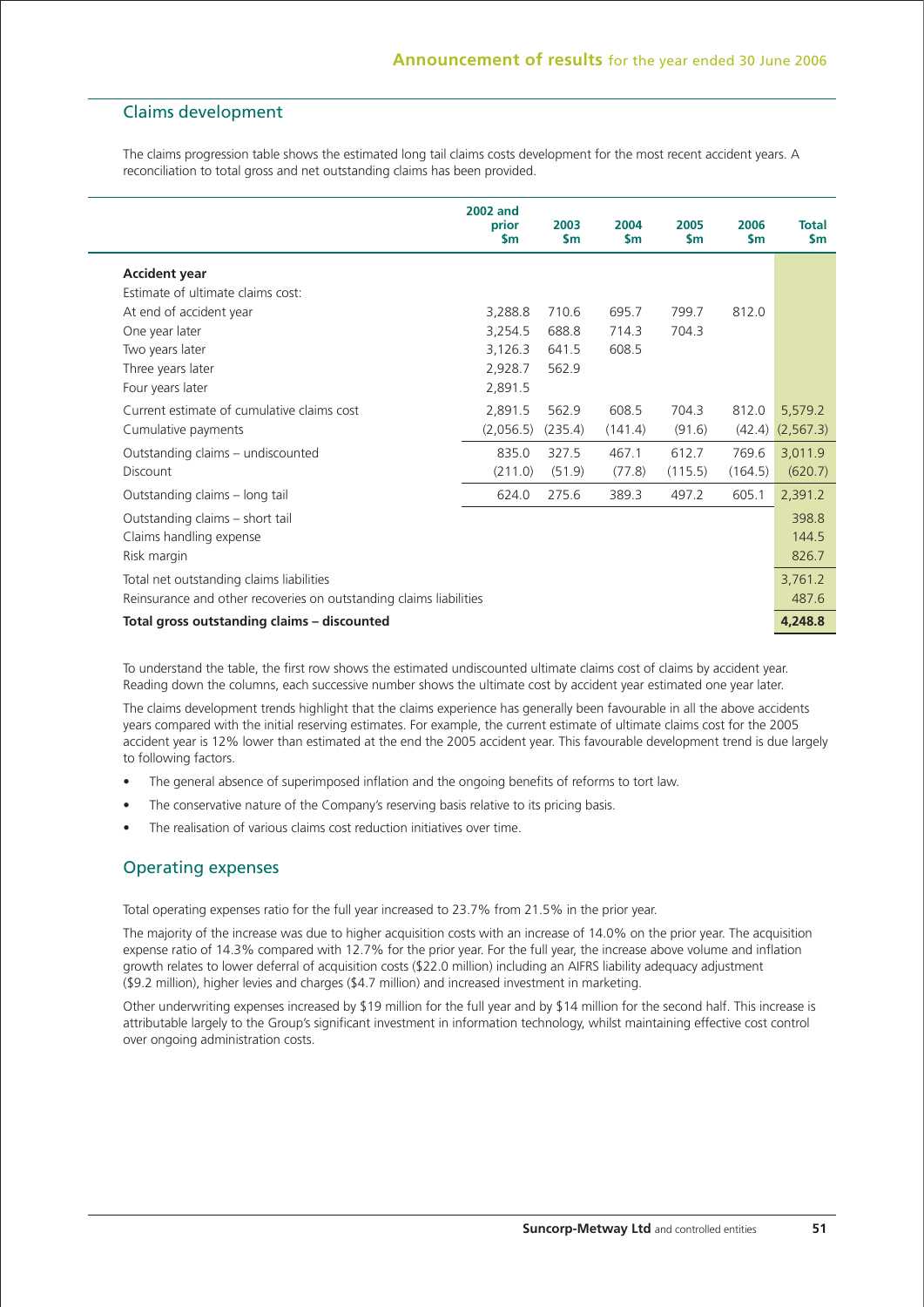## Investment income on insurance provisions

Investment income on insurance provisions increased 27% over the prior year to \$310 million before the impact of discount rate movements. The improvement in investment income for the full year reflects a combination of growth in the volume of technical reserves plus underlying yields. The technical reserves also include a small property portfolio which is subject to periodic valuation. Valuations undertaken towards the end of the period to June 2006 have had a favourable impact of approximately \$24 million.

## Insurance trading result

The underwritten business delivered another very strong insurance trading result of \$474 million, which is equivalent to an insurance trading ratio of 19.3%. This result has exceeded the long term guidance range of 11-14%, reflecting continued favourable claims experience in long tail lines, profitable organic growth and significant investment to drive claims efficiencies.

### Managed schemes

Net profit from the managed scheme business was \$26 million, an increase of 4% on prior year driven by the Group's underlying performance for NSW Treasury Managed Fund (TMF) and NSW WorkCover which saw improved claims management and resulting higher fee income. The main components of this result include:

- NSW WorkCover, the non-underwritten workers' compensation business in NSW, had the renegotiated contract commence 1 January 2006 for a term of three years. The business successfully retained 86% of the pre-existing business, which was a positive outcome given an objective of the scheme restructure was to introduce more competition. Transition of business to the two new market entrants has been successfully completed.
- Following the TMF contract renewal, the business retained 72% of the portfolio, which was the maximum available after the regulator mandated to introduce competition. The contract commenced on 1 July 2005 for a term of five years. Transition of business to new agents was successfully completed in December 2005.
- The business successfully re-entered the Victorian market with the provision of a licence to operate in the Victorian WorkCover scheme on 1 January 2006. It gained market share of between 3% to 4% and is well positioned for further growth as a national player.

## Joint venture income

Suncorp participates in insurance joint ventures with motoring clubs in Queensland and South Australia. The joint venture contribution for the year to June 2006 was \$25 million, down from \$28 million in the prior year, largely due to competitive industry conditions, the cost of Cyclone Larry incurred by RACQ Insurance and lower investment returns from the joint venture entities.

## Investment income on Shareholder Funds

Investment income on Shareholder Funds at \$203 million for the full year was up 1.5% compared with the prior year. Returns achieved on equities and the domestic fixed interest portfolio for the full year are outlined below. The increase in investment income reflects higher average funds under management as well as higher yields. For the year to 30 June 2006, the Shareholder Funds' Australian equity portfolio outperformed the benchmark S&P/ASX 200 Accumulation by 5.99% through effective stock selection.

|                            | <b>Jun-06</b><br>Bech-<br>mark<br>return<br>% | <b>Jun-06</b><br><b>Actual</b><br>return<br>% | <b>Dec-05</b><br>Bech-<br>mark<br>return<br>$\%$ | <b>Dec-05</b><br><b>Actual</b><br>return<br>% | <b>Jun-05</b><br>Bech-<br>mark<br>return<br>% | <b>Jun-05</b><br><b>Actual</b><br>return<br>% | <b>Dec-04</b><br>Bech-<br>mark<br>return<br>% | Dec-04<br><b>Actual</b><br>return<br>$\%$ |
|----------------------------|-----------------------------------------------|-----------------------------------------------|--------------------------------------------------|-----------------------------------------------|-----------------------------------------------|-----------------------------------------------|-----------------------------------------------|-------------------------------------------|
| <b>Performance returns</b> |                                               |                                               |                                                  |                                               |                                               |                                               |                                               |                                           |
| <b>Shareholder Funds:</b>  |                                               |                                               |                                                  |                                               |                                               |                                               |                                               |                                           |
| Fixed Interest - Domestic  | 3.41                                          | 3.97                                          | 2.53                                             | 2.79                                          | 3.19                                          | 3.20                                          | 4.45                                          | 4.43                                      |
| Equities - Domestic        | 23.93                                         | 29.92                                         | 13.90                                            | 15.03                                         | 7.84                                          | 9.70                                          | 17.16                                         | 18.24                                     |
| Equities - International   | 19.87                                         | 22.33                                         | 14.57                                            | 16.60                                         | 2.12                                          | 2.38                                          | (1.52)                                        | (3.27)                                    |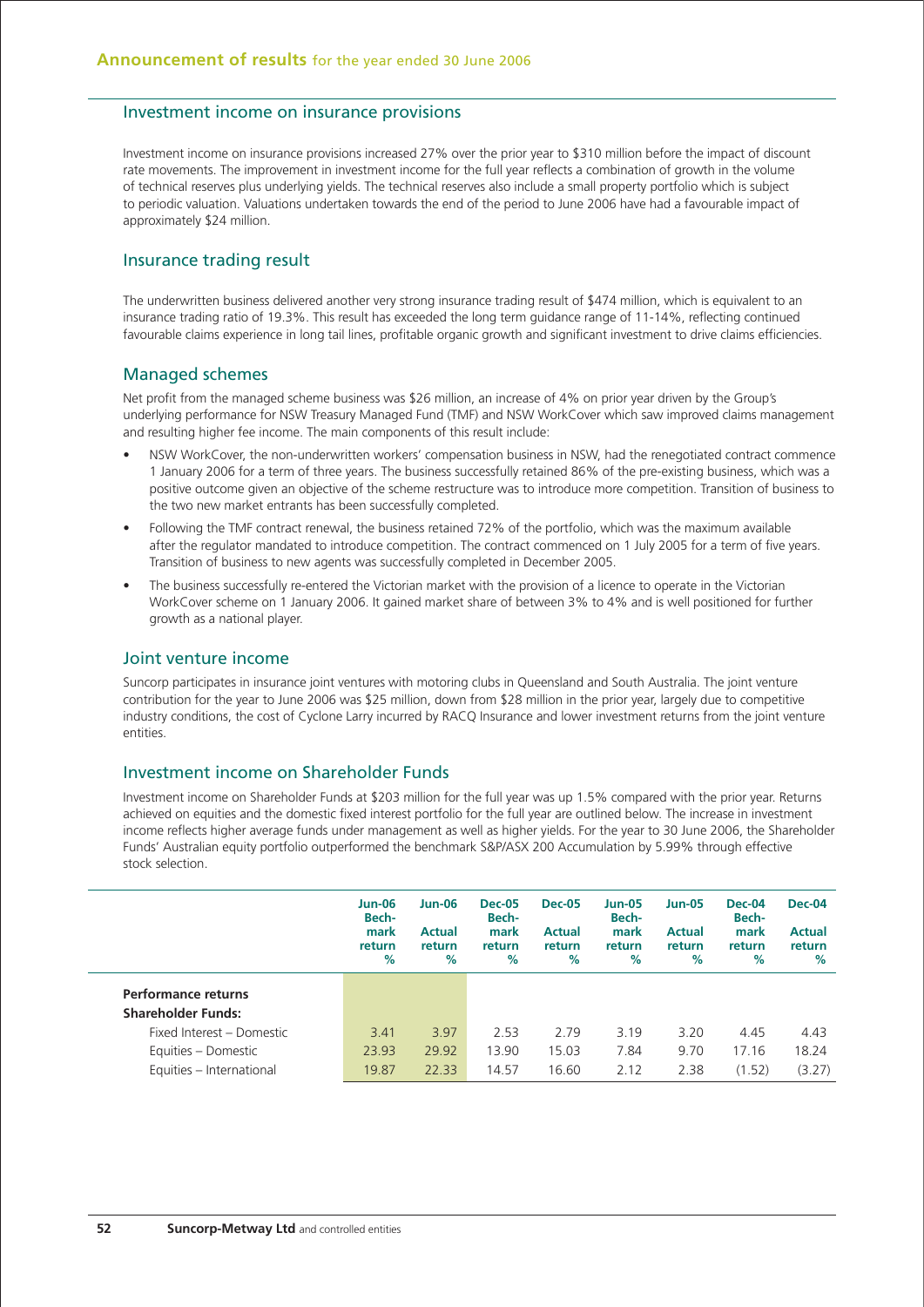|                                                              | <b>Jun-06</b> | <b>Dec-05</b> | <b>Jun-05</b> | <b>Dec-04</b> | <b>Jun-06</b><br>vs Dec-05 vs Jun-05 | <b>Jun-06</b> |
|--------------------------------------------------------------|---------------|---------------|---------------|---------------|--------------------------------------|---------------|
|                                                              | $\mathsf{sm}$ | $\mathsf{sm}$ | $\mathsf{Sm}$ | <b>Sm</b>     | %                                    | %             |
| Investment income on<br><b>Shareholder Funds (continued)</b> |               |               |               |               |                                      |               |
| <b>Allocation of investments</b>                             |               |               |               |               |                                      |               |
| Allocation of investments held against:                      |               |               |               |               |                                      |               |
| <b>Insurance funds</b>                                       |               |               |               |               |                                      |               |
| Cash and short term deposits                                 | 1,383         | 1,166         | 1,215         | 1,114         | 18.2                                 | 7.3           |
| Fixed interest                                               | 3,212         | 3,186         | 3,141         | 3,099         | 2.0                                  | 5.6           |
| Property                                                     | 130           | 102           | 84            | 77            | (5.9)                                | 26.3          |
|                                                              | 4,725         | 4,454         | 4,440         | 4,290         | 6.1                                  | 6.4           |
| <b>Shareholder Funds</b>                                     |               |               |               |               |                                      |               |
| Cash and short term deposits                                 | 171           | 211           | 238           | 221           | (19.0)                               | (28.2)        |
| Fixed interest                                               | 454           | 489           | 506           | 522           | (7.2)                                | (10.3)        |
| Australian equities                                          | 556           | 596           | 565           | 614           | (6.7)                                | (1.6)         |
| Overseas equities                                            | 142           | 125           | 100           | 103           | 13.6                                 | 42.0          |
| Property                                                     | 68            | 46            | 19            | 13            | 47.8                                 | 257.9         |
|                                                              | 1,391         | 1,467         | 1,428         | 1,473         | (5.2)                                | (2.6)         |

The investment funds are managed by the Company's investment manager. The total is different to the cash and investment balances in the General Insurance balance sheet on page 43, because of the different classification of items such as operating cash and accrued interest. Reconciling items such as timing differences and premium debtors arise between insurance provisions and associated investment assets. The balance of Shareholder Funds shown above excludes non-investment market assets such as goodwill relating to the acquisition of GIO and the investments in joint ventures.

|                                         | <b>Jun-06</b>  | <b>Dec-05</b> | <b>Jun-05</b> | <b>Dec-04</b> | $Jun-06$<br>vs Dec-05 vs Jun-05 | <b>Jun-06</b> |
|-----------------------------------------|----------------|---------------|---------------|---------------|---------------------------------|---------------|
|                                         | %              | %             | %             | $\%$          | %                               | %             |
| Allocation of investments held against: |                |               |               |               |                                 |               |
| <b>Insurance funds</b>                  |                |               |               |               |                                 |               |
| Cash and short term deposits            | 29             | 26            | 29            | 26            | 11.5                            |               |
| Fixed interest                          | 69             | 72            | 69            | 72            | (4.2)                           |               |
| Property                                | $\overline{2}$ | 2             | 2             | 2             |                                 |               |
|                                         | 100            | 100           | 100           | 100           | $\overline{\phantom{0}}$        |               |
| <b>Shareholder Funds</b>                |                |               |               |               |                                 |               |
| Cash and short term deposits            | 12             | 14            | 17            | 15            | (14.3)                          | (29.4)        |
| Fixed interest                          | 33             | 33            | 35            | 35            | ٠                               | (5.7)         |
| Australian equities                     | 40             | 41            | 40            | 42            | (2.4)                           |               |
| Overseas equities                       | 10             | 9             | 7             | 7             | 11.1                            | 42.9          |
| Property                                | 5              | 3             |               |               | 66.7                            | 400.0         |
|                                         | 100            | 100           | 100           | 100           |                                 |               |

### **Credit risk exposure – Fixed interest investments**

The General Insurance fixed interest portfolios are restricted to investment grade securities to ensure there is adequate capital protection of the assets under all market conditions.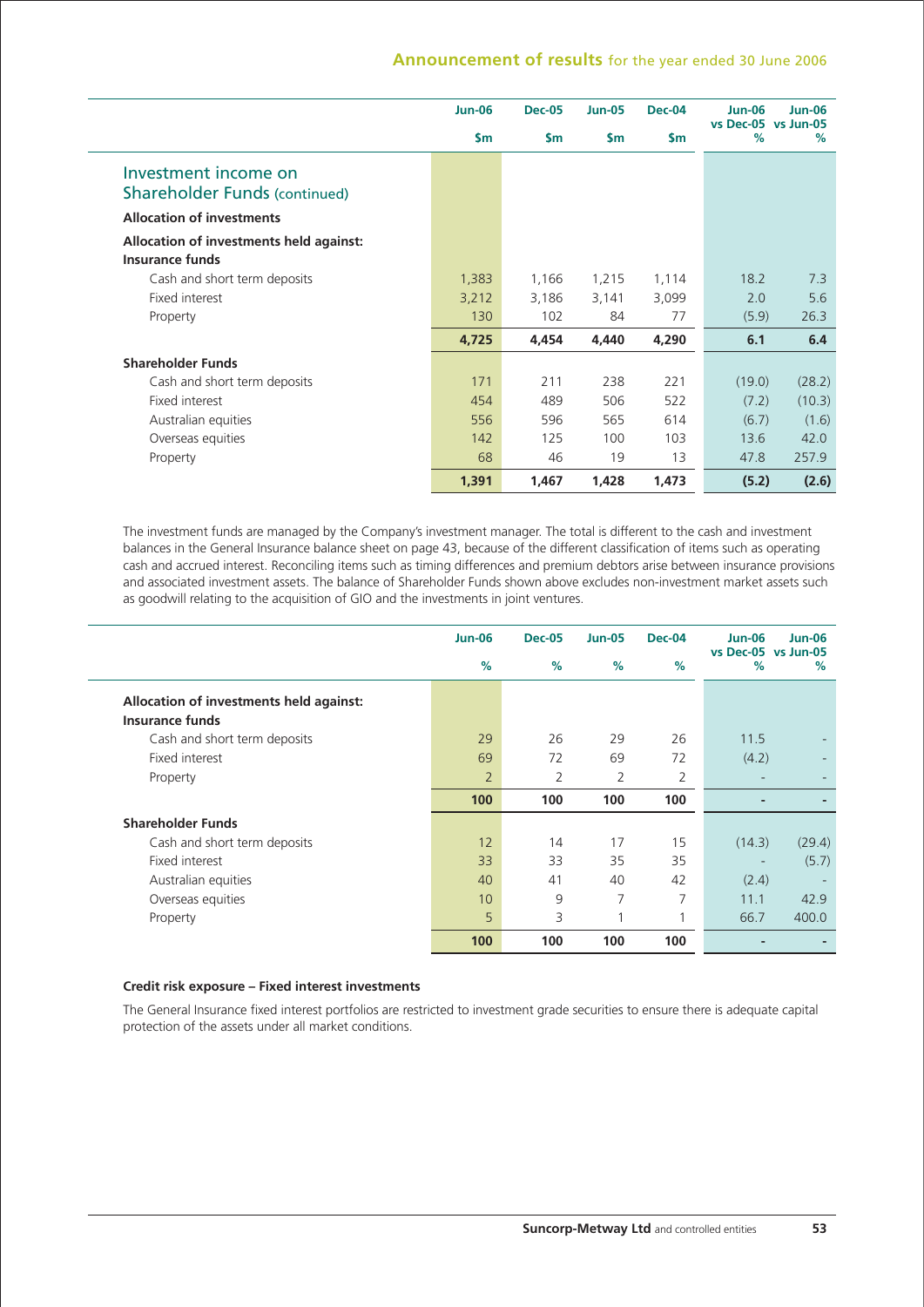## Profit contribution by class of business – short tail and long tail

The tables show the profit before discount rate movement impacts.

### **Short tail**

The short tail business, including home, motor and the non-liability part of the commercial book, reported an insurance trading profit of \$63 million for the full year, equal to a trading margin of 4.1%. Excluding the impact of Cyclone Larry, the trading margin was 9.3%. Key attributes of the result were:

- Strong growth in full year gross written premium in personal lines was achieved with home growing by 6.6% and motor growing by 5.2%, offset by a decline in commercial short tail premium of 4.6% (or 1.1% adjusting for the exit of the sub-scale corporate property and marine businesses) due to soft market conditions.
- Storm activity had a significant impact on profit, particularly in the second half due to Cyclone Larry. Storm related claims cost for the full year were estimated at \$182 million, of which the second half of \$114 million included Cyclone Larry net costs of \$80 million. In the first half-year, storm related claims cost was \$68 million.
- Underlying claims experience was favourable in general across new and renewal business, which is attributable largely to the claims cost reduction program benefits now flowing through.
- Commercial lines working losses moved to a more normal long term position from last year's unusually favourable experience. Commercial large losses were higher than expected and included a number of commercial fire losses.
- Lower deferral of acquisition costs, increased marketing and the AIFRS liability adequacy adjustment contributed to an increase in operating expense ratio to 25.8%. Short tail also received a greater proportion of general overhead expenses given relatively stronger growth of this business.
- Investment income increased significantly, reflecting higher yields and relative outperformance against benchmark returns.

|                                                                        | <b>Jun-06</b> | <b>Dec-05</b> | <b>Half-Year Ended</b><br><b>Jun-05</b> | <b>Dec-04</b> | <b>Jun-06</b>   | <b>Jun-06</b>               | <b>Jun-06</b>  | <b>Full Year Ended</b><br><b>Jun-05</b> | $Jun-06$        |
|------------------------------------------------------------------------|---------------|---------------|-----------------------------------------|---------------|-----------------|-----------------------------|----------------|-----------------------------------------|-----------------|
|                                                                        | $\mathsf{Sm}$ | \$m           | $\mathsf{sm}$                           | $\mathsf{sm}$ | %               | vs Dec-05 vs Jun-05<br>$\%$ | \$m            | $\mathsf{sm}$                           | vs Jun-05<br>%  |
| Gross written premium                                                  | 822           | 834           | 811                                     | 801           | (1.4)           | 1.4                         | 1,656          | 1,612                                   | 2.7             |
| Net earned premium                                                     | 770           | 775           | 762                                     | 744           | (0.6)           | 1.0                         | 1,545          | 1,506                                   | 2.6             |
| Net claims incurred                                                    | (591)         | (570)         | (593)                                   | (499)         | 3.7             | (0.3)                       | (1, 161)       | (1,092)                                 | 6.3             |
| Acquisition costs<br>Other underwriting expenses                       | (130)<br>(77) | (124)<br>(68) | (116)<br>(69)                           | (112)<br>(63) | 4.8<br>13.2     | 12.1<br>11.6                | (254)<br>(145) | (228)<br>(132)                          | 11.4<br>9.8     |
| Total operating expenses                                               | (207)         | (192)         | (185)                                   | (175)         | 7.8             | 11.9                        | (399)          | (360)                                   | 10.8            |
| <b>Underwriting result</b><br>Investment income<br>$-$ insurance funds | (28)<br>45    | 13<br>33      | (16)<br>30                              | 70<br>11      | (315.4)<br>36.4 | 75.0<br>50.0                | (15)<br>78     | 54<br>41                                | (127.8)<br>90.2 |
| Insurance trading result                                               | 17            | 46            | 14                                      | 81            | (63.0)          | 21.4                        | 63             | 95                                      | (33.7)          |
|                                                                        |               |               |                                         |               |                 |                             |                |                                         |                 |
|                                                                        | %             | %             | %                                       | %             |                 |                             | %              | %                                       |                 |
| <b>Ratios</b>                                                          |               |               |                                         |               |                 |                             |                |                                         |                 |
| Acquisition expense ratio                                              | 16.9          | 16.0          | 15.2                                    | 15.1          | 5.6             | 11.2                        | 16.4           | 15.1                                    | 8.6             |
| Other underwriting<br>expenses ratio                                   | 10.0          | 8.8           | 9.1                                     | 8.5           | 13.6            | 9.9                         | 9.4            | 8.8                                     | 6.8             |
| Total operating expenses ratio                                         | 26.9          | 24.8          | 24.3                                    | 23.6          | 8.5             | 10.7                        | 25.8           | 23.9                                    | 7.9             |
| Loss ratio                                                             | 76.8          | 73.5          | 77.8                                    | 67.1          | 4.5             | (1.3)                       | 75.1           | 72.5                                    | 3.6             |
| Combined operating ratio<br>Insurance trading ratio                    | 103.7<br>2.2  | 98.3<br>5.9   | 102.1<br>1.8                            | 90.7<br>10.9  | 5.5<br>(62.7)   | 1.6<br>22.2                 | 100.9<br>4.1   | 96.4<br>6.3                             | 4.7<br>(34.9)   |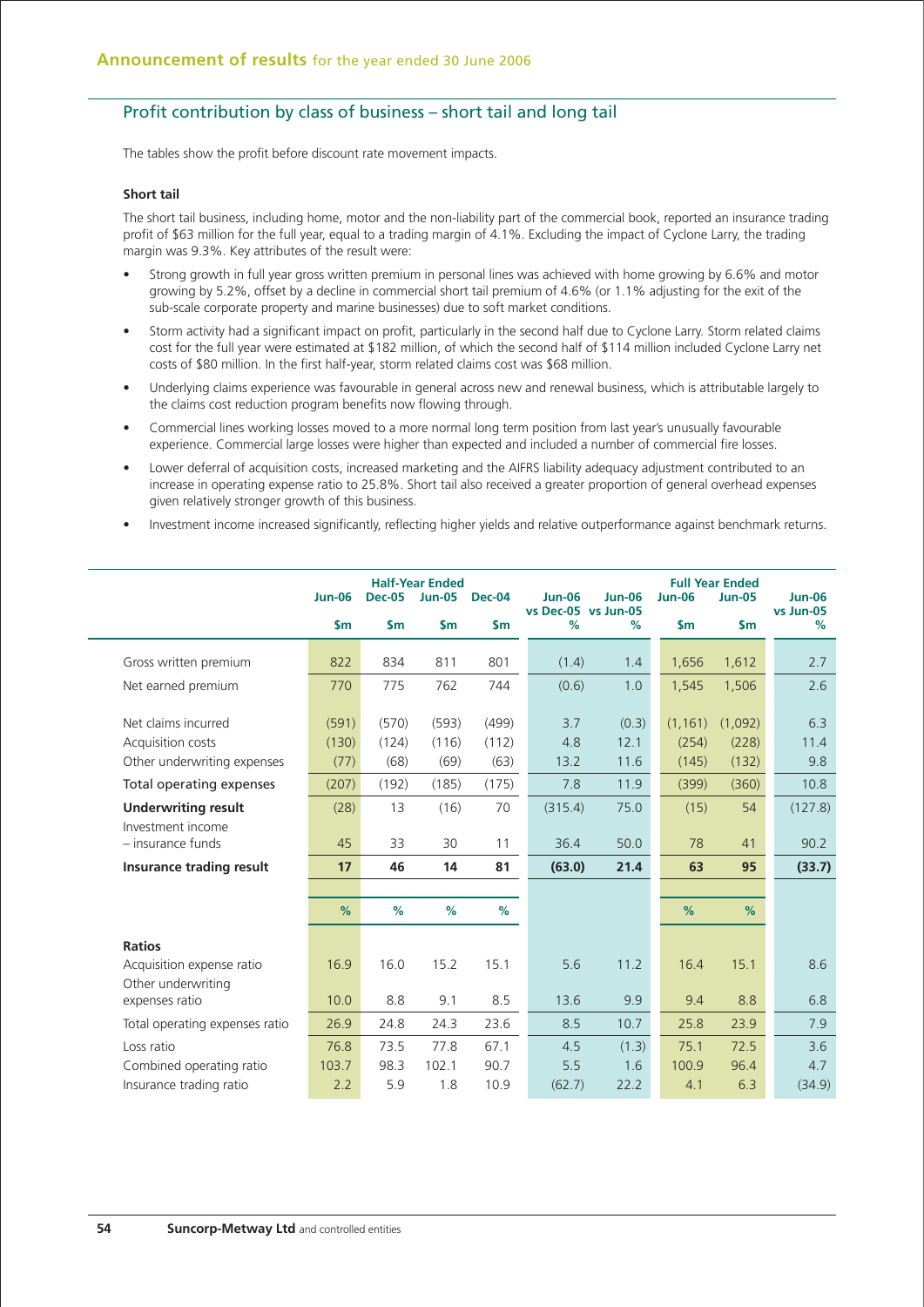# Profit contribution by class of business – short tail and long tail (continued)

## **Long tail**

The long tail business, including compulsory third party (CTP), workers' compensation and commercial liability classes, reported an insurance trading result of \$411 million for the year, equal to a trading margin of 45.1%. The major components of the result were:

- Strong gross written premium growth particularly in workers' compensation, largely offset by a decline in CTP gross written premium following premium rate reductions and relatively flat growth in the commercial liability portfolio.
- Underlying claims incidence and settlement experience in long tail insurance continued to show favourable claims trends in the year with little evidence of superimposed inflation. The benefits realised from the claims cost reduction program coupled with tort reform benefits have flowed through to the valuation of outstanding claims at June 2006, resulting in a significant central estimate release of \$337 million for the full year (\$223 million for the second half).
- Prior period releases are partially offset by a net risk margin strain on current period business. Net risk margin strain is the additional risk margins provided on the current accident period less the risk margins released from prior period claims and central estimate releases. The net risk margin strain for the full year totalled \$53 million (\$36 million for the second half).
- In addition, the busines adopts a more conservative claim reserving basis for purposes of preparing its financial statements than its premium pricing basis. This effect referred to as the current accident period strain resulted in a strain of \$80 million for the full year (\$41 million for the second half).
- An increase in operating expenses resulting from lower deferral of acquisition costs and the AIFRS liability adequacy adjustment. Growth in business volumes faster than premiums (subject to rate reductions) has also contributed to an increase in the overall expense ratio from 17.6% to 20.2%.
- Investment income increased significantly, reflecting higher yields and relative outperformance against benchmark returns.

|                                        | <b>Jun-06</b> | <b>Dec-05</b> | <b>Half-Year Ended</b><br><b>Jun-05</b> | <b>Dec-04</b> | <b>Jun-06</b>            | <b>Jun-06</b> | <b>Jun-06</b> | <b>Full Year Ended</b><br><b>Jun-05</b> | $Jun-06$       |
|----------------------------------------|---------------|---------------|-----------------------------------------|---------------|--------------------------|---------------|---------------|-----------------------------------------|----------------|
|                                        | $\mathsf{sm}$ | $\mathsf{sm}$ | $\mathsf{sm}$                           | $\mathsf{sm}$ | vs Dec-05 vs Jun-05<br>% | $\%$          | $\mathsf{sm}$ | $\mathsf{sm}$                           | vs Jun-05<br>% |
| Gross written premium                  | 499           | 456           | 476                                     | 454           | 9.4                      | 4.8           | 955           | 930                                     | 2.7            |
| Net earned premium                     | 455           | 456           | 457                                     | 457           | (0.2)                    | (0.4)         | 911           | 914                                     | (0.3)          |
| Net claims incurred                    | (230)         | (318)         | (277)                                   | (341)         | (27.7)                   | (17.0)        | (548)         | (618)                                   | (11.3)         |
| Acquisition costs                      | (50)          | (47)          | (42)                                    | (38)          | 6.4                      | 19.0          | (97)          | (80)                                    | 21.3           |
| Other underwriting expenses            | (46)          | (41)          | (40)                                    | (41)          | 12.2                     | 15.0          | (87)          | (81)                                    | 7.4            |
| Total operating expenses               | (96)          | (88)          | (82)                                    | (79)          | 9.1                      | 17.1          | (184)         | (161)                                   | 14.3           |
| <b>Underwriting result</b>             | 129           | 50            | 98                                      | 37            | 158.0                    | 31.6          | 179           | 135                                     | 32.6           |
| Investment income<br>- insurance funds | 119           | 113           | 107                                     | 96            | 5.3                      | 11.2          | 232           | 203                                     | 14.3           |
| Insurance trading result               | 248           | 163           | 205                                     | 133           | 52.1                     | 21.0          | 411           | 338                                     | 21.6           |
|                                        |               |               |                                         |               |                          |               |               |                                         |                |
|                                        | %             | %             | %                                       | %             |                          |               | %             | %                                       |                |
| <b>Ratios</b>                          |               |               |                                         |               |                          |               |               |                                         |                |
| Acquisition expense ratio              | 11.0          | 10.3          | 9.2                                     | 8.3           | 6.8                      | 19.6          | 10.6          | 8.8                                     | 20.5           |
| Other underwriting<br>expenses ratio   | 10.1          | 9.0           | 8.8                                     | 9.0           | 12.2                     | 14.8          | 9.5           | 8.9                                     | 6.7            |
| Total operating expenses ratio         | 21.1          | 19.3          | 17.9                                    | 17.3          | 9.3                      | 17.9          | 20.2          | 17.6                                    | 14.8           |
| Loss ratio                             | 50.5          | 69.7          | 60.6                                    | 74.6          | (27.5)                   | (16.7)        | 60.2          | 67.6                                    | (10.9)         |
| Combined operating ratio               | 71.6          | 89.0          | 78.5                                    | 91.9          | (19.6)                   | (8.8)         | 80.4          | 85.2                                    | (5.6)          |
| Insurance trading ratio                | 54.5          | 35.7          | 44.9                                    | 29.1          | 52.7                     | 21.4          | 45.1          | 37.0                                    | 21.9           |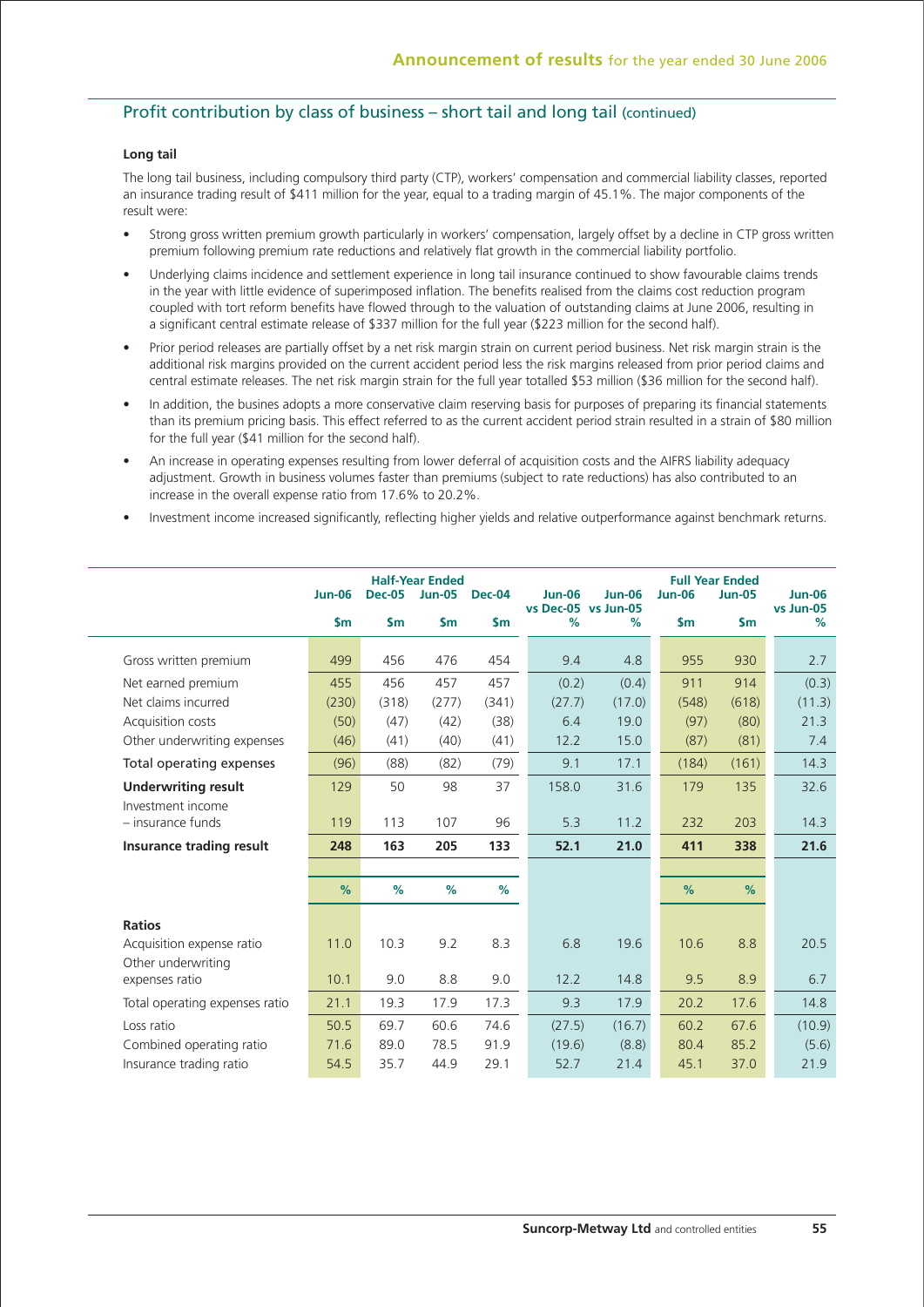# Profit contribution by class of business – commercial and personal lines

## **Commercial lines**

The commercial lines reported an insurance trading result of \$94 million for the year, equal to a trading margin of 13.4%. The main components of the result were:

- Strong growth in underwritten workers' compensation gross written premium which increased by 18.1% over the prior year, offsetting negative growth in other commercial lines, down 2.7% on prior year. Normalising for the exit from sub-scale businesses during the year (corporate property and marine), total commercial premium growth was 4.0% for the full year.
- Full year loss ratio increased to 69.1% from 66.9% in the prior year.
- Commercial property working losses moved to a more normal long term position from last year's unusually favourable experience. Also, commercial property large losses were higher than expected and included a number of commercial fire losses.
- Underlying claims incidence and settlement experience in commercial liability classes continued its favourable trend during the year, albeit that this trend appears to be stabilising. The claims cost reduction initiatives coupled with the impact of tort reform contributed to a reserve release relating to prior accident years.
- Investment income has increased significantly, reflecting higher yields and relative outperformance against benchmark returns.

|                                          | <b>Jun-06</b> | <b>Dec-05</b> | <b>Half-Year Ended</b><br><b>Jun-05</b> | <b>Dec-04</b> | <b>Jun-06</b> | <b>Jun-06</b>            | <b>Jun-06</b> | <b>Full Year Ended</b><br><b>Jun-05</b> | <b>Jun-06</b>  |
|------------------------------------------|---------------|---------------|-----------------------------------------|---------------|---------------|--------------------------|---------------|-----------------------------------------|----------------|
|                                          | $\mathsf{sm}$ | $\mathsf{Sm}$ | $\mathsf{sm}$                           | $\mathsf{sm}$ | $\%$          | vs Dec-05 vs Jun-05<br>% | $\mathsf{Sm}$ | $\mathsf{sm}$                           | vs Jun-05<br>% |
| Gross written premium                    | 406           | 367           | 389                                     | 367           | 10.6          | 4.4                      | 773           | 756                                     | 2.2            |
| Net earned premium                       | 350           | 349           | 359                                     | 339           | 0.3           | (2.5)                    | 699           | 698                                     | 0.1            |
| Net claims incurred                      | (224)         | (259)         | (236)                                   | (231)         | (13.5)        | (5.1)                    | (483)         | (467)                                   | 3.4            |
| Acquisition costs                        | (73)          | (70)          | (70)                                    | (64)          | 4.3           | 4.3                      | (143)         | (134)                                   | 6.7            |
| Other underwriting expenses              | (44)          | (33)          | (33)                                    | (36)          | 33.3          | 33.3                     | (77)          | (69)                                    | 11.6           |
| Total operating expenses                 | (117)         | (103)         | (103)                                   | (100)         | 13.6          | 13.6                     | (220)         | (203)                                   | 8.4            |
| <b>Underwriting result</b>               | 9             | (13)          | 20                                      | 8             | (169.2)       | (55.0)                   | (4)           | 28                                      | (114.3)        |
| Investment income<br>$-$ insurance funds | 52            | 46            | 39                                      | 32            | 13.0          | 33.3                     | 98            | 71                                      | 38.0           |
| Insurance trading result                 | 61            | 33            | 59                                      | 40            | 84.8          | 3.4                      | 94            | 99                                      | (5.1)          |
|                                          |               |               |                                         |               |               |                          |               |                                         |                |
|                                          | %             | %             | %                                       | %             |               |                          | %             | %                                       |                |
| <b>Ratios</b>                            |               |               |                                         |               |               |                          |               |                                         |                |
| Acquisition expense ratio                | 20.9          | 20.1          | 19.5                                    | 18.9          | 4.0           | 7.2                      | 20.5          | 19.2                                    | 6.8            |
| Other underwriting                       |               |               |                                         |               |               |                          |               |                                         |                |
| expenses ratio                           | 12.6          | 9.5           | 9.2                                     | 10.6          | 32.6          | 37.0                     | 11.0          | 9.9                                     | 11.1           |
| Total operating expenses ratio           | 33.5          | 29.6          | 28.7                                    | 29.5          | 13.2          | 16.7                     | 31.5          | 29.1                                    | 8.2            |
| Loss ratio                               | 64.0          | 74.2          | 65.7                                    | 68.1          | (13.7)        | (2.6)                    | 69.1          | 66.9                                    | 3.3            |
| Combined operating ratio                 | 97.5          | 103.8         | 94.4                                    | 97.6          | (6.1)         | 3.3                      | 100.6         | 96.0                                    | 4.8            |
| Insurance trading ratio                  | 17.4          | 9.5           | 16.4                                    | 11.8          | 83.2          | 6.1                      | 13.4          | 14.2                                    | (5.6)          |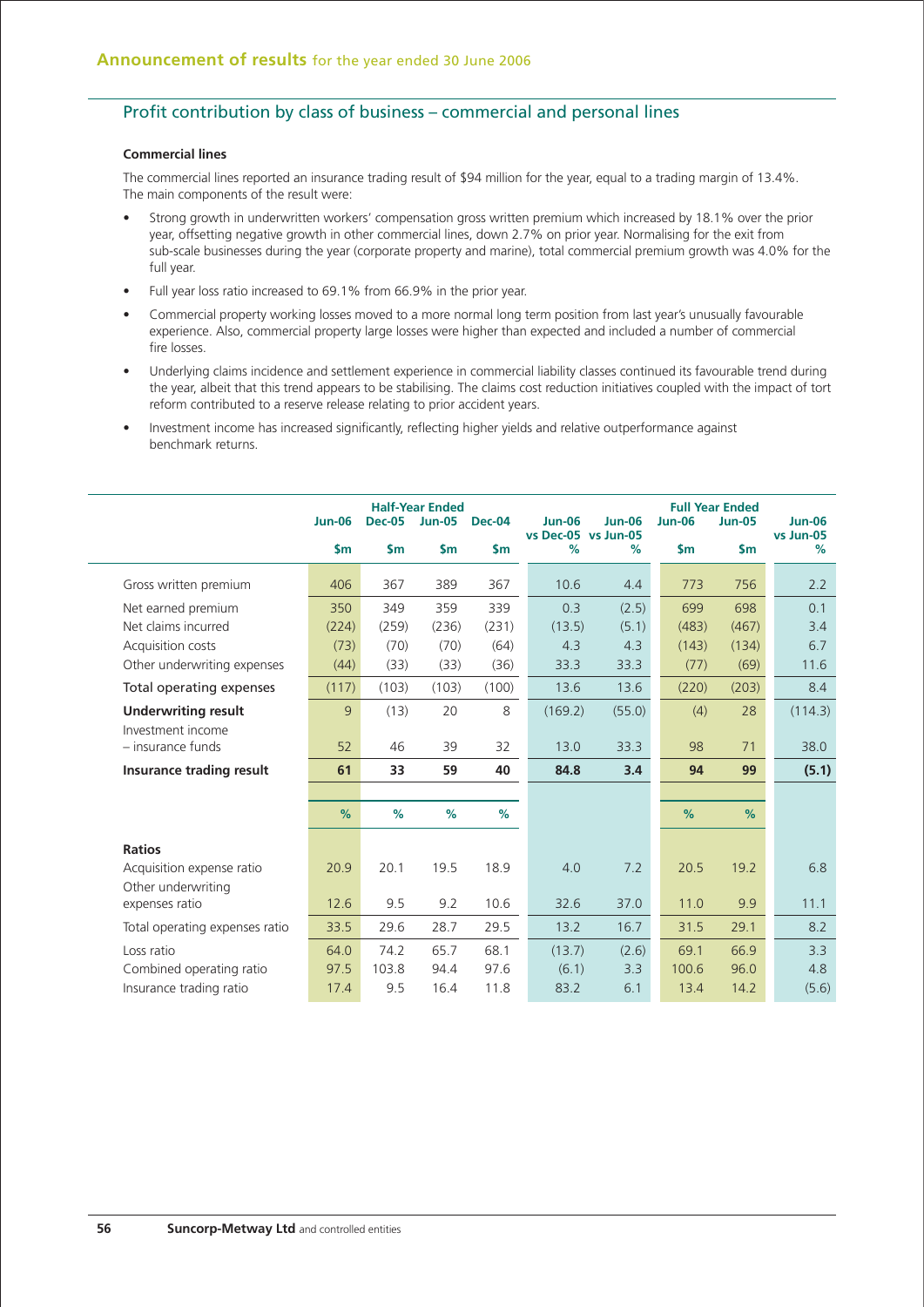# Profit contribution by class of business – commercial and personal lines (continued)

### **Personal lines**

The personal lines including home, motor and compulsory third party reported an insurance trading profit of \$380 million for the year, equal to a trading margin of 21.6%. The main components of the result were:

- Strong gross written premium growth in home of 6.6% and motor of 5.2% was partially offset by a decline in CTP gross written premium of 1.9%, led by premium rate reductions.
- Full year loss ratio decreased to 69.8% from 72.2% in the prior year.
- Storm activity had a significant impact on profit, particularly in the second half due to Cyclone Larry. Storm related claims cost for the full year were estimated at \$182 million, of which the second half of \$114 million included Cyclone Larry net costs of \$80 million. In the first half, storm related claims cost was \$68 million.
- Underlying claims experience was generally favourable across new and renewal business, which is attributable largely to the claims cost reduction benefits now flowing through.
- Underlying claims incidence and settlement experience in long tail continued to show favourable claims trends in the year with little evidence of superimposed inflation. The claims cost reduction initiatives coupled with the impact of tort reform contributed to a significant reserve release relating to prior accident years.
- Operating expense ratios increased to 20.6% for the full year. The increase was mainly in acquisition costs, impacted by a lower deferral of current year acquisition costs, increased investment in marketing and the effect of lower CTP premiums on a "fixed" cost component of acquisition costs.
- Investment income has increased significantly, reflecting higher yields and relative outperformance against benchmark returns.

|                                                 | <b>Jun-06</b>  | <b>Dec-05</b>  | <b>Half-Year Ended</b><br><b>Jun-05</b> | <b>Dec-04</b> | <b>Jun-06</b>               | <b>Jun-06</b> | <b>Jun-06</b> | <b>Full Year Ended</b><br><b>Jun-05</b> | <b>Jun-06</b>  |
|-------------------------------------------------|----------------|----------------|-----------------------------------------|---------------|-----------------------------|---------------|---------------|-----------------------------------------|----------------|
|                                                 | $\mathsf{S}$ m | $\mathsf{S}$ m | $\mathsf{sm}$                           | $\mathsf{sm}$ | vs Dec-05 vs Jun-05<br>$\%$ | %             | $\mathsf{sm}$ | $\mathsf{sm}$                           | vs Jun-05<br>% |
| Gross written premium                           | 915            | 923            | 898                                     | 888           | (0.9)                       | 1.9           | 1,838         | 1,786                                   | 2.9            |
| Net earned premium                              | 875            | 882            | 860                                     | 862           | (0.8)                       | 1.7           | 1,757         | 1,722                                   | 2.0            |
| Net claims incurred                             | (597)          | (629)          | (634)                                   | (609)         | (5.1)                       | (5.8)         | (1,226)       | (1,243)                                 | (1.4)          |
| Acquisition costs                               | (107)          | (101)          | (88)                                    | (86)          | 5.9                         | 21.6          | (208)         | (174)                                   | 19.5           |
| Other underwriting expenses                     | (79)           | (76)           | (76)                                    | (68)          | 3.9                         | 3.9           | (155)         | (144)                                   | 7.6            |
| Total operating expenses                        | (186)          | (177)          | (164)                                   | (154)         | 5.1                         | 13.4          | (363)         | (318)                                   | 14.2           |
| <b>Underwriting result</b><br>Investment income | 92             | 76             | 62                                      | 99            | 21.1                        | 48.4          | 168           | 161                                     | 4.3            |
| - insurance funds                               | 112            | 100            | 98                                      | 75            | 12.0                        | 14.3          | 212           | 173                                     | 22.5           |
| Insurance trading result                        | 204            | 176            | 160                                     | 174           | 15.9                        | 27.5          | 380           | 334                                     | 13.8           |
|                                                 |                |                |                                         |               |                             |               |               |                                         |                |
|                                                 | %              | %              | %                                       | %             |                             |               | %             | %                                       |                |
| <b>Ratios</b>                                   |                |                |                                         |               |                             |               |               |                                         |                |
| Acquisition expense ratio<br>Other underwriting | 12.2           | 11.5           | 10.2                                    | 10.0          | 6.1                         | 19.6          | 11.8          | 10.1                                    | 16.8           |
| expenses ratio                                  | 9.0            | 8.6            | 8.8                                     | 7.9           | 4.7                         | 2.3           | 8.8           | 8.4                                     | 4.8            |
| Total operating expenses ratio                  | 21.2           | 20.1           | 19.0                                    | 17.9          | 5.5                         | 11.6          | 20.6          | 18.5                                    | 11.4           |
| Loss ratio                                      | 68.2           | 71.3           | 73.7                                    | 70.6          | (4.3)                       | (7.5)         | 69.8          | 72.2                                    | (3.3)          |
| Combined operating ratio                        | 89.4           | 91.4           | 92.7                                    | 88.5          | (2.2)                       | (3.6)         | 90.4          | 90.7                                    | (0.3)          |
| Insurance trading ratio                         | 23.3           | 20.0           | 18.6                                    | 20.2          | 16.5                        | 25.3          | 21.6          | 19.4                                    | 11.3           |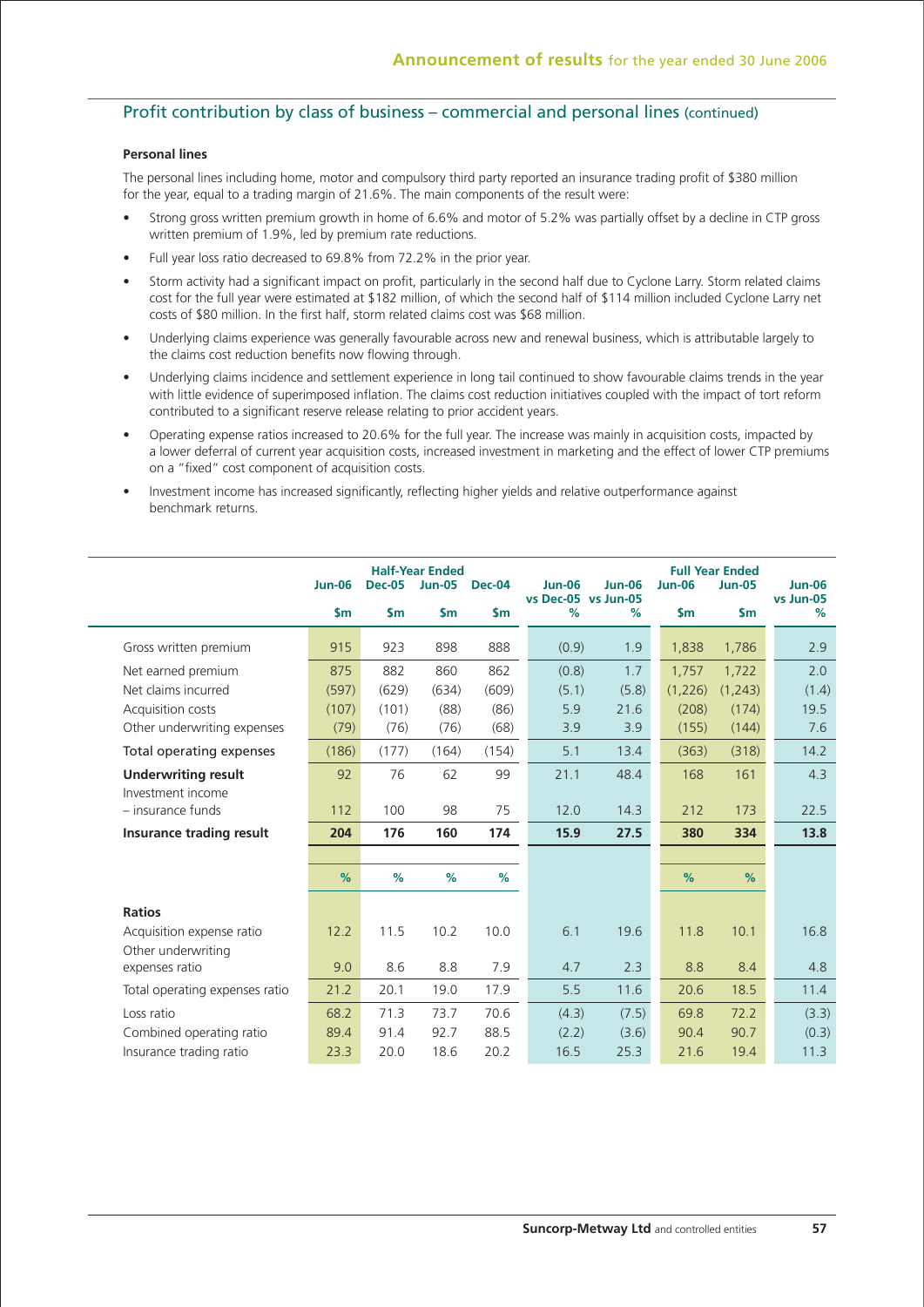## **Segment Information – Wealth Management**

## AIFRS for Wealth Management

In the previous reporting periods under AGAAP all insurance and investment contracts of the Statutory Funds were valued using the Margin on Services (MoS) methodology. These results are disclosed in the Margin on Services profit line of the Profit Contribution table.

With the introduction of AIFRS on 1 July 2005 the following changes have occurred:

- Insurance contracts continue to be measured using MoS, although the calculation has been impacted by a change in the required discount rate. Insurance contracts are reported under the Contribution to margins section of the Profit Contribution table (see page 60).
- Unit Linked Investment contracts are measured using fair value and are reported as fees and other income less expenses under the Unit Linked and Other section of the Profit Contribution table (see page 60).

Comparative activities outside of the Statutory Funds have been fully restated and audited. The main adjustments include the removal of the embedded value (revaluation of subsidiaries) through the profit and loss and the forming of a deferred acquisition cost asset and a deferred revenue liability on certain products.

Comparative periods for the Statutory Funds have not been restated as they are subject to transitional arrangements. However the impact on the profit from these changes has been estimated and is provided in the table 'Profit Contribution with estimated AIFRS adjustments'. These estimates are unaudited and based on high level assumptions. 'Like-on-like' commentary has been based on these adjusted comparative figures.

## Profit overview

- The Wealth Management division recorded profit before tax of \$81 million for the year to June 2006. This includes a oneoff loss of \$2 million arising from a change in valuation methodology for the Policy liabilities in the unit linked statutory fund business. Adjusting to exclude this one-off, as well as the impact of investment earnings, the underlying profit for the year was \$54 million.
- Restating historical comparatives to reflect estimated AIFRS adjustments (unaudited), and to achieve a like-on-like comparison, underlying profit of \$54 million rose 17.4% from \$46 million in June 2005. This increase is mainly driven by higher planned profit, improved experience profit and increased fees despite the sale of a fee arrangement. Fees increased due to strong growth of funds under administration and funds under management.
- Restating historical comparatives to reflect estimated AIFRS adjustments (unaudited), and to achieve a like-on-like comparison, profit before tax of \$81 million for the year represented a decline of 17.3% on the prior June. The prior year includes \$17 million of one-off income resulting from the termination of a fee arrangement. Excluding this, profit remained stable year on year despite lower investment earnings.
- New business sales had strong positive momentum, increasing 18.8% to \$782 million for the full year to June 2006. Growth was supported by the sustained confidence in equity markets as well as changes to taxation legislation applying to superannuation. The uplift was also achieved despite a softening of sales in low margin external products, and the inclusion of a large increase in Group life sales from a major client in the prior year.

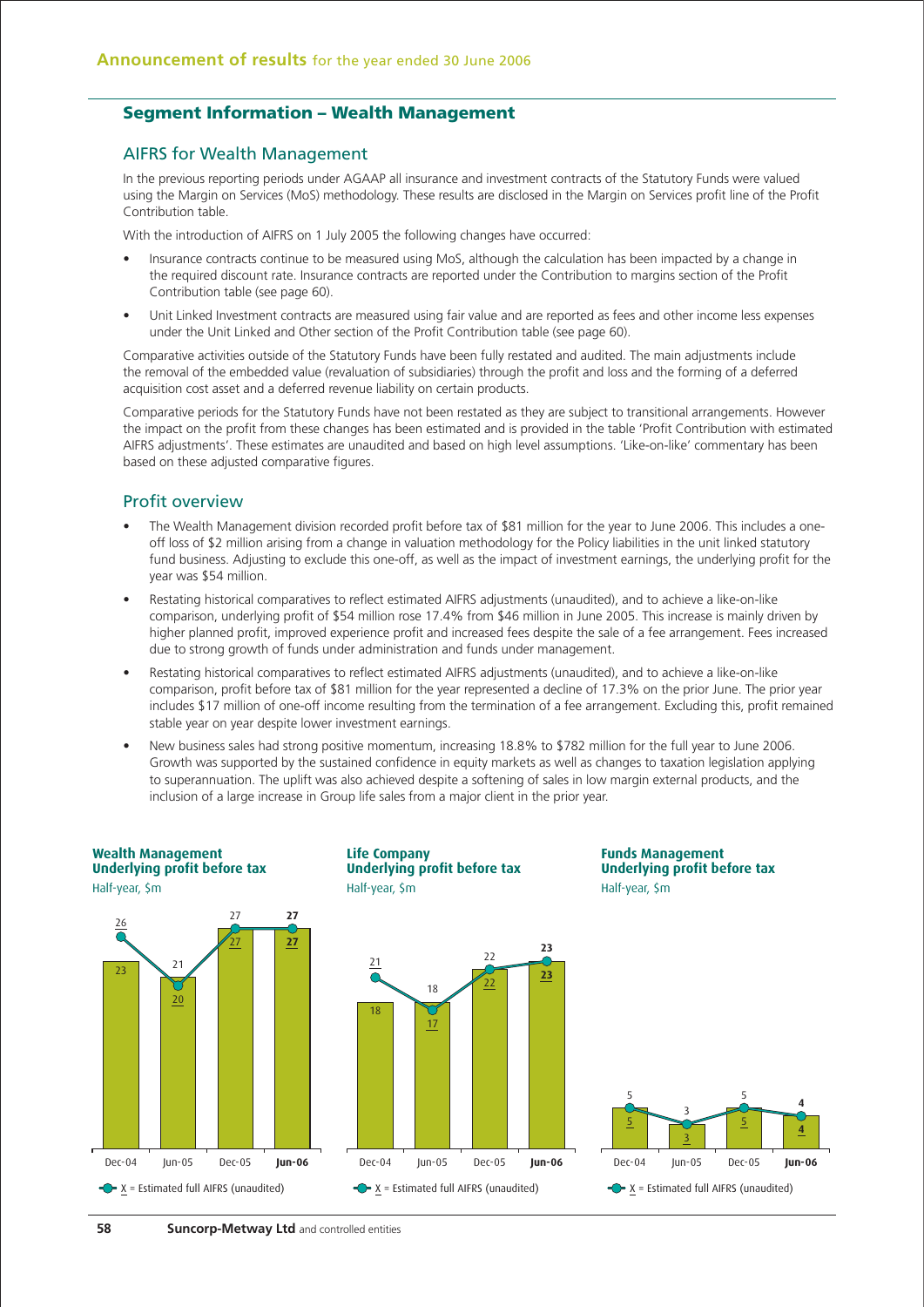# Profit overview (continued)

- The value of new business increased very strongly by 77.7%, boosted by increased volumes and increased profitability driven mainly by improved retention on most products and movement to a risk free discount rate for risk and annuity business under AIFRS.
- Funds under administration increased 19.8% to \$6.2 billion at June 2006. Growth was underpinned by strong investment earnings and strong net inflows.
- The embedded value of the Life Company increased by 17% to \$576 million for the year to June 2006. This is mainly due to an increase in embedded value of the Statutory Funds arising from strong investment performance, good retention and increased future investment earnings assumptions.
- Funds under management increased 9.3% to \$13.0 billion at June 2006 and benefited from strong investment income. Despite positive inflows to the Life Company, overall outflows exceeded inflows in the year. Outflows were impacted by General Insurance dividend payments to the parent company as well as the withdrawal of a low margin cash mandate.
- The majority of asset classes recorded active returns in the year to June 2006. The Suncorp Superannuation Balanced Fund achieved 1st quartile returns over 1, 3, 5 and 7 years as measured by Intech's Growth Fund survey.
- The Wealth Management division profits can be viewed in two parts: Life Company profits and earnings from Funds Management operations:
	- The Life Company recorded a profit before tax of \$66 million in the year to June 2006, with profits (on a like-on-like basis) benefiting from higher planned profit margins and experience profits, offset by lower investment earnings compared to the prior year, as well as higher expenses incurred due to a change in valuation methodology for policy liabilities (unit linked statutory fund).
	- Funds Management recorded a pre-tax profit of \$15 million in the year, down from \$31 million in the year to June 2005. Profit in the prior year includes \$17 million of one-off income resulting from the termination of a fee arrangement. Adjusted for this, profit increased 7% over the prior year, with underlying fee income and expenses relating to Funds Management activities consistent year on year.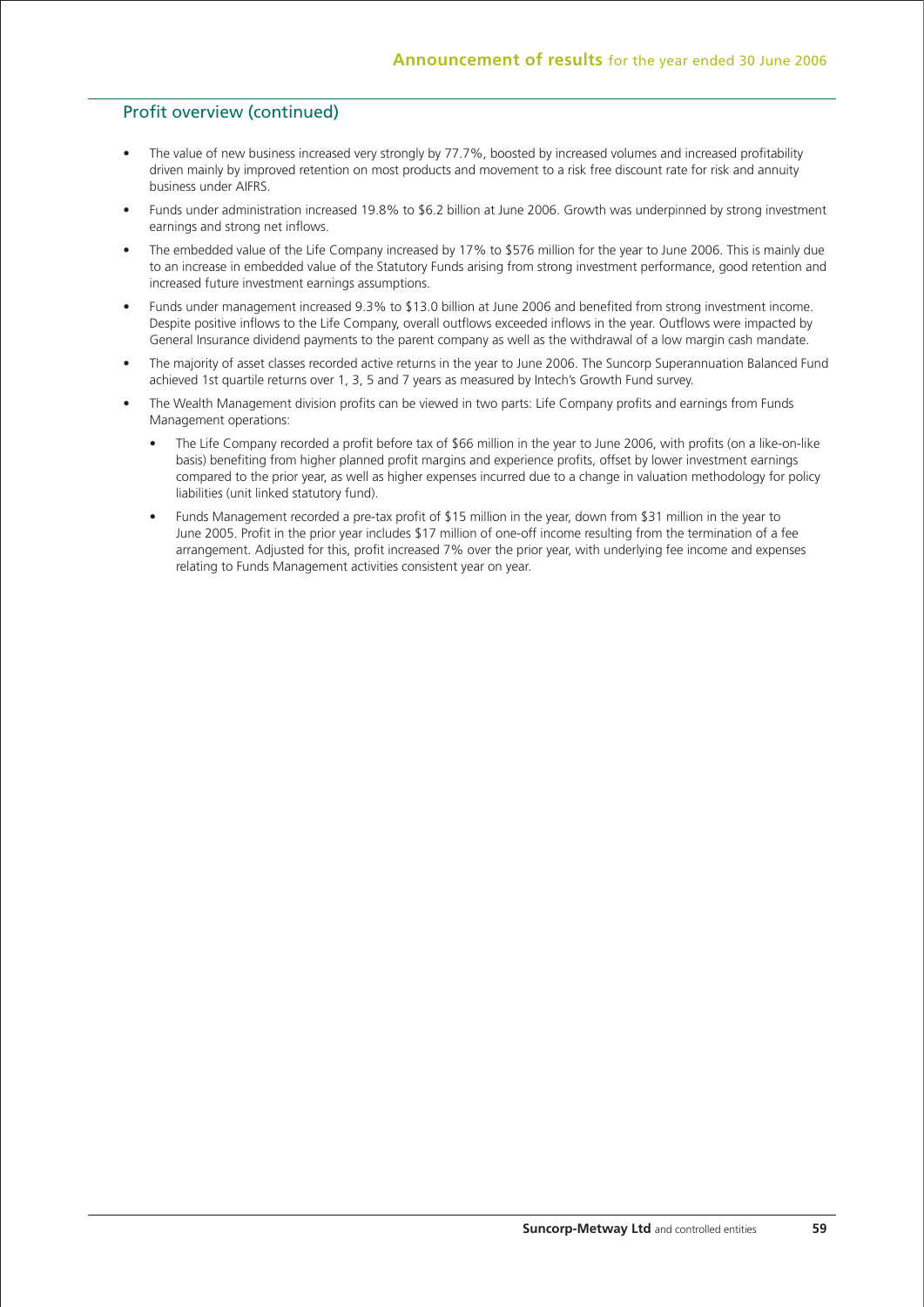# Profit contribution – Wealth Management Excluding Life Insurance policy owners' interests

The June 2005 and December 2004 comparative periods exclude the impact of certain AIFRS adjustments which are subject to transitional arrangements. Accordingly June 2006 and December 2005 are not directly comparable to these earlier periods. Refer to page 62 for a comparable position (which is estimated and unaudited).

|                                                                                  | <b>Jun-06</b>  | <b>Half-Year Ended</b><br><b>Dec-04</b><br><b>Dec-05</b><br><b>Jun-05</b> |               | <b>Jun-06</b><br><b>Jun-06</b><br>vs Dec-05 vs Jun-05 |                | <b>Full Year Ended</b><br><b>Jun-06</b> | <b>Jun-06</b><br><b>Jun-05</b><br>vs Jun-05 |               |                |
|----------------------------------------------------------------------------------|----------------|---------------------------------------------------------------------------|---------------|-------------------------------------------------------|----------------|-----------------------------------------|---------------------------------------------|---------------|----------------|
|                                                                                  | $\mathsf{sm}$  | $\mathsf{Sm}$                                                             | $\mathsf{sm}$ | \$m                                                   | $\frac{9}{6}$  | $\%$                                    | $\mathsf{Sm}$                               | $\mathsf{Sm}$ | $\%$           |
| Life company<br><b>Contribution to margins</b>                                   |                |                                                                           |               |                                                       |                |                                         |                                             |               |                |
| Planned profit margins                                                           | 15             | 15                                                                        | 16            | 16                                                    |                | (6.3)                                   | 30                                          | 32            | (6.3)          |
| Experience profits/(losses)                                                      | ÷,             | 3                                                                         | (2)           | $\mathbf{1}$                                          | (100.0)        | (100.0)                                 | 3                                           | (1)           | (400.0)        |
| <b>Total Margin on Services</b><br>profit (excluding<br>investment earnings)     | 15             | 18                                                                        | 14            | 17                                                    | (16.7)         | 7.1                                     | 33                                          | 31            | 6.5            |
| Unit linked and other                                                            |                |                                                                           |               |                                                       |                |                                         |                                             |               |                |
| Fees and other income                                                            | 32             | 28                                                                        | 9             | 8                                                     | 14.3           | 255.6                                   | 60                                          | 17            | 252.9          |
| Expenses                                                                         | (24)           | (26)                                                                      | (5)           | (7)                                                   | (7.7)          | 380.0                                   | (50)                                        | (12)          | 316.7          |
| Total unit linked and<br>other profit (excluding<br>investment earnings)         | 8              | 2                                                                         | 4             | $\mathbf{1}$                                          | 300.0          | 100.0                                   | 10                                          | 5             | 100.0          |
| Contribution to<br>profit before<br>investment earnings<br>Investment earnings   | 23<br>8        | 20<br>15                                                                  | 18<br>11      | 18<br>15                                              | 15.0<br>(46.7) | 27.8<br>(27.3)                          | 43<br>23                                    | 36<br>26      | 19.4<br>(11.5) |
| Contribution to profit<br>before tax from Life<br>Company activities             | 31             | 35                                                                        | 29            | 33                                                    | (11.4)         | 6.9                                     | 66                                          | 62            | 6.5            |
| <b>Funds management</b>                                                          |                |                                                                           |               |                                                       |                |                                         |                                             |               |                |
| Investment income                                                                | $\overline{4}$ | 2                                                                         | 3             | 3                                                     | 100.0          | 33.3                                    | 6                                           | 6             |                |
| Fee income funds<br>management                                                   | 27             | 24                                                                        | 42            | 24                                                    | 12.5           | (35.7)                                  | 51                                          | 66            | (22.7)         |
| Other expenses<br>funds management                                               | (23)           | (19)                                                                      | (22)          | (19)                                                  | 21.1           | 4.5                                     | (42)                                        | (41)          | 2.4            |
| Contribution to profit<br>before tax from Funds<br>Management activities         | 8              | $\overline{7}$                                                            | 23            | 8                                                     | 14.3           | (65.2)                                  | 15                                          | 31            | (51.6)         |
| Contribution to profit<br>before tax from Wealth<br><b>Management activities</b> | 39             | 42                                                                        | 52            | 41                                                    | (7.1)          | (25.0)                                  | 81                                          | 93            | (12.9)         |
|                                                                                  |                |                                                                           |               |                                                       |                |                                         |                                             |               |                |
|                                                                                  | %              | %                                                                         | %             | %                                                     |                |                                         | %                                           | %             |                |
| <b>Return on equity</b>                                                          | 19.9           | 29.4                                                                      | 30.8          | 26.7                                                  | (5.4)          | (9.7)                                   | 23.0                                        | 28.3          | (4.2)          |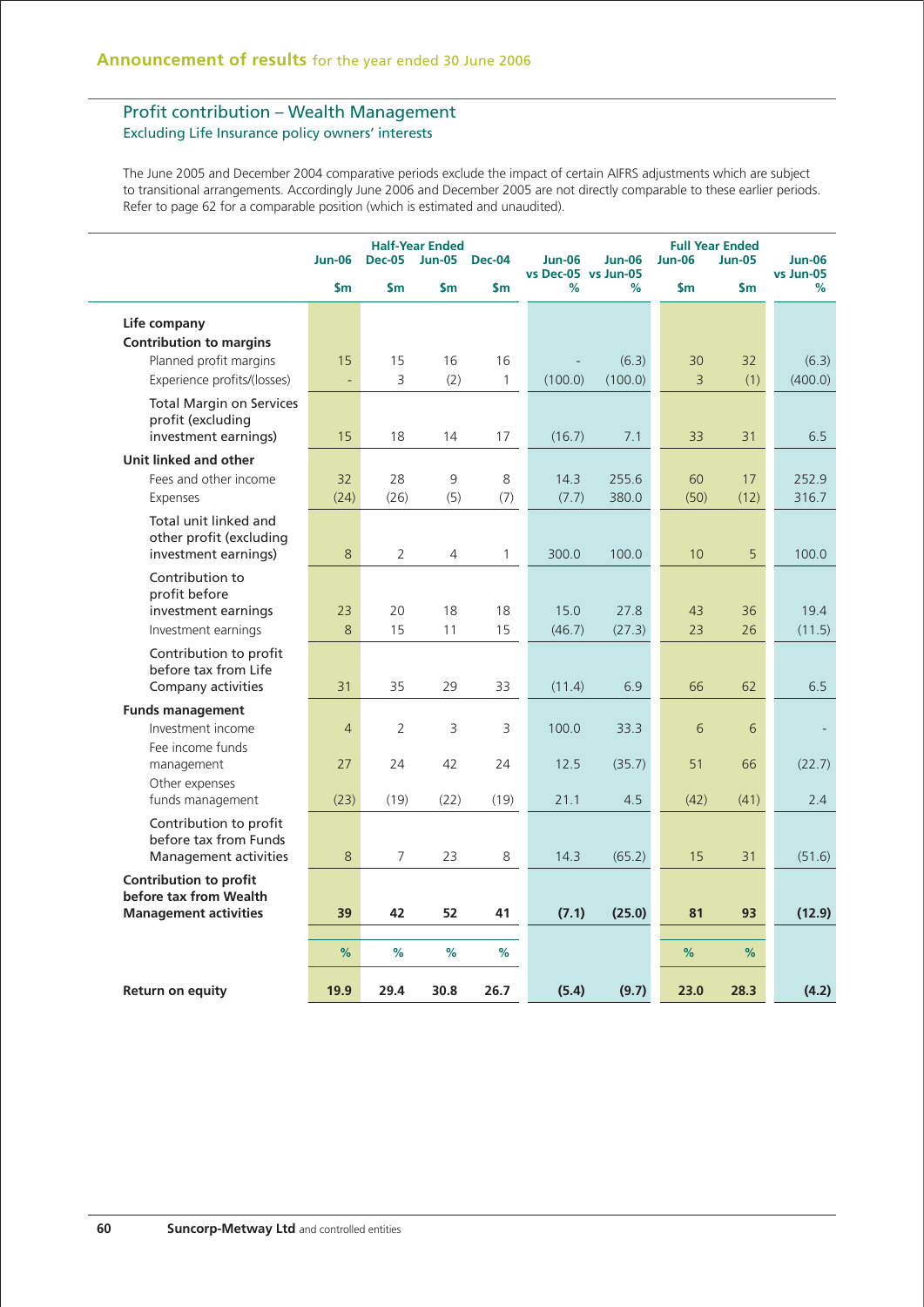# Profit contribution – Wealth Management (continued) Excluding Life Insurance policy owners' interests

|                                                                                  | <b>Jun-06</b> | <b>Dec-05</b> | <b>Half-Year Ended</b><br><b>Jun-05</b> | <b>Dec-04</b> | <b>Jun-06</b><br>vs Dec-05 vs Jun-05 | $Jun-06$ | $Jun-06$       | <b>Full Year Ended</b><br><b>Jun-05</b> | <b>Jun-06</b><br>vs Jun-05 |
|----------------------------------------------------------------------------------|---------------|---------------|-----------------------------------------|---------------|--------------------------------------|----------|----------------|-----------------------------------------|----------------------------|
|                                                                                  | \$m           | $\mathsf{sm}$ | \$m                                     | <b>Sm</b>     | %                                    | $\%$     | $\mathsf{sm}$  | $\mathsf{Sm}$                           | $\%$                       |
| Contribution to profit<br>before tax from Wealth<br><b>Management activities</b> | 39            | 42            | 52                                      | 41            | (7.1)                                | (25.0)   | 81             | 93                                      | (12.9)                     |
| Less investment earnings:                                                        |               |               |                                         |               |                                      |          |                |                                         |                            |
| Life Company                                                                     | (8)           | (15)          | (11)                                    | (15)          | (46.7)                               | (27.3)   | (23)           | (26)                                    | (11.5)                     |
| Funds Management                                                                 | (4)           | (2)           | (3)                                     | (3)           | 100.0                                | 33.3     | (6)            | (6)                                     |                            |
|                                                                                  | (12)          | (17)          | (14)                                    | (18)          | (29.4)                               | (14.3)   | (29)           | (32)                                    | (9.4)                      |
| One-off items                                                                    | ٠             | 2             | (17)                                    | ٠             | (100.0)                              | (100.0)  | $\overline{2}$ | (17)                                    | (111.8)                    |
|                                                                                  | (12)          | (15)          | (31)                                    | (18)          | (20.0)                               | (61.3)   | (27)           | (49)                                    | (44.9)                     |
| <b>Underlying profit</b>                                                         | 27            | 27            | 21                                      | 23            | -                                    | 28.6     | 54             | 44                                      | 22.7                       |

### **Reconciliation of underlying profit to contribution to profit before tax**

### **Reconciliation of contribution to profit before tax excluding policy owners' interests to contribution to profit before tax including policy owners' interests**

The following table reconciles the profit contribution excluding life insurance policy owners' interests to the profit contribution including policy owners' interests, as shown in the statutory financial statements.

|                                                                                                      | <b>Jun-06</b> | <b>Dec-05</b>            | <b>Half-Year Ended</b><br><b>Jun-05</b> | Dec-04        | Jun-06<br>vs Dec-05 vs Jun-05 | $Jun-06$ | <b>Jun-06</b> | <b>Full Year Ended</b><br><b>Jun-05</b> | <b>Jun-06</b><br>vs Jun-05 |
|------------------------------------------------------------------------------------------------------|---------------|--------------------------|-----------------------------------------|---------------|-------------------------------|----------|---------------|-----------------------------------------|----------------------------|
|                                                                                                      | <b>Sm</b>     | $\mathsf{Sm}$            | \$m                                     | $\mathsf{sm}$ | %                             | $\%$     | <b>Sm</b>     | $\mathsf{sm}$                           | $\frac{9}{6}$              |
| Contribution to profit<br>from Wealth Management                                                     |               |                          |                                         |               |                               |          |               |                                         |                            |
| activities before income tax                                                                         | 73            | 82                       | 113                                     | 144           | (11.0)                        | (35.4)   | 155           | 257                                     | (39.7)                     |
| Profit attributable to outside<br>equity interests                                                   | ٠             | $\overline{\phantom{a}}$ | (31)                                    | (71)          | n/a                           | (100.0)  | ٠             | (102)                                   | (100.0)                    |
| Income tax attributable<br>to policy owners                                                          | (34)          | (40)                     | (30)                                    | (32)          | (15.0)                        | 13.3     | (74)          | (62)                                    | 19.4                       |
| Contribution to profit from<br><b>Wealth Management</b><br>activities before tax<br>excluding policy |               |                          |                                         |               |                               |          |               |                                         |                            |
| owners' interests                                                                                    | 39            | 42                       | 52                                      | 41            | (7.1)                         | (25.0)   | 81            | 93                                      | (12.9)                     |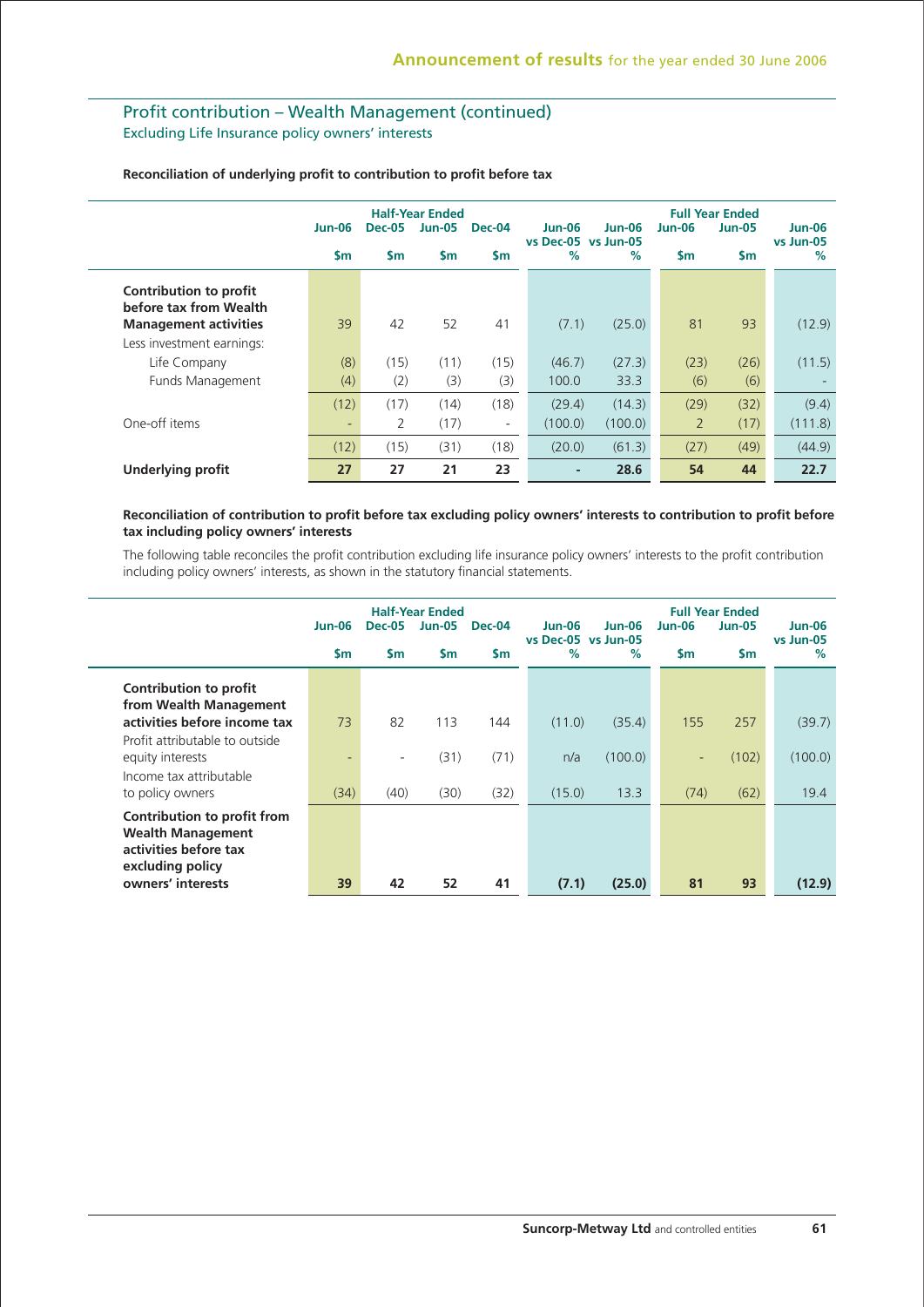# Profit contribution – Wealth Management (continued)

Excluding Life Insurance policy owners' interests

### **Profit contribution with estimated AIFRS adjustments**

In addition to the contribution to the profit statement above, the following table showing estimated AIFRS comparatives for the Life Company is provided to assist with the subsequent commentary. AIFRS comparatives are estimated and unaudited and are based on high level assumptions.

|                                                                                         | <b>Jun-06</b>  | <b>Dec-05</b>  | <b>Half-Year Ended</b><br><b>Jun-05</b> | <b>Dec-04</b>      | <b>Jun-06</b><br>vs Dec-05 vs Jun-05 | <b>Jun-06</b>   | <b>Jun-06</b> | <b>Full Year Ended</b><br><b>Jun-05</b> | <b>Jun-06</b><br>vs Jun-05 |
|-----------------------------------------------------------------------------------------|----------------|----------------|-----------------------------------------|--------------------|--------------------------------------|-----------------|---------------|-----------------------------------------|----------------------------|
|                                                                                         | $\mathsf{sm}$  | \$m            | \$m                                     | \$m                | %                                    | %               | \$m           | $\mathsf{sm}$                           | %                          |
| Life company                                                                            |                |                |                                         |                    |                                      |                 |               |                                         |                            |
| <b>Contribution to margins</b><br>Planned profit margins<br>Experience (losses)/profits | 15<br>÷,       | 15<br>3        | 13<br>(4)                               | 14<br>$\mathsf{3}$ | (100.0)                              | 15.4<br>(100.0) | 30<br>3       | 27<br>(1)                               | 11.1<br>(400.0)            |
| <b>Total Margin on Services</b><br>profit (excluding<br>investment earnings)            | 15             | 18             | 9                                       | 17                 | (16.7)                               | 66.7            | 33            | 26                                      | 26.9                       |
| Unit linked and other<br>Fees and other income                                          | 32             | 28             | 26                                      | 25                 | 14.3                                 | 23.1            | 60            | 51                                      | 17.6                       |
| Expenses                                                                                | (24)           | (26)           | (18)                                    | (21)               | (7.7)                                | 33.3            | (50)          | (39)                                    | 28.2                       |
| Total unit linked and<br>other profit (excluding<br>investment earnings)                | 8              | $\overline{2}$ | 8                                       | 4                  | 300.0                                |                 | 10            | 12                                      | (16.7)                     |
| Contribution to profit<br>before investment<br>earnings<br>Investment earnings          | 23<br>8        | 20<br>15       | 17<br>12                                | 21<br>17           | 15.0<br>(46.7)                       | 35.3<br>(33.3)  | 43<br>23      | 38<br>29                                | 13.2<br>(20.7)             |
| Contribution to profit<br>before tax from Life<br>Company activities                    | 31             | 35             | 29                                      | 38                 | (11.4)                               | 6.9             | 66            | 67                                      | (1.5)                      |
| <b>Funds management</b><br>Investment income                                            | $\overline{4}$ | $\overline{2}$ | 3                                       | 3                  | 100.0                                | 33.3            | 6             | 6                                       |                            |
| Fee income<br>funds management                                                          | 27             | 24             | 42                                      | 24                 | 12.5                                 | (35.7)          | 51            | 66                                      | (22.7)                     |
| Other expenses<br>funds management                                                      | (23)           | (19)           | (22)                                    | (19)               | 21.1                                 | 4.5             | (42)          | (41)                                    | 2.4                        |
| Contribution to profit<br>before tax from Funds<br>Management activities                | 8              | $\overline{7}$ | 23                                      | 8                  | 14.3                                 | (65.2)          | 15            | 31                                      | (51.6)                     |
| <b>Contribution to profit</b><br>before tax from Wealth<br><b>Management activities</b> | 39             | 42             | 52                                      | 46                 | (7.1)                                | (25.0)          | 81            | 98                                      | (17.3)                     |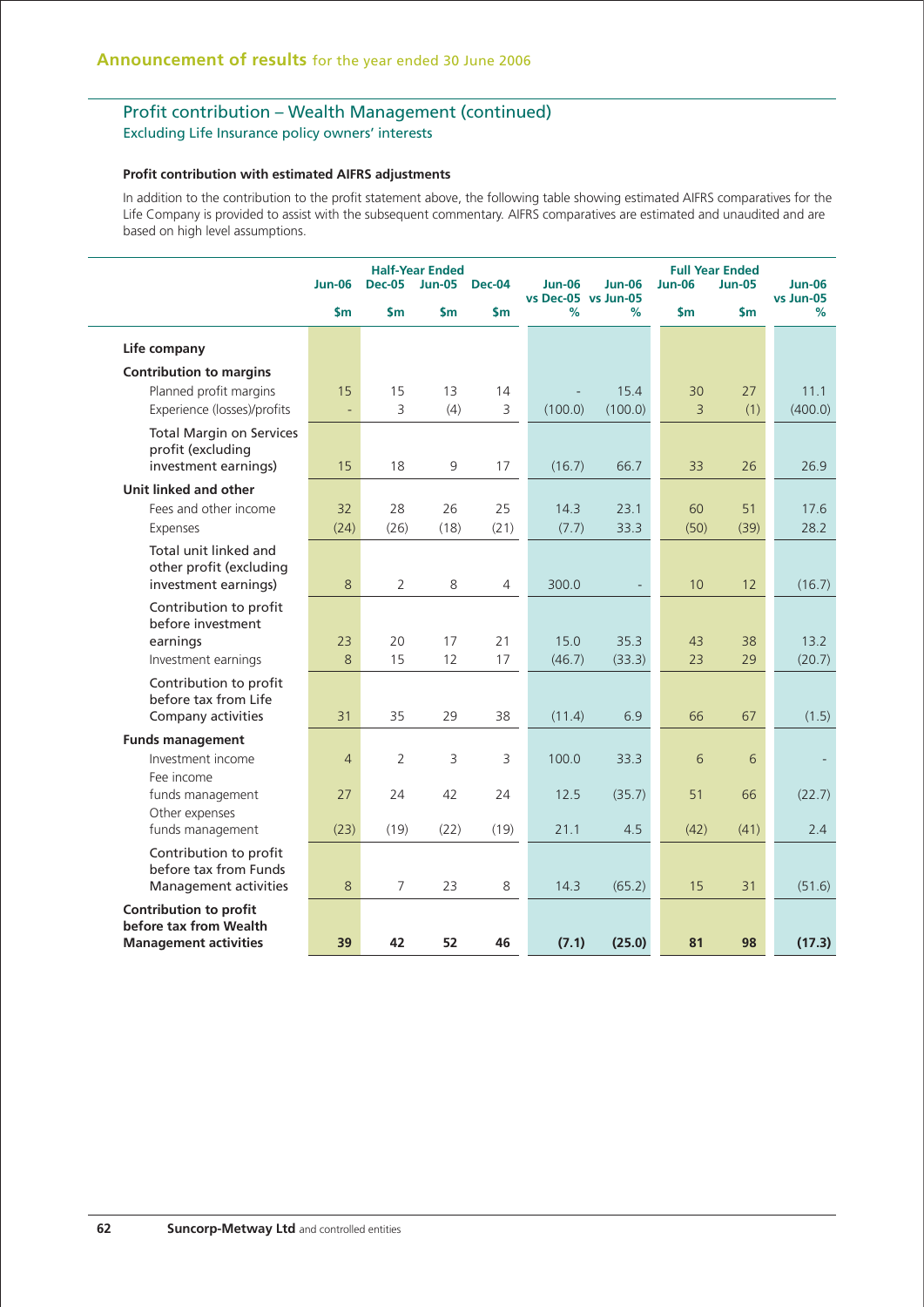# Profit contribution – Wealth Management (continued) Excluding Life Insurance policy owners' interests

### **Reconciliation of underlying profit to contribution to profit before tax – estimated unaudited AIFRS comparatives**

|                                                                                  | <b>Jun-06</b> | <b>Dec-05</b> | <b>Half-Year Ended</b><br><b>Jun-05</b> | <b>Dec-04</b>            | <b>Jun-06</b><br>vs Dec-05 vs Jun-05 | <b>Jun-06</b> | <b>Jun-06</b>  | <b>Full Year Ended</b><br><b>Jun-05</b> | <b>Jun-06</b><br>vs Jun-05 |
|----------------------------------------------------------------------------------|---------------|---------------|-----------------------------------------|--------------------------|--------------------------------------|---------------|----------------|-----------------------------------------|----------------------------|
|                                                                                  | $\mathsf{sm}$ | $\mathsf{sm}$ | \$m                                     | \$m                      | %                                    | $\%$          | $\mathsf{Sm}$  | $\mathsf{sm}$                           | $\frac{9}{6}$              |
| Contribution to profit<br>before tax from Wealth<br><b>Management activities</b> | 39            | 42            | 52                                      | 46                       | (7.1)                                | (25.0)        | 81             | 98                                      | (17.3)                     |
| Less investment earnings:                                                        |               |               |                                         |                          |                                      |               |                |                                         |                            |
| Life Company                                                                     | (8)           | (15)          | (12)                                    | (17)                     | (46.7)                               | (33.3)        | (23)           | (29)                                    | (20.7)                     |
| Funds Management                                                                 | (4)           | (2)           | (3)                                     | (3)                      | 100.0                                | 33.3          | (6)            | (6)                                     |                            |
|                                                                                  | (12)          | (17)          | (15)                                    | (20)                     | (29.4)                               | (20.0)        | (29)           | (35)                                    | (17.1)                     |
| One-off items                                                                    | ٠             | 2             | (17)                                    | $\overline{\phantom{m}}$ | (100.0)                              | (100.0)       | $\overline{2}$ | (17)                                    | (111.8)                    |
|                                                                                  | (12)          | (15)          | (32)                                    | (20)                     | (20.0)                               | (62.5)        | (27)           | (52)                                    | (48.1)                     |
| <b>Underlying profit</b>                                                         | 27            | 27            | 20                                      | 26                       | $\overline{\phantom{a}}$             | 35.0          | 54             | 46                                      | 17.4                       |

|                                                                                                         | <b>Jun-06</b> | <b>Dec-05</b>            | <b>Jun-05</b> | <b>Dec-04</b>            | <b>Jun-06</b><br>vs Dec-05 vs Jun-05 | <b>Jun-06</b> |
|---------------------------------------------------------------------------------------------------------|---------------|--------------------------|---------------|--------------------------|--------------------------------------|---------------|
|                                                                                                         | $\mathsf{Sm}$ | $\mathsf{sm}$            | $\mathsf{Sm}$ | $\mathsf{sm}$            | $\%$                                 | %             |
| <b>Balance sheet - Wealth Management</b><br><b>Excluding Life Insurance policy</b><br>owners' interests |               |                          |               |                          |                                      |               |
| <b>Assets</b>                                                                                           |               |                          |               |                          |                                      |               |
| Cash and liquid assets                                                                                  | 22            | 20                       | 37            | 19                       | 10.0                                 | (40.5)        |
| Investment securities                                                                                   | 34            | 42                       | 49            | 50                       | (19.0)                               | (30.6)        |
| Loans, advances and other receivables                                                                   | 69            | 16                       | 57            | 15                       | 331.3                                | 21.1          |
| Unlisted investment in life insurance<br><b>Statutory Funds</b>                                         | 174           | 193                      | 200           | 214                      | (9.8)                                | (13.0)        |
| Deferred acquisition costs                                                                              | 10            | 9                        | 7             | 5                        | 11.1                                 | 42.9          |
| Deferred tax asset                                                                                      | ٠             | 1                        | 1             | $\sim$                   | (100.0)                              | (100.0)       |
| Other assets                                                                                            | $\mathbf{1}$  | 1                        | 1             | 2                        |                                      |               |
| <b>Total assets</b>                                                                                     | 310           | 282                      | 352           | 305                      | 9.9                                  | (11.9)        |
| <b>Liabilities</b>                                                                                      |               |                          |               |                          |                                      |               |
| Deposits and short term borrowings                                                                      | 12            | 10                       | 15            | 11                       | 20.0                                 | (20.0)        |
| Accounts payable and other liabilities                                                                  | 9             | 5                        | 6             | 7                        | 80.0                                 | 50.0          |
| Provisions                                                                                              |               | $\overline{\phantom{a}}$ | 25            |                          | n/a                                  | (100.0)       |
| Deferred tax liability                                                                                  | 5             | 6                        | 6             | 3                        | (16.7)                               | (16.7)        |
| Outside beneficial interests                                                                            | $\equiv$      | 12                       | $\sim$        | $\overline{\phantom{a}}$ | (100.0)                              | n/a           |
| <b>Total liabilities</b>                                                                                | 26            | 33                       | 52            | 21                       | (21.2)                               | (50.0)        |
| Net assets                                                                                              |               |                          |               |                          |                                      |               |
| Net assets Life Company - Shareholder Fund                                                              | 77            | 32                       | 68            | 28                       | 140.6                                | 13.2          |
| Net assets Life Company - Statutory Funds                                                               | 174           | 193                      | 200           | 214                      | (9.8)                                | (13.0)        |
| Net assets Fund Management                                                                              | 33            | 24                       | 32            | 42                       | 37.5                                 | 3.1           |
| <b>Total net assets</b>                                                                                 | 284           | 249                      | 300           | 284                      | 14.1                                 | (5.3)         |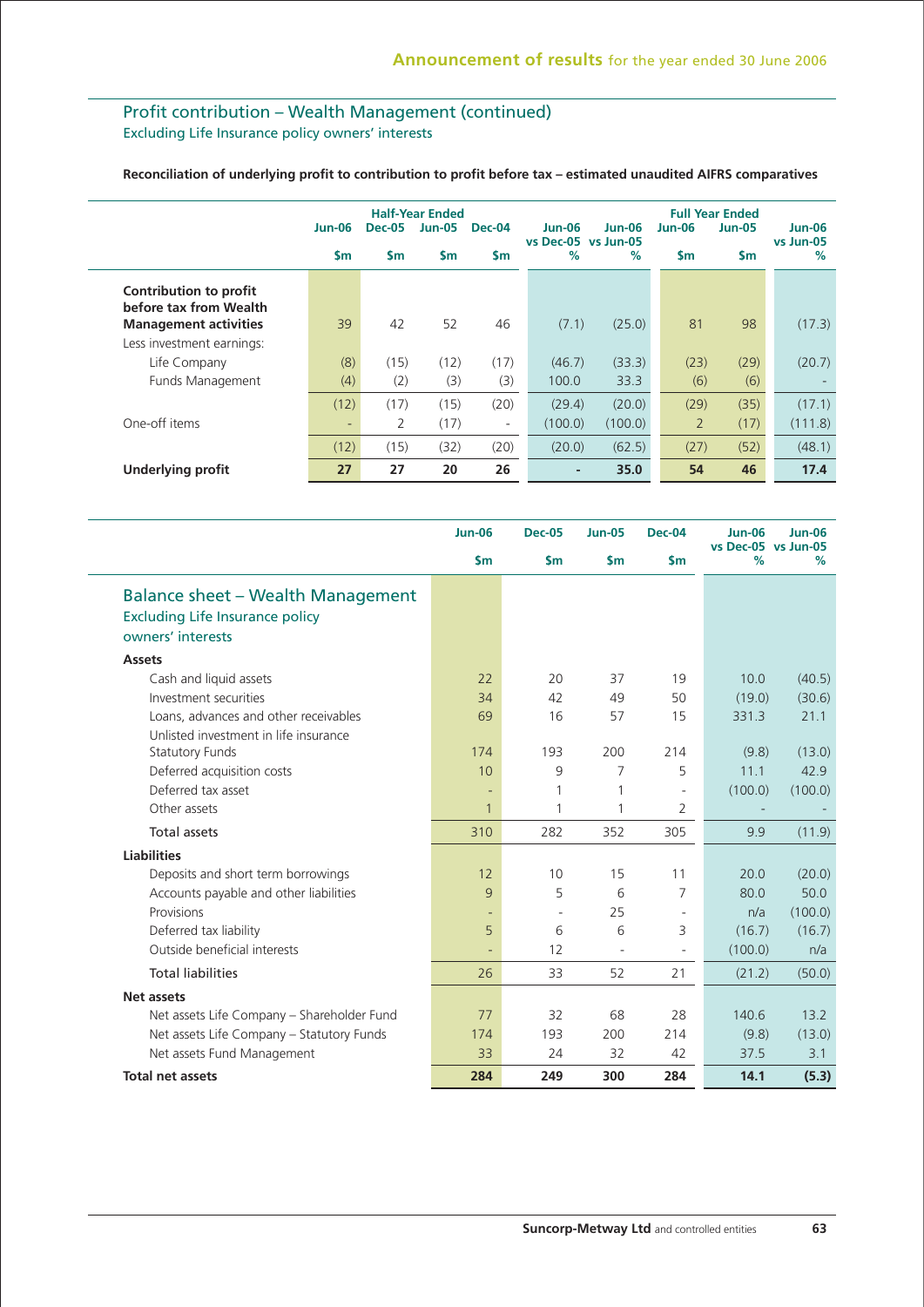## Profit overview

**NOTE: To obtain a like-on-like comparison, commentary herein has been based on the restated, estimated AIFRS comparative table (refer page 62). Estimates of AIFRS adjustments subject to transitional arrangements are unaudited and based on high level assumptions.**

### **Life Company**

Life Company activities are conducted through Suncorp Life and Superannuation Limited (SLSL). SLSL maintains three funds: a Capital Guaranteed Statutory Fund, a Unit Linked Statutory Fund and a Shareholder Fund.

**Capital Guaranteed Statutory Fund** includes participating and non-participating life insurance business. Profits on participating business are shared between life insurance policy owners and the shareholder, with 80% allocated to policyholders, and 20% to shareholder. Profits on non-participating business are all allocated to the shareholder.

**Unit Linked Statutory Fund** consists of non-participating business only, with all profits attributable to the shareholder. Profits emerge from management fees, following allocation of investment gains (or losses) to investors.

**Shareholder Fund** maintains shareholder assets that are outside the Statutory Funds with all profit attributable to the shareholder.

All profits from Life Company activities in the Contribution to profit are attributable to the shareholder. That is, the statutory profits attributable to the life insurance policy owners have been excluded. The shareholder profits represent 100% of non-participating profits and 20% of participating profits from the Capital Guaranteed Statutory Fund, 100% of profits from the Unit Linked Statutory Fund and 100% of profits from the Shareholder Fund.

Sources of profit for the Statutory Funds are investment earnings, planned margins and experience profits for insurance contract business as well as fees less expenses on unit linked investment contract business.

Sources of profit for the Shareholder Fund consist of earnings on Shareholder Fund investments and management fees.

### **Planned profits**

Planned profits of \$30 million in the year to June 2006 were up 11.1% on the prior year. The increase in planned profits was largely due to improved profitability of personal risk products and good retention for the older participating products.

The assumed long term investment earnings rates for each asset class are determined using the risk free rate for risk and annuity business and the best estimate long term earned rate for participating business, in accordance with valuation standard AS1.04.

### **Experience profits**

Experience profits improved \$4 million in the year to June 2006. Significant contributors were the release of an over reserving of Income Protection business, good retention and claims experience on personal lump sum risk business and strong profit contribution from Group Life business. These positive contributions were partly offset by experience losses due to an increase in the risk free discount rate driven by 10 year bond yield increases.

### **Unit linked and other**

Fees and other income of \$60 million in the year to June 2006 were up 17.6% on the prior year, primarily due to higher funds under management.

Expenses increased 28.2% to \$50 million in the year to June 2006, due to a change in valuation methodology of policy liabilities of unit linked statutory fund business, as well as a higher allocation of fixed expenses from the strong growth in the unit linked business. Line items are also impacted by the result of distribution activities supplied by Retail Banking to Wealth Management.

### **Investment earnings**

Investment earnings decreased 20.7% to \$23 million in June 2006, due to lower net assets as a result of a payment of a dividend to the parent company.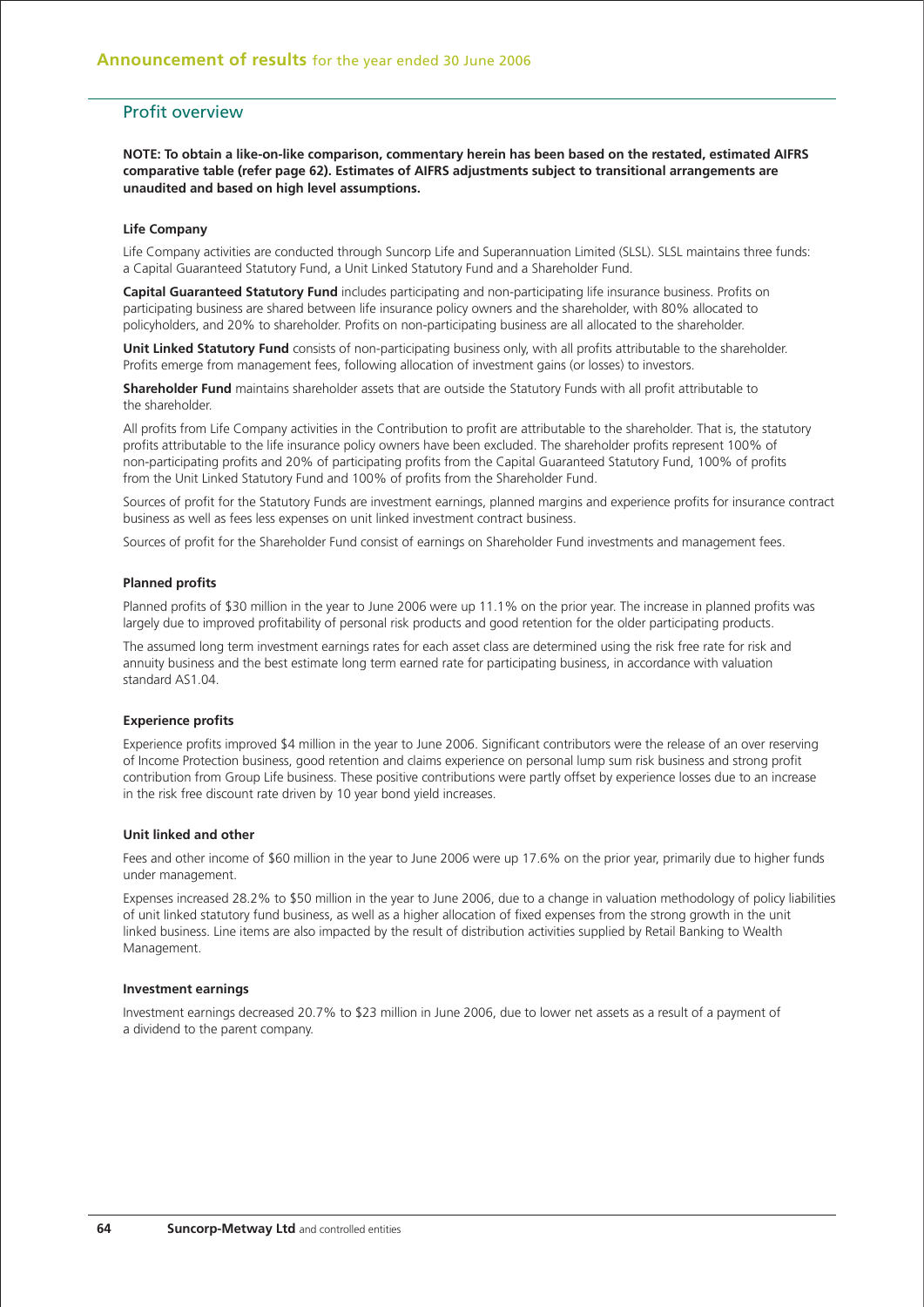## **Announcement of results** for the year ended 30 June 2006

|                                                                |               |               | <b>Half-Year Ended</b> |               |                               |          |               | <b>Full Year Ended</b> |                            |
|----------------------------------------------------------------|---------------|---------------|------------------------|---------------|-------------------------------|----------|---------------|------------------------|----------------------------|
|                                                                | <b>Jun-06</b> | <b>Dec-05</b> | <b>Jun-05</b>          | <b>Dec-04</b> | Jun-06<br>vs Dec-05 vs Jun-05 | $Jun-06$ | <b>Jun-06</b> | <b>Jun-05</b>          | <b>Jun-06</b><br>vs Jun-05 |
|                                                                | $\mathsf{sm}$ | $\mathsf{sm}$ | \$m                    | \$m           | $\%$                          | $\%$     | $\mathsf{Sm}$ | <b>Sm</b>              | $\%$                       |
| New business sales                                             |               |               |                        |               |                               |          |               |                        |                            |
| Risk sales                                                     |               |               |                        |               |                               |          |               |                        |                            |
| Personal risk products                                         | 5             | 5             | $\overline{4}$         | 5             | ٠                             | 25.0     | 10            | 9                      | 11.1                       |
| Group life and CCI                                             | 12            | 7             | 3                      | 13            | 71.4                          | 300.0    | 19            | 16                     | 18.8                       |
| <b>Total risk sales</b>                                        | 17            | 12            | 7                      | 18            | 41.7                          | 142.9    | 29            | 25                     | 16.0                       |
| Superannuation and                                             |               |               |                        |               |                               |          |               |                        |                            |
| Investment Product Sales                                       | 354           | 380           | 283                    | 301           | (6.8)                         | 25.1     | 734           | 584                    | 25.7                       |
| External Product Sales                                         | 11            | 8             | 7                      | 42            | 37.5                          | 57.1     | 19            | 49                     | (61.2)                     |
| <b>Total Superannuation,</b><br><b>Investment and External</b> |               |               |                        |               |                               |          |               |                        |                            |
| <b>Product Sales</b>                                           | 365           | 388           | 290                    | 343           | (5.9)                         | 25.9     | 753           | 633                    | 19.0                       |
| <b>Total sales new business</b>                                | 382           | 400           | 297                    | 361           | (4.5)                         | 28.6     | 782           | 658                    | 18.8                       |

Total new business sales gained strong positive momentum, rising 18.8% to \$782 million in the year to June 2006. Sales in the Group's superannuation, allocated pension and investment products were strong, reflecting a sustained level of confidence in equity markets during the year. Changes to the tax legislation for superannuation also had a positive effect on the inflows.

A large portion of the increase in Group Life sales in the December 2004 half-year was due to a major Group Life client increasing the level of cover required for its members. In comparison to last year, Consumer Credit Insurance (CCI) sales increased by 80%. This increase is due to the launch of a new CCI Home Loan product and further improvement of strike rates of CCI Personal Loans.

The value of new business increased by 77.7% to \$29.5 million. The profitability of most products improved, driven by many factors including increased volumes, improved retention, better quality business and a movement to a risk free discount rate.

## Value of new sales

The table below shows the value, to shareholders, of new business written over the year to June 2006. The values are based on:

- Margin on Services (MoS) value of profit margins (taking the shareholder's 20% share for participating products) for Statutory Fund insurance business.
- Value of fees less expenses and tax for Statutory Fund unit linked investment business.
- Embedded value (ie discounted value of expected shareholder profits and associated imputation credits) for Unit Trust and Easy Invest business, written outside the Statutory Funds.

The writing of profitable business will benefit future profits.

|                                                                                                      | <b>Full Year Ended</b><br><b>Jun-06</b><br>$\mathsf{Sm}$ | <b>Jun-05</b><br><b>Sm</b> | <b>Jun-06</b><br>vs Jun-05<br>$\%$ |
|------------------------------------------------------------------------------------------------------|----------------------------------------------------------|----------------------------|------------------------------------|
| Statutory Fund new business <sup>(1)</sup><br>Unit Trust/Easy Invest new business embedded value (2) | 25.9<br>3.6                                              | 14.1<br>2.5                | 83.7<br>44.0                       |
|                                                                                                      | 29.5                                                     | 16.6                       | 777                                |

### **Notes:**

- (1) Excludes Group Life. Discount rates used were between 4.8% and 10.9% (Jun-05: between 4.1% and 10.5%).
- $(2)$  Discount rate used was 12.3% pa (Jun-05: 11.75%).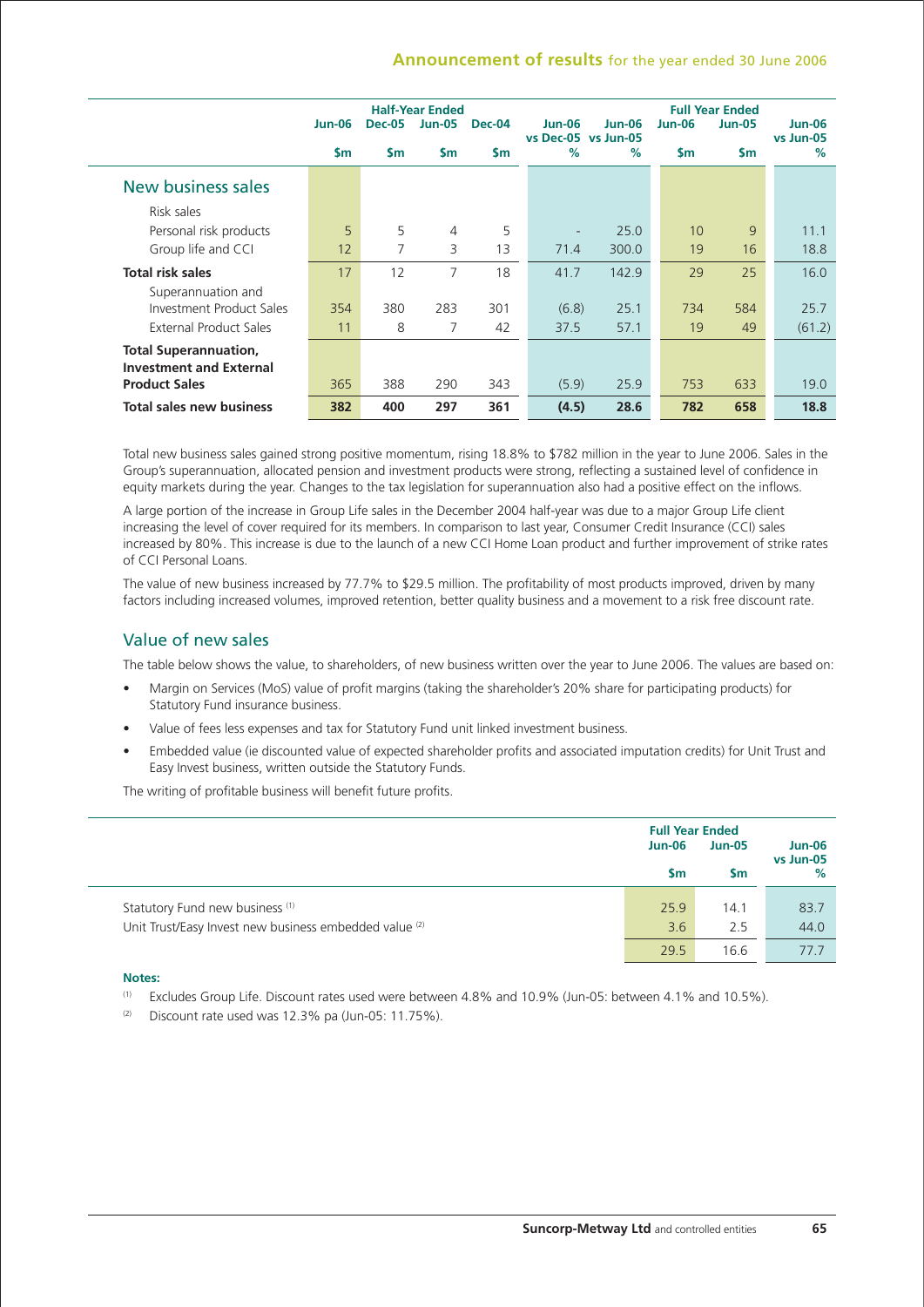# Embedded value

A valuation of the shareholder's interests in the Statutory Funds, Shareholder Fund, and subsidiaries was undertaken as at 30 June 2006. During the year the embedded value increased from \$492 million at June 2005 to \$576 million at June 2006 using a discount rate of 11%. This is mainly due to an increase in the embedded value of the Statutory Funds arising from strong investment performance, good retention and increased future investment earnings assumptions.

|                                               |                        | <b>Discount rate</b> |                    |  |  |
|-----------------------------------------------|------------------------|----------------------|--------------------|--|--|
|                                               | $11.0\%$<br><b>S</b> m | 12.0%<br><b>Sm</b>   | 13.0%<br><b>Sm</b> |  |  |
| Embedded value at 30 June 2006                |                        |                      |                    |  |  |
| Shareholder Fund including subsidiaries       |                        |                      |                    |  |  |
| Value of profits/net assets                   | 87                     | 86                   | 86                 |  |  |
| Value of imputation credits at 70% full value | 9                      | $\mathsf{q}$         | 8                  |  |  |
| <b>Statutory Funds</b>                        |                        |                      |                    |  |  |
| Value of profits/net assets                   | 401                    | 382                  | 365                |  |  |
| Value of imputation credits at 70% full value | 79                     | 74                   | 70                 |  |  |
| Total June 2006                               | 576                    | 551                  | 529                |  |  |
| <b>Total December 2005</b>                    | 484                    | 464                  | 447                |  |  |
| Total June 2005                               | 492                    | 474                  | 457                |  |  |
| <b>Total December 2004</b>                    | 466                    | 448                  | 433                |  |  |

|                                              | <b>Opening</b><br>balance<br><b>Jul-05</b><br>$\mathsf{Sm}$ | <b>Net</b><br><b>inflows</b> | Invest-<br>ment<br>income<br>$8$ other $(1)$ | <b>Closing</b><br>balance |
|----------------------------------------------|-------------------------------------------------------------|------------------------------|----------------------------------------------|---------------------------|
|                                              |                                                             | <b>Sm</b>                    | <b>Sm</b>                                    | <b>Jun-06</b><br>\$m      |
| <b>Funds under administration</b>            |                                                             |                              |                                              |                           |
| Statutory life and superannuation            | 3,868                                                       | 74                           | 499                                          | 4,441                     |
| Retail unit trust products/Easy Invest       | 599                                                         | 37                           | 77                                           | 713                       |
| Assets managed internally                    | 4.467                                                       | 111                          | 576                                          | 5,154                     |
| Statutory life and superannuation - external | 615                                                         | 150                          | 98                                           | 863                       |
| Easy Invest - external                       | 68                                                          | 78                           | 9                                            | 155                       |
| Assets managed externally                    | 683                                                         | 228                          | 107                                          | 1,018                     |
| <b>Total Life Company</b>                    | 5,150                                                       | 339                          | 683                                          | 6,172                     |

### **Notes:**

(1) Investment income and other include expenses and tax.

Funds under administration for the Life Company includes funds placed with internal and external fund managers. Funds under administration totalled \$6.2 billion at the year ended June 2006, up 19.8%, benefiting from strong investment income as well as net inflows of \$339 million for the year.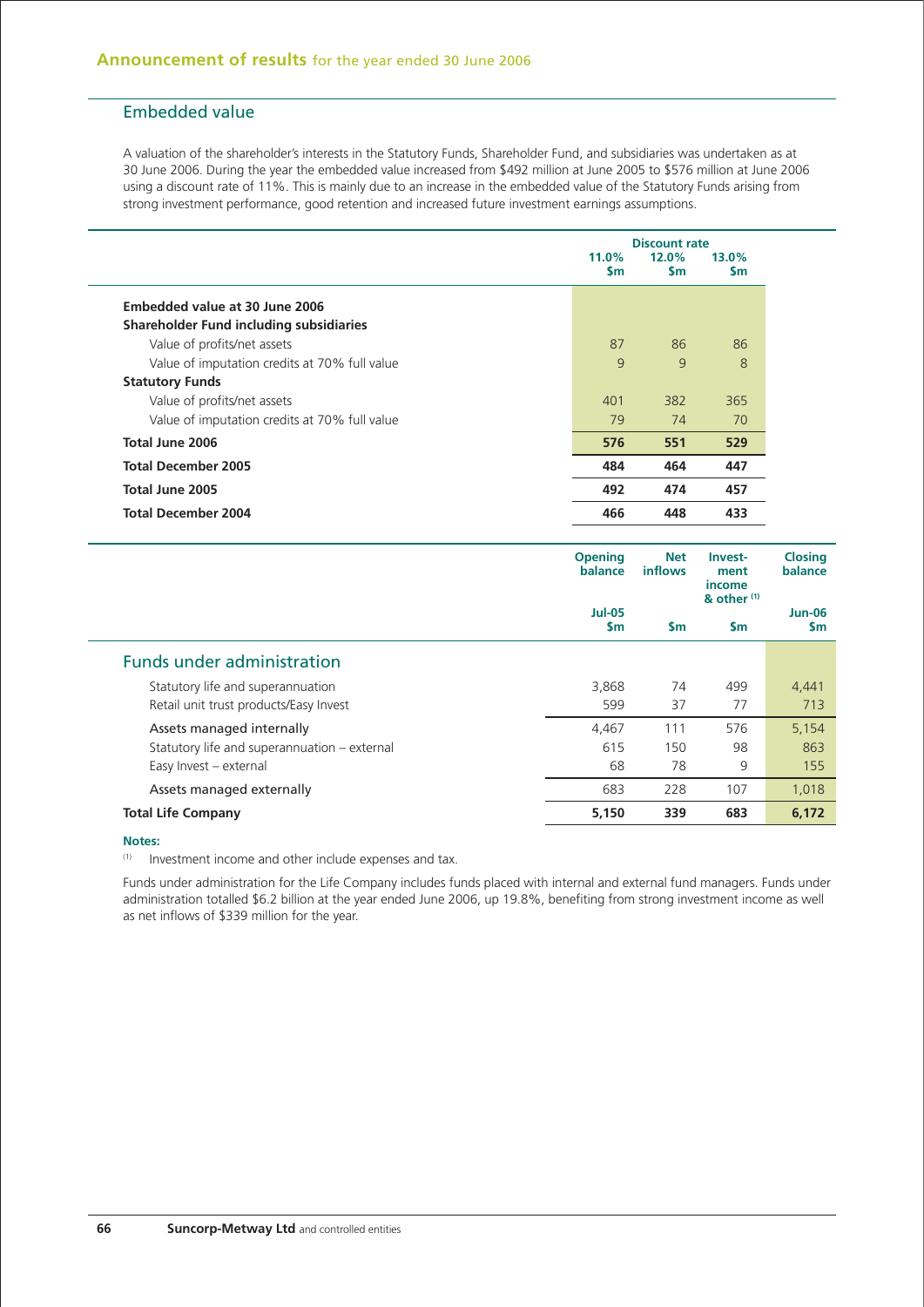# **Announcement of results** for the year ended 30 June 2006

|                           |               |               | <b>Half-Year Ended</b> |           |                                      |               |        | <b>Full Year Ended</b> |                     |
|---------------------------|---------------|---------------|------------------------|-----------|--------------------------------------|---------------|--------|------------------------|---------------------|
|                           | <b>Jun-06</b> | <b>Dec-05</b> | <b>Jun-05</b>          | Dec-04    | <b>Jun-06</b><br>vs Dec-05 vs Jun-05 | <b>Jun-06</b> | Jun-06 | <b>Jun-05</b>          | Jun-06<br>vs Jun-05 |
|                           | <b>Sm</b>     | <b>Sm</b>     | Sm                     | <b>Sm</b> | $\%$                                 | $\%$          | Sm     | <b>Sm</b>              | $\%$                |
| Risk annual premium       |               |               |                        |           |                                      |               |        |                        |                     |
| Personal risk             | 69            | 66            | 64                     | 62        | 4.5                                  | 7.8           | 135    | 126                    | 7.1                 |
| Group Life                | 50            | 39            | 34                     | 34        | 28.2                                 | 47.1          | 89     | 68                     | 30.9                |
| Total risk annual premium | 119           | 105           | 98                     | 96        | 13.3                                 | 21.4          | 224    | 194                    | 15.5                |

Annual premiums on risk products have increased 15.5% for the year, primarily driven by improved retention and continuing growth in premiums from a major Group Life client.

|                                                            | <b>Jun-06</b>  | <b>Dec-05</b>            | <b>Jun-05</b>            | <b>Dec-04</b> | <b>Jun-06</b>  | <b>Jun-06</b><br>vs Dec-05 vs Jun-05 |
|------------------------------------------------------------|----------------|--------------------------|--------------------------|---------------|----------------|--------------------------------------|
|                                                            | $\mathsf{Sm}$  | $\mathsf{Sm}$            | $\mathsf{sm}$            | $\mathsf{sm}$ | %              | %                                    |
| Portfolio allocation of investments<br>- Wealth Management |                |                          |                          |               |                |                                      |
| Allocation of investments held against:                    |                |                          |                          |               |                |                                      |
| <b>Statutory Funds</b>                                     |                |                          |                          |               |                |                                      |
| Equities                                                   | 1,881          | 1,870                    | 1,983                    | 1,804         | 0.6            | (5.1)                                |
| Interest bearing securities                                | 1,871          | 1,770                    | 1,566                    | 1,226         | 5.7            | 19.5                                 |
| Property                                                   | 386            | 287                      | 297                      | 577           | 34.5           | 30.0                                 |
| Other directly held assets                                 | 286            | 193                      | $\overline{\phantom{a}}$ |               | 48.2           | n/a                                  |
| (1), (2)                                                   | 4,424          | 4,120                    | 3,846                    | 3,607         | 7.4            | 15.0                                 |
| Shareholder net assets in Statutory Funds                  |                |                          |                          |               |                |                                      |
| Equities                                                   | 71             | 82                       | 84                       | 105           | (13.4)         | (15.5)                               |
| Interest bearing securities                                | 83             | 97                       | 100                      | 75            | (14.4)         | (17.0)                               |
| Property                                                   | 16             | 14                       | 16                       | 34            | 14.3           |                                      |
| Other                                                      | $\overline{4}$ | $\overline{\phantom{a}}$ | $\overline{\phantom{a}}$ |               | n/a            | n/a                                  |
| (1)                                                        | 174            | 193                      | 200                      | 214           | (9.8)          | (13.0)                               |
| <b>Shareholder Fund</b>                                    |                |                          |                          |               |                |                                      |
| Equities                                                   | 15             | 14                       | 20                       | 22            | 7.1            | (25.0)                               |
| Interest bearing securities                                |                | 1                        | 1                        | $\mathbf{1}$  | (100.0)        | (100.0)                              |
| Property                                                   | $\mathbf{1}$   |                          | 1                        | 1             |                |                                      |
| Other                                                      | $\mathbf{1}$   |                          | $\overline{\phantom{a}}$ | $\sim$        |                | n/a                                  |
| (2)                                                        | 17             | 17                       | 22                       | 24            | $\overline{a}$ | (22.7)                               |

## **Notes:**

(1) Statutory Funds allocation includes shareholder net assets.

(2) The allocation of Statutory Funds and Shareholder Fund investments agrees to the funds under administration for 'Statutory life and superannuation' as shown on the previous page.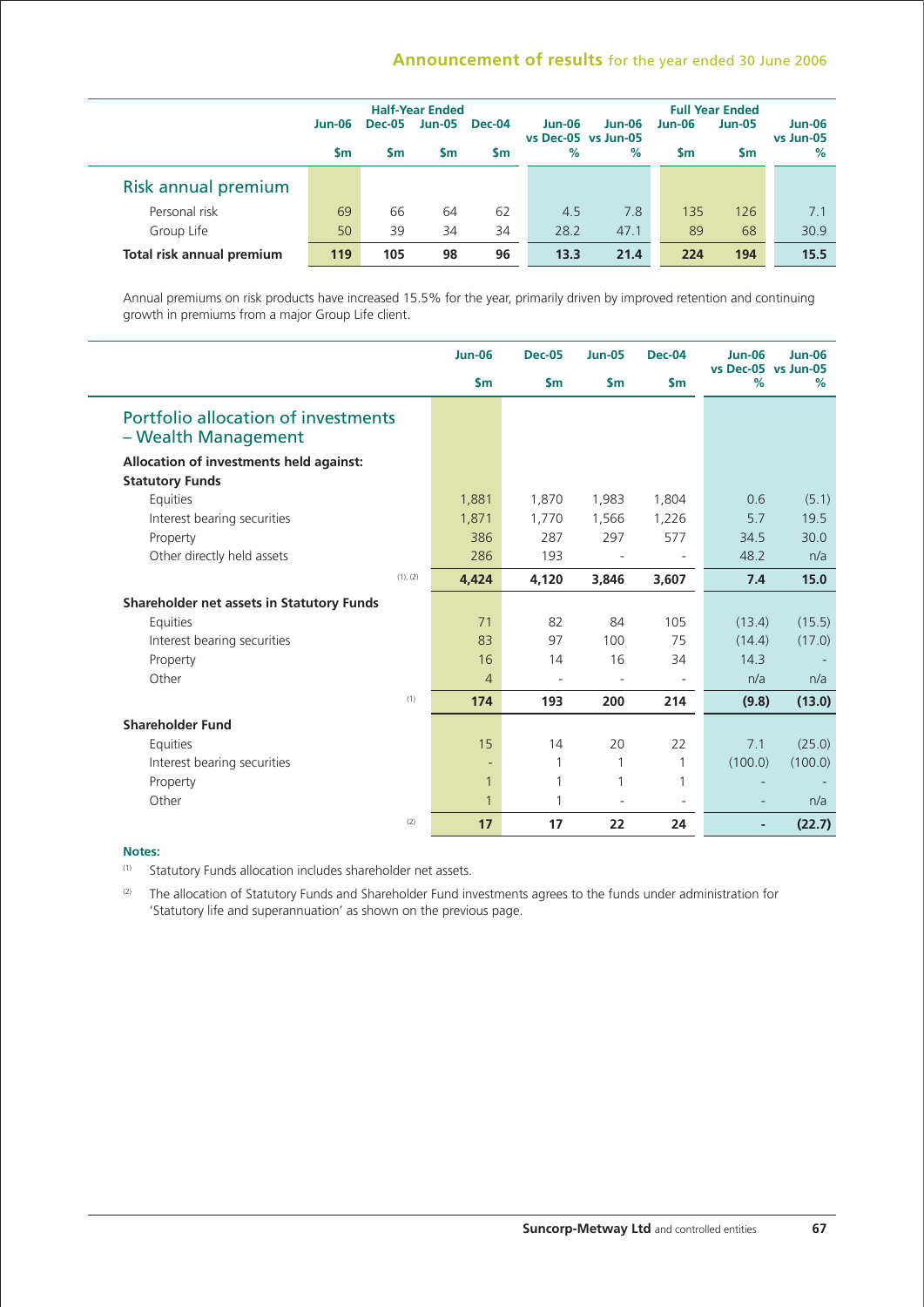### Funds management activities

The funds management group conducts investment management and other fiduciary activities as trustee, custodian or manager for various investment and superannuation funds and wholesale and retail unit trusts.

\$5.2 billion in funds is managed for the Life Company, \$6.1 billion in funds is managed on behalf of the General Insurance division and a further \$1.7 billion in funds is managed on behalf of external parties.

Funds Management profit was \$15 million in the year to June 2006 compared with \$31 million in the prior year. In the year to June 2005, a fee arrangement was terminated which lead to a \$17 million one-off gain in the June 2005 half-year. This sale lead to reduced fee revenue in the June 2006 year which was more than offset by increased profitability due to higher funds under management. In all, underlying profitability increased from \$8 million to \$9 million.

|                                                 | <b>Jun-06</b> | <b>Dec-05</b> | <b>Jun-05</b> | Dec-04    | <b>Jun-06</b><br>vs Dec-05 vs Jun-05 | <b>Jun-06</b> |
|-------------------------------------------------|---------------|---------------|---------------|-----------|--------------------------------------|---------------|
|                                                 | <b>Sm</b>     | <b>Sm</b>     | <b>Sm</b>     | <b>Sm</b> | %                                    | $\%$          |
| <b>Funds under management</b>                   |               |               |               |           |                                      |               |
| General Insurance                               | 6,097         | 5,903         | 5,849         | 5,743     | 3.3                                  | 4.2           |
| Life Company – Shareholder Funds                | 17            | 17            | 22            | 24        | ۰                                    | (22.7)        |
| Life Company – Statutory Funds                  | 4,424         | 4,120         | 3,846         | 3,607     | 7.4                                  | 15.0          |
| Life Company – Retail unit trusts / Easy Invest | 713           | 663           | 599           | 563       | 7.5                                  | 19.0          |
| Other managed funds (1)                         | 1.744         | 1,602         | 1.570         | 2,082     | 8.9                                  | 11.1          |
|                                                 | 12,995        | 12,305        | 11,886        | 12,019    | 5.6                                  | 9.3           |

### **Notes:**

(1) The most significant other managed funds are RACQ Insurance, Queensland Local Government Super.

|                                                      | <b>Inflows</b><br><b>Opening</b><br>balance |           | Out-<br>flows $(1)$ | Invest-<br>ment<br>income | <b>Closing</b><br>balance |  |
|------------------------------------------------------|---------------------------------------------|-----------|---------------------|---------------------------|---------------------------|--|
|                                                      | <b>Jul-05</b><br>\$m                        | <b>Sm</b> | $\mathsf{sm}$       | <b>Sm</b>                 | <b>Jun-06</b><br>\$m      |  |
| <b>Funds under management</b>                        |                                             |           |                     |                           |                           |  |
| General Insurance                                    | 5.849                                       | 2.142     | 2,343               | 449                       | 6,097                     |  |
| Shareholder Funds and Statutory Funds <sup>(2)</sup> | 3.868                                       | 716       | 642                 | 499                       | 4,441                     |  |
| Retail unit trusts/Easy Invest                       | 599                                         | 118       | 81                  | 77                        | 713                       |  |
| Life Company                                         | 4,467                                       | 834       | 723                 | 576                       | 5,154                     |  |
| Other Managed Funds                                  | 1.570                                       | 1.291     | 1.391               | 274                       | 1,744                     |  |
| <b>Total</b>                                         | 11,886                                      | 4,267     | 4,457               | 1,299                     | 12,995                    |  |

#### **Notes:**

(1) Outflows include expenses and tax.

(2) Asset switches between sub-funds have not been netted off.

Group funds under management totalled \$13.0 billion at June 2006, up from \$11.9 billion at June 2005. Investment income was strong, contributing to the increase in funds under management. General Insurance funds under management was impacted by dividend payments to the parent company. External wholesale funds under management increased since June 2005, despite the withdrawal of a low margin cash mandate which was managed in a manner similar to a cash accumulation fund.

## Group investment performance

The majority of asset classes recorded active returns in the year to June 2006. The Suncorp Superannuation Balanced Fund, the flagship diversified portfolio, achieved 1st quartile returns over 1, 3, 5 and 7 years as measured by the Intech Growth Funds survey. The annual return for the Balanced Fund was 16.64% (net of investment fees).

Investment income on funds under management was up 30% on the previous year largely on the back of a strong domestic equities market that had a gross return of 23.9%. For clients invested in the wholesale Australian Equities Trust, active investment management added an additional 5.61% to the gross market return.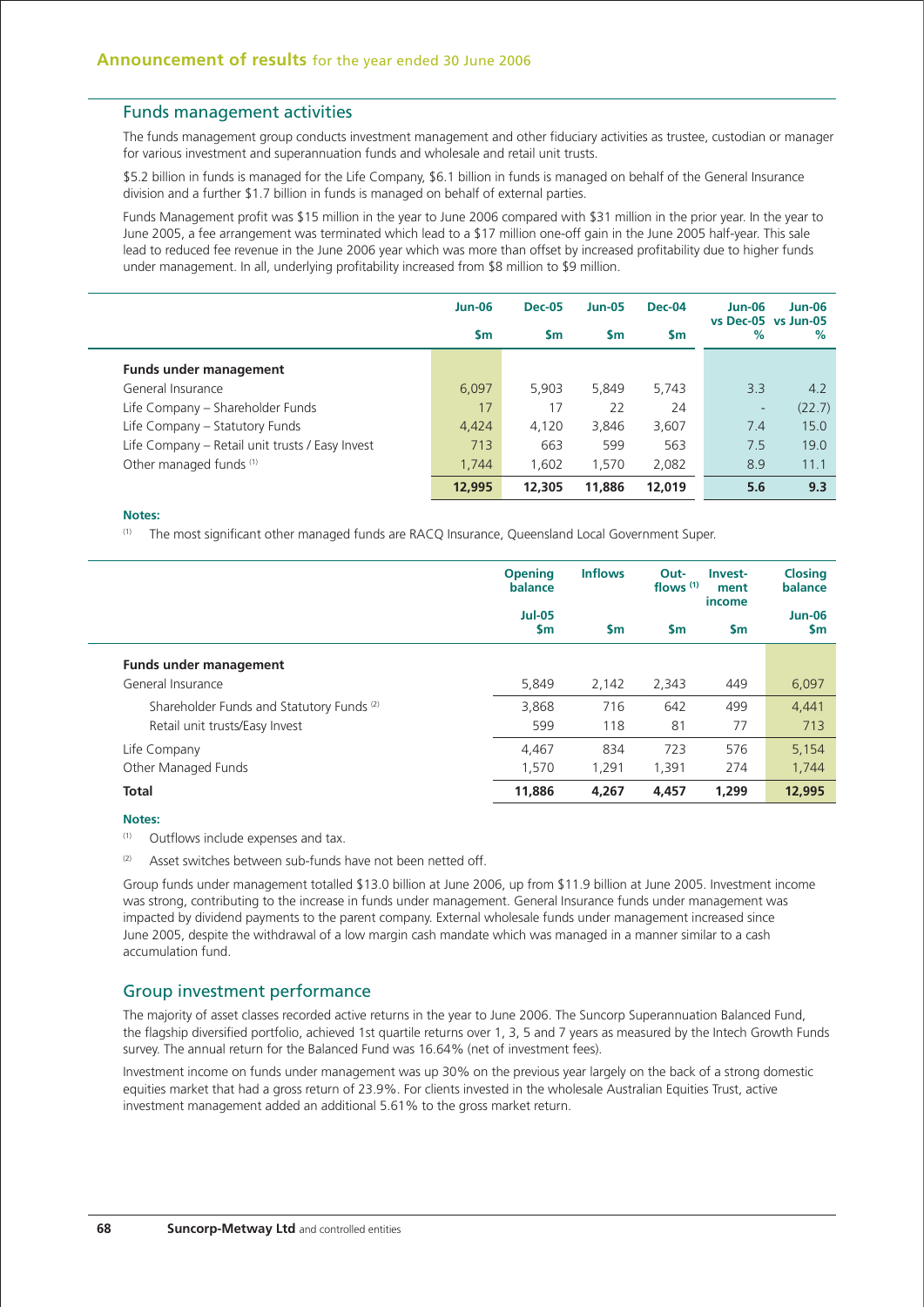## **Group capital**

Group capital is calculated in accordance with APRA guidelines. These guidelines are currently a mixture of AGAAP and AIFRS methodologies. Generally, capital for the banking business is based on AGAAP with the exceptions of tax consolidation and share based payment transactions, and capital for General Insurance and Wealth Management business is calculated in accordance with AIFRS.

APRA have moved to AIFRS based capital reporting for banking businesses from July 2006. APRA's proposed treatment of some balance sheet items, most notably the collective provision and software assets, will reduce the collective provision and software assets, and reduce the capital base. Following these regulatory changes Suncorp's capital ratios will remain within the target ranges.

## Group capital position

At 30 June 2006, the Bank had a Capital Adequacy Ratio of 12.31%, well above the target range of 10% – 10.5%. The Adjusted Common Equity (ACE) ratio at June 2006 was 6.07%, above the target minimum of 5%.

The adoption of AIFRS for regulatory purposes at 1 July 2006 results in these ratios moving to 11.90% and 5.59% respectively, albeit there has been no change to the financial strength of the Bank. In response we have adjusted our ACE target range, applicable following these changes, to 4.5% – 5%. Adjusted common equity is \$155 million higher than the 5% top end of the revised target range.

After these changes, the Company remains in a very strong capital position. Further, the Company is overweight regulatory, fundamental capital and adjusted common equity.

It is our intention to undertake the following capital transactions:

- Where requested, exchange the Reset Preference Shares for Ordinary Shares in September, giving rise to a further \$105 million in fundamental capital/adjusted common equity.
- The issue of \$100 million \$150 million in subordinated debt by the general insurer in September.
- The general insurer to pay a special dividend, funded by the subordinated debt issue, to the Company.
- The Company undertake a \$250 million \$300 million issue of a Tier 1 innovative hybrid instrument in the December quarter to fund future growth.

We are presently considering a capital distribution of some of the surplus fundamental capital/adjusted common equity in the December quarter.

### **Group capital table**

The Group has three distinct business lines with different regulatory requirements for capital. The corporate structure of the Group has the Bank as the holding company for subsidiaries operating the General Insurance, Wealth Management and other businesses. To assist in understanding the regulatory capital position within the Group the following table (including consolidation entries) demonstrates the distribution of capital.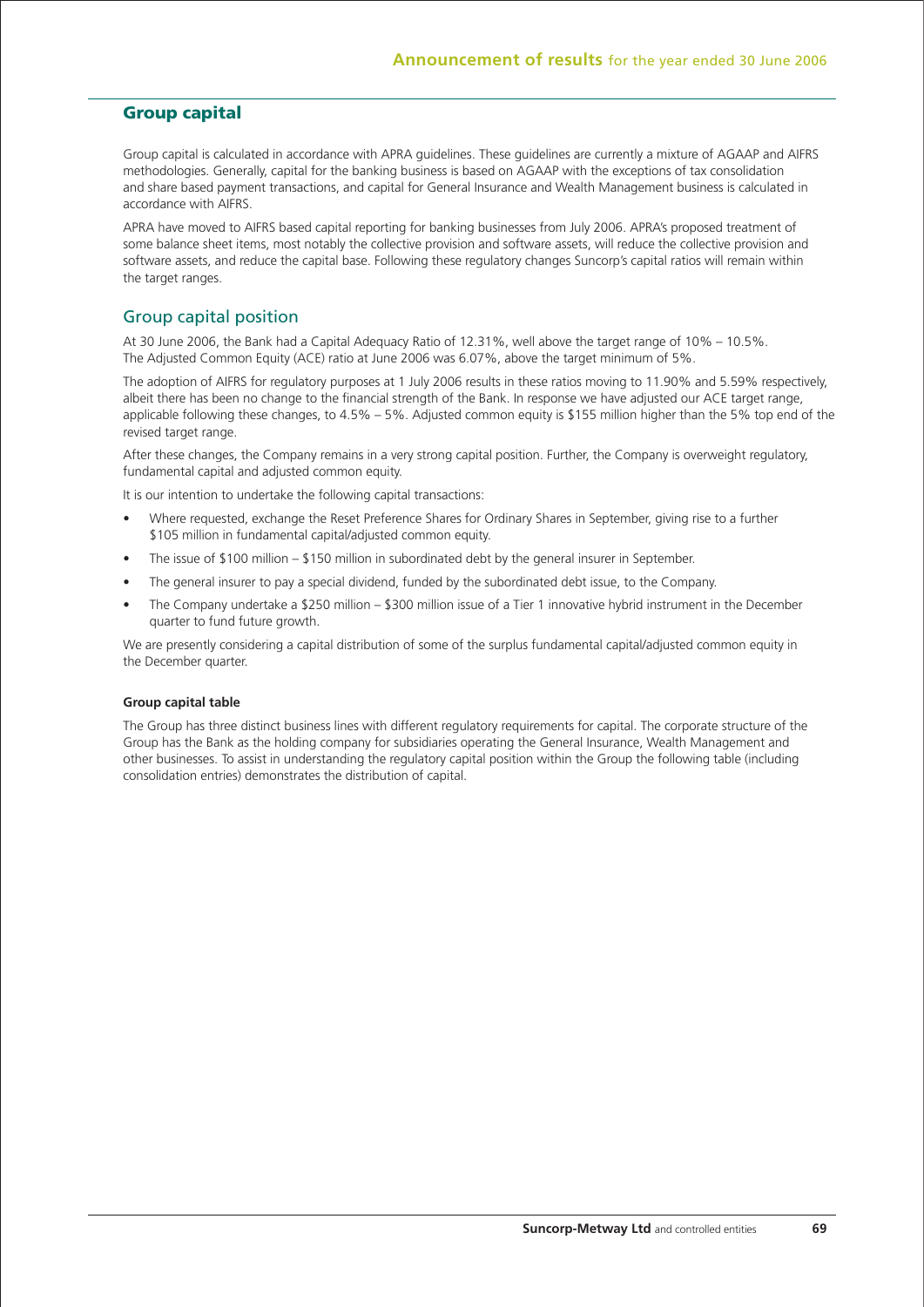## **Announcement of results** for the year ended 30 June 2006

|                                                           | as at 30 June 2006<br><b>General</b><br><b>Wealth</b> |                                   |                                    | Con-                          |                             |                     |
|-----------------------------------------------------------|-------------------------------------------------------|-----------------------------------|------------------------------------|-------------------------------|-----------------------------|---------------------|
|                                                           | <b>Banking</b><br>$\mathsf{sm}$                       | <b>Insurance</b><br>$\mathsf{sm}$ | <b>Management</b><br>$\mathsf{sm}$ | <b>Other</b><br>$\mathsf{sm}$ | solidation<br>$\mathsf{sm}$ | <b>Total</b><br>\$m |
| Group capital position (continued)                        |                                                       |                                   |                                    |                               |                             |                     |
| Tier 1                                                    |                                                       |                                   |                                    |                               |                             |                     |
| Ordinary share capital                                    | 3,007                                                 |                                   |                                    |                               |                             | 3,007               |
| Preference shares                                         | 244                                                   |                                   |                                    |                               |                             | 244                 |
| Funding provided by Bank holding company                  |                                                       | 1,468                             | 46                                 | 27                            | (1, 541)                    |                     |
| Retained profits (1)                                      | 861                                                   | 655                               | 172                                | 3                             | (522)                       | 1,169               |
| Insurance liabilities in excess<br>of liability valuation |                                                       | 349                               |                                    |                               |                             | 349                 |
| Less goodwill                                             | (1,305)                                               | (932)                             |                                    |                               | 1,184                       | (1,053)             |
| Less deductible capitalised expenses                      | (74)                                                  |                                   |                                    |                               |                             | (74)                |
| Less future income tax benefit                            | (18)                                                  |                                   |                                    |                               | 18                          |                     |
| Total tier 1 capital                                      | 2,715                                                 | 1,540                             | 218                                | 30                            | (861)                       | 3,642               |
| Tier 2                                                    |                                                       |                                   |                                    |                               |                             |                     |
| Asset revaluation reserve (pre AIFRS)                     | 8                                                     |                                   |                                    |                               |                             | 8                   |
| APRA general reserve for credit losses                    | 118                                                   |                                   |                                    |                               |                             | 118                 |
| Subordinated notes                                        | 1,301                                                 | 196                               |                                    |                               |                             | 1,497               |
| Total tier 2 capital                                      | 1,427                                                 | 196                               |                                    |                               |                             | 1,623               |
| <b>Deductions from capital</b>                            |                                                       |                                   |                                    |                               |                             |                     |
| Investments in subsidiaries                               | (852)                                                 |                                   |                                    |                               | 852                         |                     |
| Guarantees and facilities to                              |                                                       |                                   |                                    |                               |                             |                     |
| non-banking subsidiaries                                  | (5)                                                   |                                   |                                    |                               | 5                           |                     |
| Total deductions from capital                             | (857)                                                 |                                   |                                    |                               | 857                         |                     |
| <b>Total capital base</b>                                 | 3,285                                                 | 1,736                             | 218                                | 30                            | (4)                         | 5,265               |
| Required minimum capital base <sup>(2)</sup>              | 2,534                                                 | 1,315                             | 118                                | 28                            |                             | 3,995               |
| <b>Excess</b>                                             | 751                                                   | 421                               | 100                                | $\overline{2}$                | (4)                         | 1.270               |

### **Notes:**

- (1) For Banking and General Insurance, this represents the APRA calculation of retained profits. APRA requires accrual of expected dividends in the Bank and provides a different method of calculating General Insurance current year profits. Accrued dividends are not included in the APRA capital calculation for General Insurance, but are deducted in this group calculation to offset the accrued dividends receivable in Banking retained profits. In addition, for Banking, the APRA retained profits are still based on previous GAAP, rather than AIFRS. A reconciliation of AIFRS to APRA retained profits is shown on the next page.
- $(2)$  Where applicable the minimum capital base is as specified by APRA. For Banking this is 9.5% of risk weighted assets and for General Insurance this is 1.25 times the minimum capital requirement. For Wealth Management, the excess assets shown above represent amounts which could be distributed to shareholders and are the sum of a) assets above APRA required minimums for Suncorp Life & Superannuation Limited's Shareholder Fund and Suncorp Metway Investment Management Ltd, and b) Shareholder non-participating profits within Suncorp Life & Superannuation Limited's Statutory Funds. It should be noted that this calculation excludes policy owner retained profits within the Statutory Funds, which can be used to meet APRA solvency and Capital Adequacy requirements. For certain investment entities the minimum capital base represents net tangible asset requirements under Australian Financial Services licences. For Other entities minimum capital is the actual capital base. Required capital for Other entities includes capital of entities which are not consolidated for APRA purposes.

The table shows that the Group has total capital over and above regulatory minimum levels of \$1,270 million.

The Company maintains a policy of holding capital levels prudently above regulatory minimums to ensure the ongoing strength and security of the Group and to safeguard the Group credit ratings.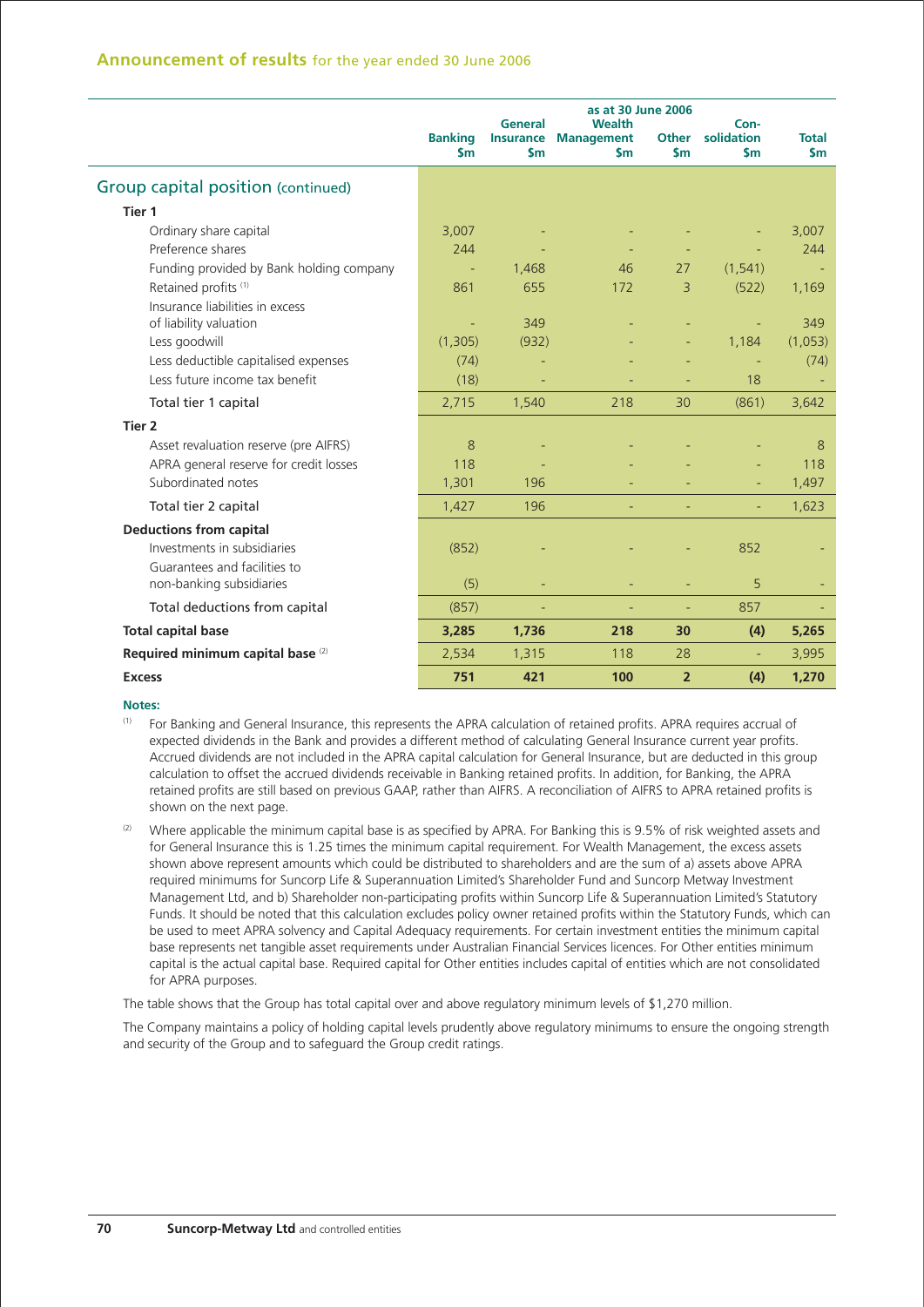# **Announcement of results** for the year ended 30 June 2006

|                                                                         |                                 | General                            | as at 30 June 2006<br>Wealth |                        | Con-                                       |                           |
|-------------------------------------------------------------------------|---------------------------------|------------------------------------|------------------------------|------------------------|--------------------------------------------|---------------------------|
|                                                                         | <b>Banking</b><br>$\mathsf{Sm}$ | <b>Insurance</b><br>$\mathsf{S}$ m | <b>Management</b><br>\$m     | Other<br>$\mathsf{sm}$ | solidation <sup>(1)</sup><br>$\mathsf{sm}$ | <b>Total</b><br><b>Sm</b> |
| Group capital position (continued)                                      |                                 |                                    |                              |                        |                                            |                           |
| Reconciliation of total capital base to<br>net assets                   |                                 |                                    |                              |                        |                                            |                           |
| Net assets                                                              | 3,884                           | 2,309                              | 279                          | 34                     | (2,078)                                    | 4,428                     |
| Difference relating to APRA definition<br>of retained profits           | (8)                             | (186)                              | (60)                         | (5)                    |                                            | (259)                     |
| Equity items not eligible for inclusion in<br>capital for APRA purposes |                                 |                                    |                              |                        |                                            |                           |
| Reserves (post AIFRS)                                                   | (26)                            |                                    | (1)                          | $\mathbf{1}$           | (1)                                        | (27)                      |
| Contributed equity tax adjustments                                      |                                 |                                    |                              |                        |                                            |                           |
| Additional items allowable for                                          |                                 |                                    |                              |                        |                                            |                           |
| capital for APRA purposes                                               |                                 |                                    |                              |                        |                                            |                           |
| Preference shares                                                       | 244                             |                                    |                              |                        |                                            | 244                       |
| Subordinated notes                                                      | 1,301                           | 196                                |                              |                        |                                            | 1,497                     |
| Technical provisions in excess of<br>liability valuation                | ٠                               | 349                                |                              |                        |                                            | 349                       |
| Holdings of own shares                                                  | 18                              |                                    |                              |                        | 16                                         | 34                        |
| Reserves (pre AIFRS)                                                    | 8                               |                                    |                              |                        |                                            | 8                         |
| APRA general reserve for credit losses                                  | 118                             |                                    |                              |                        |                                            | 118                       |
| <b>Deductions from capital for APRA purposes</b>                        |                                 |                                    |                              |                        |                                            |                           |
| Goodwill (2)                                                            | (1,305)                         | (932)                              |                              | ÷,                     | 1,184                                      | (1,053)                   |
| Deductible capitalised expenses                                         | (74)                            |                                    |                              |                        | $\overline{\phantom{a}}$                   | (74)                      |
| Future income tax benefits                                              | (18)                            |                                    |                              |                        | 18                                         |                           |
| Funding of capital and guarantees<br>by Bank holding company            | (857)                           |                                    |                              |                        | 857                                        |                           |
| <b>Total capital base</b>                                               | 3,285                           | 1,736                              | 218                          | 30                     | (4)                                        | 5,265                     |

### **Notes:**

(1) Consolidation mainly represents the Bank's investments in non-banking subsidiaries and amortisation of goodwill. APRA requires goodwill to continue to be amortised in accordance with previous AGAAP requirements.

 $(2)$  APRA requires the intangible component of the book value of investments in non-banking subsidiaries to be deducted from Tier 1 capital. As it relates to non-banking subsidiaries, it is not amortised at the Banking level. Amortisation occurs within General Insurance and when the entire Group is consolidated. The total intangible deduction from Group capital in the table above of \$1,053 million represents the total unamortised balance of goodwill for the Group.

|                                                                                                           | <b>Banking</b><br><b>Sm</b> | General<br><b>Insurance</b><br><b>Sm</b> | as at 30 June 2006<br><b>Wealth</b><br><b>Management</b><br><b>Sm</b> | <b>Other</b><br><b>Sm</b> | Con-<br>solidation<br><b>Sm</b> | <b>Total</b><br>$\mathsf{Sm}$ |
|-----------------------------------------------------------------------------------------------------------|-----------------------------|------------------------------------------|-----------------------------------------------------------------------|---------------------------|---------------------------------|-------------------------------|
| <b>Reconciliation of APRA retained profits</b><br>to reported retained profits                            |                             |                                          |                                                                       |                           |                                 |                               |
| <b>Reported retained profits</b>                                                                          | 869                         | 841                                      | 232                                                                   | 8                         | (522)                           | 1,428                         |
| Retained profits of entities not<br>consolidated for APRA purposes<br>Differences in retained profits for | (5)                         | 143                                      |                                                                       |                           |                                 | 138                           |
| APRA purposes                                                                                             | (218)                       | (179)                                    | ٠                                                                     |                           | ٠                               | (397)                         |
| Expected intragroup dividends (1)                                                                         | 215                         | (150)                                    | (60)                                                                  | (5)                       | ٠                               | $\overline{\phantom{a}}$      |
|                                                                                                           | (8)                         | (186)                                    | (60)                                                                  | (5)                       | ٠                               | (259)                         |
| <b>APRA retained profits</b>                                                                              | 861                         | 655                                      | 172                                                                   | 3                         | (522)                           | 1,169                         |

### **Notes:**

 $(1)$  Intragroup dividends are not deducted from the General Insurance capital position shown on page 75 in accordance with APRA instructions.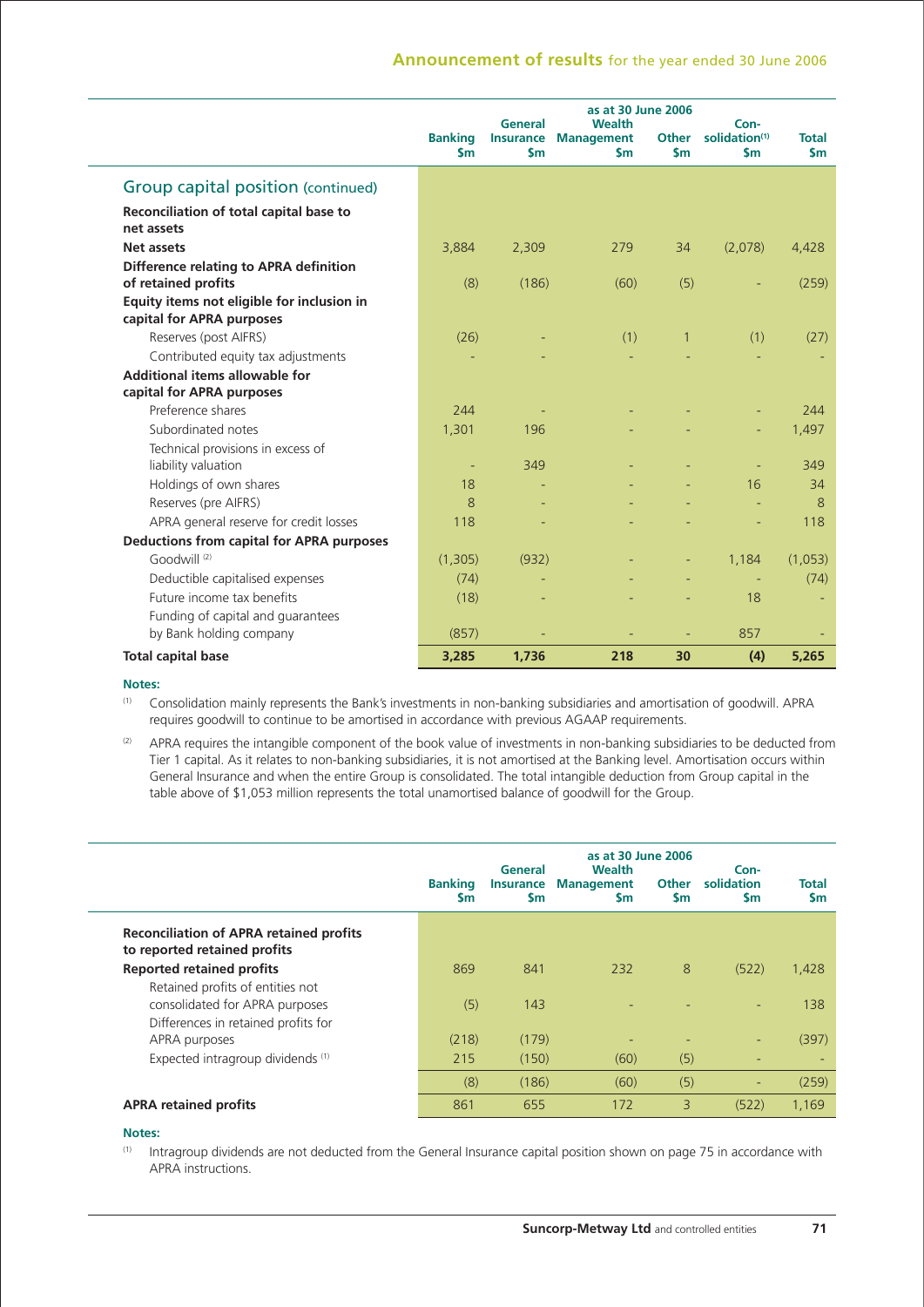|                                                                                                                                 | <b>Jun-06</b><br>$\mathsf{Sm}$ | <b>Dec-05</b><br>$\mathsf{Sm}$ | <b>Jun-05</b><br>Sm      | <b>Dec-04</b><br>\$m                                            |
|---------------------------------------------------------------------------------------------------------------------------------|--------------------------------|--------------------------------|--------------------------|-----------------------------------------------------------------|
| <b>Banking capital adequacy</b>                                                                                                 |                                |                                |                          |                                                                 |
| <b>Consolidated banking capital</b>                                                                                             |                                |                                |                          |                                                                 |
| Tier 1                                                                                                                          |                                |                                |                          |                                                                 |
| Ordinary share capital                                                                                                          | 3,007                          | 2,946                          | 2,796                    | 2,725                                                           |
| Preference shares                                                                                                               | 244                            | 244                            | 244                      | 244                                                             |
| Preconversion reserve                                                                                                           |                                |                                | 13                       | 13                                                              |
| Retained profits                                                                                                                | 861                            | 709                            | 1,018                    | 710                                                             |
| Less amortised goodwill for banking subsidiaries                                                                                | (18)                           | (19)                           | (20)                     | (20)                                                            |
| Less unamortised goodwill component of investment                                                                               |                                |                                |                          |                                                                 |
| in non-banking subsidiaries                                                                                                     | (1, 287)                       | (1, 287)                       | (1, 214)                 | (1,209)                                                         |
| Less other intangible assets                                                                                                    | (74)                           | (68)                           | (67)                     | (62)                                                            |
| Less excluded assets                                                                                                            |                                |                                |                          | (1)                                                             |
| Less net future income tax benefit                                                                                              | (18)                           | (23)                           |                          |                                                                 |
| Total tier 1 capital                                                                                                            | 2,715                          | 2,502                          | 2,770                    | 2,400                                                           |
| Tier 2                                                                                                                          |                                |                                |                          |                                                                 |
| Asset revaluation reserve (pre AIFRS)                                                                                           | 8                              | 8                              | 8                        | 8                                                               |
| APRA general reserve for credit losses                                                                                          | 118                            | 118                            | 118                      | 118                                                             |
| Perpetual subordinated notes                                                                                                    | 170                            | 170                            | 170                      | 170                                                             |
| Subordinated notes                                                                                                              | 1,131                          | 835                            | 602                      | 593                                                             |
| Total tier 2 capital                                                                                                            | 1,427                          | 1,131                          | 898                      | 889                                                             |
| <b>Deductions from capital</b>                                                                                                  |                                |                                |                          |                                                                 |
| Investments in non-banking subsidiaries                                                                                         |                                |                                |                          |                                                                 |
| (net of goodwill component deducted from Tier 1)                                                                                | (852)                          | (863)                          | (851)                    | (853)                                                           |
| Guarantees and facilities to non-banking subsidiaries                                                                           | (5)                            | (5)                            | (5)                      | (5)                                                             |
| <b>Capital base</b>                                                                                                             | 3,285                          | 2,765                          | 2,812                    | 2,431                                                           |
| <b>Total assessed risk</b>                                                                                                      | 26,675                         | 25,626                         | 24,439                   | 23,292                                                          |
| Risk weighted capital ratio                                                                                                     | 12.31%                         | 10.79%                         | 11.51%                   | 10.44%                                                          |
| Reconciliation of deduction for investments in subsidiaries                                                                     |                                |                                |                          |                                                                 |
| Investment securities - Balance Sheet - Banking                                                                                 | 2,142                          | 2,153                          | 2,079                    | 2,077                                                           |
| Less securities held by entities not consolidated                                                                               |                                |                                |                          |                                                                 |
| for APRA purposes                                                                                                               | (3)                            | (3)                            | (14)                     | (12)                                                            |
| Less intangible component deducted from Tier 1 capital                                                                          |                                |                                |                          |                                                                 |
| - non-banking subsidiaries                                                                                                      | (1, 287)                       | (1, 287)                       | (1, 214)                 | (1,209)                                                         |
| Less non-subsidiary entity investment securities                                                                                |                                |                                |                          | (3)                                                             |
| Deduction from total capital for investment in subsidiaries                                                                     | 852                            | 863                            | 851                      | 853                                                             |
|                                                                                                                                 |                                |                                |                          |                                                                 |
|                                                                                                                                 |                                |                                |                          |                                                                 |
| Retained profits opening for the half-year                                                                                      | 709                            | 1,018                          | 710                      |                                                                 |
| Opening AIFRS adjustments                                                                                                       |                                | 61                             |                          |                                                                 |
| Add Banking profit after tax for the half-year                                                                                  | 181                            | 179                            | 167                      |                                                                 |
| Less profit after tax of entities not consolidated                                                                              |                                |                                |                          |                                                                 |
| for APRA purposes                                                                                                               | (2)                            | (2)                            | 1                        | 445<br>145                                                      |
| Add/(less) APRA adjustments                                                                                                     | (3)                            | (13)                           | (28)                     |                                                                 |
| Less dividend expense/accrual                                                                                                   | (278)                          | (673)                          | (253)                    |                                                                 |
| Add estimated change in dividend reinvestment plan                                                                              | (8)                            | 4                              | 38                       |                                                                 |
| Add dividends from non-banking subsidiaries                                                                                     | 262                            | 135                            | 383                      |                                                                 |
| <b>Retained profits movement</b><br>Retained profits closing for the half-year                                                  | 861                            | 709                            | 1,018                    |                                                                 |
|                                                                                                                                 |                                |                                |                          |                                                                 |
|                                                                                                                                 | 22                             | 22                             | 20                       |                                                                 |
| Goodwill for banking subsidiaries per balance sheet<br>APRA adjustments                                                         | (1)                            | (3)                            | $\overline{\phantom{a}}$ |                                                                 |
| Non-amortised goodwill for non-banking entities                                                                                 | 1,287                          | 1,287                          | 1,214                    |                                                                 |
| Goodwill reflected in investments in associates                                                                                 | (38)                           | (38)                           | (38)                     |                                                                 |
| Reconciliation of banking deduction for intangible assets<br>to Group intangible assets<br>Amortisation of non-banking goodwill | (217)                          | (212)                          | (274)                    |                                                                 |
| Intangible assets not deducted from capital                                                                                     | 71                             | 74                             | 182                      | (236)<br>2<br>354<br>710<br>21<br>1,209<br>(33)<br>(244)<br>131 |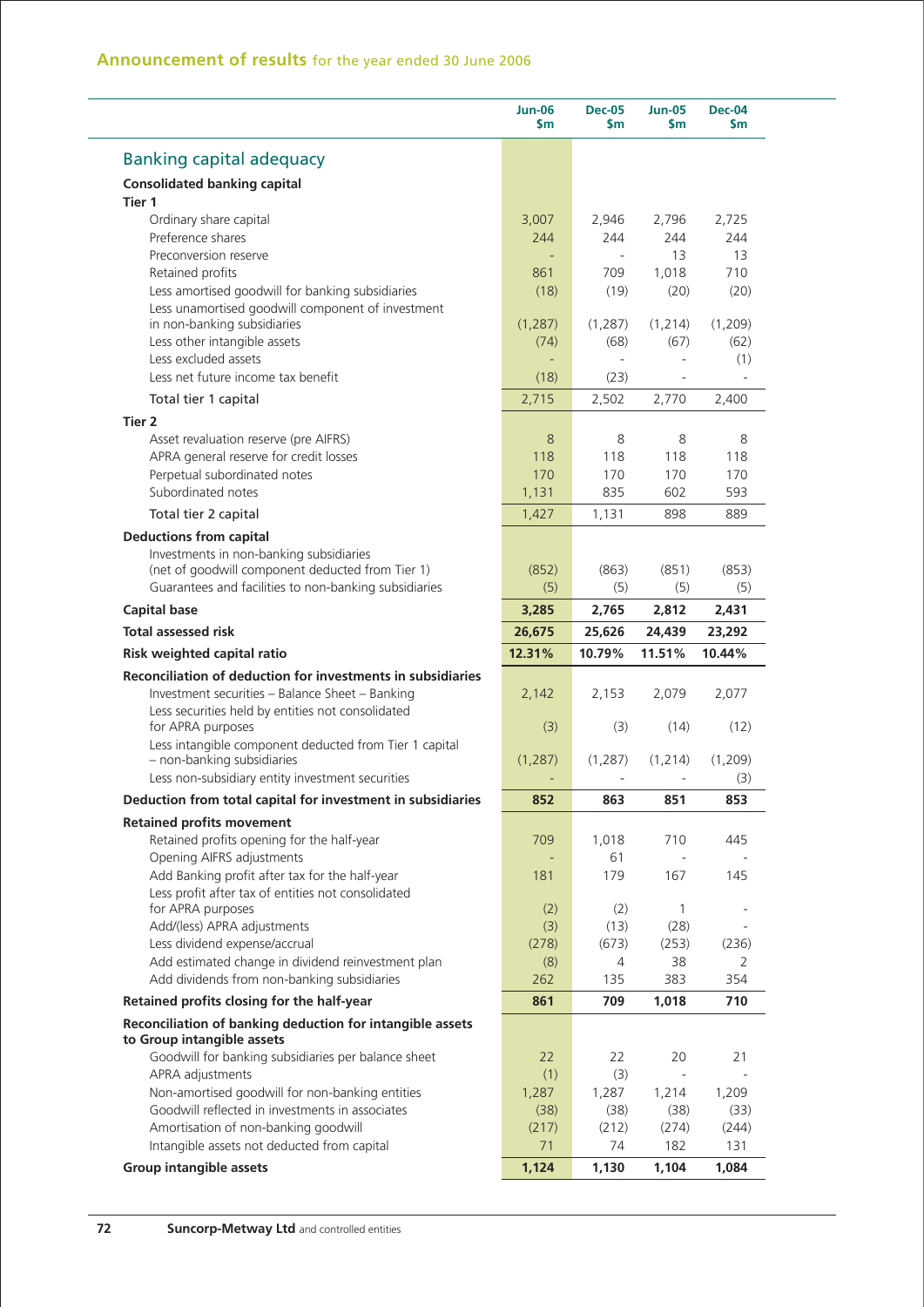### **Announcement of results** for the year ended 30 June 2006

|                                 | <b>Carrying value</b> |                      |                            |                                | <b>Risk weighted balance</b><br><b>Risk</b> |                      |                      |                            |                      |
|---------------------------------|-----------------------|----------------------|----------------------------|--------------------------------|---------------------------------------------|----------------------|----------------------|----------------------------|----------------------|
|                                 | <b>Jun-06</b><br>\$m  | <b>Dec-05</b><br>\$m | <b>Jun-05</b><br><b>Sm</b> | <b>Dec-04</b><br>$\mathsf{Sm}$ | weights<br>%                                | <b>Jun-06</b><br>\$m | <b>Dec-05</b><br>\$m | <b>Jun-05</b><br><b>Sm</b> | <b>Dec-04</b><br>\$m |
| <b>Banking capital</b>          |                       |                      |                            |                                |                                             |                      |                      |                            |                      |
| adequacy (continued)            |                       |                      |                            |                                |                                             |                      |                      |                            |                      |
| <b>Risk weighted assets</b>     |                       |                      |                            |                                |                                             |                      |                      |                            |                      |
| <b>Assets</b>                   |                       |                      |                            |                                |                                             |                      |                      |                            |                      |
| Cash, claims on Reserve Bank    |                       |                      |                            |                                |                                             |                      |                      |                            |                      |
| of Australia, short term claims |                       |                      |                            |                                |                                             |                      |                      |                            |                      |
| on Australian Commonwealth      |                       |                      |                            |                                |                                             |                      |                      |                            |                      |
| Government and other            |                       |                      |                            |                                |                                             |                      |                      |                            |                      |
| liquid assets                   | 504                   | 677                  | 637                        | 787                            | $\Omega$                                    |                      |                      |                            |                      |
| Claims on banks and             |                       |                      |                            |                                |                                             |                      |                      |                            |                      |
| local governments               | 151                   | 133                  | 212                        | 66                             | 20                                          | 30                   | 27                   | 42                         | 13                   |
| Loans secured against           |                       |                      |                            |                                |                                             |                      |                      |                            |                      |
| residential housing             | 16,600                | 16,923               | 16,208                     | 15,921                         | 50                                          | 8,300                | 8,461                | 8,104                      | 7,961                |
| Other assets                    | 16,899                | 15,818               | 14,954                     | 14,036                         | 100                                         | 16,899               | 15,818               | 14,954                     | 14,036               |
| Loans with loan valuation ratio |                       |                      |                            |                                |                                             |                      |                      |                            |                      |
| in excess of 80%                | 14                    | 15                   | 16                         | 22                             | 200                                         | 28                   | 30                   | 32                         | 44                   |
| Total Banking assets (1)        | 34,168                | 33,566               | 32,027                     | 30,832                         |                                             | 25,257               | 24,336               | 23,132 22,054              |                      |

|                                              | <b>Notional</b><br>amount      | <b>Credit</b><br>equiv-<br>alent |                             |                                |                                | <b>Risk weighted balance</b>   |                                |  |
|----------------------------------------------|--------------------------------|----------------------------------|-----------------------------|--------------------------------|--------------------------------|--------------------------------|--------------------------------|--|
|                                              | <b>Jun-06</b><br>$\mathsf{sm}$ | <b>Jun-06</b><br>$\mathsf{sm}$   | <b>Risk</b><br>weights<br>% | <b>Jun-06</b><br>$\mathsf{sm}$ | <b>Dec-05</b><br>$\mathsf{sm}$ | <b>Jun-05</b><br>$\mathsf{sm}$ | <b>Dec-04</b><br>$\mathsf{Sm}$ |  |
| Off balance sheet positions                  |                                |                                  |                             |                                |                                |                                |                                |  |
| Guarantees entered into in the normal course |                                |                                  |                             |                                |                                |                                |                                |  |
| of business                                  | 363                            | 200                              | 20-100                      | 156                            | 128                            | 119                            | 106                            |  |
| Commitments to provide loans and advances    | 5,868                          | 1,241                            | $0 - 100$                   | 897                            | 795                            | 814                            | 780                            |  |
| Capital commitments                          | 8                              | 8                                | 100                         | 8                              | 8                              | 4                              | 6                              |  |
| Foreign exchange contracts                   | 11,080                         | 253                              | $20 - 50$                   | 52                             | 46                             | 55                             | 88                             |  |
| Interest rate contracts                      | 26,511                         | 238                              | 20-50                       | 78                             | 56                             | 73                             | 49                             |  |
| Total off balance sheet positions            | 43,830                         | 1,940                            |                             | 1,191                          | 1,033                          | 1,065                          | 1,029                          |  |
| Market risk capital charge                   |                                |                                  |                             | 227                            | 257                            | 242                            | 209                            |  |
| Total risk weighted assets                   |                                |                                  |                             | 25,257                         | 24,336                         | 23,132                         | 22,054                         |  |
| <b>Total assessed risk</b>                   |                                |                                  |                             | 26,675                         | 25,626                         | 24,439                         | 23,292                         |  |
|                                              |                                |                                  |                             |                                |                                |                                |                                |  |
|                                              |                                |                                  |                             | $\frac{9}{6}$                  | %                              | %                              | $\frac{9}{6}$                  |  |
| <b>Risk weighted capital ratios</b>          |                                |                                  |                             |                                |                                |                                |                                |  |
| Tier 1                                       |                                |                                  |                             | 10.18                          | 9.77                           | 11.33                          | 10.30                          |  |
| Tier <sub>2</sub>                            |                                |                                  |                             | 5.34                           | 4.41                           | 3.68                           | 3.82                           |  |
| Deductions                                   |                                |                                  |                             | (3.21)                         | (3.39)                         | (3.50)                         | (3.68)                         |  |
| Total risk weighted capital ratios           |                                |                                  |                             | 12.31                          | 10.79                          | 11.51                          | 10.44                          |  |

#### **Notes:**

(1) Total Banking assets differ from Banking segment assets due to the adoption of the APRA classification of intangible assets, deferred taxation, incorporation of the trading book in the market risk capital charge and general reserve for credit losses for capital adequacy purposes.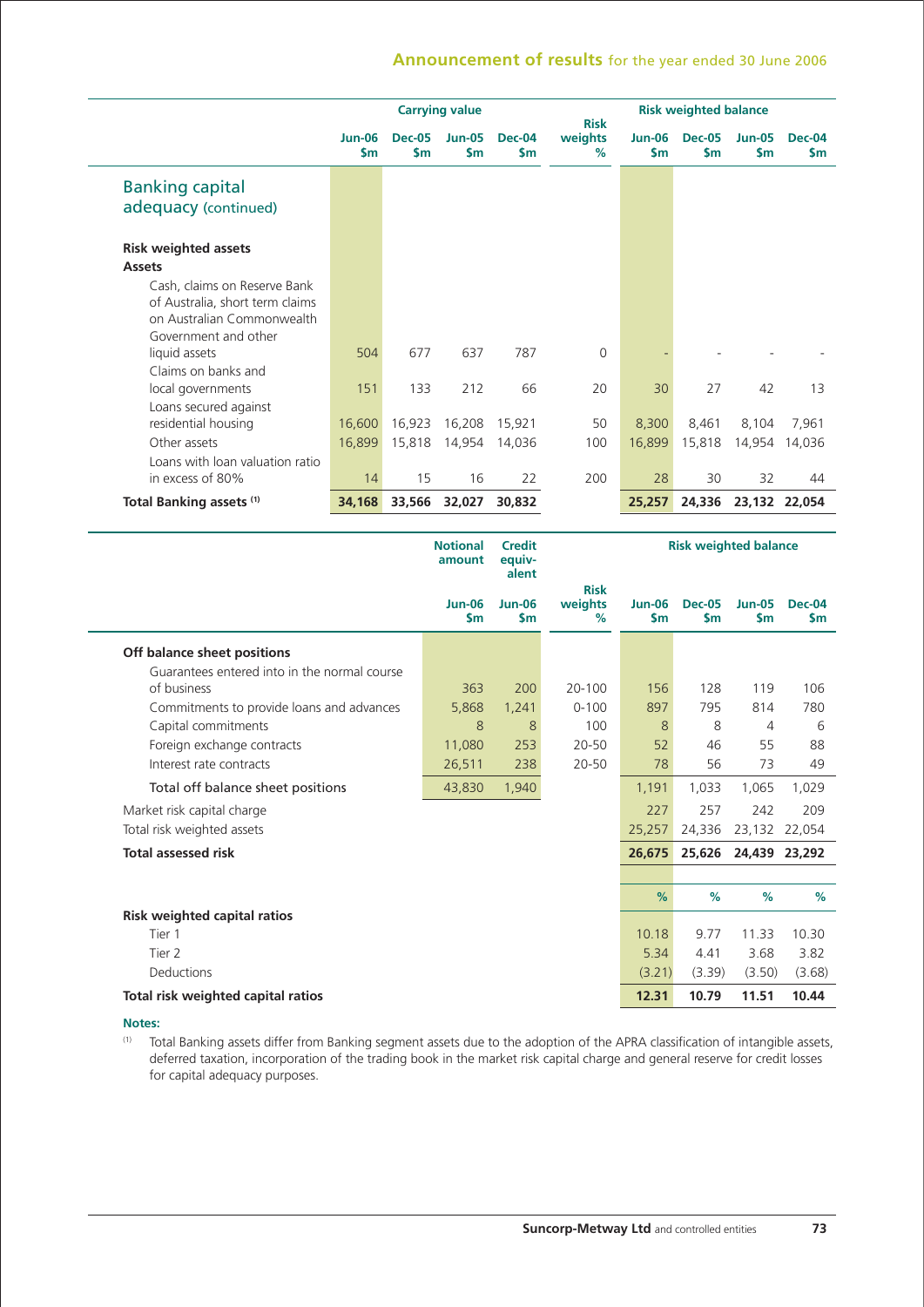|                                                          | <b>Jun-06</b><br>$\mathsf{Sm}$ | <b>Dec-05</b><br>$\mathsf{Sm}$ | <b>Jun-05</b><br>$\mathsf{sm}$ | <b>Dec-04</b><br><b>Sm</b> |
|----------------------------------------------------------|--------------------------------|--------------------------------|--------------------------------|----------------------------|
| <b>Adjusted Common Equity</b><br>- consolidated Bank     |                                |                                |                                |                            |
| Ordinary share capital                                   | 3,007                          | 2,946                          | 2,796                          | 2,725                      |
| Retained profits                                         | 861                            | 709                            | 1,018                          | 710                        |
| Reserves                                                 | 8                              | 8                              | 21                             | 21                         |
|                                                          | 3,876                          | 3,663                          | 3,835                          | 3,456                      |
| Less:                                                    |                                |                                |                                |                            |
| Goodwill                                                 | (1,305)                        | (1,306)                        | (1,234)                        | (1,229)                    |
| Other intangible assets                                  | (74)                           | (68)                           | (67)                           | (62)                       |
| Excluded assets                                          | ۰                              |                                |                                | (1)                        |
| Future income tax benefit                                | (18)                           | (23)                           |                                |                            |
| Investment in non-banking subsidiaries (net of goodwill) | (852)                          | (863)                          | (851)                          | (853)                      |
| Asset revaluation reserve (pre AIFRS)                    | (8)                            | (8)                            | (8)                            | (8)                        |
|                                                          | (2,257)                        | (2,268)                        | (2, 160)                       | (2, 153)                   |
| <b>Adjusted Common Equity</b>                            | 1,619                          | 1,395                          | 1,675                          | 1,303                      |
| Total assessed risk                                      | 26,675                         | 25,626                         | 24,439                         | 23,292                     |
|                                                          | $\%$                           | $\%$                           | $\%$                           | $\%$                       |
| <b>Adjusted Common Equity ratio</b>                      | 6.07                           | 5.44                           | 6.85                           | 5.59                       |

### General Insurance minimum capital ratio

The minimum capital requirement (MCR) for General Insurance is calculated by assessing the risks inherent in the business, which comprise:

- The risk that the liability for outstanding claims is not sufficient to meet the obligations to policy holders arising from losses incurred up to the reporting date (outstanding claims risk);
- The risk that the unearned premium liability is insufficient to meet the obligations to policy holders arising from losses incurred after the reporting date on existing policies (premium liabilities risk);
- The risk that the value of assets is diminished (investment risk); and
- The risk of a catastrophe giving rise to major claims losses up to the retention amount under existing reinsurance arrangements (catastrophe risk).

These risks are quantified to determine the minimum capital required under the prudential standards. This requirement is compared with the capital held in the General Insurance companies. Any provisions for outstanding claims and insurance risk, in excess of the amount required to provide a level of sufficiency at 75%, is classified as capital.

At June 2006 the consolidated General Insurance business has a strong capital position at 1.79 times the minimum requirement. This is down from 1.88 times at June 2005. Capital in excess of the target level is repatriated to the parent by way of dividends.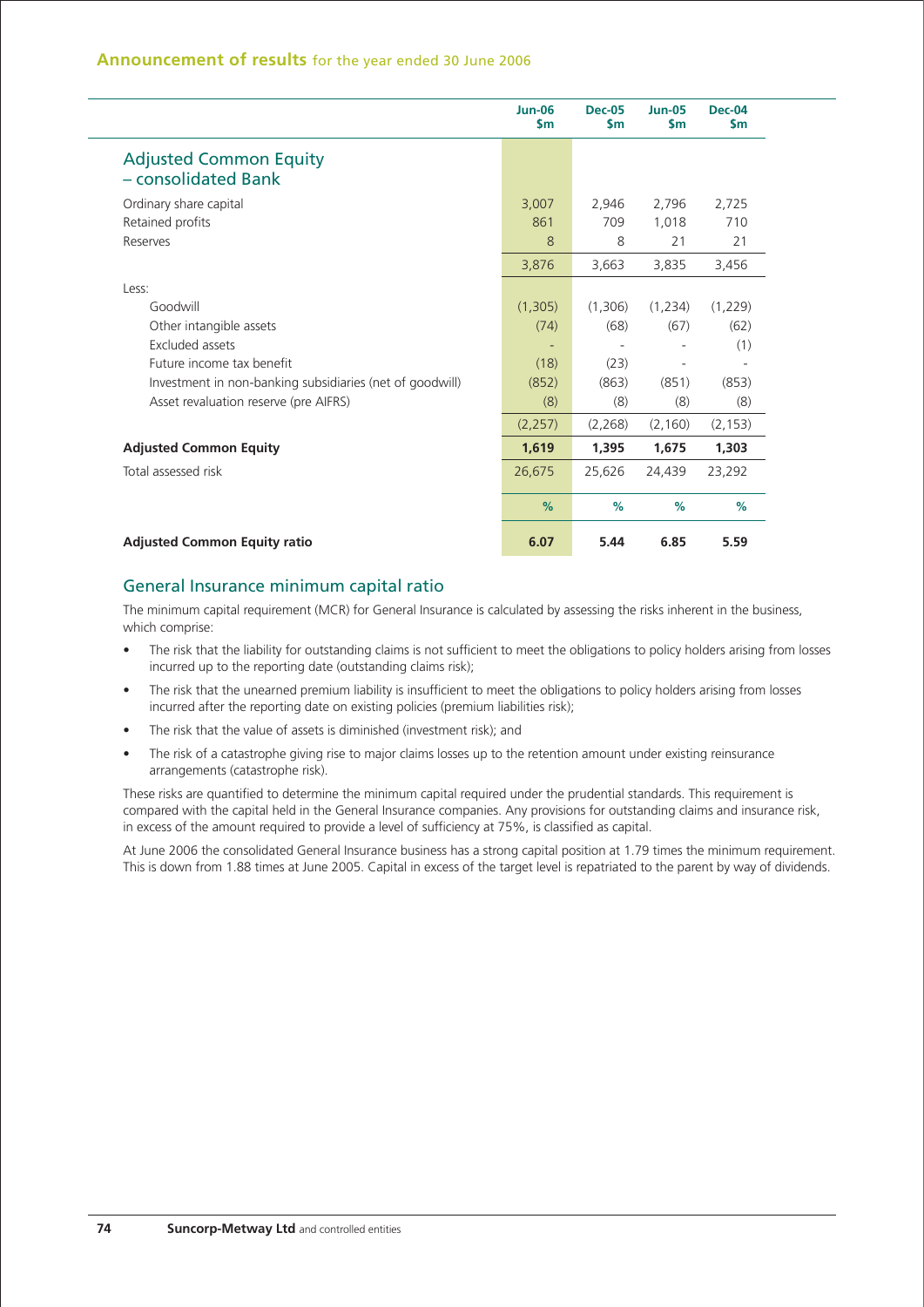### **Announcement of results** for the year ended 30 June 2006

|                                                        | <b>Jun-06</b><br>$\mathsf{sm}$ | <b>Dec-05</b><br>\$m | <b>Jun-05</b><br>$\mathsf{sm}$ | <b>Dec-04</b><br>\$m |
|--------------------------------------------------------|--------------------------------|----------------------|--------------------------------|----------------------|
| General Insurance minimum                              |                                |                      |                                |                      |
| capital ratio (continued)                              |                                |                      |                                |                      |
| Tier 1                                                 |                                |                      |                                |                      |
| Ordinary share capital                                 | 1,468                          | 1,468                | 1,395                          | 1,395                |
| Retained profits                                       | 805                            | 676                  | 680                            | 718                  |
| Insurance liabilities in excess of liability valuation | 499                            | 489                  | 480                            | 466                  |
| Less: Tax effect of excess insurance liabilities       | (150)                          | (147)                | (144)                          | (140)                |
|                                                        | 2,622                          | 2,486                | 2,411                          | 2,439                |
| Less:                                                  |                                |                      |                                |                      |
| Goodwill                                               | (932)                          | (932)                | (808)                          | (833)                |
| Net future income tax benefit                          |                                |                      | (3)                            |                      |
| Total deductions from tier 1 capital                   | (932)                          | (932)                | (811)                          | (833)                |
| Total tier 1 capital                                   | 1,690                          | 1,554                | 1,600                          | 1,606                |
| Tier <sub>2</sub>                                      |                                |                      |                                |                      |
| Subordinated notes                                     | 196                            | 200                  | 199                            | 199                  |
| <b>APRA capital base</b>                               | 1,886                          | 1,754                | 1,799                          | 1,805                |
| Outstanding claims risk capital charge                 | 471                            | 481                  | 470                            | 458                  |
| Premium liabilities risk capital charge                | 207                            | 196                  | 192                            | 182                  |
| Total insurance risk capital charge                    | 678                            | 677                  | 662                            | 640                  |
| Investment risk capital charge                         | 274                            | 262                  | 245                            | 238                  |
| Catastrophe risk capital charge                        | 100                            | 100                  | 50                             | 50                   |
| Total minimum capital requirement (MCR) (1)            | 1,052                          | 1,039                | 957                            | 928                  |
| <b>MCR</b> coverage ratio (times)                      | 1.79                           | 1.69                 | 1.88                           | 1.95                 |
|                                                        |                                |                      |                                |                      |

#### **Notes:**

<sup>(1)</sup> The MCR in this table, \$1.052 billion, differs from the MCR figure of \$1.315 billion in the table on page 70 because the figure on page 70 is 1.25 times the MCR, as required by APRA.

|                                                          | $Jun-06$<br><b>S</b> m | <b>Half-Year Ended</b><br><b>Dec-05</b><br><b>Sm</b> | $Jun-05$<br>$\mathsf{Sm}$ | <b>Dec-04</b><br><b>Sm</b> |
|----------------------------------------------------------|------------------------|------------------------------------------------------|---------------------------|----------------------------|
| <b>Retained profits movement</b>                         |                        |                                                      |                           |                            |
| Retained profits opening for the half-year               | 676                    | 680                                                  | 718                       | 808                        |
| Opening AIFRS adjustments                                |                        | ٠                                                    |                           | -                          |
| Add General Insurance profit after tax for the half-year | 258                    | 238                                                  | 227                       | 258                        |
| Less profit after tax of entities not consolidated       |                        |                                                      |                           |                            |
| for APRA purposes                                        | 24                     | (21)                                                 | (34)                      | (15)                       |
| Add/(less) APRA adjustments                              | (42)                   | 103                                                  | (27)                      | (25)                       |
| Less dividends paid                                      | (112)                  | (324)                                                | (204)                     | (308)                      |
| Retained profits closing for the half-year               | 805                    | 676                                                  | 680                       | 718                        |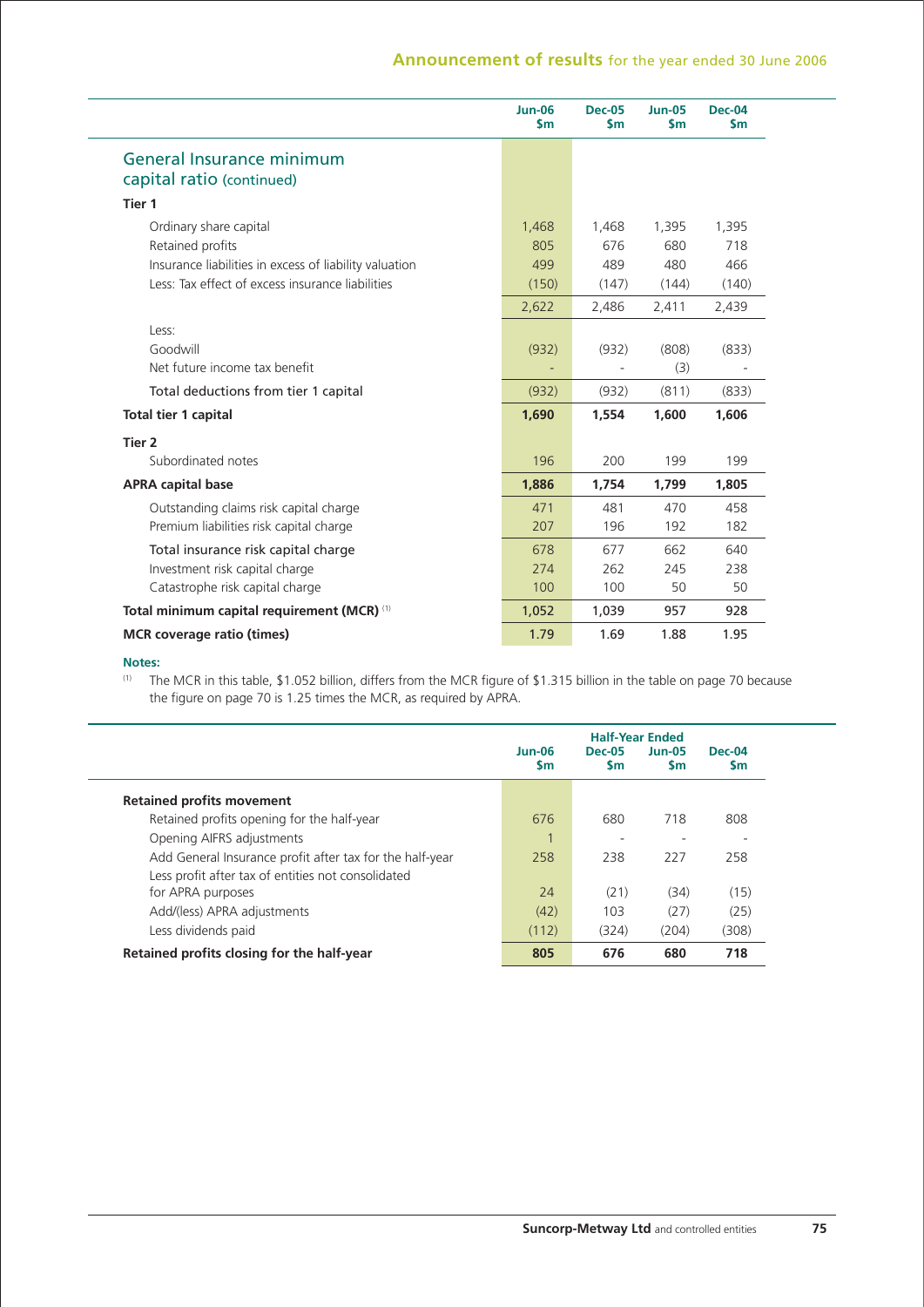|                                            | <b>Half-Year Ended</b> |                          |                |                |               | <b>Full Year Ended</b>               |               |              |               |                            |
|--------------------------------------------|------------------------|--------------------------|----------------|----------------|---------------|--------------------------------------|---------------|--------------|---------------|----------------------------|
|                                            | <b>Jun-06</b>          | <b>Dec-05</b>            | <b>Jun-05</b>  | <b>Dec-04</b>  | <b>Jun-06</b> | <b>Jun-06</b><br>vs Dec-05 vs Jun-05 | <b>Jun-06</b> |              | <b>Jun-05</b> | <b>Jun-06</b><br>vs Jun-05 |
|                                            | $\mathsf{Sm}$          | \$m\$                    | \$m            | \$m\$          | %             | ℅                                    | \$m           |              | \$m           | %                          |
| <b>Operating Expenses</b>                  |                        |                          |                |                |               |                                      |               |              |               |                            |
| <b>Excluding Life Insurance</b>            |                        |                          |                |                |               |                                      |               |              |               |                            |
| <b>Policy Owners' Interests</b>            |                        |                          |                |                |               |                                      |               |              |               |                            |
| <b>Staff expenses</b>                      |                        |                          |                |                |               |                                      |               |              |               |                            |
| Salaries and wages                         | 266                    | 261                      | 244            | 244            | 1.9           | 9.0                                  |               | 527          | 488           | 8.0                        |
| Other staff expenses <sup>(1)</sup>        | 113                    | 92                       | 98             | 83             | 22.8          | 15.3                                 |               | 205          | 181           | 13.3                       |
| Total staff expenses                       | 379                    | 353                      | 342            | 327            | 7.4           | 10.8                                 |               | 732          | 669           | 9.4                        |
| <b>Equipment and</b>                       |                        |                          |                |                |               |                                      |               |              |               |                            |
| occupancy expenses                         |                        |                          |                |                |               |                                      |               |              |               |                            |
| Depreciation                               |                        |                          |                |                |               |                                      |               |              |               |                            |
| <b>Buildings</b>                           | $\mathbf{1}$           |                          | $\mathbf{1}$   |                | n/a           |                                      |               | $\mathbf{1}$ | $\mathbf{1}$  |                            |
| Plant, equipment                           |                        |                          |                |                |               |                                      |               |              |               |                            |
| and software                               | 30                     | 28                       | 31             | 33             | 7.1           | (3.2)                                |               | 58           | 64            | (9.4)                      |
| Leasehold                                  |                        |                          |                |                |               |                                      |               |              |               |                            |
| improvements                               | 5                      | $\overline{4}$           | $\overline{4}$ | 5              | 25.0          | 25.0                                 |               | 9            | 9             |                            |
| Loss on disposal of                        |                        |                          |                |                |               |                                      |               |              |               |                            |
| property, plant                            |                        |                          |                |                |               |                                      |               |              |               |                            |
| and equipment                              |                        | $\blacksquare$           | 1              |                | n/a           | (100.0)                              |               | ٠            | $\mathbf{1}$  | (100.0)                    |
| Operating lease rentals                    | 26                     | 23                       | 23             | 23             | 13.0          | 13.0                                 |               | 49           | 46            | 6.5                        |
| Other occupancy<br>expenses <sup>(2)</sup> | 9                      | 9                        | 7              | $\overline{7}$ |               | 28.6                                 |               | 18           | 14            | 28.6                       |
|                                            |                        |                          |                |                |               |                                      |               |              |               |                            |
| Total equipment and                        |                        | 64                       |                |                |               |                                      |               |              |               |                            |
| occupancy expenses                         | 71                     |                          | 67             | 68             | 10.9          | 6.0                                  |               | 135          | 135           |                            |
| Other                                      |                        |                          |                |                |               |                                      |               |              |               |                            |
| Hardware, software and                     |                        |                          |                |                |               |                                      |               |              |               |                            |
| data line expenses                         | 22                     | 22                       | 22             | 23             |               |                                      |               | 44           | 45            | (2.2)                      |
| Advertising and                            |                        |                          |                |                |               |                                      |               |              |               |                            |
| promotion expenses                         | 39                     | 34                       | 40             | 28             | 14.7          | (2.5)                                |               | 73           | 68            | 7.4                        |
| Office supplies,<br>postage and printing   | 30                     | 34                       | 31             | 34             | (11.8)        | (3.2)                                |               | 64           | 65            | (1.5)                      |
| Amortisation of                            |                        |                          |                |                |               |                                      |               |              |               |                            |
| franchise systems                          | $\mathbf{1}$           | $\overline{\phantom{a}}$ | 1              |                | n/a           |                                      |               | $\mathbf{1}$ | $\mathbf{1}$  |                            |
| Other <sup>(3), (4)</sup>                  | 63                     | 60                       | 54             | 54             | 5.0           | 16.7                                 |               | 123          | 108           | 13.9                       |
| Total other expenses                       | 155                    | 150                      | 148            | 139            | 3.3           | 4.7                                  |               | 305          | 287           | 6.3                        |
| Expenses charged to the                    |                        |                          |                |                |               |                                      |               |              |               |                            |
| Wealth Management                          |                        |                          |                |                |               |                                      |               |              |               |                            |
| Statutory Funds <sup>(5)</sup>             | (22)                   | (20)                     | (37)           | (32)           | 10.0          | (40.5)                               |               | (42)         | (69)          | (39.1)                     |
| <b>Total operating</b>                     |                        |                          |                |                |               |                                      |               |              |               |                            |
| expenses from                              |                        |                          |                |                |               |                                      |               |              |               |                            |
| ordinary activities                        | 583                    | 547                      | 520            | 502            | 6.6           | 12.1                                 | 1,130         |              | 1,022         | 10.6                       |

#### **Notes:**

- (1) Other staff expenses is mainly made up of employee on-costs, staff amenity expenses, training costs and temporary staff expenses.
- $(2)$  Other occupancy expenses consists mainly of electricity and maintenance expenses.
- <sup>(3)</sup> The increase in Other is primarily due to increases in General Insurance commissions.
- (4) Net of certain General Insurance statutory fees and charges included in income and expenses in the Consolidated Financial Report.
- (5) From 1 July 2005, under AIFRS, relates to Insurance Contracts only and not unit linked investment contracts. Whilst operating expenses are higher for unit linked, operating income is also higher.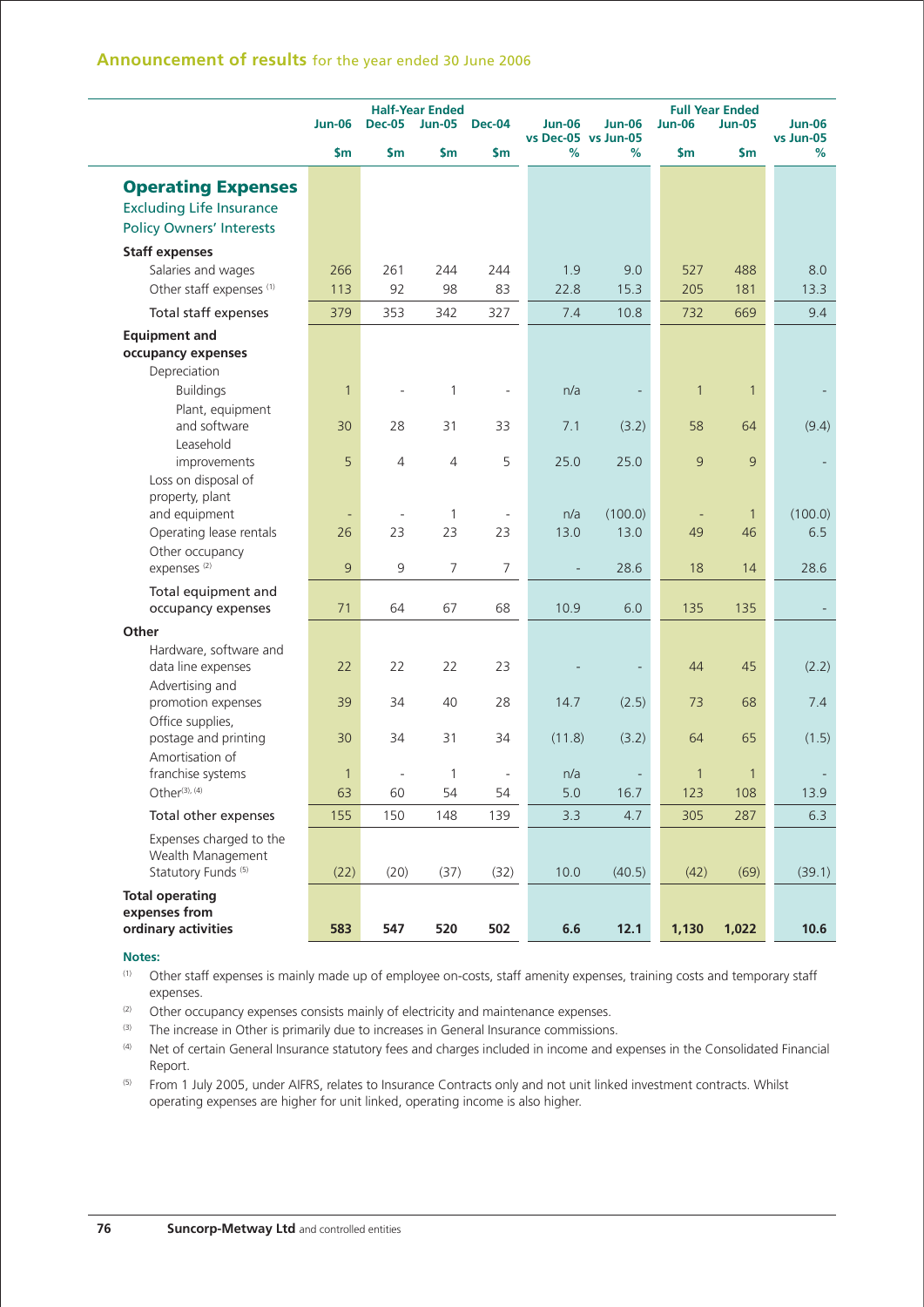## **Dividends**

The final dividend of 50 cents per share is fully franked and due to be paid on 2 October 2006. The record date for determining entitlements to the dividends is 12 September 2006.

|                                                                                                                 | <b>Half-Year Ended</b> |                            |                       |                            |  |  |  |  |
|-----------------------------------------------------------------------------------------------------------------|------------------------|----------------------------|-----------------------|----------------------------|--|--|--|--|
|                                                                                                                 | $Jun-06$<br><b>Sm</b>  | <b>Dec-05</b><br><b>Sm</b> | $Jun-05$<br><b>Sm</b> | <b>Dec-04</b><br><b>Sm</b> |  |  |  |  |
| <b>Franking credits</b>                                                                                         |                        |                            |                       |                            |  |  |  |  |
| Franking credits available for subsequent financial<br>years based on a tax rate of 30% after proposed dividend | 360                    | 253                        | 206                   | 324                        |  |  |  |  |

### **Income Tax**

The income tax expense for the financial period differs from the amount calculated on the profit. The differences are reconciled as follows:

|                            | <b>Jun-06</b>  | <b>Dec-05</b>  | <b>Half-Year Ended</b><br>$Jun-05$ | <b>Dec-04</b>            | <b>Jun-06</b>            | <b>Jun-06</b> | <b>Jun-06</b>  | <b>Full Year Ended</b><br><b>Jun-05</b> | <b>Jun-06</b>  |
|----------------------------|----------------|----------------|------------------------------------|--------------------------|--------------------------|---------------|----------------|-----------------------------------------|----------------|
|                            | \$m\$          | $\mathsf{Sm}$  | $\mathsf{sm}$                      | $\mathsf{sm}$            | vs Dec-05 vs Jun-05<br>% | %             | $\mathsf{sm}$  | $\mathsf{S}$ m                          | vs Jun-05<br>% |
| Profit before income       |                |                |                                    |                          |                          |               |                |                                         |                |
| tax expense                | 650            | 628            | 601                                | 604                      | 3.5                      | 8.2           | 1,278          | 1,205                                   | 6.1            |
| Prima facie income tax     |                |                |                                    |                          |                          |               |                |                                         |                |
| expense calculated at 30%  | 195            | 188            | 180                                | 181                      | 3.7                      | 8.3           | 383            | 361                                     | 6.1            |
| Tax effect of differences: |                |                |                                    |                          |                          |               |                |                                         |                |
| Non-deductible expenditure | 5              | 1              | 6                                  | 4                        | 400.0                    | (16.7)        | 6              | 10                                      | (40.0)         |
| Non-assessable income      | (1)            | ä,             | (3)                                | $\overline{\phantom{m}}$ | n/a                      | (66.7)        | (1)            | (3)                                     | (66.7)         |
| Imputation gross-up on     |                |                |                                    |                          |                          |               |                |                                         |                |
| dividends received         | $\overline{2}$ | 3              | 3                                  | 5                        | (33.3)                   | (33.3)        | 5              | 8                                       | (37.5)         |
| Dividend tax credits       | (7)            | (11)           | (8)                                | (20)                     | (36.4)                   | (12.5)        | (18)           | (28)                                    | (35.7)         |
| Life and superannuation    |                |                |                                    |                          |                          |               |                |                                         |                |
| statutory funds            | (3)            | (9)            | (5)                                | (8)                      | (66.7)                   | (40.0)        | (12)           | (13)                                    | (7.7)          |
| Other                      | 3              | $\overline{2}$ | (8)                                | 6                        | 50.0                     | (137.5)       | 5              | (2)                                     | (350.0)        |
| Income tax adjusted        |                |                |                                    |                          |                          |               |                |                                         |                |
| for differences            | 194            | 174            | 165                                | 168                      | 11.5                     | 17.6          | 368            | 333                                     | 10.5           |
| Over/under provision       |                |                |                                    |                          |                          |               |                |                                         |                |
| in prior year              | (6)            | ÷,             | (4)                                | (6)                      | n/a                      | 50.0          | (6)            | (10)                                    | (40.0)         |
| Income tax expense         | 188            | 174            | 161                                | 162                      | 8.0                      | 16.8          | 362            | 323                                     | 12.1           |
| <b>Effective tax rate</b>  | 28.9%          | 27.7%          | 26.8%                              | 26.8%                    | 4.4                      | 8.0           | 28.3%          | 26.8%                                   | 5.7            |
| Income tax expense         |                |                |                                    |                          |                          |               |                |                                         |                |
| by segment                 |                |                |                                    |                          |                          |               |                |                                         |                |
| Banking                    | 70             | 78             | 68                                 | 73                       | (10.3)                   | 2.9           | 148            | 141                                     | 5.0            |
| General Insurance          | 103            | 92             | 83                                 | 83                       | 12.0                     | 24.1          | 195            | 166                                     | 17.5           |
| Wealth Management          | 13             | $\overline{2}$ | 9                                  | 4                        | 550.0                    | 44.4          | 15             | 13                                      | 15.4           |
| Other                      | $\overline{2}$ | $\overline{2}$ | 1                                  | 2                        | $\overline{a}$           | 100.0         | $\overline{4}$ | 3                                       | 33.3           |
| Total income tax expense   | 188            | 174            | 161                                | 162                      | 8.0                      | 16.8          | 362            | 323                                     | 12.1           |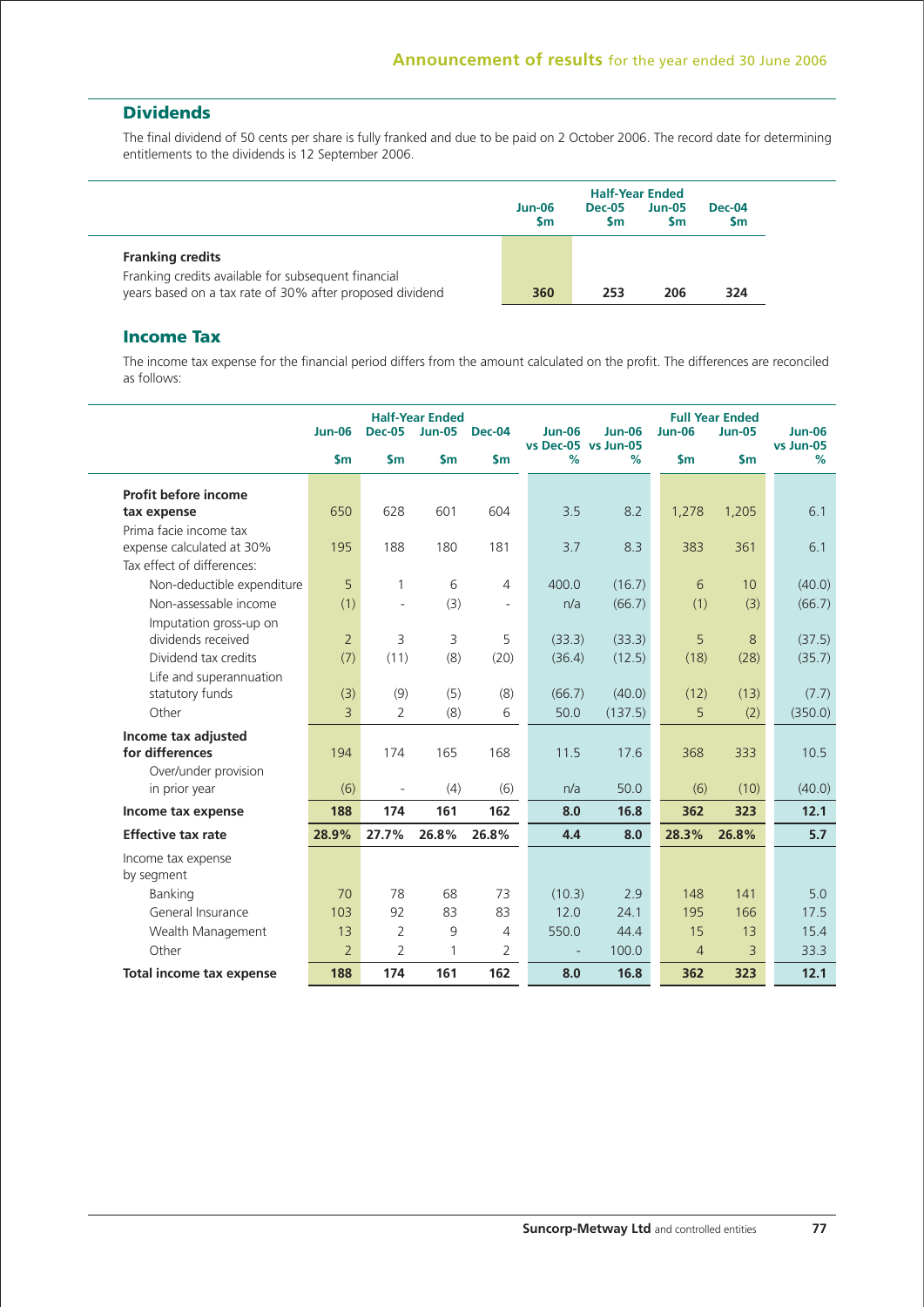### **Basel II Accord**

As part of the Basel II framework, the Bank is implementing enhanced risk management systems. The Suncorp Basel II Program is now well advanced and is progressing towards implementation in accordance with the timeframe prescribed by the Regulator, APRA.

In association with the compliance elements of Basel II, there are significant operational benefits that are available to the Bank. These can be derived from the enhanced data standards, greater precision in the pricing for risk and more powerful data that will be produced to support the business and strategic planning functions. The value of these benefits increases as the implementation progresses and the standard of risk management is enhanced.

The major milestone occurs in January 2008 at which time the Standardised model of Basel II will be implemented. Following that, Suncorp will transition to the more sophisticated IRB form of compliance.

### **Impact of adopting Australian equivalents to International Financial Reporting Standards**

The Group transitioned to AIFRS on 1 July 2004. In preparing the opening AIFRS Balance Sheet, comparative information for the half-years ended 30 June 2005 and 31 December 2004 have been restated using AIFRS with certain exceptions. An explanation of the impact of transition to AIFRS of the standards applied to the comparative information is set out in Part A of this section.

As permitted by AASB 1 *First-time Adoption of Australian equivalents to International Financial Reporting Standards*, the Group has elected not to apply AASB 132 *Financial Instruments: Disclosure and Presentation*, AASB 139 *Financial Instruments: Recognition and Measurement*, AASB 4 *Insurance Contracts* and the revised AASB 1023 *General Insurance Contracts* (as amended June 2005) and AASB 1038 *Life Insurance Contracts* (as amended June 2005) to the comparative information, and therefore these standards apply from 1 July 2005. An explanation of the impact of these standards on the transition to AIFRS is set out in Part B of this note.

This section includes reconciliations and accompanying notes that set out the effect of the transition to AIFRS for significant changes in accounting policies at 1 July 2004, 31 December 2004, 30 June 2005 and 1 July 2005. The Balance Sheet reconciliations contain two transition columns for each reporting date as well as the previous GAAP and restated AIFRS amounts. The 'reclassify' column represents the reclassification of amounts from their previous GAAP Balance Sheet lines to the appropriate AIFRS Balance Sheet lines. The 'remeasure' column represents adjustments due to a change in the measurement basis from the previous GAAP and includes additional entities consolidated under AIFRS. The Income Statement reconciliations contain the previous GAAP amounts, adjustment column and restated AIFRS amounts.

The amounts disclosed in this section exclude life insurance policy owners' interests.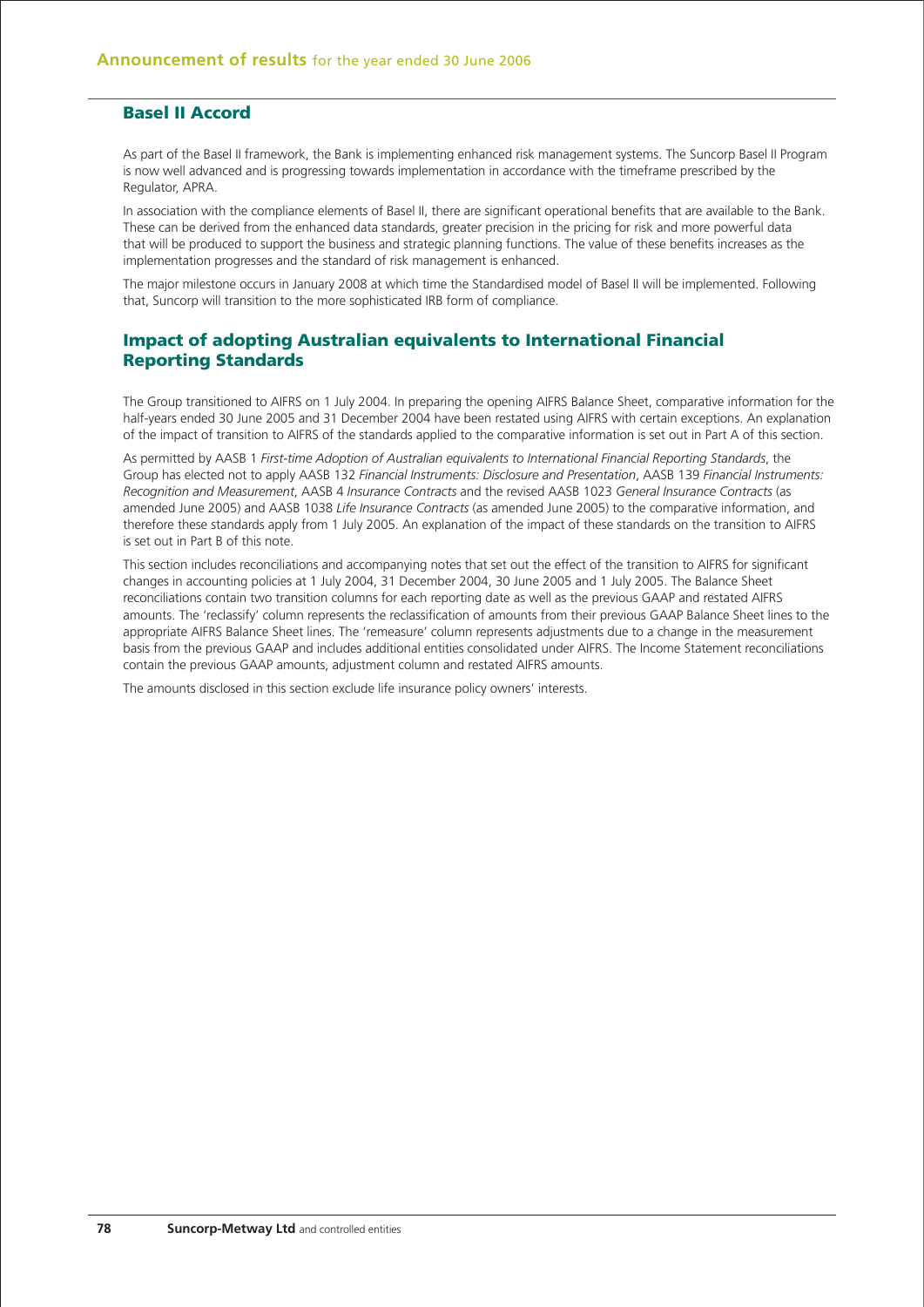### Part A: AIFRS adjustments in the comparative period

The restated Balance Sheet at 1 July 2004, 31 December 2004 and 30 June 2005 and the restated Income Statement for the half-years ended 31 December 2004 and 30 June 2005 are set out on the following pages. The restated Balance Sheet and Income Statement reflect all AIFRS adjustments, whereas the notes following only include the significant adjustments.

|                                                       |                             |                                       | <b>Transition Impact</b>     |                                    |                           |
|-------------------------------------------------------|-----------------------------|---------------------------------------|------------------------------|------------------------------------|---------------------------|
|                                                       | <b>Note</b>                 | <b>Previous</b><br><b>GAAP</b><br>\$m | \$m                          | <b>Reclassify Remeasure</b><br>\$m | <b>AIFRS</b><br><b>Sm</b> |
| <b>Restated Balance Sheet at 1 July 2004</b>          |                             |                                       |                              |                                    |                           |
| <b>Assets</b>                                         |                             |                                       |                              |                                    |                           |
| Cash and liquid assets                                | (j)                         | 696                                   |                              | 8                                  | 704                       |
| Receivables due from other banks                      |                             | 163                                   |                              |                                    | 163                       |
| Other financial assets                                |                             |                                       |                              |                                    |                           |
| Trading securities                                    |                             | 2,549                                 | ÷,                           |                                    | 2,549                     |
| Investment securities                                 | $(b)$ , $(k)$               | 5,167                                 | (84)                         | (4)                                | 5,079                     |
| Investments in associates and joint ventures          | (k)                         | 100                                   | 4                            | $\overline{\phantom{a}}$           | 104                       |
| Loans, advances and other receivables                 | (b), (j)                    | 28,744                                | $\blacksquare$               | 2,316                              | 31,060                    |
| Property, plant and equipment                         | $(e)$ , $(g)$               | 184                                   | (84)                         | $\overline{\phantom{a}}$           | 100                       |
| Investment property                                   | $(j)$ , $(k)$               |                                       | 84                           | 56                                 | 140                       |
| Unlisted investment in life insurance statutory funds |                             | 185                                   | $\overline{\phantom{a}}$     | $\overline{\phantom{a}}$           | 185                       |
| Deferred tax assets                                   | (d)                         | 149                                   | $\overline{\phantom{a}}$     | 16                                 | 165                       |
| Intangible assets                                     | $(e)$ , $(g)$               | 984                                   | 95                           | (15)                               | 1,064                     |
| Excess of net market value of interests in life       |                             |                                       |                              |                                    |                           |
| insurance controlled entities                         | (c)                         | 15                                    | $\qquad \qquad \blacksquare$ | (15)                               |                           |
| Other assets                                          | (b), (d)-(f), (h), (i), (k) | 572                                   | (15)                         | (51)                               | 506                       |
| <b>Total assets</b>                                   |                             | 39,508                                | $\overline{a}$               | 2,311                              | 41,819                    |
| <b>Liabilities</b>                                    |                             |                                       |                              |                                    |                           |
| Deposits and short term borrowings                    |                             | 24,290                                |                              | $\overline{\phantom{a}}$           | 24,290                    |
| Payables due to other banks                           |                             | 70                                    |                              | $\bar{a}$                          | 70                        |
| Payables and other liabilities                        | $(b)$ , $(h)$               | 840                                   |                              | (93)                               | 747                       |
| Current tax liabilities                               |                             | 104                                   |                              | $\bar{a}$                          | 104                       |
| Provisions                                            |                             | 130                                   |                              | $\overline{\phantom{a}}$           | 130                       |
| Deferred tax liabilities                              | (d)                         | 169                                   |                              | (35)                               | 134                       |
| Outstanding claims and unearned premiums provisions   |                             | 5,176                                 |                              | $\overline{\phantom{a}}$           | 5,176                     |
| Securitisation liabilities                            | (b)                         | $\overline{\phantom{a}}$              | $\overline{a}$               | 2,410                              | 2,410                     |
| Bonds, notes and long term borrowings                 | (j)                         | 3,926                                 | $\overline{a}$               | 61                                 | 3,987                     |
| Subordinated notes                                    |                             | 805                                   | ÷,                           | (1)                                | 804                       |
| <b>Total liabilities</b>                              |                             | 35,510                                | $\overline{\phantom{0}}$     | 2,342                              | 37,852                    |
| Net assets                                            |                             | 3,998                                 | $\overline{\phantom{0}}$     | (31)                               | 3,967                     |
| <b>Equity</b>                                         |                             |                                       |                              |                                    |                           |
| Share capital                                         | $(b)$ , $(i)$               | 2,654                                 |                              | (18)                               | 2,636                     |
| Share capital - preference shares                     |                             | 244                                   | ÷,                           | $\overline{\phantom{a}}$           | 244                       |
| Reserves                                              | $(b)$ , $(d)$ , $(g)$       | 24                                    | (8)                          | (3)                                | 13                        |
| Retained profits                                      | $(b)-(i)$                   | 1,070                                 | 8                            | (18)                               | 1,060                     |
| Total parent entity interest                          |                             | 3,992                                 | $\overline{\phantom{0}}$     | (39)                               | 3,953                     |
| Outside equity interests                              | (b)                         | 6                                     | ÷,                           | 8                                  | 14                        |
| <b>Total equity</b>                                   |                             | 3,998                                 | $\overline{\phantom{0}}$     | (31)                               | 3,967                     |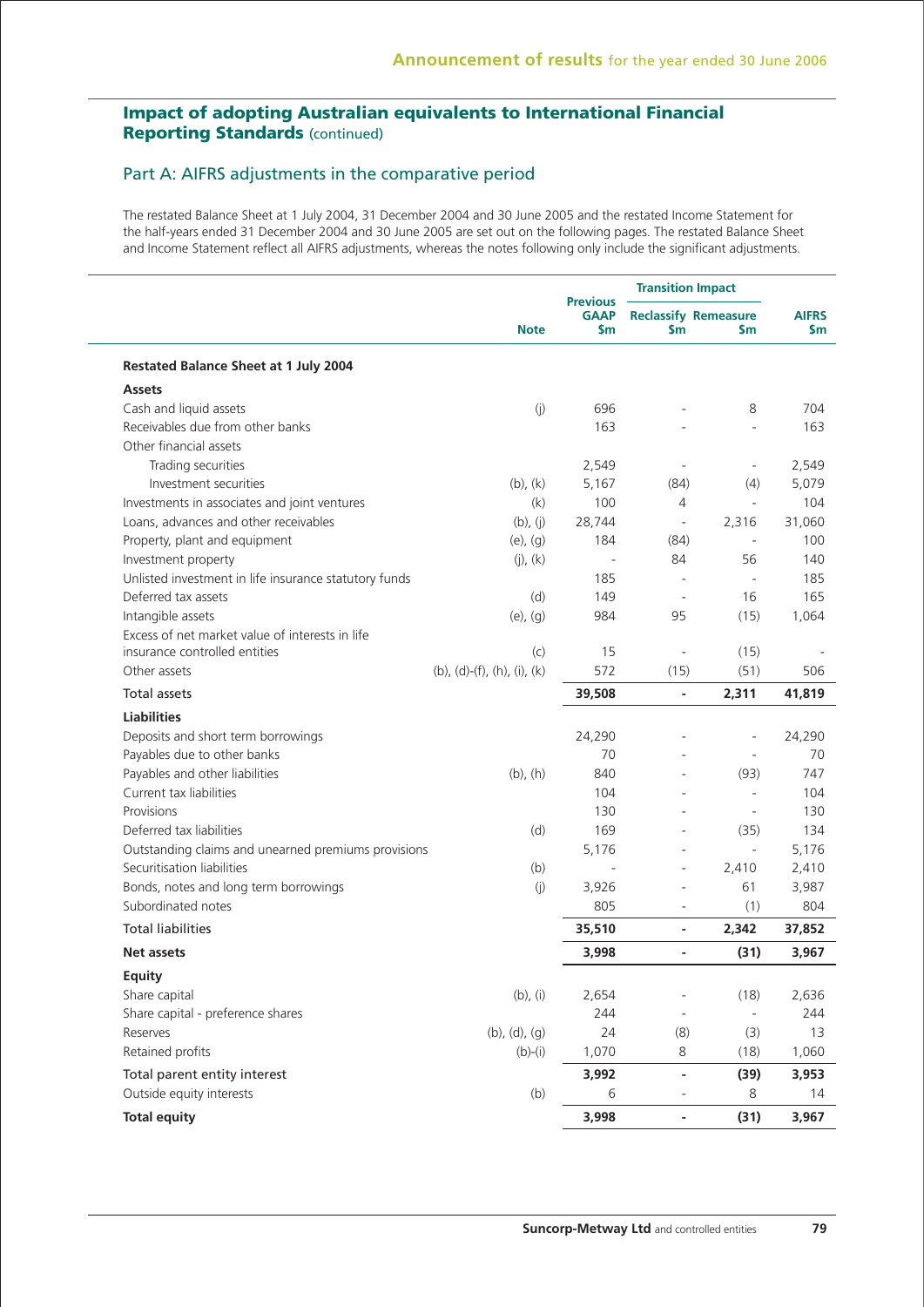Part A: AIFRS adjustments in the comparative period (continued)

|                                                       |                           | <b>Previous</b>    | <b>Transition Impact</b><br><b>Reclassify Remeasure</b><br>\$m<br><b>Sm</b> |                          |                           |
|-------------------------------------------------------|---------------------------|--------------------|-----------------------------------------------------------------------------|--------------------------|---------------------------|
|                                                       | <b>Note</b>               | <b>GAAP</b><br>\$m |                                                                             |                          | <b>AIFRS</b><br><b>Sm</b> |
| <b>Restated Balance Sheet at 31 December 2004</b>     |                           |                    |                                                                             |                          |                           |
| <b>Assets</b>                                         |                           |                    |                                                                             |                          |                           |
| Cash and liquid assets                                | $(b)$ , $(j)$             | 816                |                                                                             | 14                       | 830                       |
| Receivables due from other banks                      |                           | 18                 |                                                                             |                          | 18                        |
| Other financial assets                                |                           |                    |                                                                             |                          |                           |
| Trading securities                                    |                           | 3,429              | $\overline{\phantom{a}}$                                                    | $\blacksquare$           | 3,429                     |
| Investment securities                                 | $(b)$ , $(k)$             | 5,484              | (89)                                                                        | (12)                     | 5,383                     |
| Investments in associates and joint ventures          | $(a)$ , $(k)$             | 101                | 14                                                                          | 1                        | 116                       |
| Loans, advances and other receivables                 | $(b)$ , $(i)$             | 31,057             | $\overline{\phantom{a}}$                                                    | 2,456                    | 33,513                    |
| Property, plant and equipment                         | $(e)$ , $(g)$             | 179                | (79)                                                                        | $\overline{\phantom{a}}$ | 100                       |
| Investment property                                   | $(j)$ , $(k)$             |                    | 89                                                                          | 56                       | 145                       |
| Unlisted investment in life insurance statutory funds |                           | 214                |                                                                             |                          | 214                       |
| Deferred tax asset                                    | (d)                       | 136                | $\sim$                                                                      | 16                       | 152                       |
| Intangible assets                                     | $(a)$ , $(e)$ , $(q)$     | 953                | 89                                                                          | 42                       | 1,084                     |
| Excess of net market value of interests in life       |                           |                    |                                                                             |                          |                           |
| insurance controlled entities                         | (c)                       | 17                 | $\overline{\phantom{a}}$                                                    | (17)                     |                           |
| Other assets                                          | $(b)$ , $(d)-(f)$ , $(i)$ | 628                | (24)                                                                        | (53)                     | 551                       |
| <b>Total assets</b>                                   |                           | 43,032             | $\overline{\phantom{a}}$                                                    | 2,503                    | 45,535                    |
| <b>Liabilities</b>                                    |                           |                    |                                                                             |                          |                           |
| Deposits and short term borrowings                    |                           | 27,743             |                                                                             |                          | 27,743                    |
| Payables due to other banks                           |                           | 39                 |                                                                             |                          | 39                        |
| Payables and other liabilities                        | $(b)$ , $(h)$             | 910                |                                                                             | (86)                     | 824                       |
| Current tax liabilities                               |                           | 104                |                                                                             | L.                       | 104                       |
| Provisions                                            | (a)                       | 121                | ÷                                                                           | 26                       | 147                       |
| Deferred tax liabilities                              | (d)                       | 203                | ÷.                                                                          | (36)                     | 167                       |
| Outstanding claims and unearned premiums provisions   |                           | 5,366              | ä,                                                                          | $\overline{\phantom{a}}$ | 5,366                     |
| Securitisation liabilities                            | (b)                       |                    | $\overline{\phantom{a}}$                                                    | 2,551                    | 2,551                     |
| Bonds, notes and long term borrowings                 | (i)                       | 3,323              | ä,                                                                          | 59                       | 3,382                     |
| Subordinated notes                                    |                           | 962                | ä,                                                                          | (1)                      | 961                       |
| <b>Total liabilities</b>                              |                           | 38,771             | $\overline{\phantom{0}}$                                                    | 2,513                    | 41,284                    |
| <b>Net assets</b>                                     |                           | 4,261              | $\overline{\phantom{0}}$                                                    | (10)                     | 4,251                     |
| <b>Equity</b>                                         |                           |                    |                                                                             |                          |                           |
| Share capital                                         | $(b)$ , $(i)$             | 2,725              |                                                                             | (24)                     | 2,701                     |
| Share capital - preference shares                     |                           | 244                | $\overline{\phantom{a}}$                                                    | $\overline{\phantom{a}}$ | 244                       |
| Reserves                                              | (b), (d), (g)             | 26                 | (8)                                                                         | (5)                      | 13                        |
| Retained profits                                      | $(a)-(j)$                 | 1,260              | 8                                                                           | 11                       | 1,279                     |
| Total parent entity interest                          |                           | 4,255              | $\overline{\phantom{a}}$                                                    | (18)                     | 4,237                     |
| Outside equity interests                              | (b)                       | 6                  | $\overline{\phantom{a}}$                                                    | 8                        | 14                        |
| <b>Total equity</b>                                   |                           | 4,261              | $\overline{\phantom{a}}$                                                    | (10)                     | 4,251                     |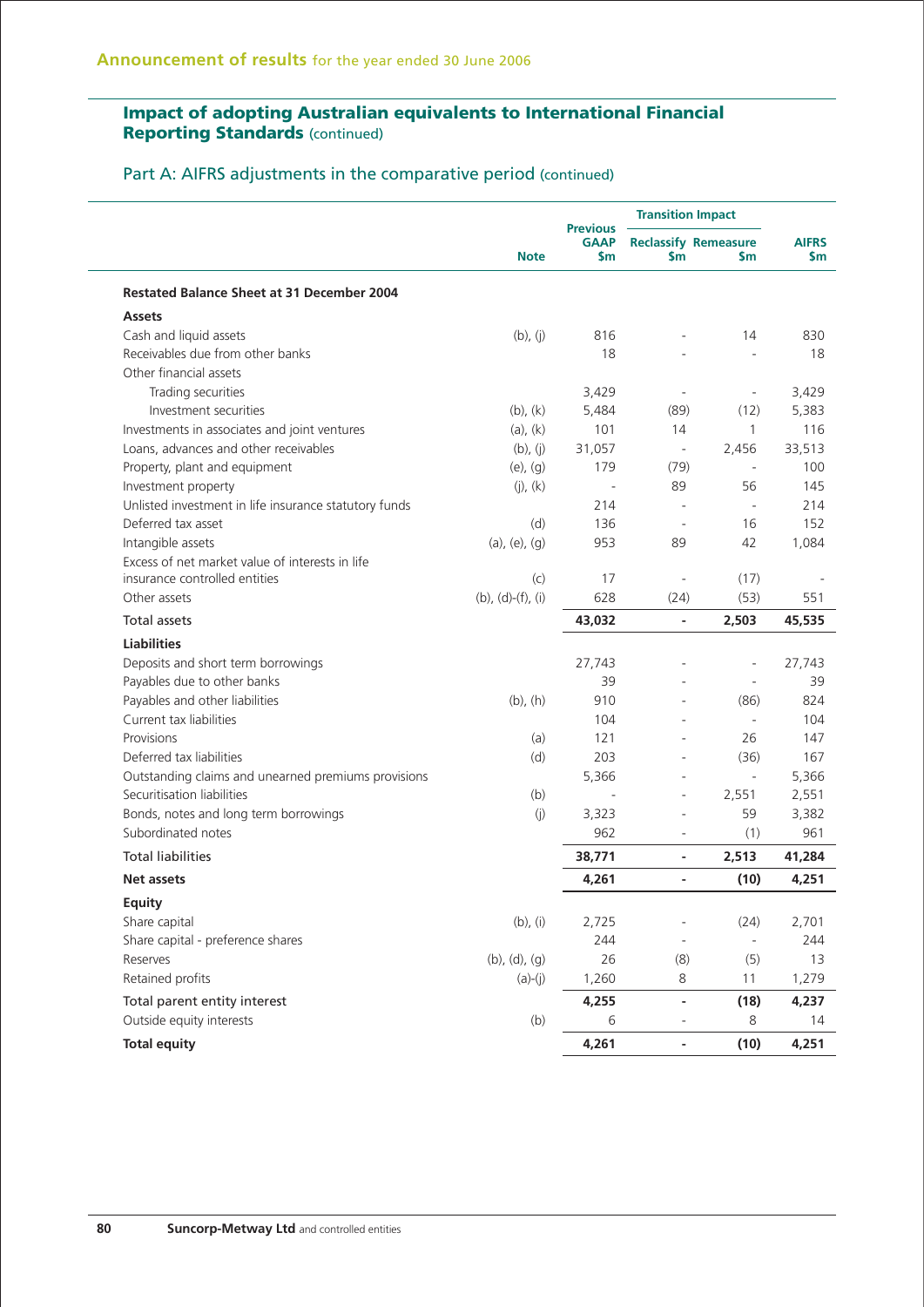## Part A: AIFRS adjustments in the comparative period (continued)

|                                                       |                          |                                       | <b>Transition Impact</b>     |                                    |                     |
|-------------------------------------------------------|--------------------------|---------------------------------------|------------------------------|------------------------------------|---------------------|
|                                                       | <b>Note</b>              | <b>Previous</b><br><b>GAAP</b><br>\$m | \$m                          | <b>Reclassify Remeasure</b><br>\$m | <b>AIFRS</b><br>\$m |
| <b>Restated Balance Sheet at 30 June 2005</b>         |                          |                                       |                              |                                    |                     |
| <b>Assets</b>                                         |                          |                                       |                              |                                    |                     |
| Cash and liquid assets                                | (j)                      | 999                                   |                              | 9                                  | 1,008               |
| Receivables due from other banks                      |                          | 67                                    |                              |                                    | 67                  |
| Other financial assets                                |                          |                                       |                              |                                    |                     |
| Trading securities                                    |                          | 3,396                                 | $\overline{\phantom{a}}$     | $\qquad \qquad \blacksquare$       | 3,396               |
| Investment securities                                 | $(b)$ , $(k)$            | 5,618                                 | (95)                         | (10)                               | 5,513               |
| Investments in associates and joint ventures          | $(a)$ , $(k)$            | 112                                   | 16                           | 1                                  | 129                 |
| Loans, advances and other receivables                 | $(b)$ , $(j)$            | 32,081                                | $\overline{\phantom{a}}$     | 3,721                              | 35,802              |
| Property, plant and equipment                         | $(e)$ , $(g)$            | 181                                   | (76)                         | $\overline{\phantom{a}}$           | 105                 |
| Investment property                                   | $(j)$ , $(k)$            |                                       | 95                           | 61                                 | 156                 |
| Unlisted investment in life insurance statutory funds |                          | 200                                   | L,                           |                                    | 200                 |
| Deferred tax asset                                    | (d)                      | 149                                   | $\bar{a}$                    | 18                                 | 167                 |
| Intangible assets                                     | $(a)$ , $(e)$ , $(g)$    | 922                                   | 86                           | 93                                 | 1,101               |
| Excess of net market value of interests in life       |                          |                                       |                              |                                    |                     |
| insurance controlled entities                         | (c)                      | 18                                    | $\overline{a}$               | (18)                               |                     |
| Other assets                                          | $(b)$ , (d)-(f), (h)-(k) | 682                                   | (26)                         | (70)                               | 586                 |
| <b>Total assets</b>                                   |                          | 44,425                                | $\overline{\phantom{a}}$     | 3,805                              | 48,230              |
| <b>Liabilities</b>                                    |                          |                                       |                              |                                    |                     |
| Deposits and short term borrowings                    |                          | 27,172                                |                              |                                    | 27,172              |
| Payables due to other banks                           |                          | 66                                    |                              |                                    | 66                  |
| Bank acceptances                                      |                          | 74                                    |                              | $\sim$                             | 74                  |
| Payables and other liabilities                        | $(b)$ , $(h)$            | 1,152                                 | ä,                           | (184)                              | 968                 |
| Current tax liabilities                               |                          | 179                                   |                              | $\bar{a}$                          | 179                 |
| Provisions                                            | (a)                      | 152                                   |                              | 50                                 | 202                 |
| Deferred tax liabilities                              | (d)                      | 221                                   |                              | (49)                               | 172                 |
| Outstanding claims and unearned premiums provisions   |                          | 5,518                                 | ÷,                           | ÷,                                 | 5,518               |
| Securitisation liabilities                            | (b)                      |                                       |                              | 3,906                              | 3,906               |
| Bonds, notes and long term borrowings                 | (j)                      | 4,408                                 |                              | 60                                 | 4,468               |
| Subordinated notes                                    |                          | 969                                   |                              | (1)                                | 968                 |
| <b>Total liabilities</b>                              |                          | 39,911                                | $\qquad \qquad \blacksquare$ | 3,782                              | 43,693              |
| Net assets                                            |                          | 4,514                                 |                              | 23                                 | 4,537               |
| Equity                                                |                          |                                       |                              |                                    |                     |
| Share capital                                         | $(b)$ , $(i)$            | 2,796                                 |                              | (23)                               | 2,773               |
| Share capital - preference shares                     |                          | 244                                   | $\overline{\phantom{a}}$     | $\frac{1}{2}$                      | 244                 |
| Reserves                                              | (b), (d), (g)            | 27                                    | (8)                          | (7)                                | 12                  |
| Retained profits                                      | $(a)-(j)$                | 1,433                                 | 8                            | 44                                 | 1,485               |
| Total parent entity interest                          |                          | 4,500                                 | $\overline{\phantom{a}}$     | 14                                 | 4,514               |
| Outside equity interests                              | (b)                      | 14                                    |                              | 9                                  | 23                  |
| <b>Total equity</b>                                   |                          | 4,514                                 | $\overline{\phantom{a}}$     | 23                                 | 4,537               |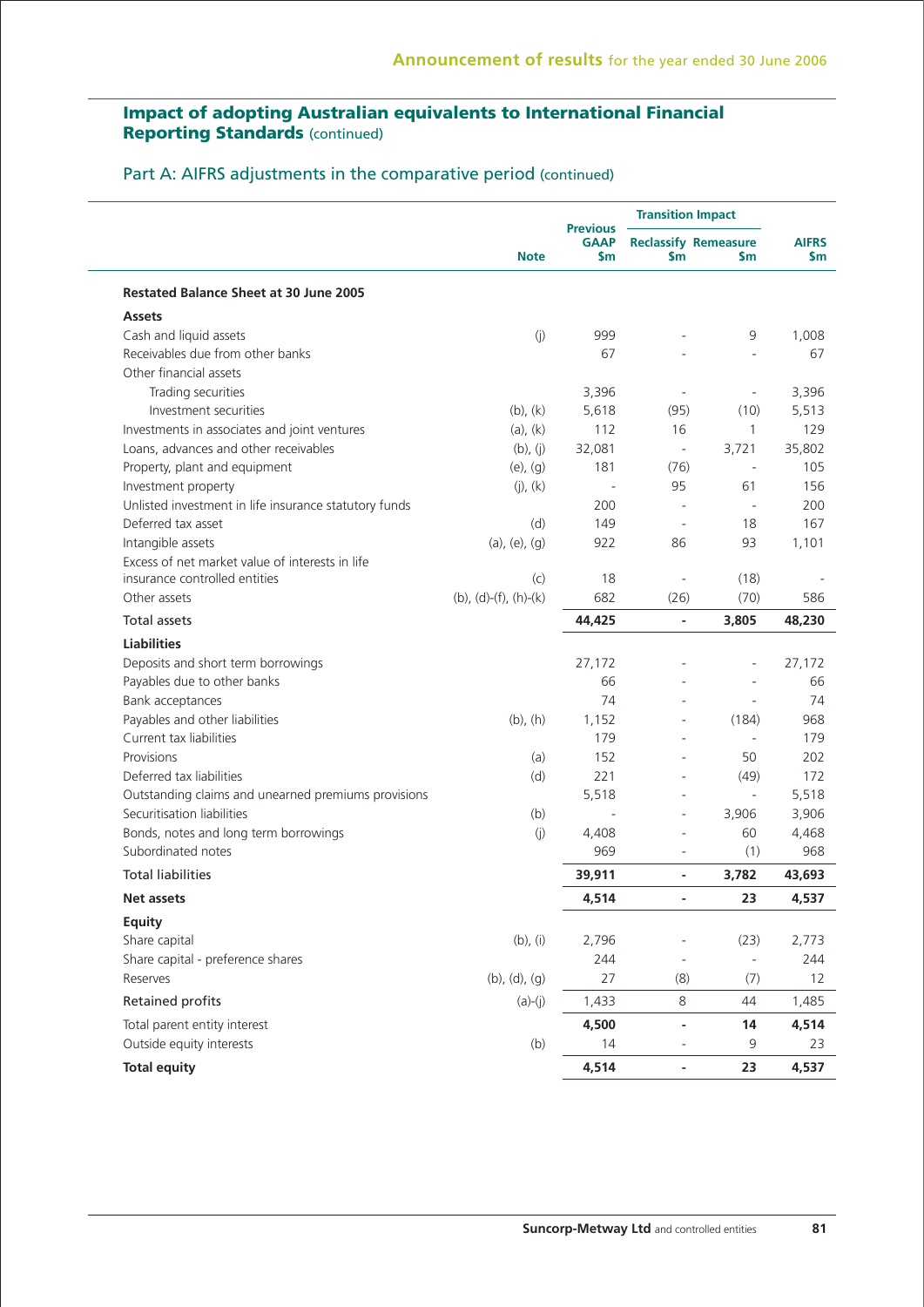Part A: AIFRS adjustments in the comparative period (continued)

|                                                                                                   |                         |                              | <b>Half-Year Ended 31 Dec-04</b><br><b>Previous Transition</b> |                                |                              | <b>Half-Year Ended 30 Jun-05</b><br><b>Previous Transition</b> |                               |  |
|---------------------------------------------------------------------------------------------------|-------------------------|------------------------------|----------------------------------------------------------------|--------------------------------|------------------------------|----------------------------------------------------------------|-------------------------------|--|
|                                                                                                   | <b>Note</b>             | <b>GAAP</b><br>$\mathsf{sm}$ | <b>Impact</b><br>$\mathsf{sm}$                                 | <b>AIFRS</b><br>$\mathsf{S}$ m | <b>GAAP</b><br>$\mathsf{Sm}$ | <b>Impact</b><br>$\mathsf{S}$ m                                | <b>AIFRS</b><br>$\mathsf{Sm}$ |  |
| <b>Restated Income Statement for the</b><br>half-years ended 31 December 2004<br>and 30 June 2005 |                         |                              |                                                                |                                |                              |                                                                |                               |  |
| Banking interest revenue<br>Banking interest expense                                              | (b)<br>(b)              | 1,135<br>(758)               | 83<br>(77)                                                     | 1,218<br>(835)                 | 1,194<br>(800)               | 120<br>(111)                                                   | 1,314<br>(911)                |  |
|                                                                                                   |                         | 377                          | 6                                                              | 383                            | 394                          | 9                                                              | 403                           |  |
| General insurance premium revenue                                                                 |                         | 1,256                        | ÷,                                                             | 1,256                          | 1,273                        | $\overline{\phantom{a}}$                                       | 1,273                         |  |
| Reinsurance and other recoveries revenue                                                          |                         | 172                          | $\bar{a}$                                                      | 172                            | 144                          | $\overline{\phantom{a}}$                                       | 144                           |  |
| Banking fee and commission revenue                                                                | (b)                     | 111                          | (6)                                                            | 105                            | 114                          | (8)                                                            | 106                           |  |
| Banking fee and commission expense                                                                |                         | (38)                         | ÷,                                                             | (38)                           | (44)                         | $\overline{\phantom{a}}$                                       | (44)                          |  |
| General insurance investment income:                                                              |                         |                              |                                                                |                                |                              |                                                                |                               |  |
| Insurance provisions                                                                              | (j)                     | 158                          | 1                                                              | 159                            | 138                          | 5                                                              | 143                           |  |
| Managed schemes income                                                                            |                         | 11                           | ÷,                                                             | 11                             | 14                           | L.                                                             | 14                            |  |
| Joint venture income                                                                              | (a)                     | 11                           | $\mathbf{1}$                                                   | 12                             | 15                           | 1                                                              | 16                            |  |
| Shareholder funds                                                                                 |                         | 119                          | ÷,                                                             | 119                            | 81                           |                                                                | 81                            |  |
| Other revenue                                                                                     | (b)                     | 75                           | 1                                                              | 76                             | 83                           | $\overline{\phantom{a}}$                                       | 83                            |  |
| <b>Total revenue</b>                                                                              |                         | 2,252                        | 3                                                              | 2,255                          | 2,212                        | $\overline{7}$                                                 | 2,219                         |  |
| Other operating expenses                                                                          | (b), (c), (e), (h), (i) | (496)                        | (6)                                                            | (502)                          | (513)                        | (7)                                                            | (520)                         |  |
| Claims expense                                                                                    |                         | (1,064)                      | $\bar{\phantom{a}}$                                            | (1,064)                        | (1,020)                      | $\bar{a}$                                                      | (1,020)                       |  |
| Outwards reinsurance expense                                                                      |                         | (55)                         | ä,                                                             | (55)                           | (54)                         | $\overline{a}$                                                 | (54)                          |  |
| Non-banking interest expense                                                                      |                         | (12)                         |                                                                | (12)                           | (14)                         |                                                                | (14)                          |  |
| <b>Total expenses</b>                                                                             |                         | (1,627)                      | (6)                                                            | (1,633)                        | (1,601)                      | (7)                                                            | (1,608)                       |  |
| Profit before impairment losses on loans,                                                         |                         |                              |                                                                |                                |                              |                                                                |                               |  |
| amortisation of goodwill and tax                                                                  |                         | 625                          | (3)                                                            | 622                            | 611                          |                                                                | 611                           |  |
| Impairment losses on loans and advances                                                           |                         | (18)                         | $\overline{\phantom{a}}$                                       | (18)                           | (10)                         |                                                                | (10)                          |  |
| Amortisation of goodwill                                                                          | (a)                     | (31)                         | 31                                                             | $\bar{a}$                      | (30)                         | 30                                                             |                               |  |
| Profit before tax                                                                                 |                         | 576                          | 28                                                             | 604                            | 571                          | 30                                                             | 601                           |  |
| Income tax expense                                                                                | (d)                     | (163)                        | 1                                                              | (162)                          | (163)                        | 2                                                              | (161)                         |  |
| Profit for the year                                                                               |                         | 413                          | 29                                                             | 442                            | 408                          | 32                                                             | 440                           |  |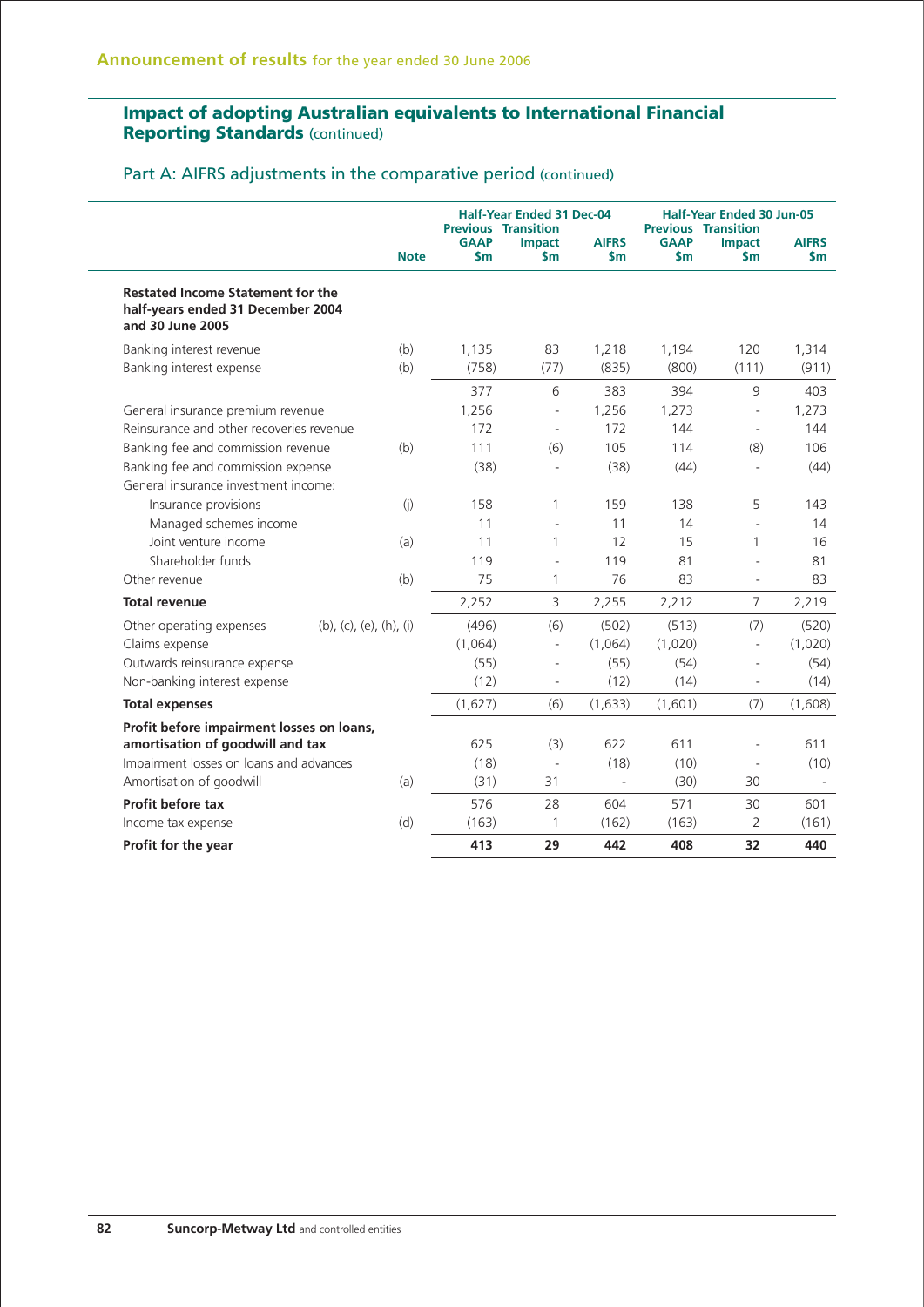### Part A: AIFRS adjustments in the comparative period (continued)

#### **(a) Business combinations and goodwill**

 As permitted by the election available under AASB 1, the classification and accounting treatment of business combinations that occurred prior to transition date have not been restated in preparing the opening AIFRS consolidated Balance Sheet. In applying the election available under AASB 1, the carrying amount of goodwill is adjusted on transition to AIFRS for contingent consideration. At 1 July 2004, no adjustment is required. At 31 December 2004, the adjustment results in an increase to intangible assets of \$27 million and an increase to provisions of \$27 million. At 30 June 2005, the adjustment results in an increase to intangible assets of \$51 million and an increase to provisions of \$51 million.

 Goodwill is now stated at the adjusted cost less any accumulated impairment losses. The carrying amount of goodwill will be subject to impairment testing at least annually. Any impairment loss will be recognised immediately in the consolidated Income Statement. There is no impairment adjustment on 1 July 2004.

 Goodwill does not require an amortisation charge, and for AIFRS comparative disclosure purposes, the previous GAAP goodwill amortisation charge has been reversed. This results in the carrying amount of goodwill increasing by \$31 million at 31 December 2004, \$61 million at 30 June 2005, and an increase in profit before tax of \$31 million for the 31 December 2004 half-year and \$30 million for the 30 June 2005 half-year.

 In addition, the amortisation of the notional goodwill previously included in share of net profits of joint ventures accounted for using the equity method will cease. The previous GAAP notional goodwill amortisation of \$1 million for the 31 December 2004 half-year and \$1 million for the 30 June 2005 half-year has been reversed, increasing the investment in associates and joint ventures and profit before tax for AIFRS comparative disclosure purposes.

#### **(b) Consolidation of special purpose vehicles**

 The interpretation of the consolidation rules applicable to special purpose vehicles under AASB 127 *Consolidated and Separate Financial Statements* and UIG Interpretation 112 *Consolidation – Special Purpose Vehicles* differ under AIFRS. This results in the following changes for the Group:

#### Securitisation trusts

 The Group securitises mortgage loans as part of its strategy to fund growth in Banking loans and receivables. Under previous GAAP, the Group was not considered to control the securitisation vehicles and the assets and liabilities of these vehicles were not recognised in the Balance Sheet. Under AIFRS, the Group is considered to control the securitisation vehicles, resulting in their consolidation. At 1 July 2004, this results in an increase to loans, advances and other receivables of \$2,320 million, a decrease to other assets of \$11 million, the recognition of securitised liabilities of \$2,410 million and a decrease to payables and other liabilities of \$101 million with no change in retained profits.

 At 31 December 2004, the adjustments result in an increase to loans, advances and other receivables of \$2,461 million, a decrease to other assets of \$6 million, the recognition of securitised liabilities of \$2,551 million and a decrease to payables and other liabilities of \$96 million, with no change in retained profits.

 At 30 June 2005, the adjustments result in an increase to loans, advances and other receivables of \$3,724 million, a decrease to other assets of \$10 million, the recognition of securitised liabilities of \$3,906 million and a decrease to payables and other liabilities of \$192 million, with no change in retained profits.

 Whilst there is no impact on profit for AIFRS comparative purposes, the consolidation of the securitisation vehicles results in a reclassification of amounts in the Income Statement. For the 31 December 2004 half-year, net banking interest revenue increases by \$6 million, banking fee and commission revenue decreases by \$5 million, and operating expenses increase by \$1 million. For the 30 June 2005 half-year, net banking interest revenue increases by \$9 million, banking fee and commission revenue decreases by \$8 million, and operating expenses increase by \$1 million.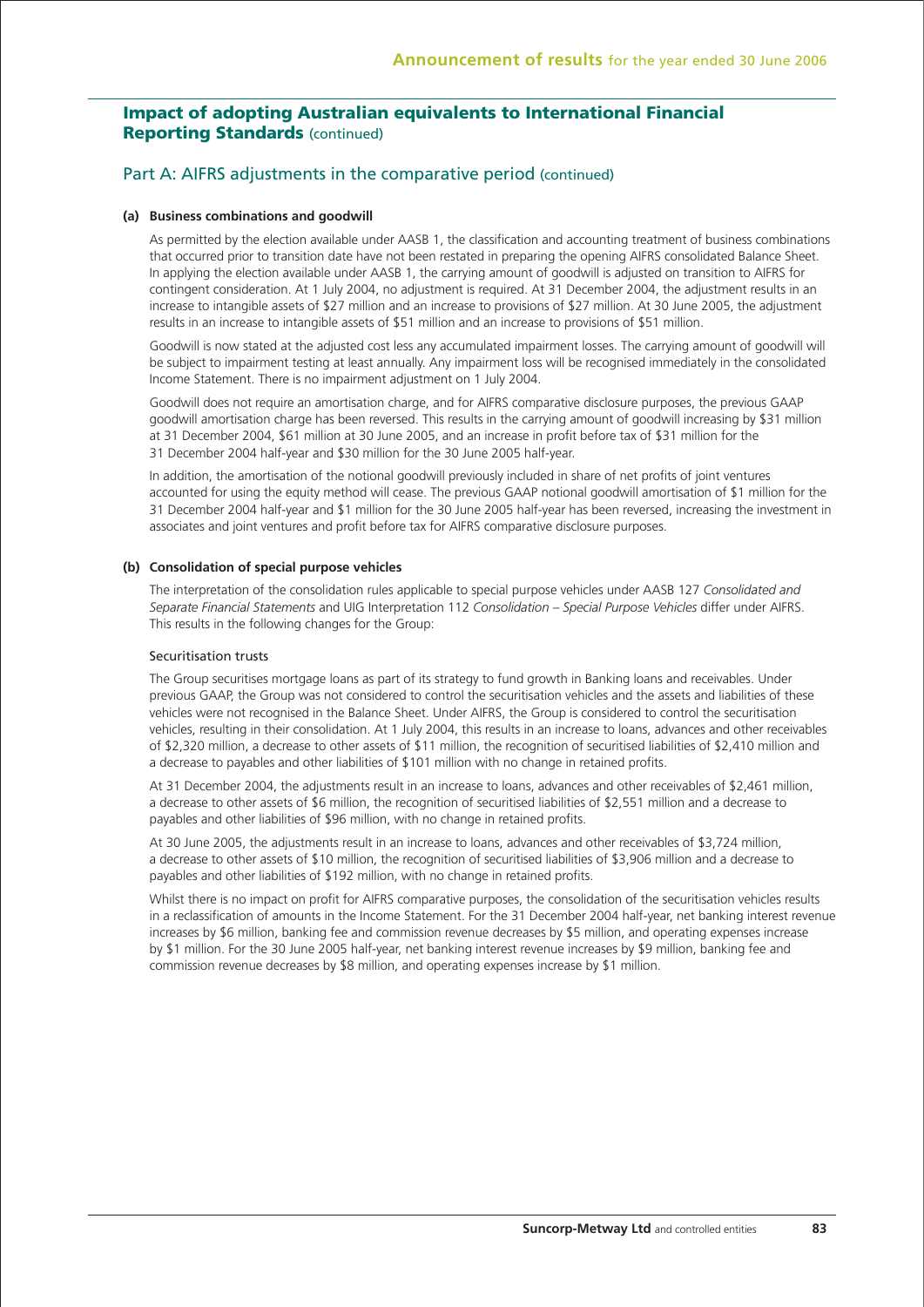### Part A: AIFRS adjustments in the comparative period (continued)

#### **(b) Consolidation of special purpose vehicles (continued)**

#### Managed investment schemes and treasury shares

 Under previous GAAP, the Group controlled the managed investment schemes operated by its subsidiaries when the Group owned 75% or greater of the units in the managed schemes. Under AIFRS, the Group also needs to consider the role of the subsidiaries as the responsible entity of the managed investment schemes. Under AIFRS, the Group is considered to control an increased number of managed investment schemes operated by its subsidiaries.

 Under AIFRS, the cost of any shares in the Company held by the consolidated managed investment schemes (known as treasury shares) are required to be eliminated against share capital, with unrealised gains or losses being eliminated against retained profits.

 At 1 July 2004, the net impact of consolidating additional managed investment schemes and eliminating the related treasury shares is a decrease to investment securities of \$5 million, an increase to loans, advances and other receivables of \$1 million, an increase to payables and other liabilities of \$1 million, a decrease to share capital of \$10 million, a decrease to reserves of \$2 million, a decrease to retained profits of \$1 million and an increase to outside equity interests of \$8 million.

 At 31 December 2004, the adjustments result in an increase to cash and liquid assets of \$7 million, a decrease to investment securities of \$14 million, an increase to payables and other liabilities of \$2 million, a decrease to share capital of \$10 million, a decrease to reserves of \$4 million, a decrease to retained profits of \$3 million and an increase to outside equity interests of \$8 million.

 At 30 June 2005, the adjustments result in a decrease to investment securities of \$12 million, an increase to loans, advances and other receivables of \$1 million, an increase to payables and other liabilities of \$1 million, a decrease to share capital of \$11 million, a decrease to reserves of \$6 million, a decrease to retained profits of \$4 million and an increase to outside equity interests of \$9 million.

 For AIFRS comparative disclosure purposes for the 31 December 2004 half-year, other operating expenses increase by \$2 million, resulting in a decrease to profit of \$2 million. For AIFRS comparative disclosure purposes for the 30 June 2005 half-year, other operating expenses increase by \$1 million, resulting in a decrease to profit of \$1 million.

#### Employee share plan

 Under previous GAAP, the Group did not control the Executive Performance Share Plan ("EPSP") and the EPSP's assets and liabilities were not recognised in the consolidated Balance Sheet. Under AIFRS, the Group controls this plan resulting in the consolidation of the plan. In addition, the cost of the shares in the Company held by the EPSP (known as treasury shares) are required to be eliminated against share capital, with unrealised gains or losses being eliminated against retained profits.

 At 1 July 2004, this results in an increase to investment securities by \$2 million, a decrease to other assets of \$10 million, an increase to payables and other liabilities of \$2 million and a decrease to share capital of \$10 million, with no change in retained profits.

 At 31 December 2004 and 30 June 2005, the adjustment results in an increase to investment securities by \$2 million, a decrease to other assets of \$17 million, an increase to payables and other liabilities of \$1 million, a decrease to share capital of \$17 million, and an increase in retained profits of \$1 million.

#### **(c) Excess of net market value of interests in life insurance subsidiaries over their recognised net assets ("EMVONA")**

 Under previous GAAP, AASB 1038 *Life Insurance Business* required a Life Insurer to recognise the excess of net market value of an interest in a subsidiary over the net assets of the subsidiary, as an asset in its Balance Sheet and movements in the asset in the Income Statement. Under AIFRS, revised AASB 1038 *Life Insurance Contracts* in conjunction with AASB 138 *Intangible Assets* does not allow the asset to be recognised in the Balance Sheet or the movement in the asset to be recognised in the Income Statement.

 On transition to AIFRS, the EMVONA asset has been written off resulting in a decrease to the EMVONA asset and retained profits of \$15 million at 1 July 2004, \$17 million at 31 December 2004 and \$18 million at 30 June 2005. The additional EMVONA value recognised under previous GAAP of \$2 million for the 31 December 2004 half-year and \$1 million for the 30 June 2005 half-year has been reversed resulting in a decrease in profit before tax for AIFRS comparative disclosure purposes.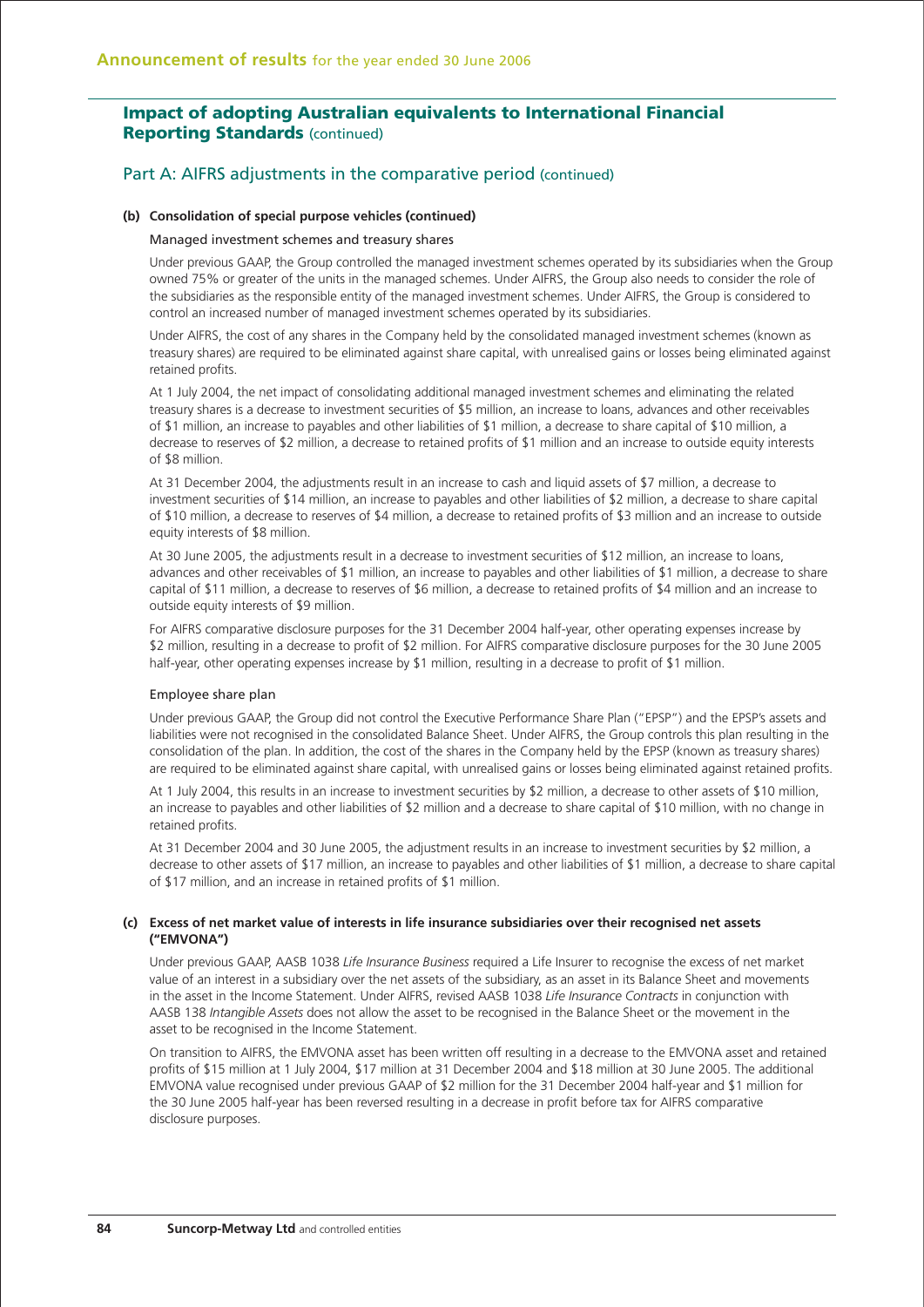### Part A: AIFRS adjustments in the comparative period (continued)

#### **(d) Income tax**

 Under AIFRS, AASB 112 *Income Taxes* uses a "Balance Sheet approach" of calculating income tax balances rather than the "Income Statement approach" applied under previous GAAP. The Balance Sheet approach recognises deferred tax balances when there is a difference between the carrying value of an asset or liability and its tax base.

#### Impact from adopting AASB 112:

 The tax adjustments on 1 July 2004, 31 December 2004 and 30 June 2005 for the tax effect of items not previously required to be recognised comprise an increase to deferred tax liabilities of \$2 million and a decrease in retained profits of \$2 million for the tax effect of differences between the tax and accounting carrying value on buildings and intangible assets.

 In addition, at 1 July 2004 and 31 December 2004, deferred tax liabilities increased and the asset revaluation reserve decreased by \$1 million for the tax effect of the asset revaluation reserve not previously required to be recognised. At 30 June 2005, deferred tax liabilities increase and asset revaluation reserve decrease by \$2 million.

#### Impact from adopting other AIFRS standards

 The impact of the change in basis and the transition adjustments required by the application of AIFRS standards other than AASB 112 on the deferred tax balances and the previously reported tax expense is:

- at 1 July 2004, deferred tax assets increase by \$16 million, other assets decrease by \$34 million, deferred tax liabilities decrease by \$37 million and retained profits increase by \$19 million.
- at 31 December 2004, deferred tax assets increase by \$16 million, other assets decrease by \$34 million, deferred tax liabilities decrease by \$38 million and retained profits increase by \$20 million.
- at 30 June 2005, deferred tax assets increase by \$18 million, other assets decrease by \$48 million, deferred tax liabilities decrease by \$53 million and retained profits increase by \$23 million.

 For AIFRS comparative purposes, the impact on the tax expense is a decrease of \$1 million for the 31 December 2004 half-year and \$3 million for the 30 June 2005 half-year.

#### **(e) Intangible assets**

#### Reclassification of software

 Under AIFRS, the Group's software assets are reclassified from property, plant and equipment to intangible assets. This reclassification adjustment results in a decrease in property, plant and equipment and an increase in intangible assets of \$84 million at 1 July 2004, \$79 million at 31 December 2004 and \$76 million at 30 June 2005.

#### Remeasurement of software

Under previous GAAP, the Group capitalised and amortised:

- the costs incurred in acquiring, installing, enhancing and developing application software for internal use; and
- certain product set-up costs

where the benefits were reasonably certain.

 Under AIFRS, AASB 138 *Intangible Assets* introduces stricter criteria around the costs that can be capitalised and amortised. This results in a greater proportion of application software costs and product set-up costs being expensed as incurred. Under AIFRS, less costs will be capitalised and recognised in the Balance Sheet and there will be a reduction in amortisation expense in future years.

 At 1 July 2004, the impact of the change in capitalisation and amortisation of software costs results in a decrease to intangible assets of \$15 million, a decrease to other assets of \$3 million and a decrease to retained profits of \$18 million. At 31 December 2004, this results in a decrease to intangible assets of \$17 million, a decrease to other assets of \$2 million and a decrease to retained profits of \$19 million. At 30 June 2005, this results in a decrease to intangible assets of \$21 million, a decrease to other assets of \$3 million and a decrease to retained profits of \$24 million.

 For AIFRS comparative disclosure purposes, operating expenses increase and profit before tax decreases by \$1 million for the 31 December 2004 half-year and \$5 million for the 30 June 2005 half-year.

#### Franchise systems

 The Group has franchise systems that were classified as other assets under previous GAAP. Under AIFRS, franchise systems are reclassified as intangible assets. This results in an increase to intangible assets and a decrease to other assets of \$11 million at 1 July 2004 and 31 December 2004, and \$10 million at 30 June 2005.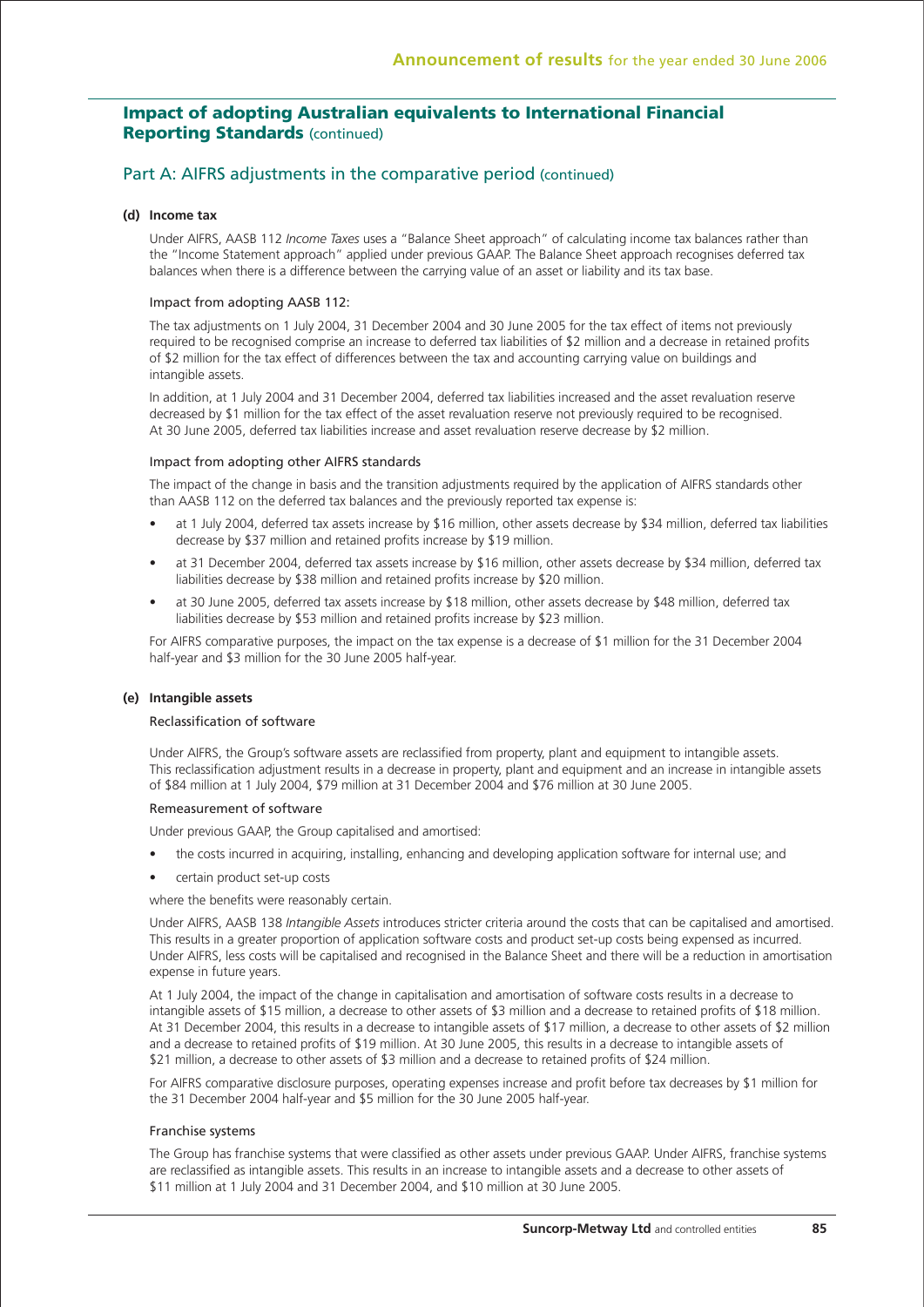### Part A: AIFRS adjustments in the comparative period (continued)

#### **(f) Post employment benefits**

 Under previous GAAP, the Group did not recognise an asset or a liability in its Balance Sheet for the net position of the defined benefit superannuation plan it sponsors. Under AIFRS, AASB 119 *Employee Benefits* requires the surplus or deficit of each plan to be recognised in the consolidated Balance Sheet, and permits three options for recognising actuarial gains and losses on an ongoing basis. The Group has elected to recognise actuarial gains and losses in full in the Income Statement.

 On transition to AIFRS at 1 July 2004, the Group has recognised the defined benefit superannuation plan surplus of \$2 million as an asset with a corresponding increase in retained profits. At 31 December 2004 and 30 June 2005, the Group continues to recognise an asset of \$2 million, with no significant impact on profit before tax.

#### **(g) Property, plant and equipment**

 Under previous GAAP, the Group used the deemed cost basis to record property, plant and equipment. On transition to AIFRS, the Group elected to use the AASB 1 exemption that allows a previous revaluation to be the asset's deemed cost. As a result of selecting the cost basis under AASB 116 *Property, Plant and Equipment*, the asset revaluation reserve of \$8 million has been transferred to retained profits.

 As set out in note (e) above, the Group's software assets have been reclassified from property, plant and equipment to intangible assets under AIFRS.

#### **(h) Revenue recognition, deferral of fee income and acquisition expenses**

 Under AIFRS, AASB 118 *Revenue* requires that certain fee income and acquisition expenses that were previously recognised in the Income Statement are deferred and recognised in the Balance Sheet, and amortised to the Income Statement over the period of the service or contract term.

 On transition to AIFRS at 1 July 2004, this adjustment results in an increase to other assets of \$1 million, an increase to payables and other liabilities of \$5 million and a decrease to retained profits of \$4 million. At 31 December 2004, this adjustment results in an increase to payables and other liabilities of \$5 million and a decrease to retained profits of \$5 million. At 30 June 2005, this adjustment results in a decrease to other assets of \$1 million, an increase to payables and other liabilities of \$5 million and a decrease to retained profits of \$6 million.

 For AIFRS comparative purposes, operating expenses increase and profit before tax decreases by \$1 million for the 31 December 2004 half-year and \$1 million for the 30 June 2005 half-year.

### **(i) Share based payments**

#### Shares

 Under previous GAAP, the Group recognised an expense for the shares issued under the EPSP. Shares in the Company are purchased by a trust when the shares are granted and held until they vest to the employee. The cost of the shares was amortised to the Income Statement over the vesting period.

 Under AIFRS, AASB 2 *Share-Based Payments* requires the Group to continue to recognise an expense for the shares issued under the EPSP. However, this expense will be determined based on the fair value of the equity instruments issued, which considers the impact of market related vesting conditions. The fair value of the equity instruments will be amortised to the Income Statement over the vesting period, adjusted to reflect actual and expected levels of the ultimate entitlement.

 On transition to AIFRS at 1 July 2004, this adjustment results in an increase in other assets of \$3 million, an increase in share capital of \$2 million, and an increase in retained profits of \$1 million, representing the reversal of an expense recognised under previous GAAP. At 31 December 2004, this adjustment results in an increase in other assets of \$5 million, an increase in share capital of \$3 million, and an increase in retained profits of \$2 million. At 30 June 2005, this adjustment results in an increase in other assets of \$8 million, an increase in share capital of \$5 million, and an increase in retained profits of \$3 million.

 For AIFRS comparative disclosure purposes, operating expenses decrease and profit before tax increases by \$1 million for the 31 December 2004 half-year and \$1 million for the 30 June 2005 half-year.

#### Options

 Under previous GAAP, the Group did not recognise an expense for the options issued under the Executive Option Plan ("EOP"). As permitted by the election available under AASB 1, the Group has elected not to apply AASB 2 to equity instruments issued prior to 7 November 2002. The AASB 1 exemption applies to all options issued under the EOP.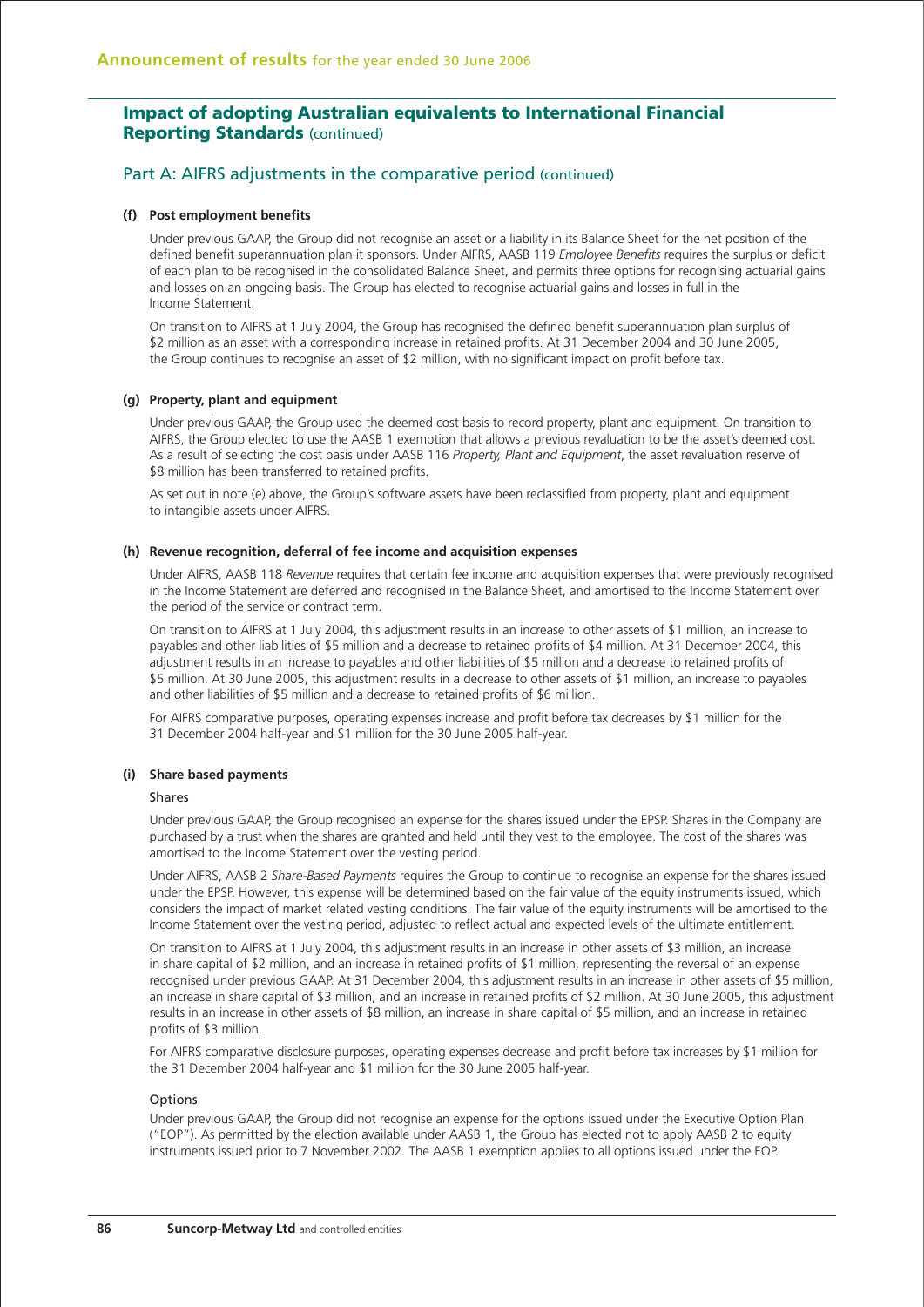### Part A: AIFRS adjustments in the comparative period (continued)

#### **(j) Securitisation transactions**

 The Group is a party to certain lease securitisation transactions in relation to investment properties that it owns. Under previous GAAP, the relevant assets and liabilities, and revenue and expense items were recognised on a net basis. Under AIFRS, AASB 140 *Investment Properties* requires that the fair value of an investment property is determined excluding the impacts of special terms or circumstances specific to any party. This requirement results in the Group recognising the relevant assets, liabilities, and revenue and expense items on a gross basis. The assets and liabilities are recognised at fair value.

 At 1 July 2004, this adjustment results in an increase in cash and liquid assets of \$8 million, a decrease in loans, advances and other receivables of \$3 million, an increase in investment properties of \$56 million, and an increase in bonds, notes and long term borrowings of \$61 million, with no change in retained profits.

 At 31 December 2004, this adjustment results in an increase in cash and liquid assets of \$8 million, a decrease in loans, advances and other receivables of \$3 million, an increase in investment properties of \$56 million, an increase in bonds notes and long term borrowings of \$60 million, and an increase in retained profits of \$1 million.

 At 30 June 2005, this adjustment results in an increase in cash and liquid assets of \$10 million, a decrease in loans, advances and other receivables of \$3 million, an increase in investment properties of \$61 million, a decrease in other assets of \$2 million, an increase in bonds, notes and long term borrowings of \$60 million, and an increase in retained profits of \$6 million.

 For AIFRS comparative purposes, General Insurance investment revenue – insurance provisions and profit before tax increases by \$1 million for the 31 December 2004 half-year and \$5 million for the 30 June 2005 half-year.

#### **(k) Balance Sheet reclassification**

 On transition to AIFRS, certain assets and liabilities have been reclassified to Balance Sheet categories that are different from previous GAAP. The significant reclassifications in addition to the adjustments above are as follows:

- loans to a joint venture of \$4 million at 1 July 2004, \$14 million at 31 December 2004 and \$16 million at 30 June 2005 have been reclassified from other assets to investments in associates and joint ventures; and
- investment properties of \$84 million at 1 July 2004, \$89 million at 31 December 2004 and \$95 million at 30 June 2005 have been reclassified from investment securities to investment properties.

|                                                                                 | <b>Note</b> | 1 Jul-04<br>$\mathsf{Sm}$ | 31 Dec-04<br>\$m | 30 Jun-05<br><b>Sm</b> |
|---------------------------------------------------------------------------------|-------------|---------------------------|------------------|------------------------|
| Equity reconciliation at 1 July 2004,<br>31 December 2004 and 30 June 2005      |             |                           |                  |                        |
| A summary of the effect of the above<br>adjustments on equity is set out below. |             |                           |                  |                        |
| Business combinations and goodwill                                              | (a)         |                           | 32               | 63                     |
| Consolidation of special purpose vehicles                                       | (b)         | (22)                      | (33)             | (36)                   |
| <b>EMVONA</b>                                                                   | (c)         | (15)                      | (17)             | (18)                   |
| Income tax                                                                      | (d)         | 16                        | 17               | 19                     |
| Intangible assets                                                               | (e)         | (18)                      | (19)             | (24)                   |
| Defined benefit fund                                                            | (f)         | $\overline{2}$            | 2                | 2                      |
| Revenue recognition and deferred acquisition costs                              | (h)         | (4)                       | (5)              | (6)                    |
| Share based payments                                                            | (i)         | 3                         | 5                | 8                      |
| Securitisation transactions                                                     | (j)         |                           | 2                | 7                      |
| Other                                                                           |             | (2)                       | (2)              |                        |
| <b>Total parent entity interest</b>                                             |             | (39)                      | (18)             | 15                     |
| Outside equity interests                                                        |             | 8                         | 8                | 8                      |
| <b>Total equity</b>                                                             |             | (31)                      | (10)             | 23                     |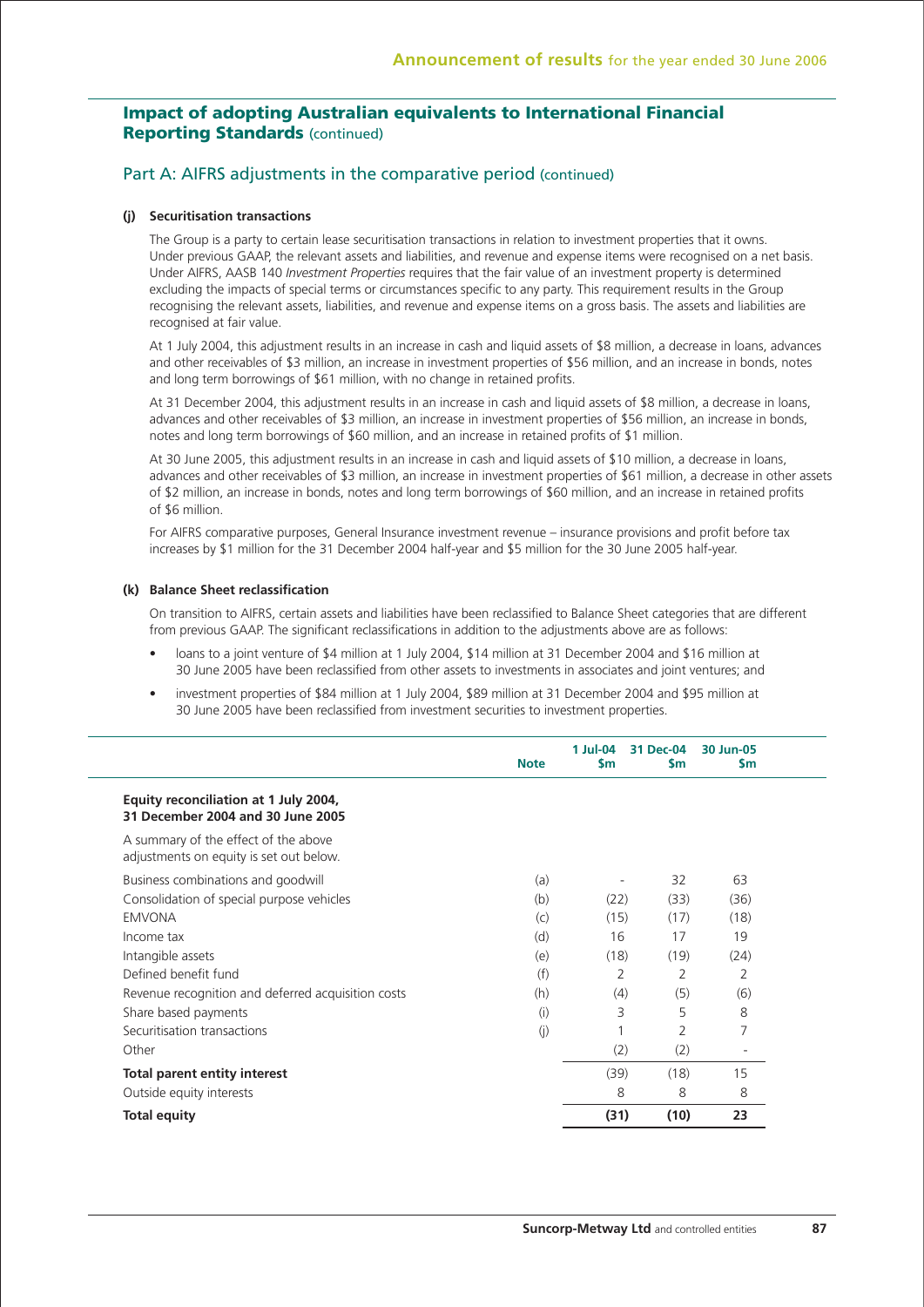### Part B: AIFRS impacts on 1 July 2005

The impacts of the significant changes in accounting policy from adopting AASB 132, AASB 139, AASB 4, AASB 1023 and AASB 1038 from 1 July 2005 are set out below. The restated Balance Sheet reflect all AIFRS adjustments, whereas the notes following only include the significant adjustments.

|                                                                     |                    | 30 Jun-05           | <b>Adjustments</b>       | 1 Jul-05                                      |                     |
|---------------------------------------------------------------------|--------------------|---------------------|--------------------------|-----------------------------------------------|---------------------|
|                                                                     | <b>Note</b>        | <b>AIFRS</b><br>\$m | \$m                      | <b>Reclassify Remeasure</b><br>$\mathsf{S}$ m | <b>AIFRS</b><br>\$m |
| Restated consolidated Balance Sheet at 1 July 2005<br><b>Assets</b> |                    |                     |                          |                                               |                     |
| Cash and liquid assets                                              |                    | 1,008               |                          | $\overline{a}$                                | 1,008               |
| Receivables due from other banks                                    |                    | 67                  |                          |                                               | 67                  |
| Other financial assets                                              |                    |                     |                          |                                               |                     |
| Trading securities                                                  |                    | 3,396               |                          |                                               | 3,396               |
| Investment securities                                               |                    | 5,513               |                          | ÷,                                            | 5,513               |
| Investments in associates and joint ventures                        |                    | 129                 |                          | $\overline{\phantom{a}}$                      | 129                 |
| Loans, advances and other receivables                               | (iv), (v)          | 35,802              |                          | 46                                            | 35,848              |
| Property, plant and equipment                                       |                    | 105                 |                          | $\overline{\phantom{a}}$                      | 105                 |
| Investment property                                                 |                    | 156                 | ä,                       | (3)                                           | 153                 |
| Unlisted investment in life insurance statutory funds               |                    | 200                 | $\overline{a}$           | $\overline{\phantom{a}}$                      | 200                 |
| Deferred tax asset                                                  | (vi)               | 167                 |                          | 43                                            | 210                 |
| Intangible assets                                                   | (ii)               | 1,101               | $\overline{a}$           | (3)                                           | 1,098               |
| Other assets                                                        | $(ii)-(iv), (vii)$ | 586                 | (9)                      | (61)                                          | 516                 |
| <b>Total assets</b>                                                 |                    | 48,230              | (9)                      | 22                                            | 48,243              |
| <b>Liabilities</b>                                                  |                    |                     |                          |                                               |                     |
| Deposits and short term borrowings                                  | (iii)              | 27,172              |                          | 4                                             | 27,176              |
| Payables due to other banks                                         |                    | 66                  | ٠                        | $\bar{a}$                                     | 66                  |
| Bank acceptances                                                    |                    | 74                  | $\sim$                   | $\bar{a}$                                     | 74                  |
| Payables and other liabilities                                      | (iii), (iv), (vii) | 968                 | 51                       | 111                                           | 1,130               |
| Current tax liabilities                                             |                    | 179                 | ÷,                       | $\overline{\phantom{a}}$                      | 179                 |
| Provisions                                                          | (vii)              | 202                 | (51)                     | $\overline{\phantom{a}}$                      | 151                 |
| Deferred tax liabilities                                            | (v <sub>i</sub> )  | 172                 | ÷,                       | 7                                             | 179                 |
| Outstanding claims and unearned premiums provisions                 | (ii)               | 5,518               | $\overline{\phantom{a}}$ | 14                                            | 5,532               |
| Outside beneficial interests                                        | (i)                |                     | 27                       | $\overline{\phantom{a}}$                      | 27                  |
| Securitisation liabilities                                          | $(iii)$ , $(vii)$  | 3,906               | (8)                      | (88)                                          | 3,810               |
| Bonds, notes and long term borrowings                               |                    | 4,468               | ÷,                       | $\overline{\phantom{a}}$                      | 4,468               |
| Subordinated notes                                                  | (iii)              | 968                 |                          | (11)                                          | 957                 |
| Preference shares                                                   | (i)                |                     | 250                      | $\overline{\phantom{a}}$                      | 250                 |
| <b>Total liabilities</b>                                            |                    | 43,693              | 269                      | 37                                            | 43,999              |
| Net assets                                                          |                    | 4,537               | (278)                    | (15)                                          | 4,244               |
| Equity                                                              |                    |                     |                          |                                               |                     |
| Share capital                                                       |                    | 2,773               |                          | $\overline{\phantom{m}}$                      | 2,773               |
| Share capital - preference shares                                   | (i)                | 244                 | (250)                    | 6                                             |                     |
| Reserves                                                            | $(iii)$ , $(vi)$   | 12                  |                          | (16)                                          | (4)                 |
| Retained profits                                                    | $(i)-(vi)$         | 1,485               | (5)                      | (5)                                           | 1,475               |
| Total parent entity interest                                        |                    | 4,514               | (255)                    | (15)                                          | 4,244               |
| Outside equity interests                                            | (i)                | 23                  | (23)                     |                                               |                     |
| <b>Total equity</b>                                                 |                    | 4,537               | (278)                    | (15)                                          | 4,244               |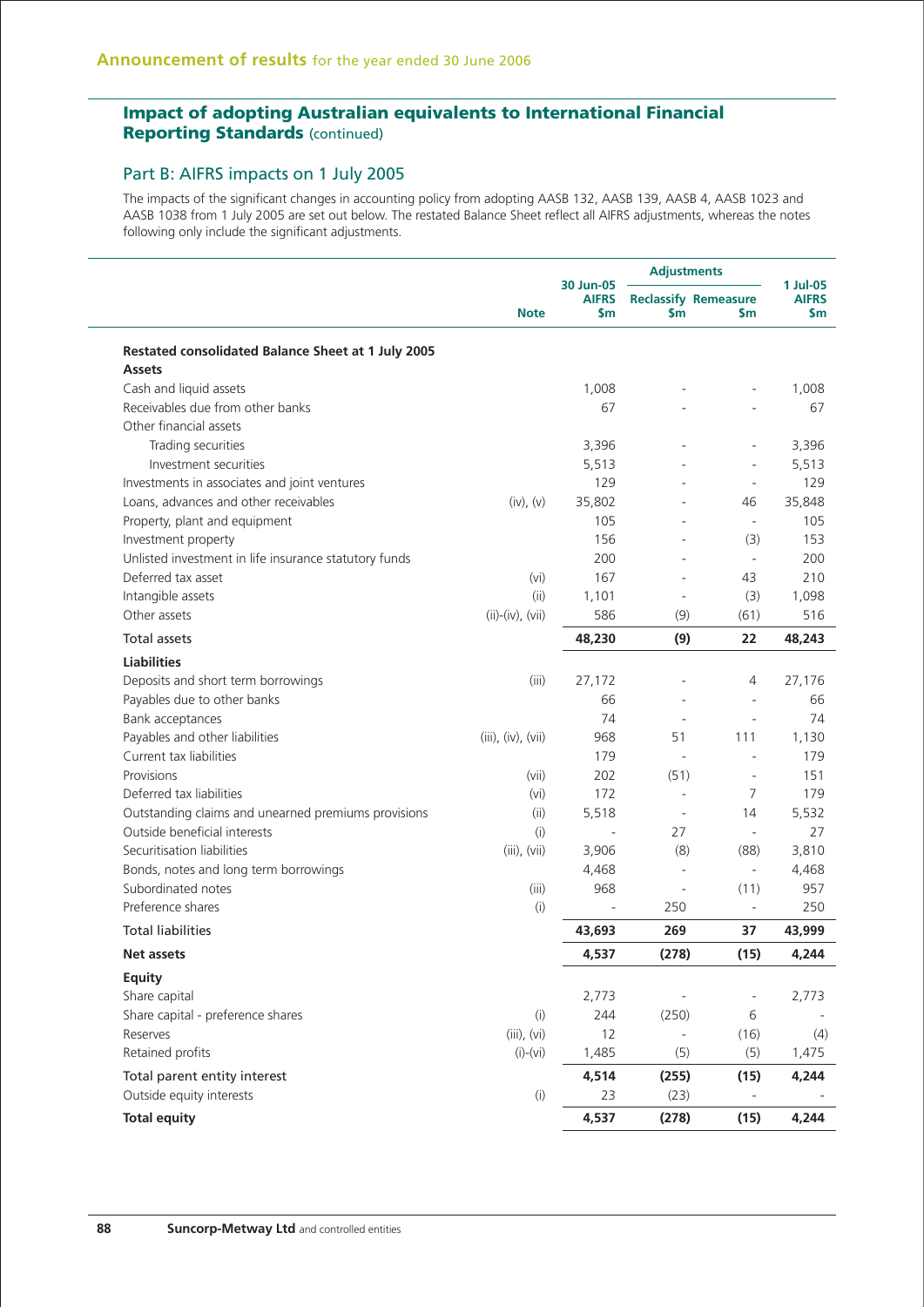### Part B: AIFRS impacts on 1 July 2005 (continued)

#### **(i) Debt/equity classification**

The Group's preference shares, which were classified as equity under previous GAAP, have been reclassified as a financial liability and dividends paid on these preference shares are treated as interest expense rather than as dividends in accordance with AASB 132. The carrying amount of preference shares at 1 July 2005 is \$250 million, and distributions are \$16 million for the year ended 30 June 2006. Transaction costs from issuing the preference shares of \$6 million were transferred to retained profits on 1 July 2005.

The Group consolidates a number of the managed investment schemes operated by its subsidiaries as set out in Part A (b). Under AIFRS, the managed investment schemes' unit holder funds, which are classified as equity under previous GAAP, have been reclassified as a financial liability in accordance with AASB 132. Consequently, on 1 July 2005, outside beneficial interests increase by \$27 million, retained profits decreased by \$5 million and outside equity interests decrease by \$22 million.

#### **(ii) General Insurance business**

Under previous GAAP, AASB 1023 *Financial Reporting of General Insurance Activities* deals with the accounting for a general insurance business. Under AIFRS, products that meet the definition of a general insurance contract under revised AASB 1023 *General Insurance Contracts* will continue to use current accounting treatments subject to a revised Liability Adequacy Test. All the Group's general insurance products meet the definition of a general insurance contract.

Under previous GAAP, the Liability Adequacy Test was performed at the reporting entity level. Under AIFRS, the Liability Adequacy Test is applied to portfolios or products that are subject to broadly similar risks and are managed together as a single portfolio. In conducting this test, the expected cash flows relating to future claims include a risk margin to reflect the inherent uncertainty of the estimation process. The estimate of future claims including the risk margin represents an estimated 75% probability that the estimate is adequate. As a result of the revised Liability Adequacy Test, intangible assets decrease by \$3 million, other assets decrease by \$23 million, outstanding claims and unearned premiums liabilities increase by \$14 million and retained profits decrease by \$40 million on 1 July 2005.

#### **(iii) Hedge accounting**

Under AIFRS all derivative contracts, whether used as hedging instruments or otherwise, are recorded at fair value on the Group's Balance Sheet, with a corresponding entry to the Income Statement or an equity reserve.

AIFRS introduces new rules in relation to hedge accounting, and all hedging instruments will be subject to rigorous effectiveness testing. Where a hedging instrument fails the effectiveness tests, movements in fair value are recorded in the Income Statement, which may result in volatility.

Where cash flow hedges are used and the hedge effectiveness tests are met, the movement in fair value of the derivative instrument is recorded in an equity reserve to the extent this amount is equal to or less than the movement in the fair value of the hedged item. Where fair value hedges are used and the hedge effectiveness tests are met, the movement in fair value of the derivative instrument is recorded in the Income Statement. To the extent the fair value hedges are effective in managing the underlying risk, this movement will offset the movement in fair value of the underlying hedged item which will also be recorded in the Income Statement.

The Group has adopted a hybrid approach to address the potential earnings volatility that may arise from measuring all derivative instruments at fair value. The Group uses cash flow hedging and fair value hedging and measures some derivative instruments and the underlying asset or liability at fair value through profit or loss. As a result of applying these changes on 1 July 2005, other assets decrease by \$6 million, short term borrowings increase by \$4 million, payables and other liabilities increase by \$20 million, subordinated debt decreases by \$11 million, equity reserves decrease by \$17 million and retained profits decrease by \$2 million.

As a result of applying these changes to the securitisation trusts, payables and other liabilities increase by \$93 million, securitisation liabilities decrease by \$88 million and equity reserves decrease by \$5 million.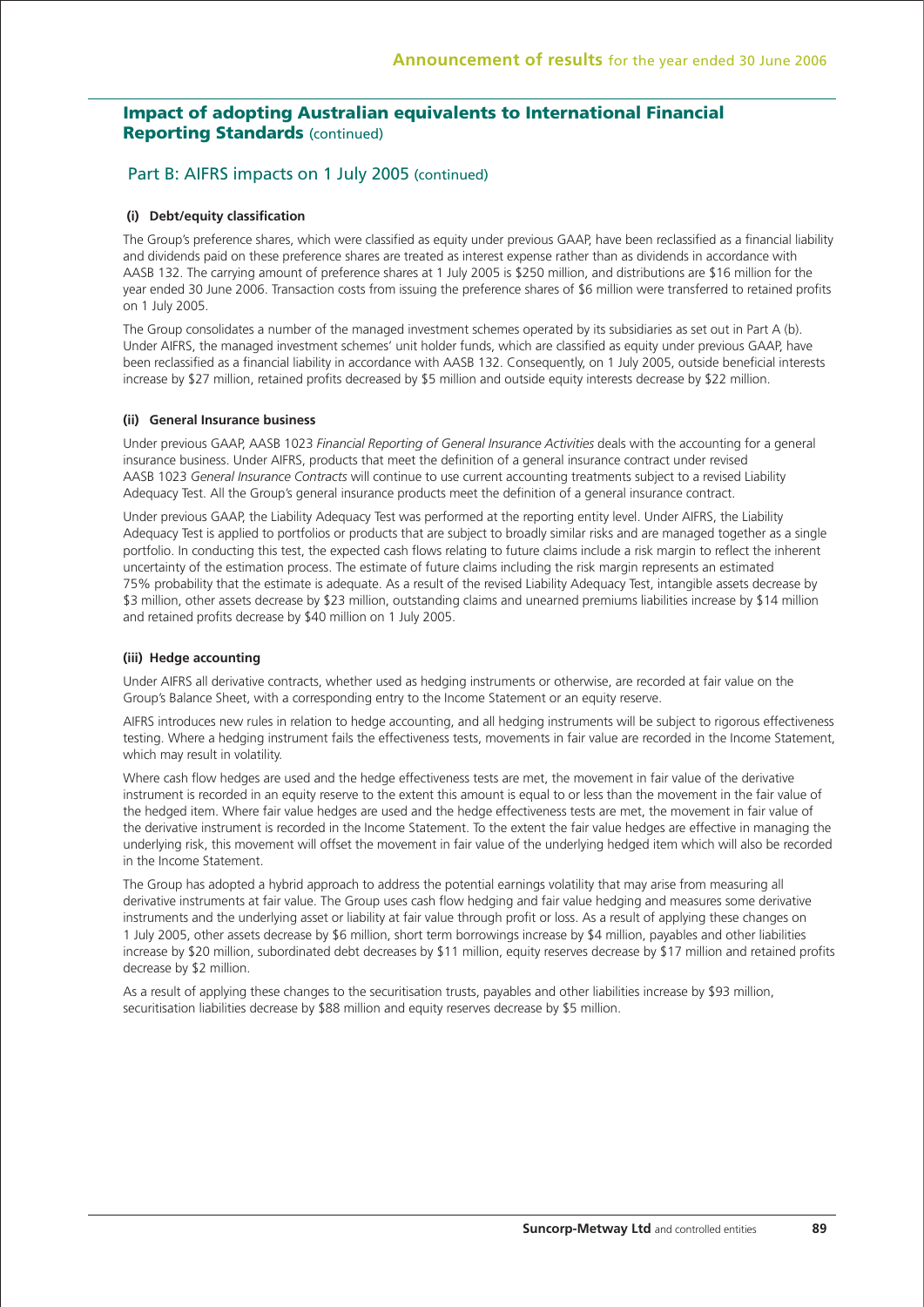### Part B: AIFRS impacts on 1 July 2005 (continued)

#### **(iv) Loan establishment fee income and establishment expenses**

Under AIFRS, AASB 139 introduces stringent rules to account for loan establishment fee income and loan acquisition expenses. These income and expense items are deferred and recognised as an adjustment to the yield on the loan and disclosed as interest revenue.

On 1 July 2005, certain loan establishment fees and acquisition expenses that were previously recognised in the Income Statement have been recognised in the Balance Sheet, with a corresponding adjustment to retained profits. This results in an increase to loans, advances and other receivables of \$9 million, a decrease to other assets of \$32 million, a decrease to payables and other liabilities of \$1 million and a decrease in retained profits of \$22 million.

#### **(v) Loan impairment provisions**

Under AIFRS, AASB 139 requires the Group to apply an incurred loss approach for loan provisioning and follow specific rules on the measurement of incurred losses.

Specific provisions are raised for losses that have already been incurred on loans that are known to be impaired. The estimated losses on these impaired loans are based on expected future cash flows discounted to their present value and as this discount unwinds, interest is recognised in the Income Statement. At 1 July 2005, the adjustments for specific provisions result in a decrease to loans, advances and other receivables and a decrease to retained profits of \$4 million.

Loans not found to be individually impaired are collectively assessed for impairment in pools of loans with similar credit risk characteristics. The size of the provision is estimated on the basis of historical loss experience for assets with credit characteristics similar to those in the collective pool. The historical loss experience is adjusted based on current observable data.

At 1 July 2005, the adjustment to reverse the previous GAAP general provision and recognise the AIFRS collective provision results in an increase to loans, advances and other receivables and retained profits of \$40 million.

#### **(vi) Income tax**

The impact of the change in basis of calculating income tax balances under AASB 112 and the transition adjustments required by the application of the AIFRS standards adopted from 1 July 2005 is to increase deferred tax assets by \$43 million, increase deferred tax liabilities by \$7 million, increase equity reserves by \$7 million and increase retained profits by \$29 million.

### **(vii) Balance Sheet reclassification**

On 1 July 2005, the application of AASB 132 requires certain assets and liabilities to be reclassified to Balance Sheet categories that are different from previous GAAP. The significant reclassifications in addition to the adjustments above is to decrease other assets by \$8 million, increase payables and other liabilities by \$51 million, decrease provisions by \$51 million and decrease securitisation liabilities by \$8 million.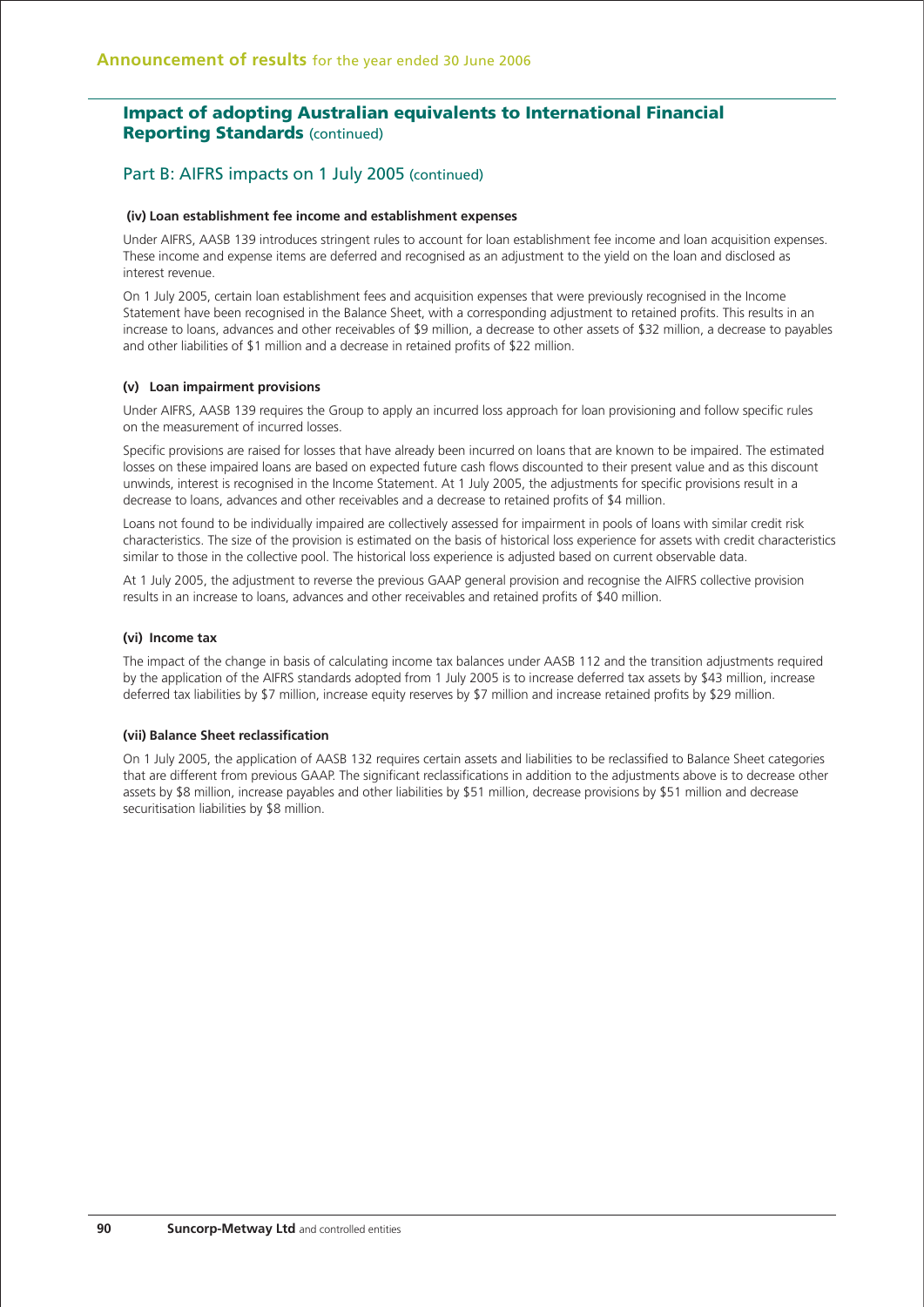|                                                               | $Jun-06$      | <b>Full Year Ended</b><br><b>Jun-05</b> |                |  |
|---------------------------------------------------------------|---------------|-----------------------------------------|----------------|--|
|                                                               | $\mathsf{sm}$ | \$m                                     | vs Jun-05<br>% |  |
| <b>Appendix 1A - Income Statement - Full Year</b>             |               |                                         |                |  |
| <b>Excluding Life Insurance Policy Owners' Interests</b>      |               |                                         |                |  |
| Banking interest revenue                                      | 2,878         | 2,532                                   | 13.7           |  |
| Banking interest expense                                      | (2,030)       | (1,746)                                 | 16.3           |  |
|                                                               | 848           | 786                                     | 7.9            |  |
| General insurance premium revenue (1)                         | 2,573         | 2,529                                   | 1.7            |  |
| Banking fee and commission revenue                            | 202           | 211                                     | (4.3)          |  |
| Banking fee and commission expense                            | (73)          | (82)                                    | (11.0)         |  |
| Reinsurance and other recoveries revenue                      | 315           | 316                                     | (0.3)          |  |
| General insurance investment income:                          |               |                                         |                |  |
| Insurance funds                                               | 234           | 302                                     | (22.5)         |  |
| Managed schemes income                                        | 26            | 25                                      | 4.0            |  |
| Joint venture income                                          | 25            | 28                                      | (10.7)         |  |
| Shareholder Funds                                             | 203           | 200                                     | 1.5            |  |
| Other operating income (2)                                    | 188           | 159                                     | 18.2           |  |
| <b>Total revenue</b>                                          | 4,541         | 4,474                                   | 1.5            |  |
| Claims expense                                                | (1,948)       | (2,084)                                 | (6.5)          |  |
| Outwards reinsurance expense                                  | (117)         | (109)                                   | 7.3            |  |
| Operating expenses from ordinary activities (1)               | (1, 130)      | (1,022)                                 | 10.6           |  |
| Non-banking interest expense                                  | (37)          | (26)                                    | 42.3           |  |
| <b>Total expenses</b>                                         | (3, 232)      | (3,241)                                 | (0.3)          |  |
| Profit before impairment losses on loans and advances and tax | 1,309         | 1,233                                   | 6.2            |  |
| Impairment losses on loans and advances                       | (31)          | (28)                                    | 10.7           |  |
| Profit before tax                                             | 1,278         | 1,205                                   | 6.1            |  |
| Income tax expense                                            | (362)         | (323)                                   | 12.1           |  |
| Net profit attributable to equity holders of the parent       | 916           | 882                                     | 3.9            |  |

# **Notes:**<br>(1) Ne

Net of General Insurance statutory fees and charges included in income and expenses in the Consolidated Financial Report.

(2) Other operating income is primarily made up of Wealth Management profit, dividend revenue, property income, trust distributions and royalty income.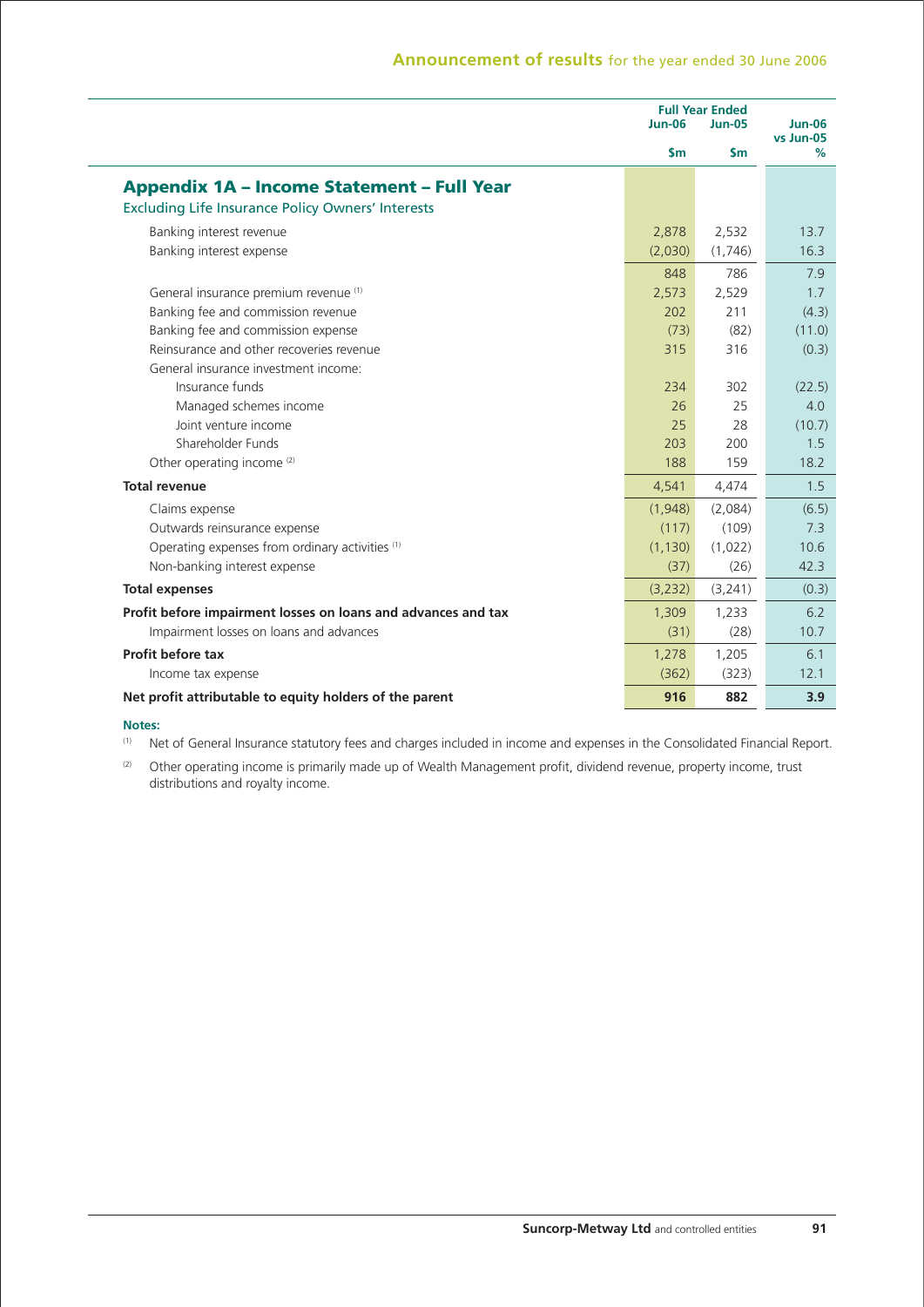|                                                 | <b>Half-Year Ended</b><br><b>Jun-06</b><br><b>Dec-05</b><br><b>Jun-05</b><br><b>Dec-04</b> |               |         |               | <b>Jun-06</b>            | <b>Jun-06</b> |
|-------------------------------------------------|--------------------------------------------------------------------------------------------|---------------|---------|---------------|--------------------------|---------------|
|                                                 | \$m                                                                                        | $\mathsf{sm}$ | \$m     | $\mathsf{sm}$ | vs Dec-05 vs Jun-05<br>% | %             |
| <b>Appendix 1B - Income Statement</b>           |                                                                                            |               |         |               |                          |               |
| - Half-Year                                     |                                                                                            |               |         |               |                          |               |
| <b>Excluding Life Insurance Policy</b>          |                                                                                            |               |         |               |                          |               |
| <b>Owners' Interests</b>                        |                                                                                            |               |         |               |                          |               |
| Banking interest revenue                        | 1,462                                                                                      | 1,416         | 1,314   | 1,218         | 3.2                      | 11.3          |
| Banking interest expense                        | (1,036)                                                                                    | (994)         | (911)   | (835)         | 4.2                      | 13.7          |
|                                                 | 426                                                                                        | 422           | 403     | 383           | 0.9                      | 5.7           |
| General insurance premium revenue (1)           | 1,284                                                                                      | 1,289         | 1,273   | 1,256         | (0.4)                    | 0.9           |
| Banking fee and commission revenue              | 102                                                                                        | 100           | 106     | 105           | 2.0                      | (3.8)         |
| Banking fee and commission expense              | (38)                                                                                       | (35)          | (44)    | (38)          | 8.6                      | (13.6)        |
| Reinsurance and other recoveries revenue        | 170                                                                                        | 145           | 144     | 172           | 17.2                     | 18.1          |
| General insurance investment income:            |                                                                                            |               |         |               |                          |               |
| Insurance funds                                 | 103                                                                                        | 131           | 143     | 159           | (21.4)                   | (28.0)        |
| Managed schemes income                          | 12                                                                                         | 14            | 14      | 11            | (14.3)                   | (14.3)        |
| Joint venture income                            | 15                                                                                         | 10            | 16      | 12            | 50.0                     | (6.3)         |
| Shareholder Funds                               | 87                                                                                         | 116           | 81      | 119           | (25.0)                   | 7.4           |
| Other operating income <sup>(2)</sup>           | 95                                                                                         | 93            | 83      | 76            | (200.0)                  | 14.5          |
| <b>Total revenue</b>                            | 2,256                                                                                      | 2,285         | 2,219   | 2,255         | (1.3)                    | 1.7           |
| Claims expense                                  | (930)                                                                                      | (1,018)       | (1,020) | (1,064)       | (8.6)                    | (8.8)         |
| Outwards reinsurance expense                    | (59)                                                                                       | (58)          | (54)    | (55)          | 1.7                      | 9.3           |
| Operating expenses from ordinary activities (1) | (583)                                                                                      | (547)         | (520)   | (502)         | 6.6                      | 12.1          |
| Non-banking interest expense                    | (18)                                                                                       | (19)          | (14)    | (12)          | (5.3)                    | 28.6          |
| <b>Total expenses</b>                           | (1,590)                                                                                    | (1,642)       | (1,608) | (1,633)       | (3.2)                    | (1.1)         |
| Profit before impairment losses on loans        |                                                                                            |               |         |               |                          |               |
| and advances and tax                            | 666                                                                                        | 643           | 611     | 622           | 3.6                      | 9.0           |
| Impairment losses on loans and advances         | (16)                                                                                       | (15)          | (10)    | (18)          | 6.7                      | 60.0          |
| Profit before tax                               | 650                                                                                        | 628           | 601     | 604           | 3.5                      | 8.2           |
| Income tax expense                              | (188)                                                                                      | (174)         | (161)   | (162)         | 8.0                      | 16.8          |
| Net profit attributable to equity holders       |                                                                                            |               |         |               |                          |               |
| of the parent                                   | 462                                                                                        | 454           | 440     | 442           | 1.8                      | 5.0           |

#### **Notes:**

L

(1) Net of General Insurance statutory fees and charges included in income and expenses in the Consolidated Financial Report.<br>(2) Other operating income is primarily made up of Wealth Management profit, dividend revenue,

Other operating income is primarily made up of Wealth Management profit, dividend revenue, property income, trust distributions and royalty income.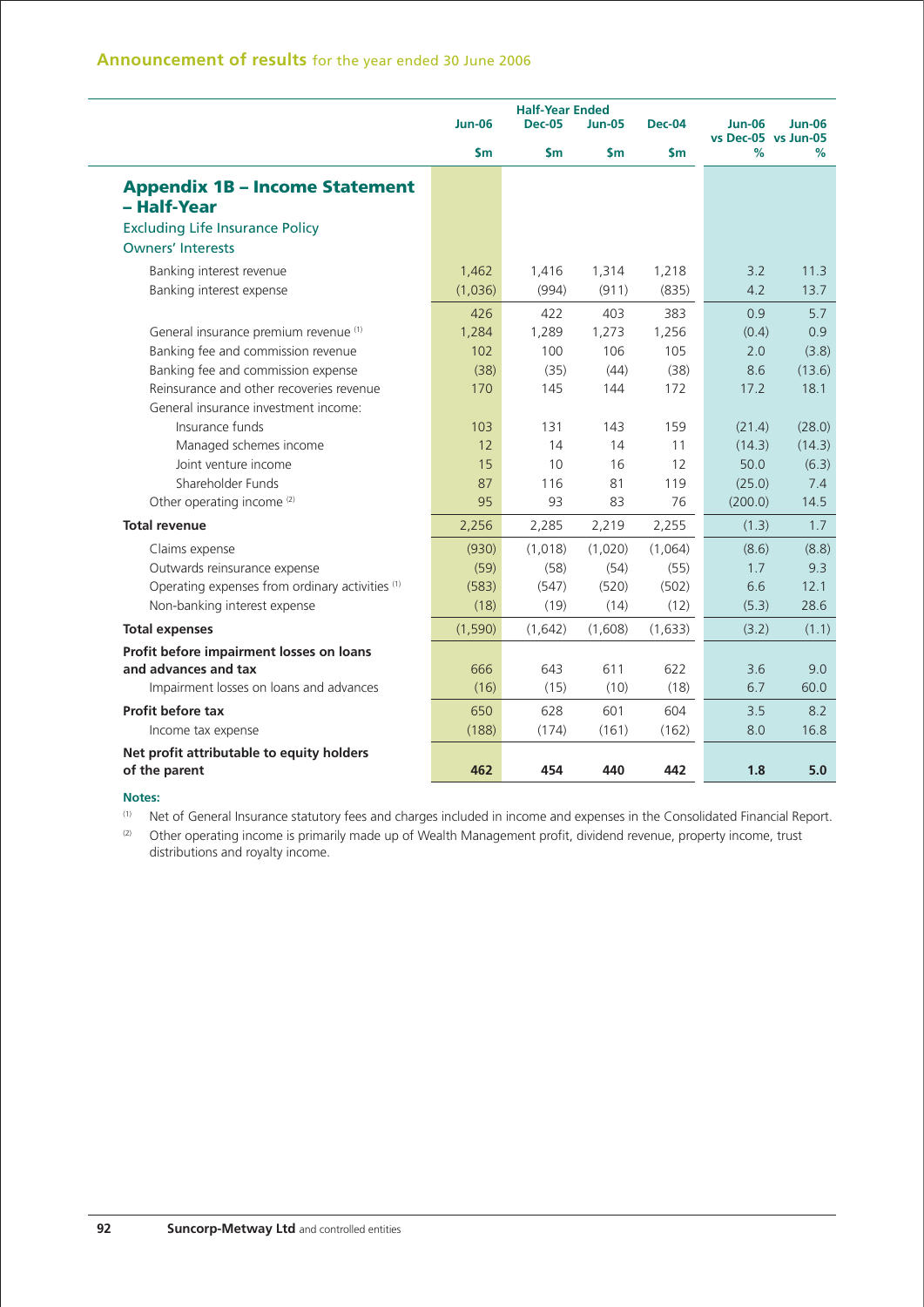### **Announcement of results** for the year ended 30 June 2006

|                                                                                                                                                      | <b>Jun-06</b>        | <b>Half-Year Ended</b><br><b>Dec-05</b> | <b>Jun-05</b> | <b>Dec-04</b> | $Jun-06$                    | $Jun-06$   |
|------------------------------------------------------------------------------------------------------------------------------------------------------|----------------------|-----------------------------------------|---------------|---------------|-----------------------------|------------|
|                                                                                                                                                      | \$m                  | \$m                                     | $\mathsf{Sm}$ | <b>Sm</b>     | vs Dec-05 vs Jun-05<br>$\%$ | $\%$       |
| <b>Appendix 2 - Statement of</b><br><b>Recognised Income and Expense</b>                                                                             |                      |                                         |               |               |                             |            |
| Cash flow hedges<br>Assets available-for-sale reserve                                                                                                | 32<br>$\overline{2}$ | (2)                                     |               | $\sim$        | Large<br>n/a                | n/a<br>n/a |
| Net income recognised directly in equity<br>Net profit                                                                                               | 34<br>462            | (2)<br>454                              | 440           | 442           | Large<br>1.8                | n/a<br>5.0 |
| Total recognised income and expenses<br>for the period                                                                                               | 496                  | 452                                     | 440           | 442           | 9.7                         | 12.7       |
| Effect of change in accounting policy<br>Effect of adoption of AASB 132, AASB 139,<br>AASB 4, and AASB 1038 on 1 July 2005<br>with 2005 not restated |                      |                                         |               |               |                             |            |
| Net decrease in retained earnings                                                                                                                    |                      | (10)                                    |               |               | (100.0)                     | n/a        |
| Net decrease in cash flow hedge reserve                                                                                                              |                      | (16)                                    |               | Ξ.            | (100.0)                     | n/a        |
|                                                                                                                                                      | 496                  | 426                                     | 440           | 442           | 16.4                        | 12.7       |

|                                                            | <b>Banking</b><br><b>Sm</b> | General<br><b>Insurance</b><br><b>Sm</b> | <b>As at 30 June 2006</b><br><b>Wealth</b><br><b>Management</b><br><b>Sm</b> | <b>Other</b><br><b>Sm</b> | Con-<br>solidation <sup>(1)</sup><br><b>Sm</b> | <b>Total</b><br><b>Sm</b> |
|------------------------------------------------------------|-----------------------------|------------------------------------------|------------------------------------------------------------------------------|---------------------------|------------------------------------------------|---------------------------|
| <b>Appendix 3 - Balance</b><br><b>Sheet reconciliation</b> |                             |                                          |                                                                              |                           |                                                |                           |
| <b>Assets</b>                                              |                             |                                          |                                                                              |                           |                                                |                           |
| Investment securities                                      | 2,142                       | 5,727                                    | 34                                                                           | $\overline{\phantom{a}}$  | (2.183)                                        | 5,720                     |
| Intangibles                                                | 82                          | 929                                      | ٠                                                                            | 10                        | 103                                            | 1,124                     |
| Other                                                      | 43,536                      | 2,202                                    | 276                                                                          | 187                       | (589)                                          | 45,612                    |
|                                                            | 45,760                      | 8,858                                    | 310                                                                          | 197                       | (2.669)                                        | 52,456                    |
| <b>Liabilities</b>                                         | 41.874                      | 6,549                                    | 26                                                                           | 163                       | (589)                                          | 48,023                    |
| Net assets                                                 | 3,886                       | 2,309                                    | 284                                                                          | 34                        | (2,080)                                        | 4,433                     |

### **Notes:**

(1) Group consolidation entries include the following:

- elimination of investments in subsidiaries; and

- elimination of intercompany cash deposits/loans.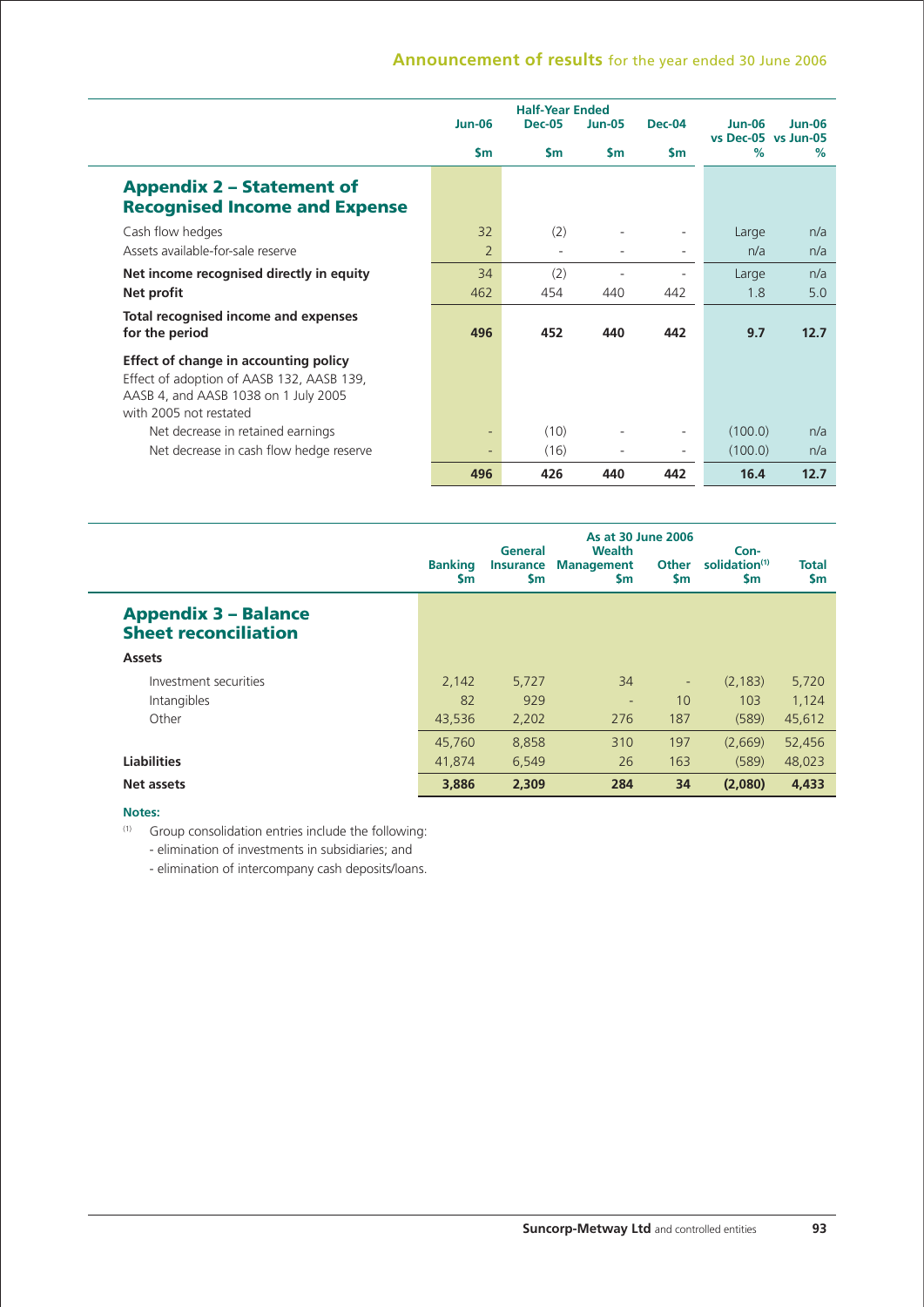## **Appendix 4 – Definitions**

| <b>Adjusted Common Equity</b>                        | Tier 1 equity less preference share capital less the tangible component of<br>investment in subsidiaries.                                                                                                                                                                                                                                                                                                                                                                                                                            |
|------------------------------------------------------|--------------------------------------------------------------------------------------------------------------------------------------------------------------------------------------------------------------------------------------------------------------------------------------------------------------------------------------------------------------------------------------------------------------------------------------------------------------------------------------------------------------------------------------|
| <b>Adjusted Common Equity ratio</b>                  | Adjusted Common Equity divided by total assessed risk, as defined by APRA.                                                                                                                                                                                                                                                                                                                                                                                                                                                           |
| <b>Basic shares</b>                                  | Ordinary shares on issue.                                                                                                                                                                                                                                                                                                                                                                                                                                                                                                            |
| Capital adequacy ratio                               | Capital base divided by total assessed risk, as defined by APRA.                                                                                                                                                                                                                                                                                                                                                                                                                                                                     |
| <b>Combined operating ratio</b>                      | The percentage of net premium that is used to meet the costs of all claims<br>incurred plus pay the costs of acquiring (including commission), writing and<br>servicing the General Insurance business.                                                                                                                                                                                                                                                                                                                              |
| <b>Cost to average total Banking</b><br>assets ratio | Operating expenses of the Banking business divided by average total Banking<br>assets as shown in the average Banking balance sheet. The ratio is annualised<br>for half-years.                                                                                                                                                                                                                                                                                                                                                      |
| Cost to income ratio                                 | Operating expenses of the Banking business divided by total income from<br>Banking activities.                                                                                                                                                                                                                                                                                                                                                                                                                                       |
| <b>Diluted shares</b>                                | Comprises ordinary shares, partly paid shares, non-participating shares and<br>outstanding options. Preference shares are not dilutive for the purpose of<br>the earnings per share ratios as they cannot convert to ordinary shares until<br>September 2006 and their dividends exceed the basic earnings per share.<br>Weighted average shares are calculated in accordance with accounting standard<br>AASB 133 Earnings per Share and excludes treasury shares and options where<br>the exercise price exceeds the market price. |
| <b>Effective tax rate</b>                            | Income tax expense divided by operating profit before tax.                                                                                                                                                                                                                                                                                                                                                                                                                                                                           |
| <b>Embedded value</b>                                | An assessment of the economic value arising out of the current in force Wealth<br>Management business. An embedded value comprises two components being<br>the adjusted net assets and the value of in force business.                                                                                                                                                                                                                                                                                                               |
|                                                      |                                                                                                                                                                                                                                                                                                                                                                                                                                                                                                                                      |
| <b>Earnings per share</b>                            | Basic earnings per share is calculated by dividing profit after tax for the period<br>less dividends on preference shares classified as equity by the weighted average<br>number of ordinary shares of the Company outstanding during the financial<br>year. Diluted earnings per share is based on weighted average diluted shares.<br>Both basic and diluted weighted average number of ordinary shares are adjusted<br>for treasury shares. Calculated in accordance with accounting standard<br>AASB 133 Earnings per Share.     |
| <b>Expense ratio</b>                                 | The percentage of the net premium that is used to pay all the costs of acquiring<br>(including commission), writing and servicing the General Insurance business.<br>Premium revenue and operating expenses are net of statutory fees and charges<br>included in income and expenses in the Consolidated Financial Report.                                                                                                                                                                                                           |
| Group efficiency ratio                               | Operating expenses as a percentage of total operating income excluding<br>investment income on Shareholder and Statutory Funds (as per exclusions<br>outlined at Underlying Profit definition), one-off items and life insurance policy<br>owner interests.                                                                                                                                                                                                                                                                          |
| <b>Gross non-performing loans</b>                    | Gross impaired assets plus past due loans.                                                                                                                                                                                                                                                                                                                                                                                                                                                                                           |
| Insurance trading ratio                              | The insurance trading result expressed as a percentage of net earned premium.                                                                                                                                                                                                                                                                                                                                                                                                                                                        |
| Life insurance policy owner interests                | Amounts due to an entity or person who owns an insurance policy. This need<br>not be the insured. This is distinct from shareholders' interests. Policy owner<br>interests are excluded from the Analysts Pack as they do not impact the results<br>of the Company. Policy owner interests are reported for statutory purposes only.                                                                                                                                                                                                 |
| Loss ratio                                           | Net claims incurred expressed as a percentage of net earned premium. Net<br>claims incurred consist of claims paid during the period increased (or decreased)<br>by the increase (decrease) in the outstanding claims liability.                                                                                                                                                                                                                                                                                                     |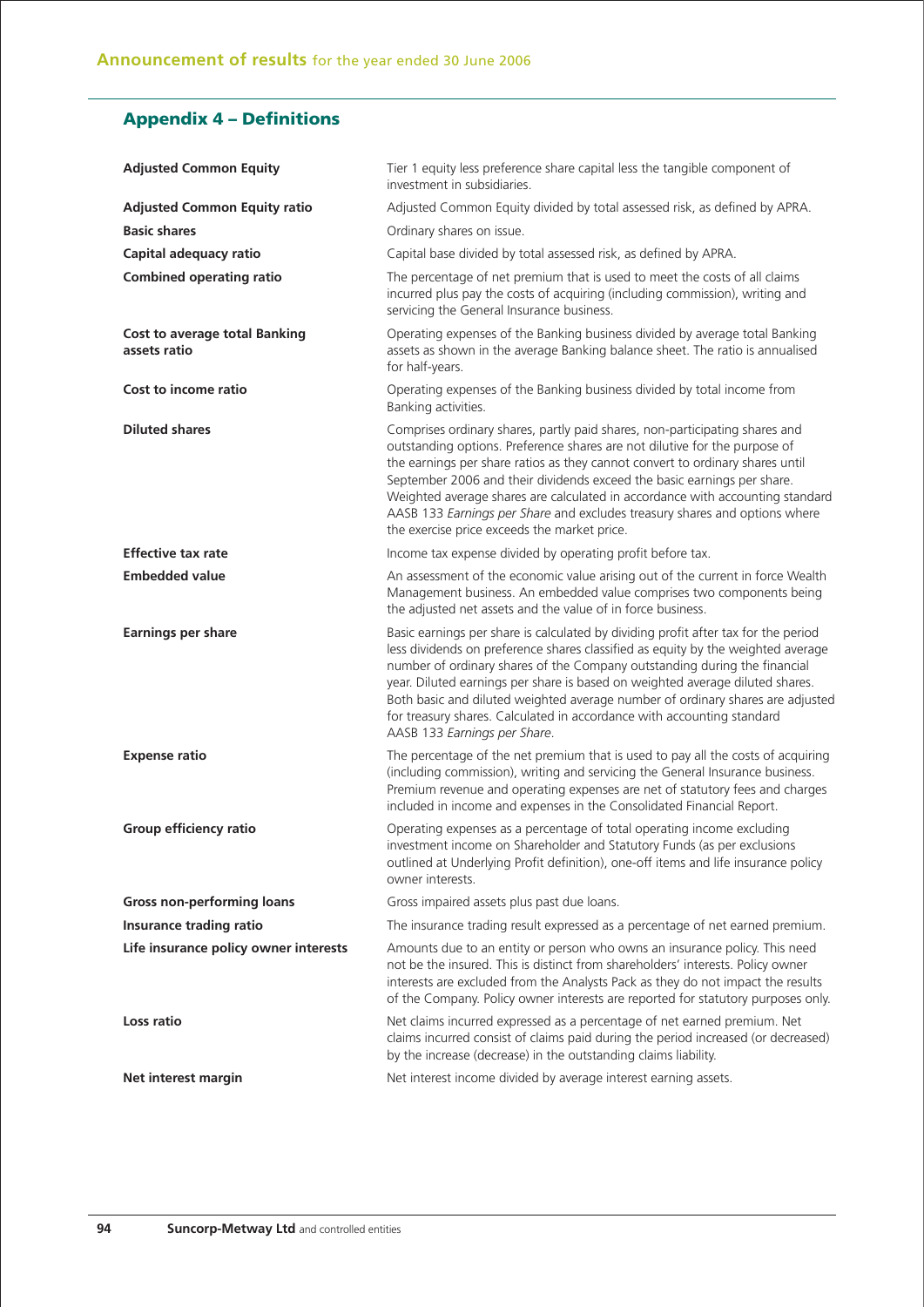## **Appendix 4 - Definitions (continued)**

| Net interest spread                                 | The difference between the average interest rate on average interest earning<br>assets and the average interest rate on average interest bearing liabilities.                                                                                                                                                                                                                                                                                |
|-----------------------------------------------------|----------------------------------------------------------------------------------------------------------------------------------------------------------------------------------------------------------------------------------------------------------------------------------------------------------------------------------------------------------------------------------------------------------------------------------------------|
| Net tangible asset backing - basic                  | Shareholders' equity attributable to members of the Company less preference<br>shares (when classified as equity) and intangibles divided by ordinary shares at<br>the end of the period adjusted for treasury shares. In determining the number<br>of ordinary shares at the end of the period, partly paid shares are taken into<br>account by assuming that the unpaid amount is paid.                                                    |
| Net tangible asset backing - diluted                | Shareholders' equity attributable to members of the Company, plus outstanding<br>options, less preference shares (when classified as equity) and intangibles divided<br>by diluted shares at the end of the period adjusted for treasury shares.                                                                                                                                                                                             |
| Payout ratio - basic                                | Total after tax dividends and distributions on ordinary and preference shares<br>which relate to the period divided by operating profit after tax adjusted for<br>after-tax interest on preference shares (when classified as liability). Ordinary<br>shares are adjusted for treasury shares.                                                                                                                                               |
| Payout ratio - diluted                              | Diluted shares at the end of the period multiplied by ordinary dividend per share<br>for the period divided by operating profit after tax adjusted for anti-dilutive<br>preference share (when classified as equity) dividends. Diluted shares<br>are adjusted for treasury shares.                                                                                                                                                          |
| Return on average risk<br>weighted assets           | Banking operating profit after tax (based on assumed tax rate of 30%) divided<br>by average risk weighted assets. Averages are based on beginning and end of<br>period balances. The ratio is annualised for half-years.                                                                                                                                                                                                                     |
| <b>Return on average</b><br>total assets            | Operating profit after tax divided by average total assets excluding life insurance<br>policy owners' interests. Averages are based on beginning and end of period<br>balances. The ratio is annualised for half-years.                                                                                                                                                                                                                      |
| Return on average shareholders'<br>equity - basic   | Operating profit after tax less preference shares (when classified as equity)<br>dividends divided by adjusted average ordinary shareholders' equity.<br>The ordinary shareholders' equity excludes preference shares (when classified as<br>equity). Averages are based on beginning and end of period balances. The ratio<br>is annualised for half-years.                                                                                 |
| Return on average shareholders'<br>equity - diluted | Operating profit after tax less anti-dilutive preference share (when classified as<br>equity) dividends divided by adjusted average ordinary shareholders' equity.<br>The ordinary shareholders' equity includes funds generated on outstanding<br>options. Averages are based on beginning and end of period balances. The ratio<br>is annualised for half-years.                                                                           |
| Return on equity - Banking                          | Operating profit after tax at 30% divided by adjusted average shareholders'<br>equity. The equity base is adjusted by deducting investment in non-banking<br>subsidiaries and adding the notional reallocation to reflect the Bank's calculated<br>share of Group subordinated debt and preference shares when classified as<br>debt. Averages are based on beginning and end of period balances. The ratio<br>is annualised for half-years. |
| Return on equity - General Insurance                | Operating profit after tax at 30% divided by adjusted average shareholders'<br>equity. The equity base is adjusted by deducting outside equity interests and<br>deducting the notional reallocation to reflect the General Insurer's calculated<br>share of Group subordinated debt and preference shares when classified as<br>debt. Averages are based on beginning and end of period balances. The ratio<br>is annualised for half-years. |
| <b>Return on equity</b><br>- Wealth Management      | Operating profit after tax divided by average shareholders' equity. Averages are<br>based on beginning and end of period balances. The ratio is annualised for<br>half-years.                                                                                                                                                                                                                                                                |
| <b>Risk weighted assets</b>                         | Total of the carrying value of each asset class multiplied by their assigned risk<br>weighting, as defined by APRA.                                                                                                                                                                                                                                                                                                                          |
| <b>Total assessed risk</b>                          | Risk weighted assets, off balance sheets positions and market risk capital charge.                                                                                                                                                                                                                                                                                                                                                           |
| <b>Underlying profit</b>                            | Operating profit before tax, investment income on Shareholder Funds (General<br>Insurance, General Insurance share of joint ventures and Wealth Management),<br>investment income on capital and retained profits in Wealth Management and<br>one-off items.                                                                                                                                                                                 |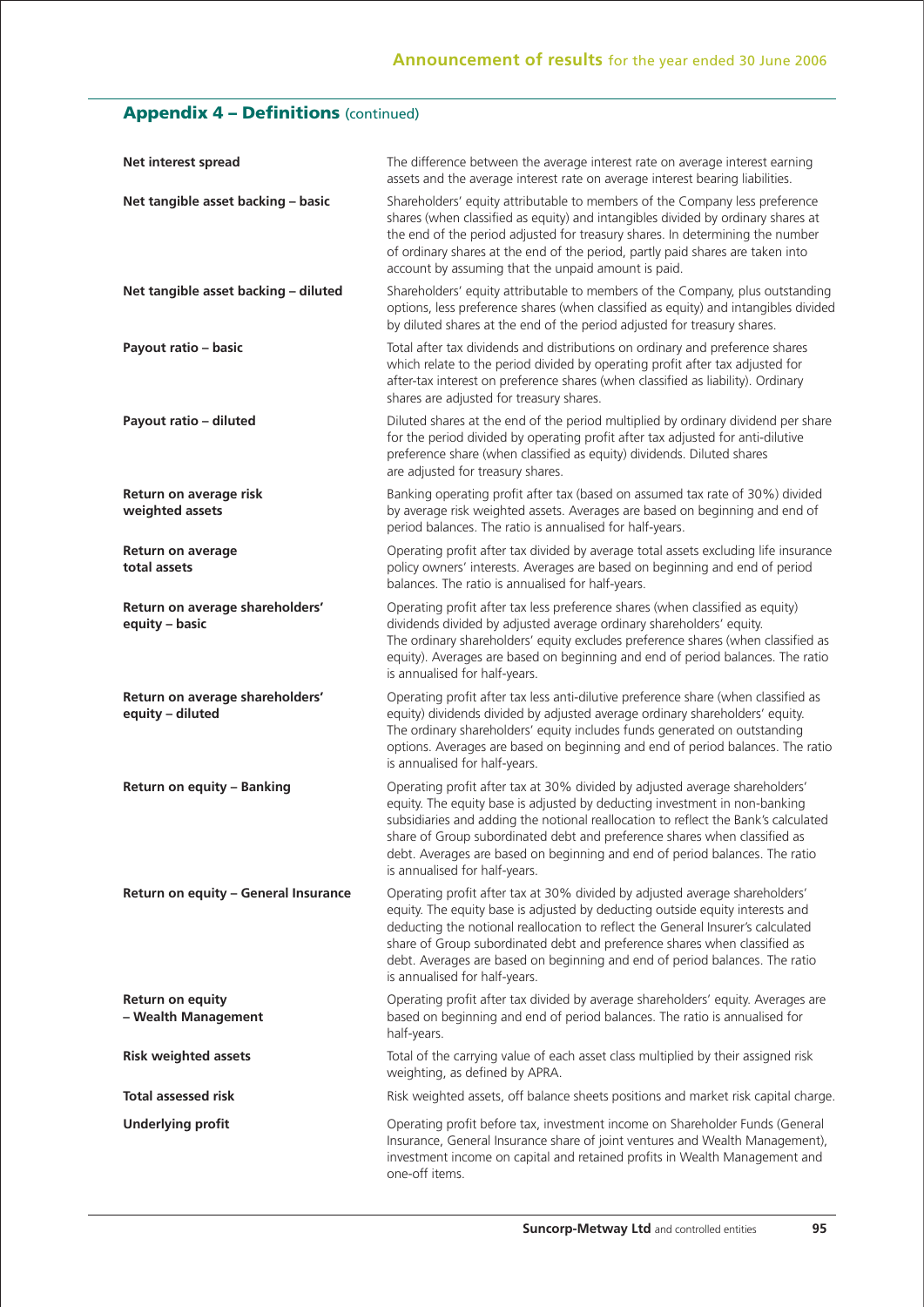## **Appendix 5 – Ratio calculations**

| <b>No. of Shares</b> | <b>Dec-05</b><br>No. of Shares | <b>Half-Year Ended</b><br><b>Jun-05</b><br><b>No. of Shares</b> | <b>Dec-04</b><br><b>No. of Shares</b> | <b>Jun-06</b><br><b>No. of Shares</b> | <b>Full Year Ended</b><br><b>Jun-05</b><br><b>No. of Shares</b> |
|----------------------|--------------------------------|-----------------------------------------------------------------|---------------------------------------|---------------------------------------|-----------------------------------------------------------------|
|                      |                                |                                                                 |                                       |                                       |                                                                 |
| 551,946,291          | 547,687,879                    | 541,542,934                                                     | 537,553,914                           | 549,799,584                           | 539,531,965                                                     |
|                      |                                |                                                                 |                                       |                                       |                                                                 |
| 166,965<br>٠         | 171.044<br>(197)               | 409.821<br>4,712                                                | 454,611<br>6,958                      | 165,565<br>(99)                       | 393,770<br>9,841                                                |
|                      |                                |                                                                 |                                       |                                       | 539,935,576                                                     |
|                      | 552,113,256                    | 547,858,726                                                     | 541,957,467                           | 538,015,483                           | 549,965,050                                                     |

The 2,500,000 preference shares recognised in liabilities/equity (prior to 1 July 2005) are not considered to be either ordinary or potential ordinary shares. They are anti-dilutive in nature as the dividends are payable at 6.25% pa which exceeds basic earnings per share. Therefore, preference shares have not been included in either basic or diluted earnings per share.

|                                                                                        | <b>Jun-06</b><br>\$m            | <b>Dec-05</b><br><b>Sm</b>      | <b>Half-Year Ended</b><br><b>Jun-05</b><br>\$m | <b>Dec-04</b><br><b>Sm</b> | $Jun-06$<br>$\mathsf{sm}$ | <b>Full Year Ended</b><br><b>Jun-05</b><br><b>Sm</b> |
|----------------------------------------------------------------------------------------|---------------------------------|---------------------------------|------------------------------------------------|----------------------------|---------------------------|------------------------------------------------------|
| Earnings:<br>Reconciliations of earnings<br>used in calculating earnings<br>per share: |                                 |                                 |                                                |                            |                           |                                                      |
| Net profit<br>Less preference<br>share dividends<br>(when classified as equity)        | 462<br>$\overline{\phantom{a}}$ | 454<br>$\overline{\phantom{0}}$ | 440<br>(8)                                     | 442<br>(8)                 | 916<br>٠                  | 882<br>(16)                                          |
| <b>Earnings used in</b><br>calculating basic and<br>diluted earnings per share         | 462                             | 454                             | 432                                            | 434                        | 916                       | 866                                                  |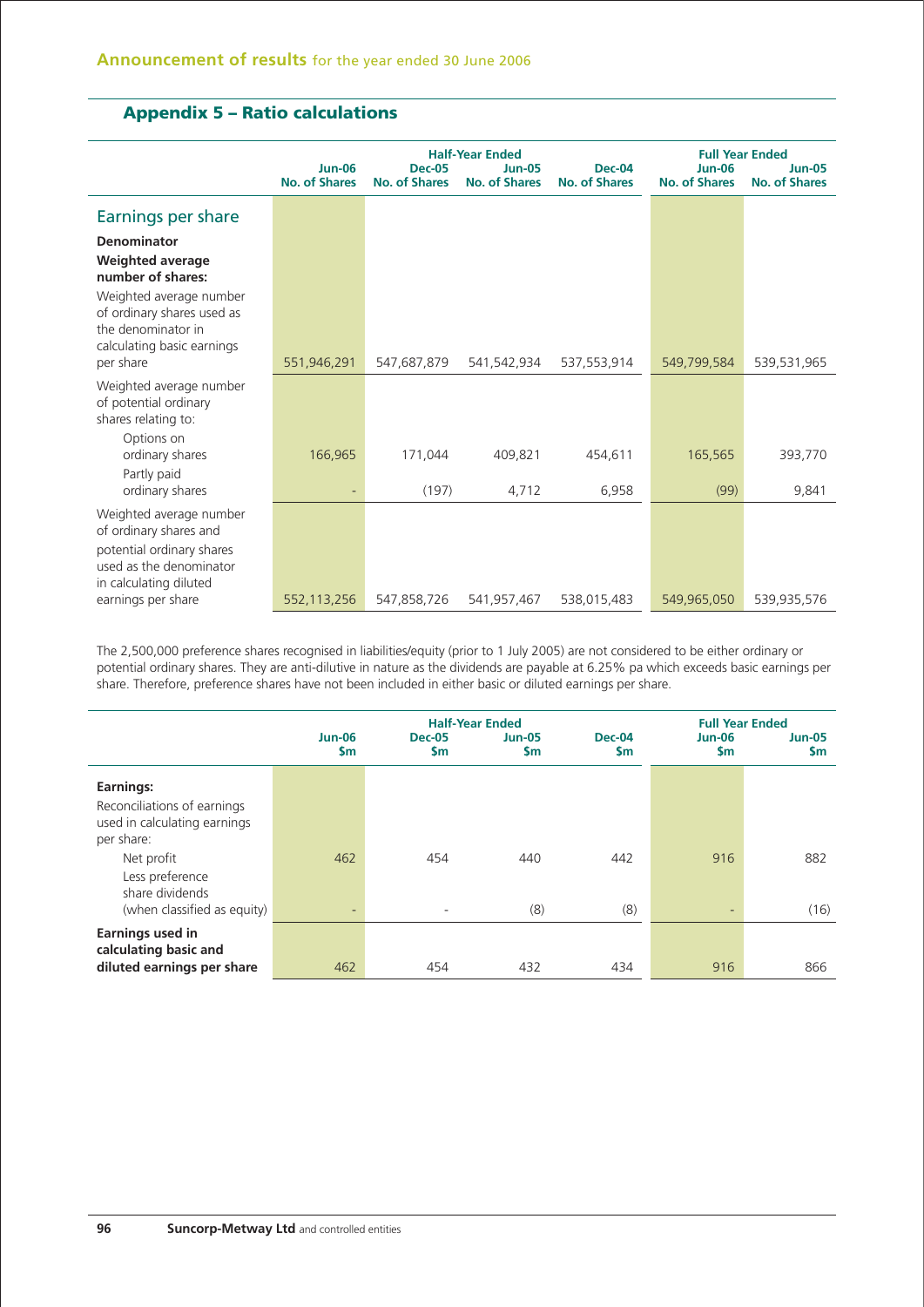## **Appendix 5 – Ratio calculations** (continued)

## Return on average shareholders' equity – basic

### **Numerator**

Earnings for return on average shareholders' equity – basic is as per "earnings per share" information on the previous page.

|                                                                        | <b>Half-Year Ended</b>     |                            |                      |                      |                                | <b>Full Year Ended</b>         |
|------------------------------------------------------------------------|----------------------------|----------------------------|----------------------|----------------------|--------------------------------|--------------------------------|
|                                                                        | <b>Jun-06</b><br><b>Sm</b> | <b>Dec-05</b><br><b>Sm</b> | <b>Jun-05</b><br>\$m | <b>Dec-04</b><br>\$m | <b>Jun-06</b><br>$\mathsf{sm}$ | <b>Jun-05</b><br>$\mathsf{Sm}$ |
| <b>Denominator</b><br><b>Adjusted average</b><br>shareholders' equity: |                            |                            |                      |                      |                                |                                |
| Opening total equity                                                   | 4,133                      | 4,537                      | 4,251                | 3,998                | 4,537                          | 3,998                          |
| Less outside equity interest                                           |                            | (23)                       | (14)                 | (6)                  | (23)                           | (6)                            |
| Less preference shares<br>(when classified as equity)                  | $\overline{\phantom{a}}$   | (244)                      | (244)                | (244)                | (244)                          | (244)                          |
| Opening adjusted equity                                                | 4,133                      | 4,270                      | 3,993                | 3,748                | 4,270                          | 3,748                          |
| Closing total equity                                                   | 4,433                      | 4,133                      | 4,537                | 4,251                | 4,433                          | 4,537                          |
| Less outside equity interest                                           | ٠                          |                            | (23)                 | (14)                 | ٠                              | (23)                           |
| Less preference shares<br>(when classified as equity)                  | $\overline{\phantom{a}}$   |                            | (244)                | (244)                | ٠                              | (244)                          |
| Closing adjusted equity                                                | 4,433                      | 4,133                      | 4,270                | 3,993                | 4,433                          | 4,270                          |
| Average adjusted equity                                                | 4,283                      | 4,202                      | 4,132                | 3,871                | 4,352                          | 4,009                          |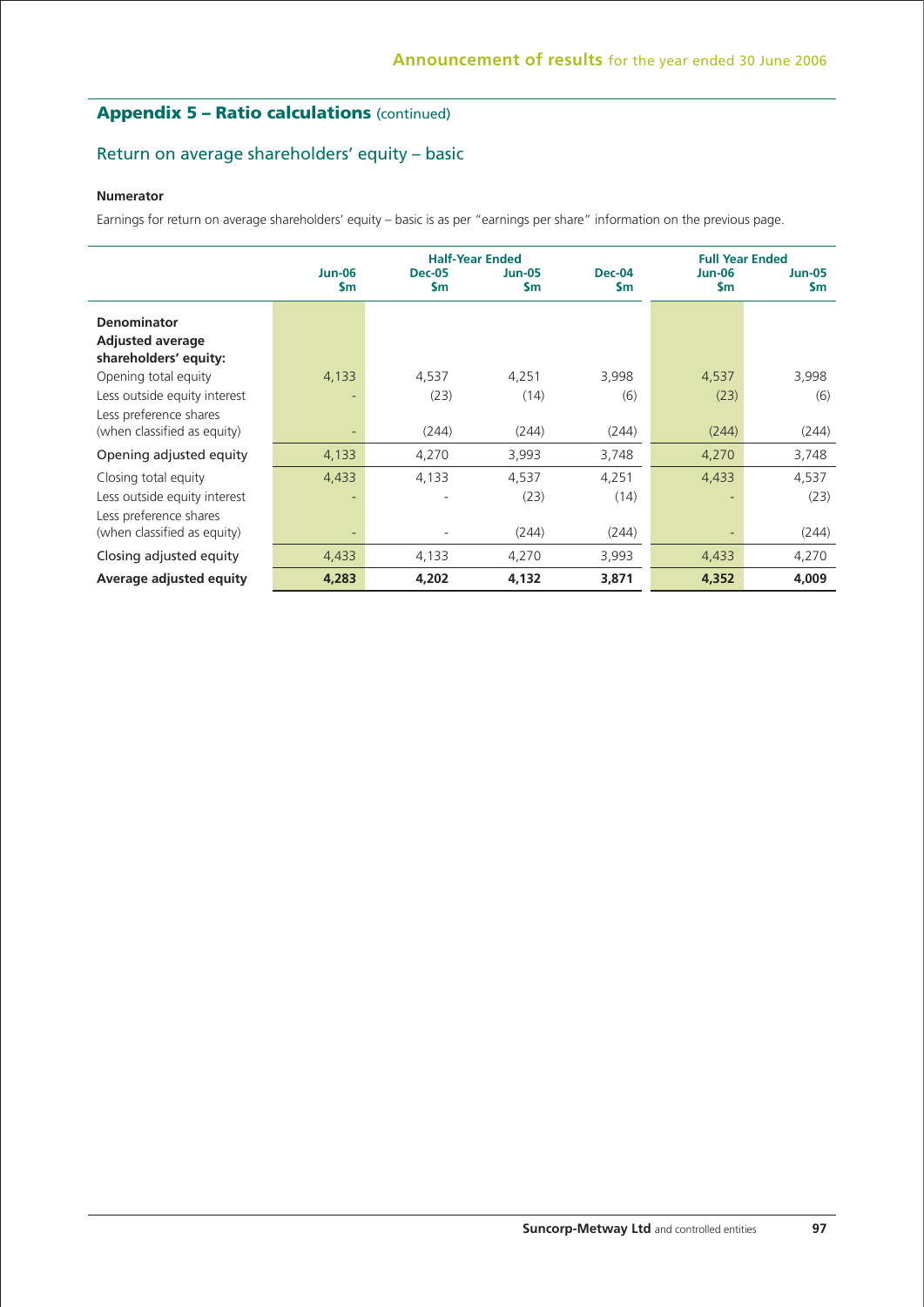## **Appendix 5 – Ratio calculations** (continued)

## Return on average shareholders' equity – diluted

### **Numerator**

Earnings for return on average shareholders' equity – diluted is as per "earnings per share" information on page 96.

|                                                  |                                | <b>Half-Year Ended</b>         | <b>Full Year Ended</b>         |                                |                                |                           |
|--------------------------------------------------|--------------------------------|--------------------------------|--------------------------------|--------------------------------|--------------------------------|---------------------------|
|                                                  | <b>Jun-06</b><br>$\mathsf{sm}$ | <b>Dec-05</b><br>$\mathsf{Sm}$ | <b>Jun-05</b><br>$\mathsf{sm}$ | <b>Dec-04</b><br>$\mathsf{Sm}$ | <b>Jun-06</b><br>$\mathsf{sm}$ | $Jun-05$<br>$\mathsf{Sm}$ |
| <b>Denominator</b>                               |                                |                                |                                |                                |                                |                           |
| <b>Adjusted average</b><br>shareholders' equity: |                                |                                |                                |                                |                                |                           |
| Opening total equity                             | 4,133                          | 4.537                          | 4.251                          | 3,998                          | 4,537                          | 3,998                     |
| Less outside equity interest                     |                                | (23)                           | (14)                           | (6)                            | (23)                           | (6)                       |
| Less anti-dilutive<br>preference shares          |                                |                                |                                |                                |                                |                           |
| (when classified as equity)                      | $\qquad \qquad -$              | (244)                          | (244)                          | (244)                          | (244)                          | (244)                     |
| Plus funds generated on                          |                                |                                |                                |                                |                                |                           |
| outstanding options                              | 5                              | 14                             | 16                             | 48                             | 14                             | 48                        |
| Opening adjusted equity                          | 4,138                          | 4,284                          | 4,009                          | 3,796                          | 4,284                          | 3,796                     |
|                                                  |                                |                                |                                |                                |                                |                           |
| Closing total equity                             | 4,433                          | 4,133                          | 4,537                          | 4,251                          | 4,433                          | 4,537                     |
| Less outside equity interest                     |                                |                                | (23)                           | (14)                           |                                | (23)                      |
| Less anti-dilutive                               |                                |                                |                                |                                |                                |                           |
| preference shares                                |                                |                                |                                |                                |                                |                           |
| (when classified as equity)                      | -                              |                                | (244)                          | (244)                          | $\qquad \qquad -$              | (244)                     |
| Plus funds generated on                          |                                |                                |                                |                                |                                |                           |
| outstanding options                              | 5                              | 5                              | 14                             | 16                             | 5                              | 14                        |
| Closing adjusted equity                          | 4,438                          | 4,138                          | 4,284                          | 4,009                          | 4,438                          | 4,284                     |
| Average adjusted equity                          | 4,288                          | 4,211                          | 4,147                          | 3,903                          | 4,361                          | 4,040                     |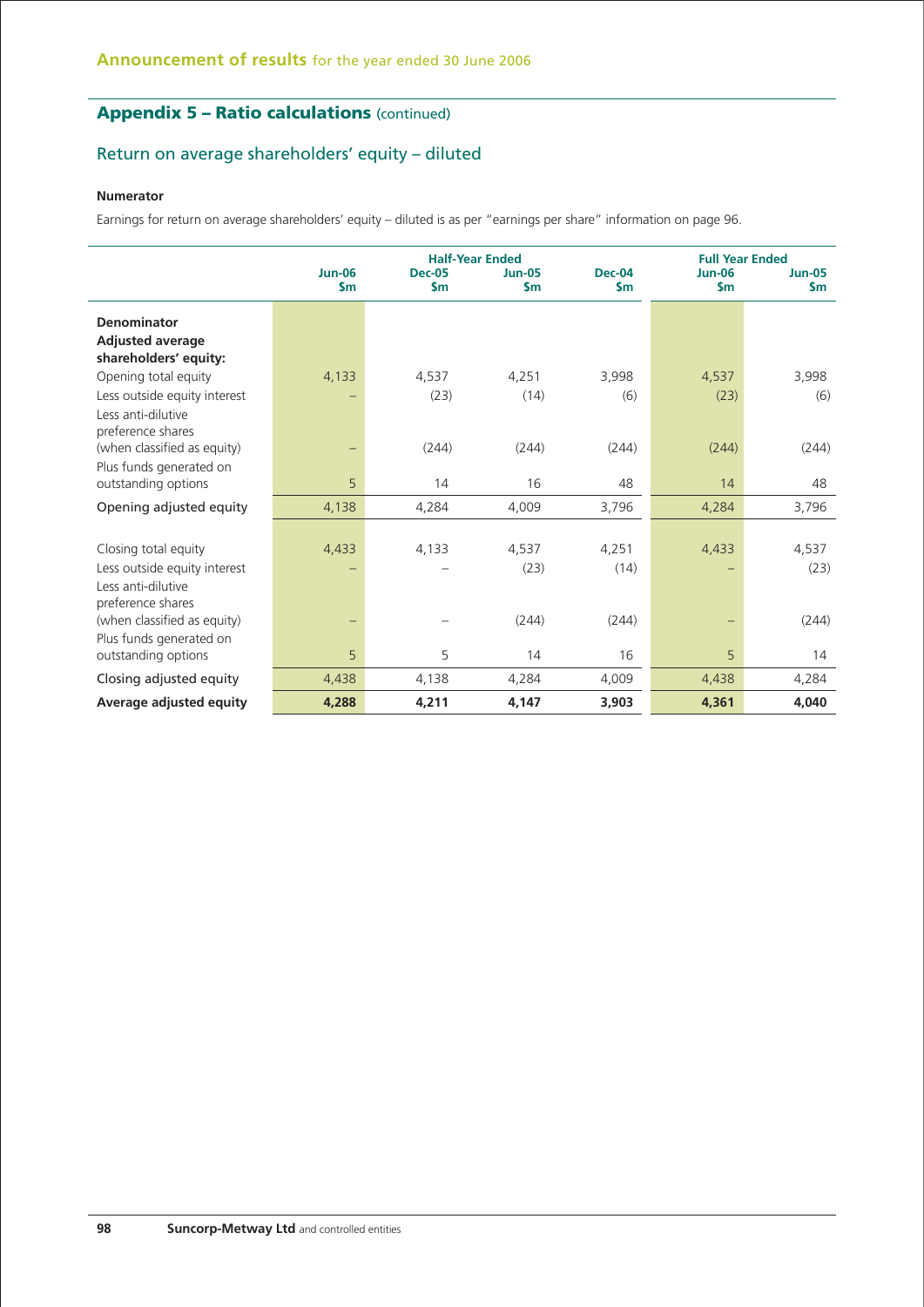## **Appendix 5 – Ratio calculations** (continued)

### Group allocation of capital for diluted return on average shareholders' equity calculations

The following table reconciles the equity base per the balance sheet of each business line to the Group equity. In addition, it shows the adjustments made to the equity base for the purposes of the diluted return on equity calculations, and the net profit which is the numerator for the calculation.

|                                                                                                                 | <b>Banking</b><br>$\mathsf{Sm}$ | General<br><b>Insurance</b><br>$\mathsf{sm}$ | as at 30 June 2006<br><b>Wealth</b><br><b>Management</b><br>\$m | <b>Other</b><br>\$m | Con-<br>solidation<br>\$m | <b>Total</b><br>\$m |
|-----------------------------------------------------------------------------------------------------------------|---------------------------------|----------------------------------------------|-----------------------------------------------------------------|---------------------|---------------------------|---------------------|
| Reconciliation of net profit after tax for<br>diluted return on average shareholders'<br>equity calculations    |                                 |                                              |                                                                 |                     |                           |                     |
| Profit before tax                                                                                               | 506                             | 691                                          | 81                                                              | 13                  | (13)                      | 1,278               |
| Less tax expense (1)                                                                                            | (152)                           | (207)                                        | (15)                                                            | (4)                 | 16                        | (362)               |
| Net profit                                                                                                      | 354                             | 484                                          | 66                                                              | 9                   | $\overline{3}$            | 916                 |
| Reconciliation of average adjusted equity<br>for diluted return on average shareholders'<br>equity calculations |                                 |                                              |                                                                 |                     |                           |                     |
| Opening adjusted equity June 2005:                                                                              |                                 |                                              |                                                                 |                     |                           |                     |
| Opening total equity                                                                                            | 3,965                           | 2,237                                        | 300                                                             | 34                  | (1,999)                   | 4,537               |
| Less outside equity interests                                                                                   |                                 | (18)                                         | (10)                                                            |                     | 5                         | (23)                |
| Less anti-dilutive preference shares<br>(classified as equity)<br>Adjustment for investment in subsidiaries     | (244)<br>(2,074)                | $\equiv$                                     |                                                                 |                     | ÷,<br>2,074               | (244)               |
| Notional reallocation of subordinated debt (2)                                                                  | 144                             | (144)                                        |                                                                 |                     |                           |                     |
| Add funds generated on outstanding options                                                                      |                                 |                                              |                                                                 |                     | 14                        | 14                  |
| Adjusted opening equity                                                                                         | 1,791                           | 2,075                                        | 290                                                             | 34                  | 94                        | 4,284               |
|                                                                                                                 |                                 |                                              |                                                                 |                     |                           |                     |
| <b>Closing adjusted equity June 2006:</b><br>Closing total equity                                               | 3,886                           | 2,309                                        | 279                                                             | 34                  | (2,075)                   | 4.433               |
| Adjustment for investment in subsidiaries                                                                       | (2, 134)                        |                                              |                                                                 |                     | 2,134                     |                     |
| Notional reallocation of subordinated debt                                                                      |                                 |                                              |                                                                 |                     |                           |                     |
| and preference shares <sup>(2)</sup>                                                                            | 397                             | (397)                                        |                                                                 |                     | ÷,                        |                     |
| Add funds generated on outstanding options                                                                      |                                 |                                              |                                                                 |                     | 5                         | 5                   |
| Adjusted closing equity                                                                                         | 2,149                           | 1,912                                        | 279                                                             | 34                  | 64                        | 4,438               |
| <b>Adjusted average equity</b>                                                                                  | 1,970                           | 1,994                                        | 285                                                             | 34                  | 79                        | 4,361               |
|                                                                                                                 |                                 |                                              |                                                                 |                     |                           |                     |
|                                                                                                                 | %                               | %                                            | %                                                               | %                   | $\%$                      | %                   |
| Diluted return on average                                                                                       |                                 |                                              |                                                                 |                     |                           |                     |
| shareholders' equity                                                                                            | 18.0                            | 24.3                                         | 23.2                                                            | 26.5                | n/a                       | 21.0                |

### **Notes:**

(1) Differs to the taxation note as it assumes a 30% tax rate for Banking and General Insurance. The difference is adjusted in the Consolidation column.

(2) The Group notionally allocates subordinated debt and preference shares classified as debt between Banking and General Insurance based on their relative shares' of Group regulatory capital. This results in a notional allocation from the Bank to General Insurance as the Bank physically carries all preference shares and the subordinated debt of the Group except for \$199 million in General Insurance. The notional allocation adjusts the "free capital" of the business lines. The capital funding expense shown in General Insurance for the current half-year reflects its calculated share of Group subordinated debt and preference shares.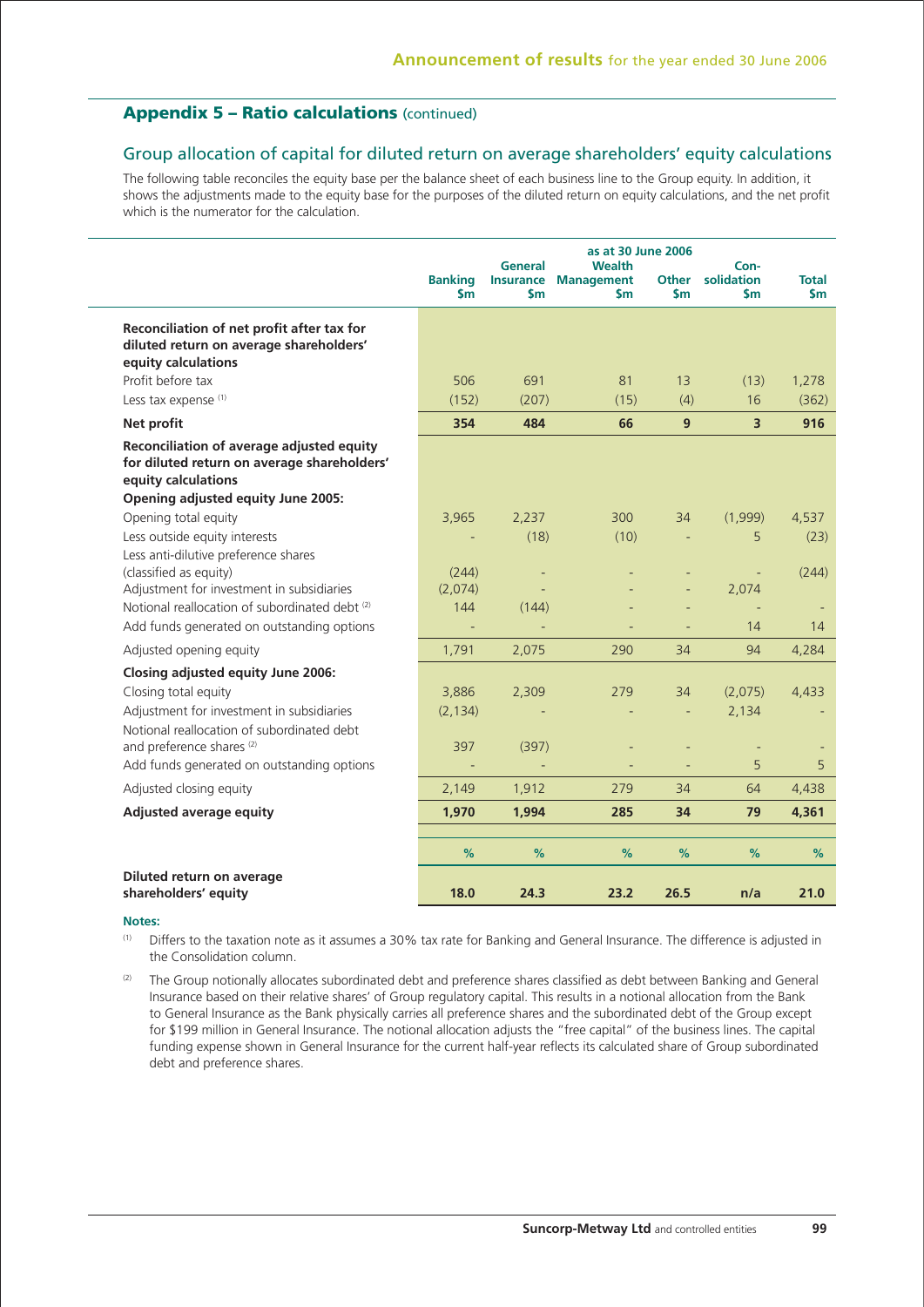## **Appendix 6 – Details of share capital**

|                                                                             | <b>Jun-06</b> | <b>Dec-05</b> | <b>Half-Year Ended</b><br><b>Jun-05</b> | Dec-04      |
|-----------------------------------------------------------------------------|---------------|---------------|-----------------------------------------|-------------|
| Ordinary shares each fully paid                                             |               |               |                                         |             |
| Number at the end of the period                                             | 556,706,890   | 553,580,870   | 545,844,729                             | 541,984,473 |
| Dividend declared for the period (cents per share)                          | 50            | 47            | 45                                      | 42          |
| Preference shares (classified as equity)<br>each fully paid                 |               |               |                                         |             |
| Number at the end of the period                                             |               |               | 2,500,000                               | 2,500,000   |
| Dividend declared for the period (\$ per share)                             |               |               | 3.07                                    | 3.18        |
| Preference shares (classified as liability)<br>each fully paid              |               |               |                                         |             |
| Number at the end of the period                                             | 2,500,000     | 2,500,000     |                                         |             |
| Dividend declared for the period (\$ per share) (1)                         | 3.07          | 3.18          |                                         |             |
| Ordinary shares each 5 cents partly paid<br>Number at the end of the period |               |               | 11,250                                  | 16,750      |
| Non-participating shares fully paid                                         |               |               |                                         |             |
| Number at the end of the period                                             | 2,000         | 2,000         | 2,000                                   | 2,000       |
|                                                                             |               |               |                                         |             |

#### **Notes:**

(1) Classified as interest expense.